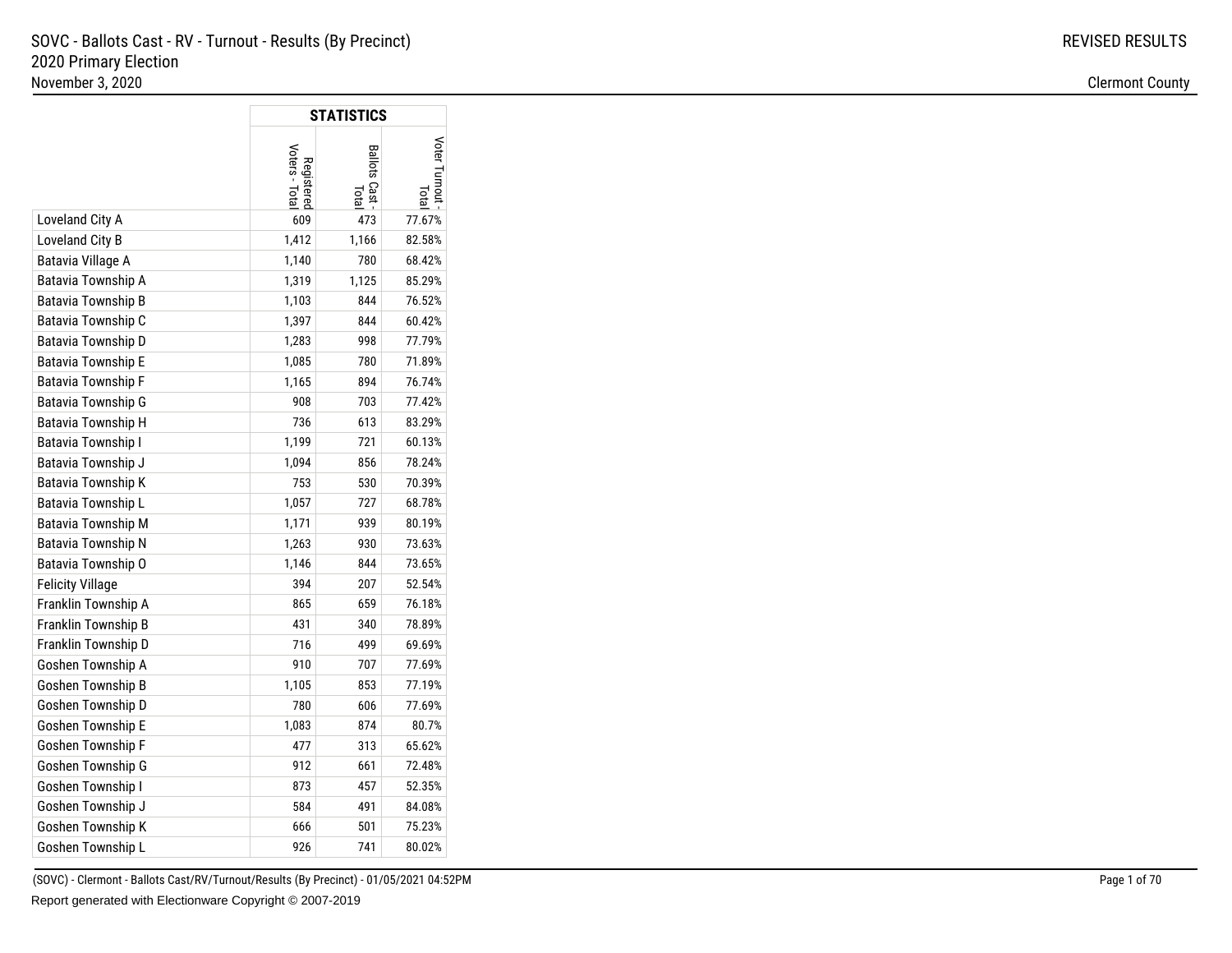|                    |                              | <b>STATISTICS</b>       |                             |
|--------------------|------------------------------|-------------------------|-----------------------------|
|                    | Voters - Total<br>Registered | Ballots Cast -<br>Total | Voter Turnout<br><b>Pip</b> |
| Goshen Township M  | 829                          | 558                     | 67.31%                      |
| Goshen Township N  | 1,205                        | 1,018                   | 84.48%                      |
| Jackson Township A | 703                          | 559                     | 79.52%                      |
| Jackson Township B | 478                          | 409                     | 85.56%                      |
| Jackson Township C | 902                          | 727                     | 80.6%                       |
| Milford City A     | 542                          | 410                     | 75.65%                      |
| Milford City B     | 1,035                        | 744                     | 71.88%                      |
| Milford City D     | 349                          | 242                     | 69.34%                      |
| Milford City E     | 560                          | 465                     | 83.04%                      |
| Milford City F     | 745                          | 452                     | 60.67%                      |
| Milford City G     | 809                          | 611                     | 75.53%                      |
| Milford City H     | 985                          | 803                     | 81.52%                      |
| Miami Township A   | 1,162                        | 851                     | 73.24%                      |
| Miami Township C   | 856                          | 737                     | 86.1%                       |
| Miami Township D   | 793                          | 616                     | 77.68%                      |
| Miami Township E   | 463                          | 410                     | 88.55%                      |
| Miami Township F   | 1,279                        | 1,043                   | 81.55%                      |
| Miami Township G   | 636                          | 481                     | 75.63%                      |
| Miami Township H   | 1,044                        | 741                     | 70.98%                      |
| Miami Township I   | 977                          | 817                     | 83.62%                      |
| Miami Township J   | 590                          | 505                     | 85.59%                      |
| Miami Township K   | 1,020                        | 905                     | 88.73%                      |
| Miami Township L   | 641                          | 560                     | 87.36%                      |
| Miami Township M   | 833                          | 693                     | 83.19%                      |
| Miami Township N   | 713                          | 605                     | 84.85%                      |
| Miami Township P   | 477                          | 388                     | 81.34%                      |
| Miami Township Q   | 696                          | 594                     | 85.34%                      |
| Miami Township R   | 808                          | 650                     | 80.45%                      |
| Miami Township S   | 553                          | 425                     | 76.85%                      |
| Miami Township T   | 1,098                        | 679                     | 61.84%                      |
| Miami Township U   | 660                          | 544                     | 82.42%                      |
| Miami Township V   | 695                          | 492                     | 70.79%                      |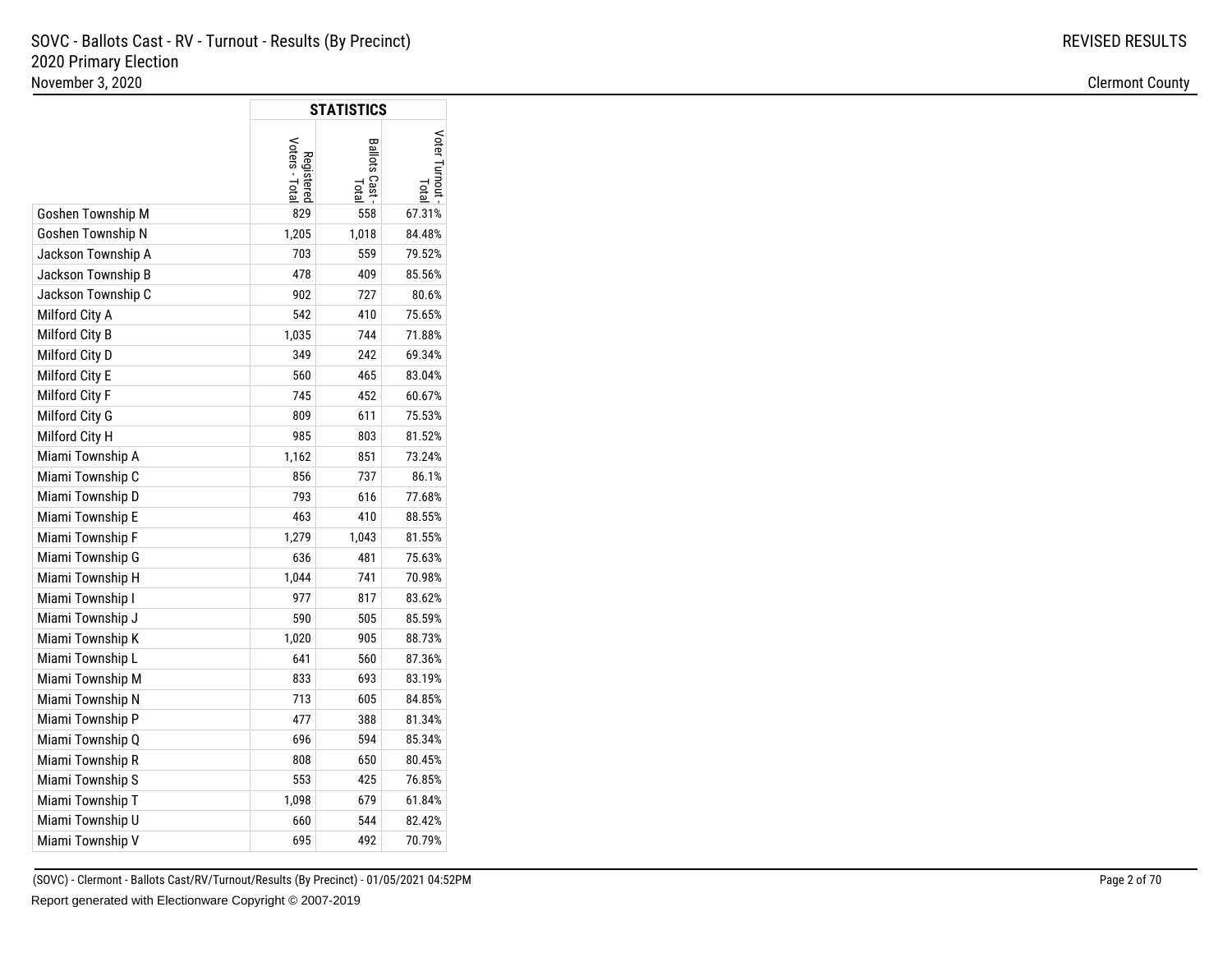|                        |                              | <b>STATISTICS</b>    |                       |
|------------------------|------------------------------|----------------------|-----------------------|
|                        | Voters - Total<br>Registered | Ballots Cast<br>Tota | Voter Turnout<br>lota |
| Miami Township X       | 1,118                        | 945                  | 84.53%                |
| Miami Township Y       | 1,156                        | 954                  | 82.53%                |
| Miami Township Z       | 1,310                        | 1,140                | 87.02%                |
| Miami Township A1A     | 589                          | 491                  | 83.36%                |
| Miami Township B1B     | 813                          | 677                  | 83.27%                |
| Miami Township C1C     | 739                          | 586                  | 79.3%                 |
| Miami Township D1D     | 748                          | 621                  | 83.02%                |
| Miami Township F1F     | 1,038                        | 828                  | 79.77%                |
| Miami Township G1G     | 785                          | 680                  | 86.62%                |
| Miami Township H1H     | 979                          | 854                  | 87.23%                |
| Miami Township K1K     | 821                          | 675                  | 82.22%                |
| Miami Township L1L     | 936                          | 770                  | 82.26%                |
| Miami Township M1M     | 866                          | 731                  | 84.41%                |
| Miami Township N1N     | 1,354                        | 1,146                | 84.64%                |
| Miami Township 010     | 1,038                        | 865                  | 83.33%                |
| Miami Township P1P     | 904                          | 761                  | 84.18%                |
| Miami Township Q1Q     | 710                          | 618                  | 87.04%                |
| Monroe Township A      | 684                          | 435                  | 63.6%                 |
| Monroe Township B      | 965                          | 698                  | 72.33%                |
| Monroe Township C      | 928                          | 757                  | 81.57%                |
| Monroe Township D      | 802                          | 597                  | 74.44%                |
| Monroe Township E      | 1,034                        | 802                  | 77.56%                |
| Monroe Township I      | 486                          | 264                  | 54.32%                |
| New Richmond Village A | 755                          | 494                  | 65.43%                |
| New Richmond Village B | 1,118                        | 800                  | 71.56%                |
| Ohio Township A        | 694                          | 460                  | 66.28%                |
| Ohio Township B        | 424                          | 337                  | 79.48%                |
| Ohio Township C        | 620                          | 461                  | 74.35%                |
| Pierce Township A      | 856                          | 724                  | 84.58%                |
| Pierce Township B      | 571                          | 480                  | 84.06%                |
| Pierce Township C      | 629                          | 468                  | 74.4%                 |
| Pierce Township D      | 1,008                        | 722                  | 71.63%                |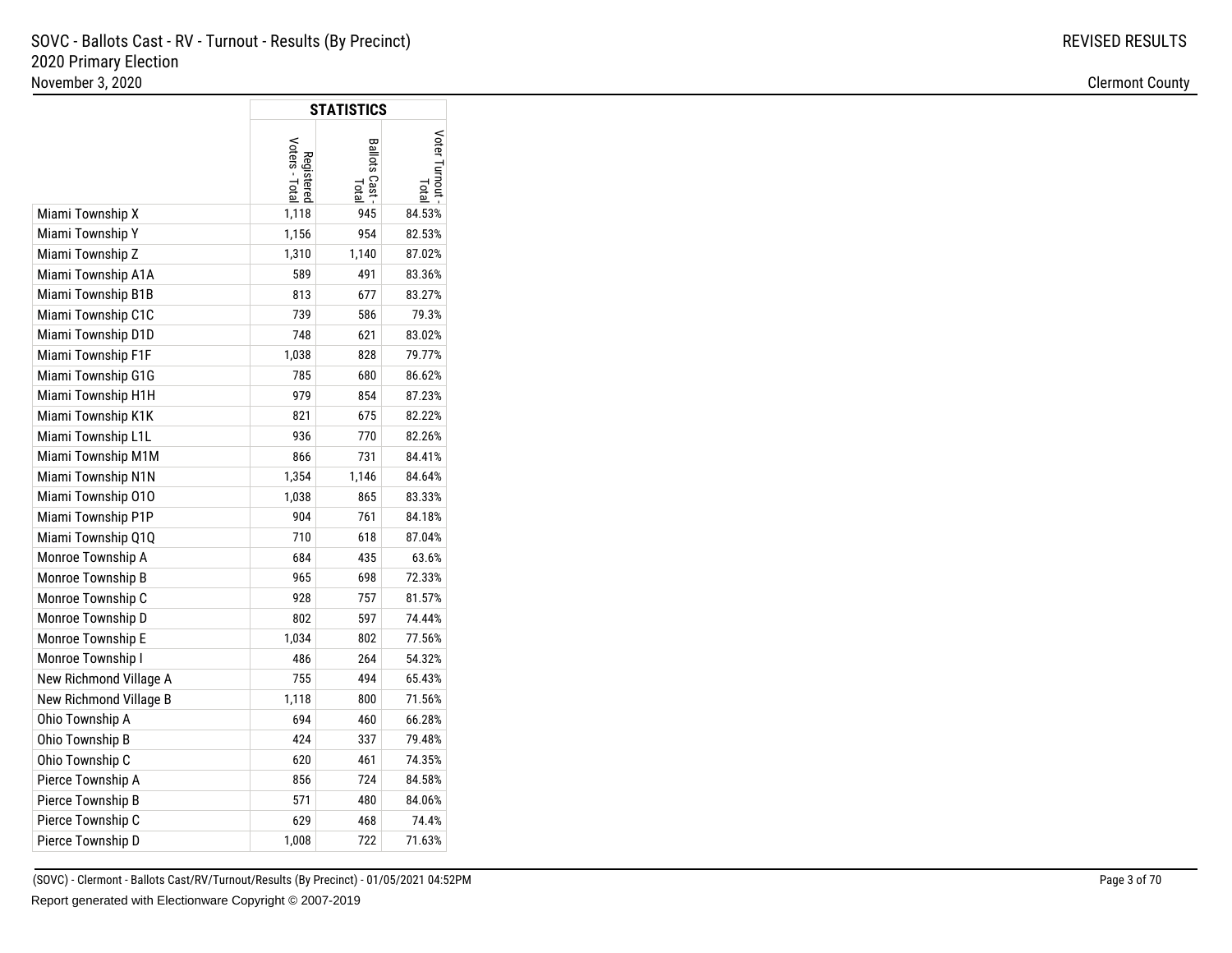|                         |                              | <b>STATISTICS</b>       |                       |
|-------------------------|------------------------------|-------------------------|-----------------------|
|                         | Voters - Total<br>Registered | Ballots Cast -<br>Total | Voter Turnout<br>lota |
| Pierce Township E       | 1,010                        | 854                     | 84.55%                |
| Pierce Township G       | 973                          | 802                     | 82.43%                |
| Pierce Township I       | 996                          | 819                     | 82.23%                |
| Pierce Township J       | 867                          | 588                     | 67.82%                |
| Pierce Township K       | 1,069                        | 852                     | 79.7%                 |
| Pierce Township M       | 841                          | 734                     | 87.28%                |
| Pierce Township N       | 1,259                        | 891                     | 70.77%                |
| Pierce Township O       | 1,153                        | 871                     | 75.54%                |
| Owensville Village      | 489                          | 340                     | 69.53%                |
| Stonelick Township A    | 961                          | 787                     | 81.89%                |
| Stonelick Township B    | 577                          | 474                     | 82.15%                |
| Stonelick Township C    | 673                          | 561                     | 83.36%                |
| Stonelick Township D    | 777                          | 603                     | 77.61%                |
| Stonelick Township E    | 704                          | 568                     | 80.68%                |
| <b>Bethel Village A</b> | 729                          | 499                     | 68.45%                |
| <b>Bethel Village B</b> | 969                          | 599                     | 61.82%                |
| Tate Township A         | 955                          | 737                     | 77.17%                |
| Tate Township B         | 903                          | 646                     | 71.54%                |
| Tate Township D         | 1,071                        | 873                     | 81.51%                |
| Tate Township F         | 862                          | 673                     | 78.07%                |
| Tate Township H         | 817                          | 643                     | 78.7%                 |
| Union Township A        | 1,014                        | 881                     | 86.88%                |
| Union Township B        | 1,079                        | 730                     | 67.66%                |
| Union Township C        | 834                          | 628                     | 75.3%                 |
| Union Township D        | 956                          | 774                     | 80.96%                |
| <b>Union Township E</b> | 1,428                        | 1,199                   | 83.96%                |
| Union Township F        | 1,168                        | 861                     | 73.72%                |
| Union Township G        | 1,008                        | 744                     | 73.81%                |
| Union Township H        | 1,311                        | 827                     | 63.08%                |
| Union Township I        | 878                          | 603                     | 68.68%                |
| Union Township J        | 799                          | 617                     | 77.22%                |
| Union Township K        | 1,138                        | 703                     | 61.78%                |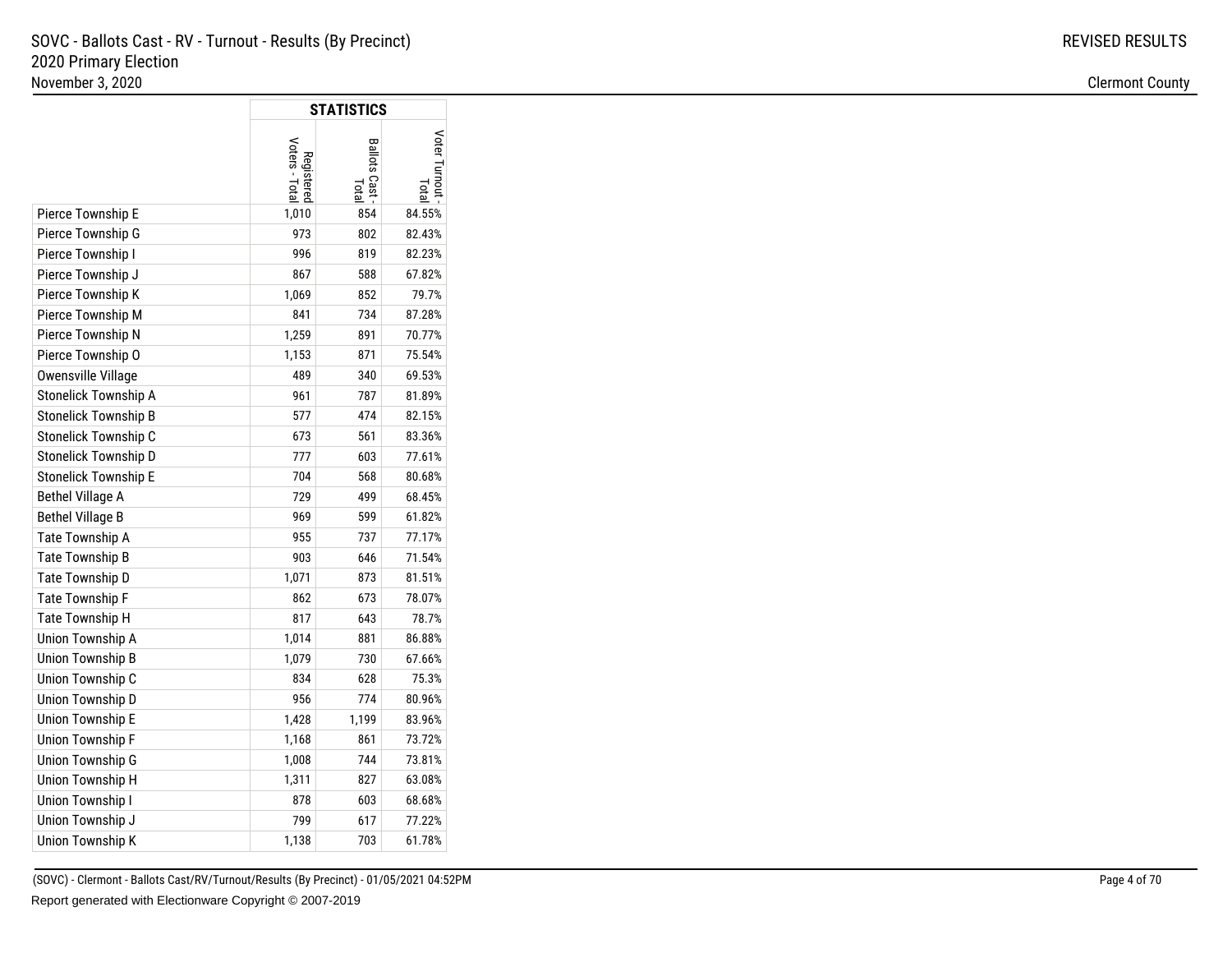|                           |                              | <b>STATISTICS</b>       |               |
|---------------------------|------------------------------|-------------------------|---------------|
|                           | Voters - Total<br>Registered | Ballots Cast -<br>Total | /oter Turnout |
| Union Township L          | 1,003                        | 650                     | 64.81%        |
| Union Township M          | 603                          | 465                     | 77.11%        |
| Union Township N          | 534                          | 360                     | 67.42%        |
| Union Township O          | 1,191                        | 841                     | 70.61%        |
| Union Township P          | 1,031                        | 646                     | 62.66%        |
| Union Township Q          | 638                          | 531                     | 83.23%        |
| Union Township R          | 881                          | 675                     | 76.62%        |
| Union Township T          | 1,144                        | 883                     | 77.19%        |
| Union Township U          | 998                          | 842                     | 84.37%        |
| Union Township W          | 818                          | 608                     | 74.33%        |
| Union Township X          | 612                          | 487                     | 79.58%        |
| <b>Union Township Y</b>   | 662                          | 445                     | 67.22%        |
| Union Township Z          | 569                          | 476                     | 83.66%        |
| <b>Union Township B1B</b> | 1,001                        | 796                     | 79.52%        |
| Union Township C1C        | 828                          | 679                     | 82%           |
| Union Township D1D        | 793                          | 563                     | 71%           |
| <b>Union Township E1E</b> | 1,161                        | 974                     | 83.89%        |
| Union Township F1F        | 1,324                        | 1,130                   | 85.35%        |
| Union Township J1J        | 567                          | 421                     | 74.25%        |
| Union Township K1K        | 756                          | 566                     | 74.87%        |
| Union Township L1L        | 1,118                        | 836                     | 74.78%        |
| Union Township M1M        | 841                          | 482                     | 57.31%        |
| Union Township P1P        | 949                          | 756                     | 79.66%        |
| <b>Union Township R1R</b> | 875                          | 684                     | 78.17%        |
| <b>Union Township S1S</b> | 968                          | 819                     | 84.61%        |
| Union Township U1U        | 768                          | 613                     | 79.82%        |
| Union Township V1V        | 601                          | 501                     | 83.36%        |
| Washington Township A     | 559                          | 411                     | 73.52%        |
| Washington Township B     | 532                          | 402                     | 75.56%        |
| Washington Township C     | 380                          | 295                     | 77.63%        |
| Wayne Township A          | 1,024                        | 779                     | 76.07%        |
| Wayne Township B          | 884                          | 661                     | 74.77%        |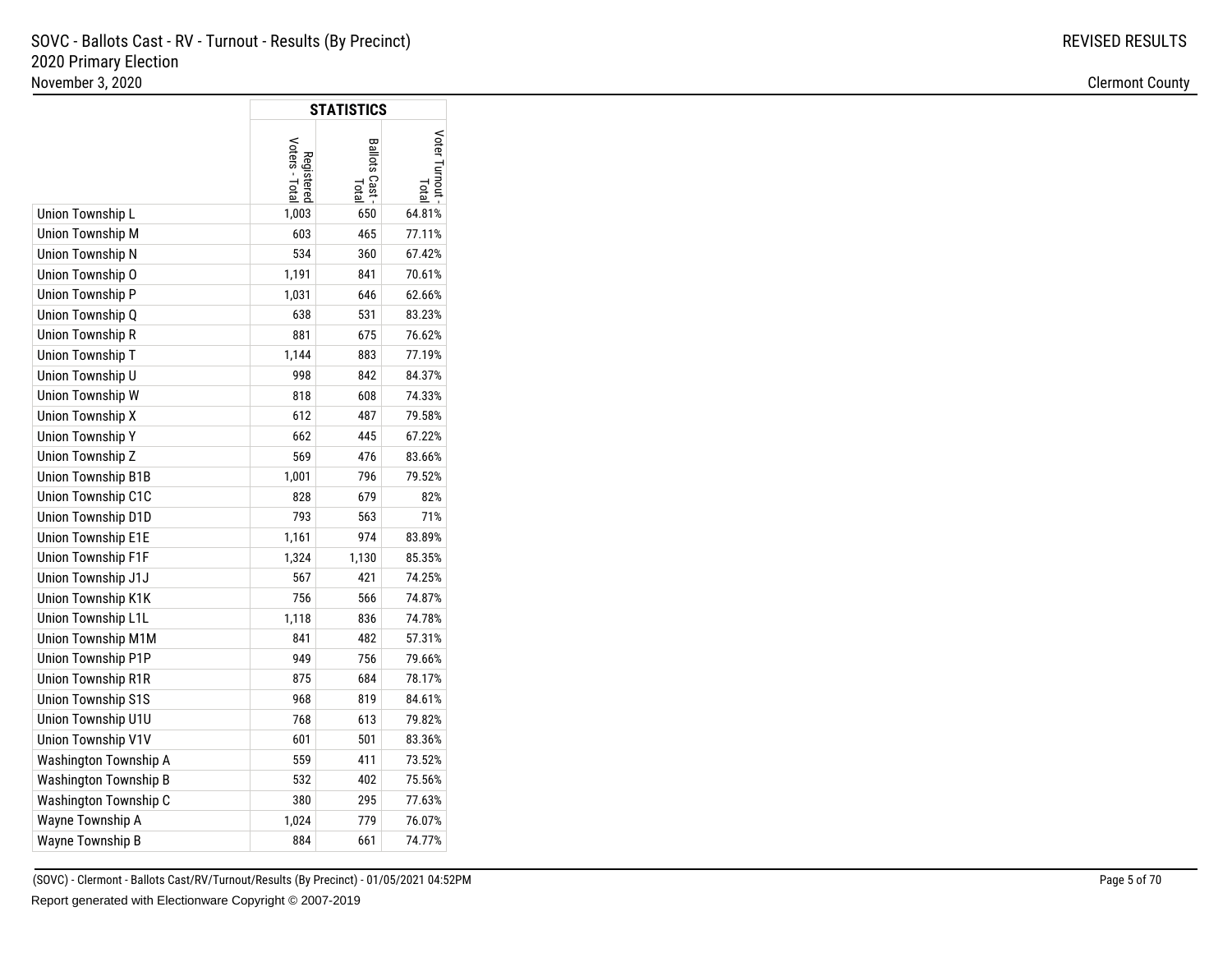|                         |                              | <b>STATISTICS</b>        |                          |
|-------------------------|------------------------------|--------------------------|--------------------------|
|                         | Registered<br>Voters - Total | Ballots<br>Cast<br>Total | Voter Turnout -<br>Total |
| Wayne Township C        | 1,198                        | 929                      | 77.55%                   |
| Williamsburg Village A  | 868                          | 557                      | 64.17%                   |
| Williamsburg Village C  | 772                          | 544                      | 70.47%                   |
| Williamsburg Township A | 692                          | 587                      | 84.83%                   |
| Williamsburg Township B | 986                          | 772                      | 78.3%                    |
| Williamsburg Township C | 556                          | 431                      | 77.52%                   |
| <b>Totals</b>           | 145,129                      | 111,329                  |                          |

|                          | <b>For President and Vice President</b> |                |                        |                                |                 |                |                |                             | For Representative to Congress (2nd District) |                                |              |            |  |  |
|--------------------------|-----------------------------------------|----------------|------------------------|--------------------------------|-----------------|----------------|----------------|-----------------------------|-----------------------------------------------|--------------------------------|--------------|------------|--|--|
|                          |                                         |                |                        | VOTE FOR 1                     |                 |                |                | VOTE FOR 1                  |                                               |                                |              |            |  |  |
|                          |                                         |                |                        | 166 of 166 Precincts Reporting |                 |                |                |                             |                                               | 166 of 166 Precincts Reporting |              |            |  |  |
|                          | Dem Joseph R.<br>Biden                  | Howie Hawkins  | or dil<br>In Jorgensen | Rep<br>Donald J.<br>Trump      | Write-in Totals | Overvotes      | Undervotes     | Dem<br>n Jaime M.<br>Castle | Rep Brad<br>Wenstrup                          | Write-in Totals                | Overvotes    | Undervotes |  |  |
| Loveland City A          | 198                                     |                | 13                     | 255                            | 5               |                | $\Omega$       | 164                         | 295                                           | $\mathbf{0}$                   | 0            | 14         |  |  |
| Loveland City B          | 464                                     | 4              | 20                     | 668                            |                 | 3              | 3              | 397                         | 734                                           |                                |              | 33         |  |  |
| <b>Batavia Village A</b> | 267                                     | 4              | 11                     | 494                            |                 | $\overline{2}$ |                | 238                         | 512                                           | $\mathbf 0$                    | $\Omega$     | 30         |  |  |
| Batavia Township A       | 336                                     | 0              | 8                      | 769                            | $\overline{2}$  | 5              | 5              | 266                         | 828                                           | $\mathbf 0$                    |              | 30         |  |  |
| Batavia Township B       | 251                                     | $\overline{2}$ | 10                     | 575                            |                 | 3              | $\overline{2}$ | 218                         | 603                                           | $\overline{2}$                 | 0            | 21         |  |  |
| Batavia Township C       | 206                                     | $\overline{2}$ | 18                     | 612                            | 0               | 3              | 3              | 196                         | 617                                           | 0                              | $\Omega$     | 31         |  |  |
| Batavia Township D       | 302                                     |                | 11                     | 677                            | 5               | $\mathbf 0$    | $\overline{2}$ | 271                         | 698                                           | $\bf{0}$                       | $\Omega$     | 29         |  |  |
| Batavia Township E       | 270                                     | 4              | 9                      | 492                            | 3               | $\mathbf{1}$   |                | 233                         | 522                                           | $\mathbf{1}$                   | 0            | 24         |  |  |
| Batavia Township F       | 218                                     | 4              | 9                      | 657                            | 0               | $\overline{2}$ | 4              | 199                         | 668                                           | 0                              |              | $26\,$     |  |  |
| Batavia Township G       | 200                                     | $\overline{2}$ | 14                     | 480                            | 3               | 3              |                | 168                         | 514                                           | 0                              | $\Omega$     | 21         |  |  |
| Batavia Township H       | 144                                     |                | 4                      | 457                            | $\overline{2}$  | 4              | 1              | 118                         | 483                                           | $\mathbf{1}$                   | $\Omega$     | 11         |  |  |
| Batavia Township I       | 243                                     | 3              | 8                      | 461                            | 3               | $\overline{2}$ |                | 213                         | 488                                           | $\mathbf 0$                    | $\Omega$     | 20         |  |  |
| Batavia Township J       | 177                                     | 0              | 9                      | 664                            | 0               | 4              | $\overline{2}$ | 153                         | 676                                           | $\mathbf 0$                    | $\Omega$     | 27         |  |  |
| Batavia Township K       | 173                                     |                | 8                      | 345                            |                 | 0              | $\overline{2}$ | 148                         | 357                                           | $\overline{2}$                 |              | 22         |  |  |
| Batavia Township L       | 236                                     | $\overline{2}$ | 9                      | 479                            | 0               | $\mathbf{1}$   | $\mathbf{0}$   | 212                         | 493                                           | 0                              | 0            | 22         |  |  |
| Batavia Township M       | 248                                     | 4              | 5                      | 675                            | $\overline{2}$  | 3              | $\overline{2}$ | 199                         | 714                                           | 0                              | 0            | $26\,$     |  |  |
| Batavia Township N       | 299                                     |                | 18                     | 604                            | 3               | 3              | $\overline{2}$ | 248                         | 662                                           | 0                              | $\mathbf{0}$ | $20\,$     |  |  |
| Batavia Township O       | 272                                     | 0              | 17                     | 550                            | 0               | 3              | $\overline{2}$ | 241                         | 575                                           | $\overline{2}$                 | 0            | 26         |  |  |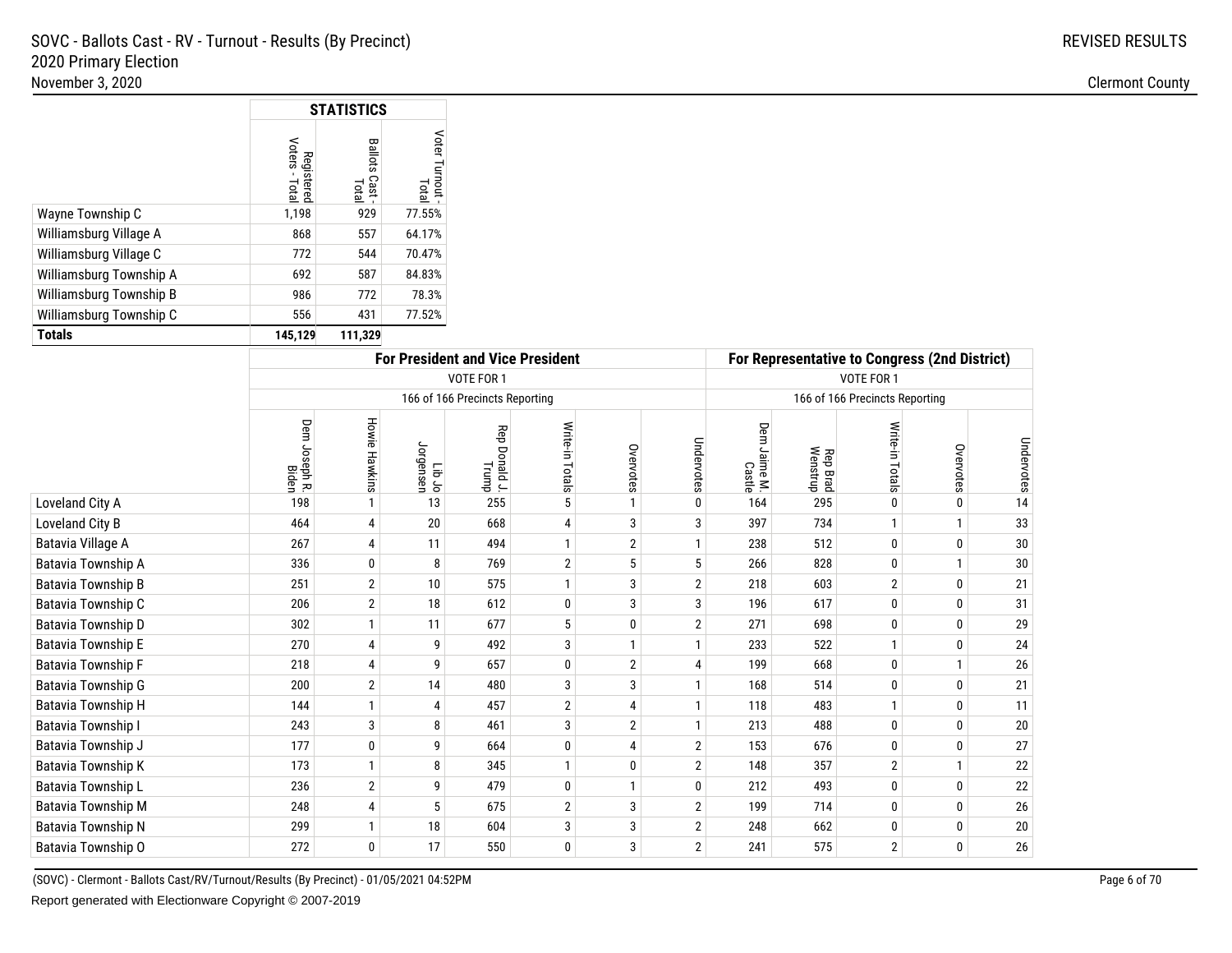|                         |                               |                      |                            | <b>For President and Vice President</b> |                   |                |                | For Representative to Congress (2nd District) |                      |                                |                |            |
|-------------------------|-------------------------------|----------------------|----------------------------|-----------------------------------------|-------------------|----------------|----------------|-----------------------------------------------|----------------------|--------------------------------|----------------|------------|
|                         |                               |                      |                            | VOTE FOR 1                              | <b>VOTE FOR 1</b> |                |                |                                               |                      |                                |                |            |
|                         |                               |                      |                            | 166 of 166 Precincts Reporting          |                   |                |                |                                               |                      | 166 of 166 Precincts Reporting |                |            |
|                         | Dem Joseph R.<br><b>Biden</b> | <b>Howie Hawkins</b> | or diJ<br>Tib Jo<br>Tensen | Rep Donald J.<br>Trump                  | Write-in Totals   | Overvotes      | Undervotes     | Dem Jaime M.<br>Castle                        | Rep Brad<br>Wenstrup | Write-in Totals                | Overvotes      | Undervotes |
| <b>Felicity Village</b> | 30                            | 0                    | $\overline{2}$             | 175                                     | 0                 | 0              | 0              | 33                                            | 162                  | $\mathbf{0}$                   | 0              | 12         |
| Franklin Township A     | 135                           | $\mathbf{1}$         | 6                          | 516                                     | 0                 | $\mathbf{1}$   | 0              | 115                                           | 527                  | $\overline{2}$                 | $\mathbf 0$    | 15         |
| Franklin Township B     | 68                            | $\mathbf 0$          | 4                          | 265                                     | 0                 | $\mathbf{3}$   | 0              | 59                                            | 272                  | 0                              | $\mathbf 0$    | 9          |
| Franklin Township D     | 92                            | $\mathbf{1}$         | 9                          | 394                                     | $\mathbf{1}$      | $\mathbf{1}$   | $\mathbf{1}$   | 84                                            | 401                  | $\bf{0}$                       | $\mathbf 0$    | 14         |
| Goshen Township A       | 141                           | $\mathbf{1}$         | 3                          | 559                                     | 0                 | 3              | 0              | 116                                           | 571                  | 0                              | $\overline{1}$ | 19         |
| Goshen Township B       | 160                           | 0                    | 8                          | 682                                     | $\overline{2}$    | $\mathbf{1}$   | 0              | 137                                           | 685                  | $\pmb{0}$                      | $\overline{1}$ | $30\,$     |
| Goshen Township D       | 116                           | $\overline{2}$       | 6                          | 478                                     | 0                 | $\mathbf{1}$   | 3              | 112                                           | 480                  | 0                              | $\overline{1}$ | 13         |
| Goshen Township E       | 192                           | 3                    | 6                          | 668                                     | $\mathbf{1}$      | $\overline{2}$ | $\overline{2}$ | 171                                           | 672                  | 0                              | $\mathbf 0$    | 31         |
| Goshen Township F       | 62                            | 0                    | $\Delta$                   | 245                                     | $\overline{2}$    | $\pmb{0}$      | 0              | 58                                            | 246                  | $\pmb{0}$                      | $\pmb{0}$      | 9          |
| Goshen Township G       | 135                           | 0                    | 12                         | 511                                     | 0                 | $\pmb{0}$      | 3              | 121                                           | 526                  | 0                              | $\overline{1}$ | 13         |
| Goshen Township I       | 102                           | 3                    | 6                          | 341                                     | 0                 | 3              | $\overline{2}$ | 103                                           | 338                  | $\mathbf{1}$                   | $\bf{0}$       | 15         |
| Goshen Township J       | 87                            | 0                    | 2                          | 400                                     | 0                 | $\overline{2}$ | 0              | 70                                            | 410                  | $\mathbf 0$                    | $\mathbf 0$    | 11         |
| Goshen Township K       | 106                           | $\mathbf{1}$         | 5                          | 386                                     | 0                 | 3              | 0              | 87                                            | 404                  | 0                              | $\mathbf 0$    | 10         |
| Goshen Township L       | 175                           | 5                    | q                          | 550                                     | 0                 | $\pmb{0}$      | $\mathbf{2}$   | 159                                           | 549                  | $\pmb{0}$                      | $\overline{1}$ | $32\,$     |
| Goshen Township M       | 166                           | 4                    | 9                          | 369                                     | $\overline{2}$    | $\overline{4}$ | 4              | 147                                           | 396                  | 0                              | $\overline{1}$ | 14         |
| Goshen Township N       | 320                           | $\mathbf{1}$         | 10                         | 682                                     | 3                 | $\overline{2}$ | 0              | 257                                           | 733                  | $\pmb{0}$                      | $\pmb{0}$      | ${\bf 28}$ |
| Jackson Township A      | 77                            | $\mathbf{1}$         | 5                          | 475                                     | 0                 | $\pmb{0}$      | $\mathbf{1}$   | 69                                            | 471                  | $\mathbf 0$                    | $\mathbf 0$    | $19$       |
| Jackson Township B      | 76                            | 0                    | 4                          | 329                                     | 0                 | $\bf{0}$       | 0              | 69                                            | 331                  | 0                              | $\mathbf 0$    | 9          |
| Jackson Township C      | 109                           | $\mathbf{1}$         | 6                          | 607                                     | $\mathbf{1}$      | $\overline{2}$ | $\mathbf{1}$   | 91                                            | 622                  | $\mathbf{1}$                   | $\pmb{0}$      | 13         |
| Milford City A          | 170                           | $\overline{2}$       | 8                          | 224                                     | 3                 | $\mathbf{1}$   | $\overline{2}$ | 151                                           | 247                  | $\mathbf{1}$                   | $\mathbf 0$    | 11         |
| Milford City B          | 341                           | $\overline{2}$       | 7                          | 386                                     | 4                 | 3              | $\mathbf{1}$   | 301                                           | 420                  | 0                              | $\overline{2}$ | 21         |
| Milford City D          | 99                            | 0                    | $\mathbf{1}$               | 138                                     | 0                 | $\mathbf{1}$   | 3              | 63                                            | 164                  | $\pmb{0}$                      | $\pmb{0}$      | 15         |
| Milford City E          | 221                           | 3                    | 9                          | 229                                     | 1                 | $\mathbf{1}$   | $\mathbf{1}$   | 195                                           | 256                  | 0                              | $\mathbf 0$    | 14         |
| Milford City F          | 168                           | $\mathbf{1}$         | 10                         | 268                                     | $\overline{2}$    | $\sqrt{2}$     | $\mathbf{1}$   | 155                                           | 281                  | $\pmb{0}$                      | $\mathbf{1}$   | 15         |
| Milford City G          | 298                           | 0                    | 8                          | 298                                     | 5                 | $\bf{0}$       | $\mathbf{2}$   | 266                                           | 336                  | 0                              | $\mathbf 0$    | 9          |
| Milford City H          | 346                           | 3                    | 12                         | 436                                     | 3                 | $\mathbf{1}$   | $\mathbf{2}$   | 278                                           | 503                  | 0                              | $\mathbf 0$    | $22\,$     |
| Miami Township A        | 391                           | 3                    | 20                         | 430                                     | 3                 | $\sqrt{2}$     | $\overline{2}$ | 357                                           | 462                  | $\mathbf{1}$                   | $\pmb{0}$      | 31         |
| Miami Township C        | 283                           | 0                    | 20                         | 425                                     | 3                 | $\mathbf{1}$   | 5              | 219                                           | 498                  | 0                              | $\overline{1}$ | 19         |
| Miami Township D        | 190                           | $\mathbf{1}$         | 13                         | 412                                     | $\pmb{0}$         | 0              | 0              | 163                                           | 437                  | 0                              | 0              | $16\,$     |
| Miami Township E        | 160                           | $\mathbf{1}$         | 5                          | 240                                     | 3                 | $\bf{0}$       | $\mathbf{1}$   | 140                                           | 267                  | $\mathbf{0}$                   | $\mathbf{0}$   | $\sqrt{3}$ |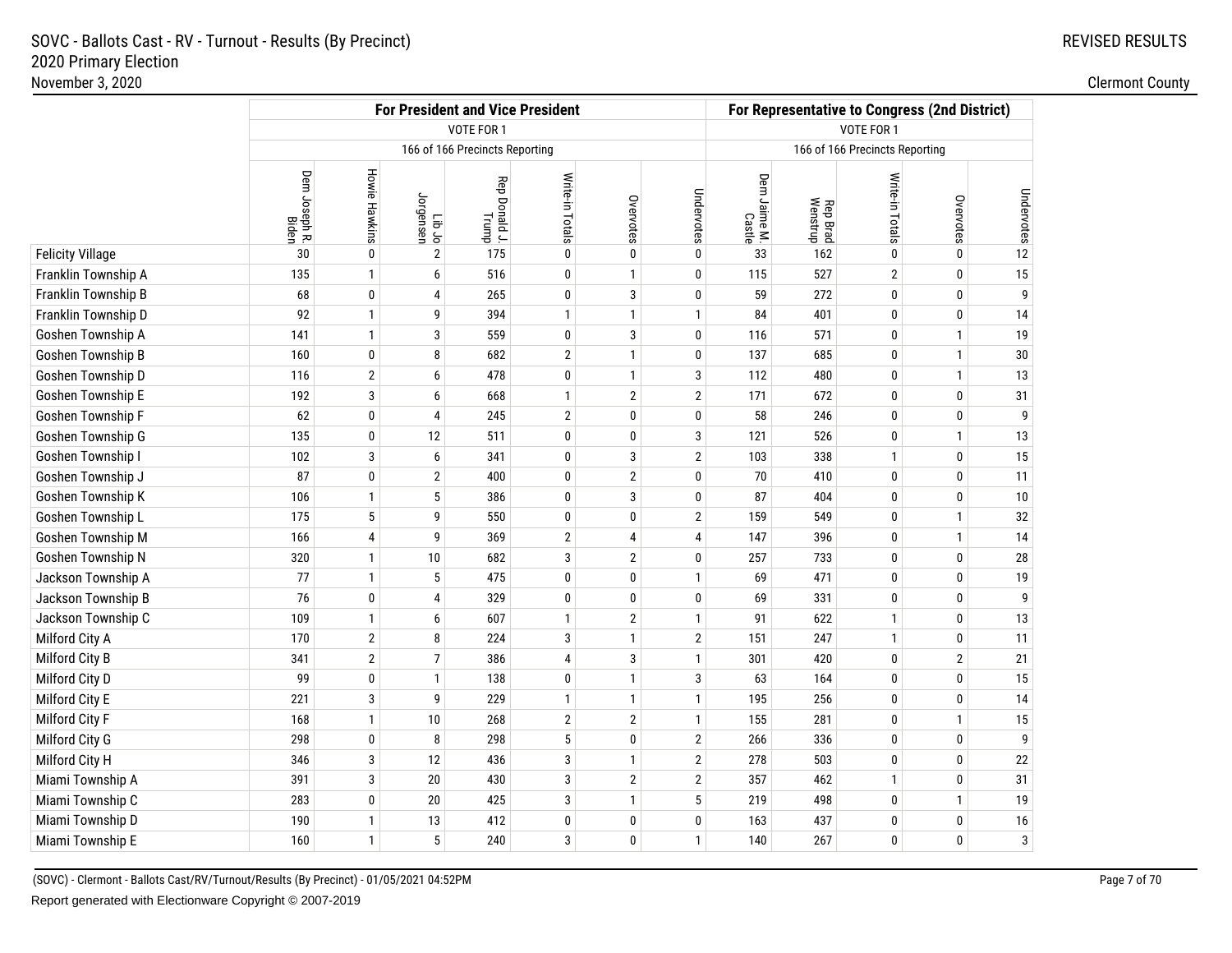|                    | <b>For President and Vice President</b> |                      |                     |                                |                   |                |                |                                | For Representative to Congress (2nd District) |                 |                |            |  |  |
|--------------------|-----------------------------------------|----------------------|---------------------|--------------------------------|-------------------|----------------|----------------|--------------------------------|-----------------------------------------------|-----------------|----------------|------------|--|--|
|                    |                                         |                      |                     | VOTE FOR 1                     | <b>VOTE FOR 1</b> |                |                |                                |                                               |                 |                |            |  |  |
|                    |                                         |                      |                     | 166 of 166 Precincts Reporting |                   |                |                | 166 of 166 Precincts Reporting |                                               |                 |                |            |  |  |
|                    | Dem Joseph R.<br>Biden                  | <b>Howie Hawkins</b> | Jorgensen<br>Lib Jo | Rep Donald J.<br>Trump         | Write-in Totals   | Overvotes      | Undervotes     | Dem Jaime M.<br>Castle         | Rep Brad<br>Wenstrup                          | Write-in Totals | Overvotes      | Undervotes |  |  |
| Miami Township F   | 402                                     | $\sqrt{2}$           | 8                   | 626                            | $\mathbf{1}$      | $\overline{2}$ | $\mathbf 2$    | 349                            | 674                                           | $\mathbf{0}$    | $\mathbf{1}$   | $19$       |  |  |
| Miami Township G   | 183                                     | $\mathbf 0$          | 4                   | 290                            | $\mathbf{1}$      | 0              | 3              | 156                            | 312                                           | 0               | $\mathbf 0$    | 13         |  |  |
| Miami Township H   | 240                                     | $\overline{2}$       | 11                  | 486                            | $\mathbf{1}$      | $\pmb{0}$      | $\mathbf{1}$   | 223                            | 499                                           | $\mathbf{1}$    | $\mathbf 0$    | $18\,$     |  |  |
| Miami Township I   | 253                                     | $\mathbf{1}$         | $\overline{7}$      | 547                            | 5                 | $\mathbf{1}$   | 3              | 219                            | 569                                           | 0               | $\mathbf 0$    | 29         |  |  |
| Miami Township J   | 135                                     | $\mathbf{1}$         | $\overline{2}$      | 351                            | 6                 | 9              | $\mathbf{1}$   | 113                            | 380                                           | $\bf{0}$        | $\mathbf 0$    | 12         |  |  |
| Miami Township K   | 353                                     | $\overline{2}$       | 13                  | 532                            | $\sqrt{2}$        | 0              | 3              | 315                            | 566                                           | $\overline{2}$  | $\mathbf 0$    | $22\,$     |  |  |
| Miami Township L   | 189                                     | $\mathbf 0$          | 16                  | 348                            | $\sqrt{2}$        | $\mathbf{1}$   | 4              | 164                            | 380                                           | 0               | $\mathbf 0$    | $16\,$     |  |  |
| Miami Township M   | 249                                     | $\mathbf{1}$         | 6                   | 434                            | $\mathbf{1}$      | $\mathbf{1}$   | $\mathbf{1}$   | 209                            | 474                                           | 0               | $\mathbf 0$    | $10\,$     |  |  |
| Miami Township N   | 173                                     | 6                    | 12                  | 407                            | $\overline{4}$    | 0              | 3              | 153                            | 432                                           | $\mathbf{1}$    | $\mathbf{0}$   | 19         |  |  |
| Miami Township P   | 120                                     | $\overline{2}$       | 6                   | 257                            | $\mathbf{2}$      | $\mathbf{1}$   | 0              | 117                            | 259                                           | 0               | $\mathbf 0$    | 12         |  |  |
| Miami Township Q   | 216                                     | $\mathbf{1}$         | 4                   | 369                            | $\mathbf{1}$      | $\overline{2}$ | $\mathbf{1}$   | 185                            | 396                                           | 0               | $\mathbf 0$    | 13         |  |  |
| Miami Township R   | 189                                     | $\overline{2}$       | $\overline{7}$      | 448                            | $\mathbf{2}$      | $\mathbf{1}$   | $\mathbf{1}$   | 166                            | 466                                           | 0               | $\mathbf 0$    | 18         |  |  |
| Miami Township S   | 120                                     | $\overline{2}$       | 10                  | 290                            | $\mathbf{1}$      | $\mathbf{1}$   | $\mathbf{1}$   | 122                            | 294                                           | 0               | $\mathbf 0$    | 9          |  |  |
| Miami Township T   | 220                                     | $\overline{2}$       | 6                   | 449                            | $\mathbf{1}$      | $\mathbf{1}$   | 0              | 202                            | 451                                           | 0               | $\overline{2}$ | 24         |  |  |
| Miami Township U   | 192                                     | $\mathbf 0$          | $\overline{7}$      | 337                            | 4                 | $\mathbf{1}$   | 3              | 156                            | 377                                           | $\mathbf{1}$    | $\mathbf 0$    | 10         |  |  |
| Miami Township V   | 130                                     | $\pmb{0}$            | $\overline{7}$      | 351                            | $\sqrt{2}$        | 0              | $\overline{2}$ | 122                            | 357                                           | 0               | $\mathbf 0$    | 13         |  |  |
| Miami Township X   | 338                                     | $\mathbf{1}$         | 10                  | 590                            | $\sqrt{2}$        | 0              | 4              | 273                            | 654                                           | $\overline{2}$  | $\mathbf 0$    | 16         |  |  |
| Miami Township Y   | 385                                     | $\mathbf 0$          | 12                  | 544                            | 4                 | 0              | 9              | 329                            | 607                                           | $\mathbf{1}$    | $\mathbf 0$    | 17         |  |  |
| Miami Township Z   | 454                                     | $\mathbf{3}$         | 6                   | 662                            | 6                 | $\sqrt{2}$     | $\overline{7}$ | 365                            | 743                                           | 0               | $\mathbf 0$    | $32\,$     |  |  |
| Miami Township A1A | 167                                     | $\mathbf{1}$         | $\overline{7}$      | 313                            | $\overline{2}$    | 0              | $\mathbf{1}$   | 151                            | 324                                           | 0               | $\mathbf 0$    | 16         |  |  |
| Miami Township B1B | 201                                     | $\overline{2}$       | 10                  | 450                            | 3                 | $\sqrt{5}$     | 6              | 160                            | 504                                           | 0               | $\mathbf 0$    | 13         |  |  |
| Miami Township C1C | 219                                     | $\mathbf{1}$         | 10                  | 348                            | $\mathbf{1}$      | 5              | $\overline{2}$ | 195                            | 368                                           | $\mathbf{0}$    | $\overline{1}$ | $22\,$     |  |  |
| Miami Township D1D | 215                                     | $\overline{2}$       | 8                   | 390                            | $\boldsymbol{2}$  | $\overline{2}$ | $\overline{2}$ | 175                            | 428                                           | 0               | $\mathbf 0$    | 18         |  |  |
| Miami Township F1F | 299                                     | $\overline{2}$       | 14                  | 503                            | $\sqrt{2}$        | $\mathbf{1}$   | $\overline{7}$ | 267                            | 544                                           | 0               | $\mathbf 0$    | 17         |  |  |
| Miami Township G1G | 286                                     | $\overline{2}$       | 14                  | 372                            | 3                 | 0              | 3              | 228                            | 442                                           | 0               | $\mathbf 0$    | 10         |  |  |
| Miami Township H1H | 298                                     | $\overline{2}$       | 20                  | 531                            | $\mathbf{1}$      | 0              | $\overline{2}$ | 243                            | 592                                           | $\mathbf{1}$    | $\mathbf 0$    | 18         |  |  |
| Miami Township K1K | 219                                     | 3                    | 8                   | 436                            | $\sqrt{5}$        | $\mathbf{1}$   | 3              | 173                            | 492                                           | 0               | $\pmb{0}$      | $10\,$     |  |  |
| Miami Township L1L | 355                                     | $\mathbf 0$          | 14                  | 396                            | $\mathbf{1}$      | 0              | 4              | 265                            | 488                                           | 0               | $\mathbf 0$    | 17         |  |  |
| Miami Township M1M | 328                                     | $\mathbf{1}$         | 8                   | 384                            | 6                 | $\mathbf{1}$   | 3              | 273                            | 441                                           | 0               | $\mathbf 0$    | 17         |  |  |
| Miami Township N1N | 389                                     | $\mathbf{1}$         | 20                  | 728                            | 3                 | 0              | 5              | 288                            | 826                                           | $\mathbf{0}$    | $\mathbf{0}$   | 32         |  |  |

(SOVC) - Clermont - Ballots Cast/RV/Turnout/Results (By Precinct) - 01/05/2021 04:52PMReport generated with Electionware Copyright © 2007-2019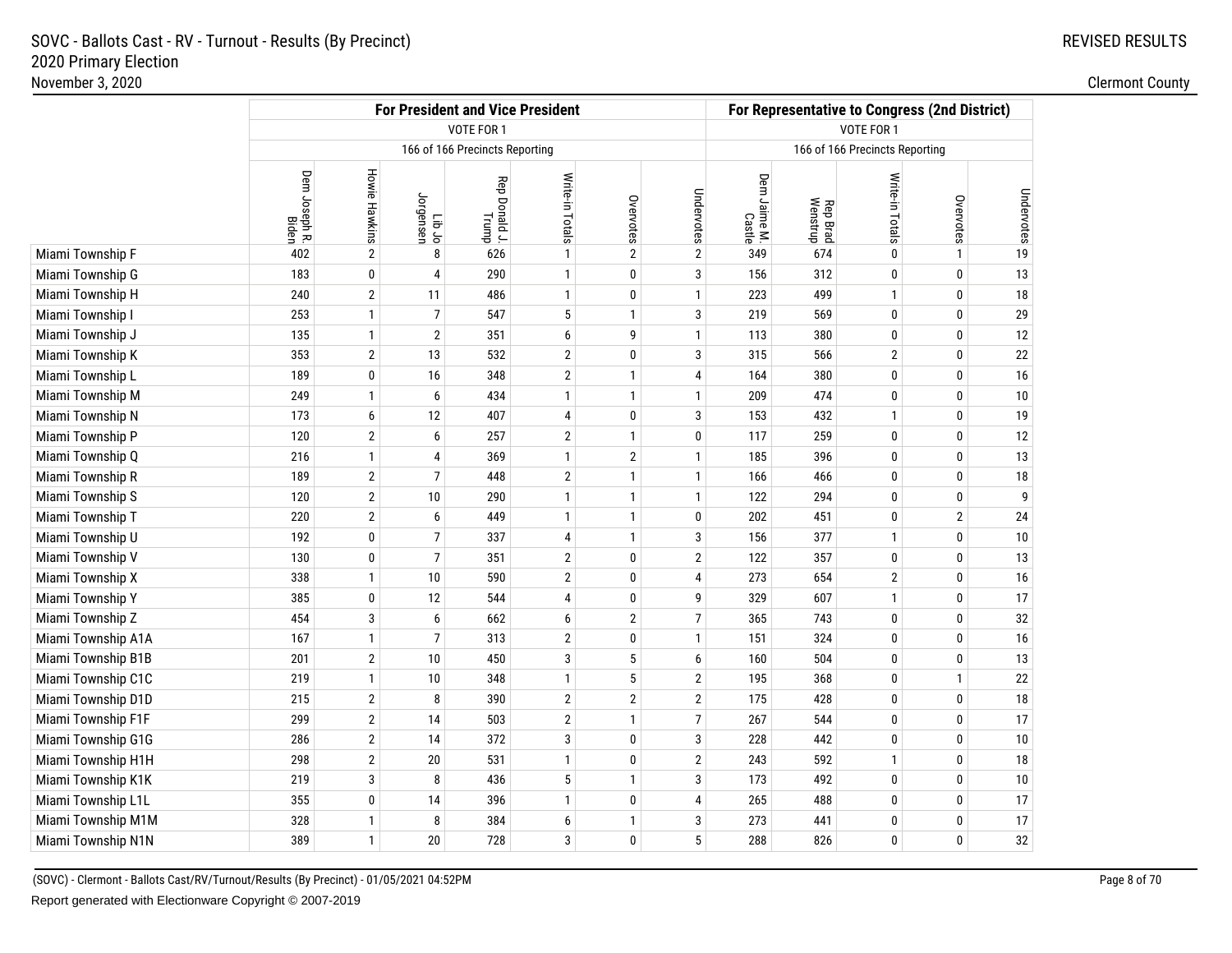|                             |                        |                      |                     | <b>For President and Vice President</b> |                 |                |                | For Representative to Congress (2nd District) |                      |                                |                |                |
|-----------------------------|------------------------|----------------------|---------------------|-----------------------------------------|-----------------|----------------|----------------|-----------------------------------------------|----------------------|--------------------------------|----------------|----------------|
|                             |                        |                      |                     | VOTE FOR 1                              | VOTE FOR 1      |                |                |                                               |                      |                                |                |                |
|                             |                        |                      |                     | 166 of 166 Precincts Reporting          |                 |                |                |                                               |                      | 166 of 166 Precincts Reporting |                |                |
|                             | Dem Joseph R.<br>Biden | <b>Howie Hawkins</b> | Lib Jo<br>Jorgensen | Rep Donald J.<br>Trump                  | Write-in Totals | Overvotes      | Undervotes     | Dem Jaime M.<br>Castle                        | Rep Brad<br>Wenstrup | Write-in Totals                | Overvotes      | Undervotes     |
| Miami Township 010          | 285                    | 3                    | 16                  | 557                                     | 1               | $\mathbf{1}$   | 2              | 230                                           | 611                  | $\mathbf{0}$                   | $\bf{0}$       | 24             |
| Miami Township P1P          | 330                    | 3                    | 17                  | 408                                     | $\overline{2}$  | $\pmb{0}$      | $\mathbf{1}$   | 283                                           | 467                  | $\mathbf 0$                    | $\mathbf 0$    | 11             |
| Miami Township Q1Q          | 196                    | $\overline{2}$       | 6                   | 408                                     | 3               | $\mathbf{1}$   | $\overline{2}$ | 156                                           | 448                  | 0                              | $\overline{2}$ | 12             |
| Monroe Township A           | 76                     | $\mathbf{1}$         | 1                   | 354                                     | $\mathbf{1}$    | $\mathbf{1}$   | $\mathbf{1}$   | 69                                            | 349                  | $\mathbf{1}$                   | $\mathbf 0$    | $16\,$         |
| Monroe Township B           | 160                    | $\mathbf{1}$         | $\overline{7}$      | 525                                     | 0               | $\overline{2}$ | 3              | 149                                           | 525                  | $\mathbf{1}$                   | $\mathbf 0$    | 23             |
| Monroe Township C           | 175                    | $\overline{2}$       | 8                   | 566                                     | $\mathbf{1}$    | $\mathbf{1}$   | 4              | 166                                           | 570                  | $\mathbf{1}$                   | $\mathbf 0$    | $20\,$         |
| Monroe Township D           | 108                    | $\overline{2}$       | 4                   | 478                                     | 0               | $\overline{2}$ | 3              | 97                                            | 488                  | $\mathbf 0$                    | $\overline{1}$ | 11             |
| Monroe Township E           | 199                    | $\overline{2}$       | g                   | 581                                     | $\overline{2}$  | $\overline{2}$ | $\overline{7}$ | 181                                           | 597                  | $\overline{2}$                 | $\mathbf 0$    | $22\,$         |
| Monroe Township I           | 56                     | $\mathbf{1}$         | 1                   | 206                                     | 0               | 0              | 0              | 49                                            | 208                  | $\mathbf 0$                    | $\mathbf 0$    | $\overline{7}$ |
| New Richmond Village A      | 151                    | $\mathbf{1}$         | $\overline{7}$      | 332                                     | $\mathbf{1}$    | $\mathbf{1}$   | $\mathbf{1}$   | 129                                           | 355                  | 0                              | $\mathbf 0$    | $10\,$         |
| New Richmond Village B      | 220                    | $\mathbf{1}$         | 10                  | 560                                     | 3               | 6              | 0              | 195                                           | 576                  | $\mathbf{1}$                   | $\bf{0}$       | $28\,$         |
| Ohio Township A             | 102                    | $\mathbf{1}$         | $\overline{7}$      | 348                                     | $\mathbf{1}$    | 0              | $\mathbf{1}$   | 97                                            | 350                  | $\mathbf{1}$                   | $\mathbf 0$    | 12             |
| Ohio Township B             | 94                     | 0                    | 5                   | 237                                     | $\bf{0}$        | $\bf{0}$       | $\mathbf{1}$   | 77                                            | 255                  | $\bf{0}$                       | $\mathbf 0$    | $5\,$          |
| Ohio Township C             | 110                    | $\mathbf{1}$         | $\overline{2}$      | 347                                     | 0               | $\mathbf{1}$   | 0              | 98                                            | 343                  | $\overline{2}$                 | $\mathbf 0$    | $18\,$         |
| Pierce Township A           | 235                    | $\mathbf{1}$         | $\overline{7}$      | 473                                     | $\mathbf{1}$    | $\mathbf{1}$   | 6              | 196                                           | 515                  | 0                              | $\bf{0}$       | 13             |
| Pierce Township B           | 193                    | 0                    | 6                   | 277                                     | $\overline{2}$  | $\mathbf{1}$   | $\mathbf{1}$   | 162                                           | 305                  | $\mathbf{1}$                   | $\mathbf 0$    | 12             |
| Pierce Township C           | 137                    | 0                    | $\overline{4}$      | 324                                     | 0               | $\mathbf{1}$   | $\overline{2}$ | 113                                           | 335                  | 0                              | $\mathbf 0$    | $20\,$         |
| Pierce Township D           | 165                    | 0                    | 15                  | 541                                     | $\bf{0}$        | $\mathbf{1}$   | 0              | 156                                           | 547                  | $\mathbf{1}$                   | $\mathbf 0$    | 18             |
| Pierce Township E           | 262                    | 4                    | 11                  | 570                                     | $\mathbf{1}$    | $\overline{2}$ | 4              | 206                                           | 631                  | $\mathbf{1}$                   | $\mathbf 0$    | 16             |
| Pierce Township G           | 254                    | 3                    | 12                  | 524                                     | 3               | 3              | 3              | 195                                           | 589                  | 0                              | $\bf{0}$       | $18\,$         |
| Pierce Township I           | 239                    | $\mathbf{1}$         | 11                  | 563                                     | $\mathbf{1}$    | $\mathbf{1}$   | 3              | 193                                           | 602                  | $\mathbf{1}$                   | $\mathbf 0$    | 23             |
| Pierce Township J           | 190                    | 4                    | 10                  | 383                                     | $\pmb{0}$       | $\bf{0}$       | $\mathbf{1}$   | 166                                           | 410                  | 0                              | $\bf{0}$       | 12             |
| Pierce Township K           | 252                    | $\overline{2}$       | 15                  | 574                                     | $\mathbf{2}$    | 3              | 4              | 215                                           | 614                  | $\mathbf{1}$                   | $\mathbf 0$    | $22\,$         |
| Pierce Township M           | 235                    | 0                    | 4                   | 490                                     | $\mathbf{1}$    | $\mathbf{1}$   | 3              | 164                                           | 559                  | $\bf{0}$                       | 0              | 11             |
| Pierce Township N           | 282                    | 3                    | 8                   | 595                                     | $\mathbf{1}$    | $\mathbf{1}$   | $\mathbf{1}$   | 244                                           | 623                  | 0                              | $\bf{0}$       | 24             |
| Pierce Township O           | 269                    | 4                    | 11                  | 585                                     | $\mathbf{1}$    | $\mathbf{1}$   | 0              | 244                                           | 606                  | $\overline{2}$                 | $\mathbf{1}$   | $18\,$         |
| Owensville Village          | 82                     | $\overline{2}$       | 4                   | 249                                     | $\mathbf{1}$    | $\mathbf{1}$   | $\mathbf{1}$   | 72                                            | 260                  | 0                              | $\bf{0}$       | 8              |
| Stonelick Township A        | 161                    | 3                    | 12                  | 606                                     | $\pmb{0}$       | $\mathbf{1}$   | 4              | 137                                           | 623                  | 0                              | $\mathbf 0$    | $27\,$         |
| <b>Stonelick Township B</b> | 98                     | 0                    | $\overline{7}$      | 364                                     | $\mathbf{1}$    | $\mathbf{1}$   | 3              | 88                                            | 374                  | 0                              | $\bf{0}$       | 12             |
| Stonelick Township C        | 136                    | 0                    | 6                   | 414                                     | 3               | $\pmb{0}$      | $\overline{2}$ | 121                                           | 428                  | $\mathbf{0}$                   | $\mathbf{1}$   | 11             |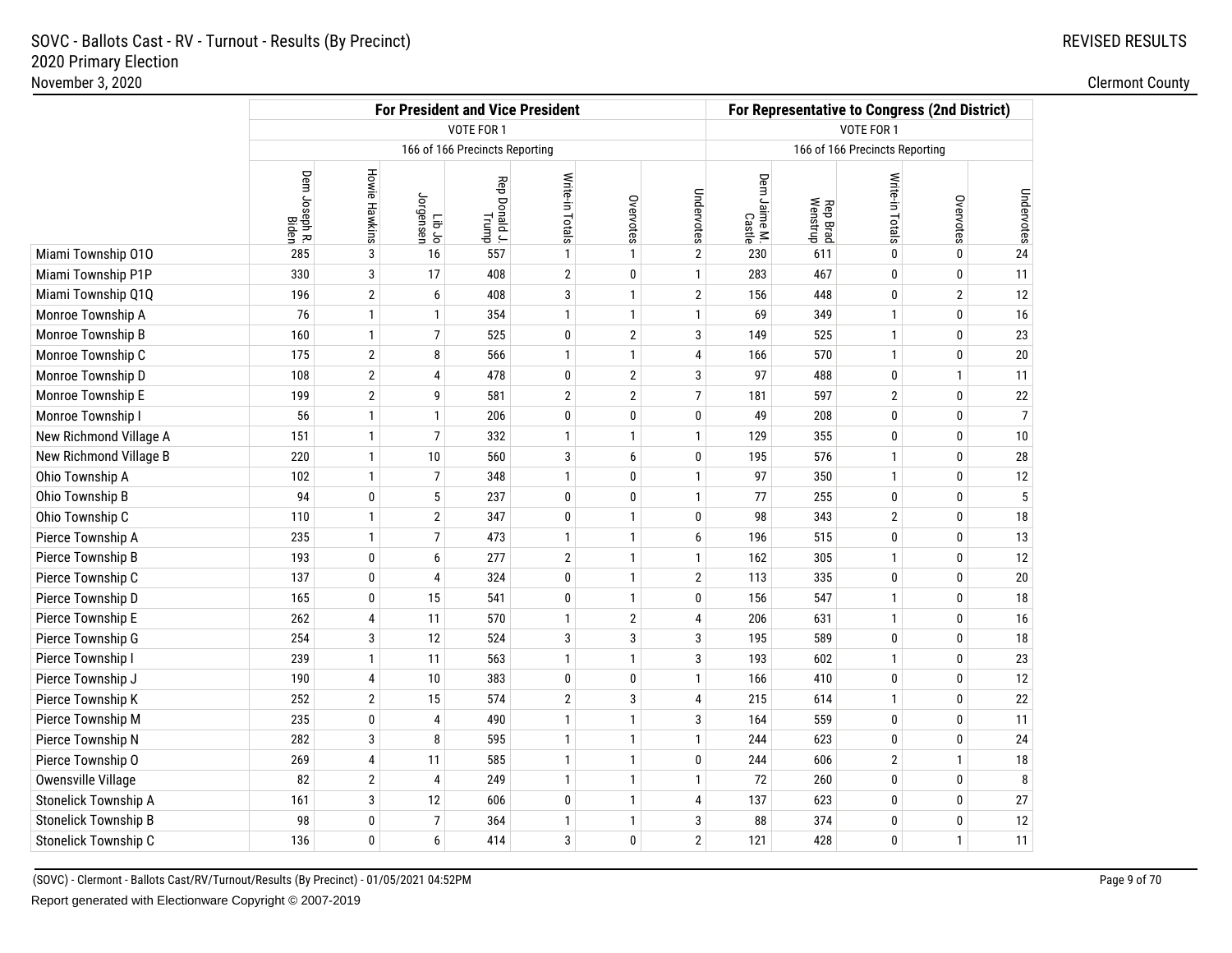|                         |                        |                      |                     | <b>For President and Vice President</b> |                         |                |                         | For Representative to Congress (2nd District) |                      |                                |                |            |  |
|-------------------------|------------------------|----------------------|---------------------|-----------------------------------------|-------------------------|----------------|-------------------------|-----------------------------------------------|----------------------|--------------------------------|----------------|------------|--|
|                         |                        |                      |                     | <b>VOTE FOR 1</b>                       | VOTE FOR 1              |                |                         |                                               |                      |                                |                |            |  |
|                         |                        |                      |                     | 166 of 166 Precincts Reporting          |                         |                |                         |                                               |                      | 166 of 166 Precincts Reporting |                |            |  |
|                         | Dem Joseph R.<br>Biden | <b>Howie Hawkins</b> | ot dil<br>Iordensen | Rep Donald J.<br>Trump                  | Write-in Totals         | Overvotes      | Undervotes              | Dem Jaime M.<br>Castle                        | Rep Brad<br>Wenstrup | Write-in Totals                | Overvotes      | Undervotes |  |
| Stonelick Township D    | 125                    | 3                    | 11                  | 457                                     | $\mathbf{1}$            | 5              | $\mathbf{1}$            | 112                                           | 474                  | $\mathbf{1}$                   | 0              | $16$       |  |
| Stonelick Township E    | 128                    | 3                    | $\overline{7}$      | 422                                     | $\overline{\mathbf{c}}$ | 0              | 6                       | 113                                           | 439                  | 0                              | 0              | $16$       |  |
| Bethel Village A        | 89                     | $\mathbf{1}$         | 11                  | 393                                     | $\mathbf{1}$            | $\overline{2}$ | $\overline{2}$          | 84                                            | 406                  | 0                              | 0              | 9          |  |
| <b>Bethel Village B</b> | 151                    | $\mathbf{1}$         | 5                   | 439                                     | 0                       | $\mathbf{1}$   | $\overline{2}$          | 138                                           | 449                  | $\mathbf{1}$                   | 0              | 11         |  |
| Tate Township A         | 112                    | 0                    | $\overline{4}$      | 617                                     | 2                       | $\mathbf{1}$   | $\mathbf{1}$            | 99                                            | 626                  | 0                              | 0              | 12         |  |
| Tate Township B         | 128                    | $\mathbf{1}$         | 11                  | 504                                     | 0                       | $\overline{2}$ | 0                       | 121                                           | 507                  | 0                              | $\mathbf{1}$   | 17         |  |
| Tate Township D         | 163                    | $\overline{2}$       | 5                   | 700                                     | 0                       | $\overline{2}$ | $\mathbf{1}$            | 139                                           | 713                  | 1                              | 0              | $20\,$     |  |
| Tate Township F         | 126                    | $\mathbf{1}$         | 8                   | 535                                     | $\mathbf{1}$            | 0              | $\overline{2}$          | 115                                           | 548                  | 0                              | $\mathbf{1}$   | 9          |  |
| Tate Township H         | 109                    | 3                    | 12                  | 516                                     | 0                       | $\mathbf{1}$   | $\overline{2}$          | 107                                           | 517                  | $\mathbf{0}$                   | 0              | $19$       |  |
| Union Township A        | 286                    | 3                    | 9                   | 580                                     | $\mathbf{1}$            | 0              | $\overline{2}$          | 230                                           | 635                  | $\mathbf{0}$                   | 0              | 16         |  |
| Union Township B        | 276                    | $\overline{2}$       | 12                  | 434                                     | 3                       | $\overline{2}$ | $\mathbf{1}$            | 231                                           | 477                  | $\mathbf{1}$                   | $\overline{2}$ | 19         |  |
| Union Township C        | 206                    | $\mathbf{1}$         | 8                   | 408                                     | $\mathbf{1}$            | 3              | $\mathbf{1}$            | 184                                           | 430                  | 0                              | 0              | 14         |  |
| Union Township D        | 240                    | $\mathbf{1}$         | 13                  | 514                                     | $\mathbf{1}$            | $\mathbf{1}$   | 4                       | 205                                           | 550                  | 0                              | 0              | $19$       |  |
| Union Township E        | 378                    | 3                    | 14                  | 794                                     | 4                       | $\mathbf{1}$   | 5                       | 315                                           | 862                  | $\mathbf{0}$                   | 0              | $22\,$     |  |
| Union Township F        | 285                    | 3                    | 11                  | 556                                     | 2                       | $\overline{2}$ | $\overline{2}$          | 255                                           | 585                  | 0                              | $\mathbf{1}$   | $20\,$     |  |
| Union Township G        | 269                    | $\overline{2}$       | 8                   | 460                                     | $\mathbf{1}$            | $\mathbf{1}$   | 3                       | 229                                           | 491                  | $\overline{2}$                 | 0              | $22\,$     |  |
| Union Township H        | 349                    | 6                    | 21                  | 441                                     | 6                       | 3              | $\mathbf{1}$            | 319                                           | 482                  | $\overline{2}$                 | $\mathbf{1}$   | $23\,$     |  |
| Union Township I        | 229                    | $\overline{2}$       | $\overline{7}$      | 361                                     | 0                       | $\overline{2}$ | $\overline{2}$          | 200                                           | 387                  | $\mathbf{1}$                   | 0              | $15\,$     |  |
| Union Township J        | 209                    | $\overline{2}$       | 12                  | 391                                     | 0                       | $\mathbf{1}$   | $\overline{2}$          | 185                                           | 417                  | $\mathbf{0}$                   | 0              | 15         |  |
| Union Township K        | 317                    | $\overline{2}$       | 14                  | 364                                     | $\mathbf{1}$            | 0              | 5                       | 288                                           | 391                  | $\mathbf{1}$                   | 0              | 23         |  |
| Union Township L        | 283                    | 0                    | 12                  | 345                                     | 3                       | 4              | 3                       | 269                                           | 373                  | 0                              | $\overline{2}$ | 6          |  |
| Union Township M        | 133                    | 3                    | 9                   | 314                                     | $\overline{\mathbf{c}}$ | $\overline{2}$ | $\overline{2}$          | 122                                           | 329                  | $\mathbf{1}$                   | $\mathbf{1}$   | 12         |  |
| Union Township N        | 128                    | 0                    | 6                   | 224                                     | 0                       | $\overline{2}$ | 0                       | 110                                           | 242                  | $\mathbf{0}$                   | 0              | 8          |  |
| Union Township O        | 268                    | $\overline{2}$       | 15                  | 550                                     | $\overline{2}$          | $\mathbf{1}$   | 3                       | 239                                           | 576                  | $\mathbf{1}$                   | 0              | 25         |  |
| Union Township P        | 259                    | $\mathbf 0$          | 10                  | 373                                     | $\mathbf{1}$            | $\mathbf{1}$   | $\overline{2}$          | 235                                           | 394                  | $\mathbf{0}$                   | 0              | 17         |  |
| Union Township Q        | 156                    | 3                    | 8                   | 357                                     | 0                       | $\overline{2}$ | 5                       | 132                                           | 393                  | $\mathbf{0}$                   | 0              | 6          |  |
| Union Township R        | 223                    | $\mathbf{1}$         | 8                   | 436                                     | 3                       | $\mathbf{1}$   | 3                       | 206                                           | 456                  | 0                              | 0              | $13$       |  |
| Union Township T        | 290                    | $\overline{2}$       | 11                  | 576                                     | $\mathbf{1}$            | $\mathbf{1}$   | $\overline{\mathbf{c}}$ | 255                                           | 604                  | $\mathbf{1}$                   | 0              | $23\,$     |  |
| Union Township U        | 320                    | 3                    | 17                  | 497                                     | $\mathbf{1}$            | 0              | 4                       | 262                                           | 561                  | $\mathbf{0}$                   | $\mathbf{1}$   | 18         |  |
| Union Township W        | 214                    | $\overline{2}$       | 6                   | 379                                     | 3                       | $\overline{2}$ | $\overline{2}$          | 185                                           | 404                  | 0                              | $\mathbf{1}$   | $18\,$     |  |
|                         |                        |                      |                     |                                         |                         |                |                         |                                               |                      |                                |                |            |  |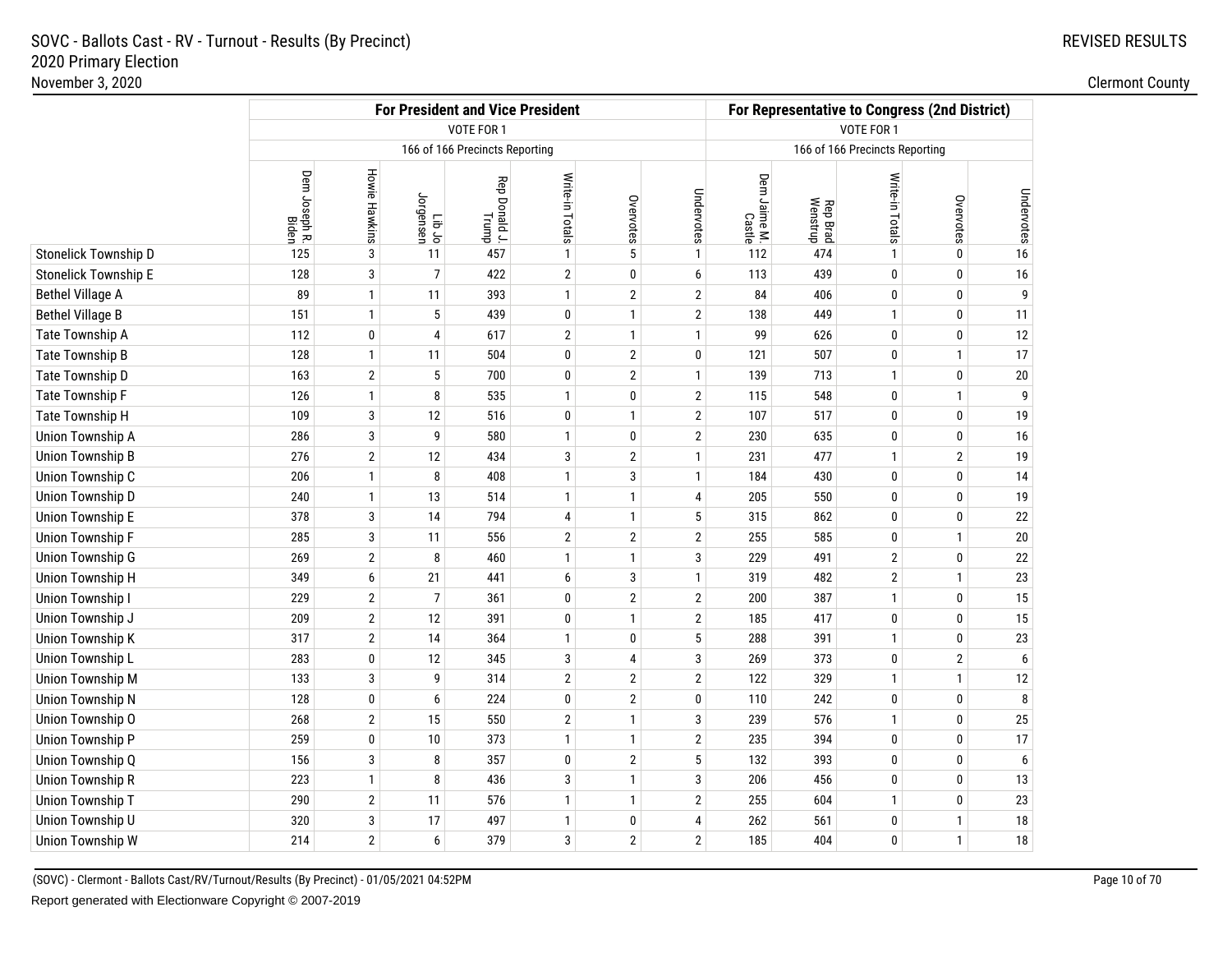|                           |                               |                      |                 | <b>For President and Vice President</b> |                         |                 |                | For Representative to Congress (2nd District) |                      |                                |              |                |  |
|---------------------------|-------------------------------|----------------------|-----------------|-----------------------------------------|-------------------------|-----------------|----------------|-----------------------------------------------|----------------------|--------------------------------|--------------|----------------|--|
|                           |                               |                      |                 | VOTE FOR 1                              |                         |                 |                | VOTE FOR 1                                    |                      |                                |              |                |  |
|                           |                               |                      |                 | 166 of 166 Precincts Reporting          |                         |                 |                |                                               |                      | 166 of 166 Precincts Reporting |              |                |  |
|                           | Dem Joseph R.<br><b>Biden</b> | <b>Howie Hawkins</b> | ot dil<br>In Jo | Rep Donald J.<br>Trump                  | Write-in Totals         | Overvotes       | Undervotes     | Dem Jaime M.<br>Castle                        | Rep Brad<br>Wenstrup | Write-in Totals                | Overvotes    | Undervotes     |  |
| Union Township X          | 151                           | 0                    | 14              | 320                                     | 0                       | $\pmb{0}$       | $\overline{2}$ | 135                                           | 338                  | $\pmb{0}$                      | $\mathbf{1}$ | 13             |  |
| <b>Union Township Y</b>   | 162                           | 0                    | 3               | 277                                     | $\mathbf{1}$            | $\mathbf{1}$    | $\mathbf{1}$   | 139                                           | 296                  | $\mathbf 0$                    | 0            | 10             |  |
| Union Township Z          | 139                           | 3                    | $\mathbf{1}$    | 324                                     | $\boldsymbol{2}$        | $\sqrt{4}$      | 3              | 121                                           | 346                  | $\mathbf 0$                    | 0            | 9              |  |
| <b>Union Township B1B</b> | 235                           | 4                    | 12              | 536                                     | $\sqrt{2}$              | 3               | 4              | 206                                           | 568                  | 0                              | 0            | 22             |  |
| Union Township C1C        | 216                           | $\sqrt{3}$           | 10              | 445                                     | $\overline{2}$          | $\mathbf{1}$    | $\overline{2}$ | 186                                           | 473                  | $\mathbf{1}$                   | $\mathbf{1}$ | $18\,$         |  |
| Union Township D1D        | 212                           | $\mathbf{1}$         | 10              | 339                                     | 0                       | $\pmb{0}$       | $\mathbf{1}$   | 184                                           | 359                  | $\mathbf 0$                    | 0            | $20\,$         |  |
| Union Township E1E        | 286                           | 4                    | 12              | 663                                     | 3                       | 3               | 3              | 240                                           | 698                  | $\bf{0}$                       | 1            | 35             |  |
| Union Township F1F        | 421                           | 3                    | 12              | 677                                     | 6                       | $\overline{4}$  | $\overline{7}$ | 334                                           | 766                  | $\mathbf{1}$                   | 0            | 29             |  |
| Union Township J1J        | 143                           | $\mathbf{1}$         | 10              | 265                                     | 0                       | $\mathbf{2}$    | 0              | 133                                           | 281                  | $\mathbf 0$                    | 0            | $\overline{7}$ |  |
| Union Township K1K        | 187                           | $\mathbf{1}$         | 6               | 365                                     | 1                       | $\mathbf{1}$    | 5              | 154                                           | 395                  | $\mathbf{1}$                   | 0            | 16             |  |
| Union Township L1L        | 255                           | $\mathbf{1}$         | 15              | 559                                     | $\mathbf{1}$            | 3               | $\overline{2}$ | 238                                           | 564                  | $\mathbf{1}$                   | 0            | 33             |  |
| Union Township M1M        | 199                           | $\overline{2}$       | $\overline{7}$  | 272                                     | 0                       | $\mathbf{1}$    | $\mathbf{1}$   | 181                                           | 281                  | $\pmb{0}$                      | $\mathbf{1}$ | 19             |  |
| Union Township P1P        | 262                           | $\bf{0}$             | 14              | 470                                     | 3                       | $\pmb{0}$       | $\overline{7}$ | 228                                           | 509                  | $\overline{2}$                 | 0            | 17             |  |
| <b>Union Township R1R</b> | 249                           | $\mathbf{1}$         | 9               | 418                                     | 4                       | $\mathbf{1}$    | $\overline{2}$ | 211                                           | 450                  | $\mathbf 0$                    | 0            | 23             |  |
| <b>Union Township S1S</b> | 310                           | 0                    | 15              | 485                                     | 3                       | $\mathbf{1}$    | 5              | 220                                           | 585                  | $\mathbf 0$                    | 0            | 14             |  |
| Union Township U1U        | 197                           | $\mathbf{1}$         | 9               | 404                                     | $\mathbf{1}$            | $\mathbf{1}$    | 0              | 164                                           | 430                  | $\mathbf{1}$                   | 0            | 18             |  |
| Union Township V1V        | 165                           | $\mathbf{2}$         | 6               | 323                                     | $\mathbf{1}$            | $\mathbf{1}$    | 3              | 131                                           | 360                  | $\mathbf{1}$                   | 0            | 9              |  |
| Washington Township A     | 82                            | $\overline{2}$       | 5               | 319                                     | $\overline{2}$          | 0               | $\mathbf{1}$   | 77                                            | 318                  | 0                              | 0            | 16             |  |
| Washington Township B     | 97                            | $\mathbf{1}$         | 6               | 298                                     | 0                       | $\mathbf 0$     | 0              | 81                                            | 311                  | $\mathbf 0$                    | $\mathbf{0}$ | 10             |  |
| Washington Township C     | 64                            | $\sqrt{2}$           | 3               | 221                                     | 0                       | $\mathbf{2}$    | 3              | 59                                            | 227                  | $\mathbf 0$                    | 0            | 9              |  |
| Wayne Township A          | 157                           | 0                    | 16              | 603                                     | 0                       | $\pmb{0}$       | 3              | 156                                           | 597                  | $\pmb{0}$                      | 0            | $26\,$         |  |
| Wayne Township B          | 116                           | $\mathbf{1}$         | 8               | 535                                     | 0                       | $\mathbf 0$     | $\mathbf{1}$   | 109                                           | 541                  | $\bf{0}$                       | $\mathbf{0}$ | 11             |  |
| Wayne Township C          | 187                           | $\mathbf{1}$         | 7               | 727                                     | $\mathbf{1}$            | $5\phantom{.0}$ | $\mathbf{1}$   | 185                                           | 718                  | $\mathbf{0}$                   | $\mathbf{1}$ | 25             |  |
| Williamsburg Village A    | 111                           | 3                    | 10              | 425                                     | 0                       | $\overline{7}$  | $\mathbf{1}$   | 99                                            | 444                  | $\mathbf 0$                    | $\mathbf{1}$ | 13             |  |
| Williamsburg Village C    | 154                           | $\mathbf{1}$         | 10              | 371                                     | 0                       | 4               | 4              | 133                                           | 393                  | $\mathbf 0$                    | 0            | $18\,$         |  |
| Williamsburg Township A   | 138                           | 0                    | 4               | 441                                     | $\overline{2}$          | $\overline{2}$  | 0              | 119                                           | 457                  | $\mathbf 0$                    | $\mathbf{1}$ | 10             |  |
| Williamsburg Township B   | 153                           | 3                    | 10              | 594                                     | $\overline{\mathbf{c}}$ | $\overline{7}$  | 3              | 136                                           | 620                  | 0                              | 0            | 16             |  |
| Williamsburg Township C   | 107                           | $\overline{4}$       | 5               | 310                                     | $\bf{0}$                | $\overline{2}$  | 3              | 92                                            | 331                  | $\mathbf{1}$                   | 0            | $\overline{7}$ |  |
| <b>Totals</b>             | 34,093                        | 272                  | 1,514           | 74,563                                  | 264                     | 260             | 363            | 29,367                                        | 78,982               | 62                             | 41           | 2,877          |  |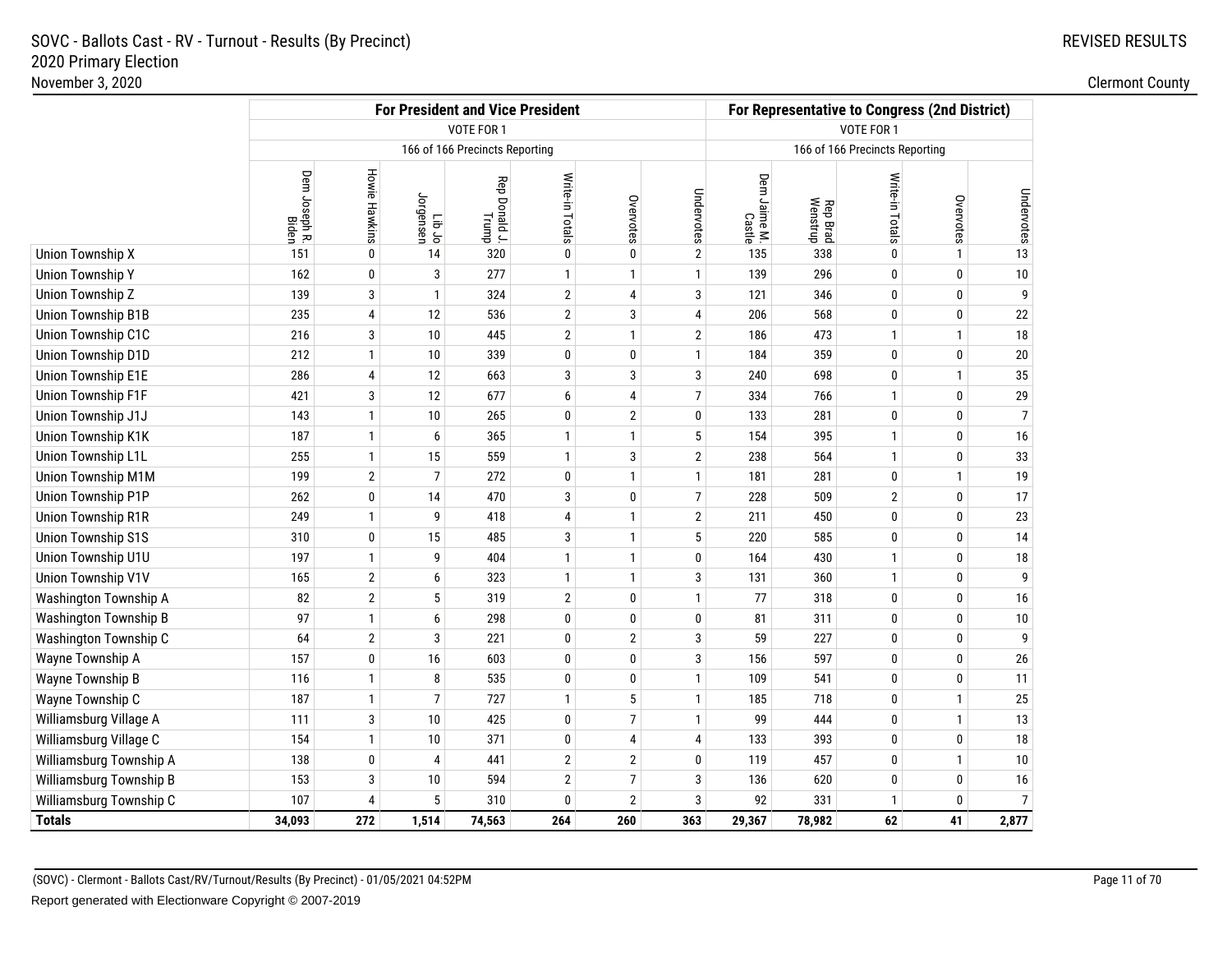REVISED RESULTS

|                         |                         |                                | For State Senator (14th District) |            | For State Representative (65th District) |                     |                                |           |            |  |  |  |
|-------------------------|-------------------------|--------------------------------|-----------------------------------|------------|------------------------------------------|---------------------|--------------------------------|-----------|------------|--|--|--|
|                         |                         | VOTE FOR 1                     |                                   |            | VOTE FOR 1                               |                     |                                |           |            |  |  |  |
|                         |                         | 166 of 166 Precincts Reporting |                                   |            |                                          |                     | 105 of 105 Precincts Reporting |           |            |  |  |  |
|                         | Rep Terry A.<br>Johnson | Dem Ryan Ottney                | Overvotes                         | Undervotes | Dem Alan<br>Darnowsky                    | Rep Jean<br>Schmidt | Write-in Totals                | Overvotes | Undervotes |  |  |  |
| Loveland City A         | 286                     | 162                            | $\mathbf 0$                       | 25         | 168                                      | 275                 | 5                              | 0         | 25         |  |  |  |
| Loveland City B         | 706                     | 406                            | 0                                 | 54         | 431                                      | 693                 | 4                              | 0         | 38         |  |  |  |
| Batavia Village A       | 471                     | 261                            | $\pmb{0}$                         | 48         |                                          |                     |                                |           |            |  |  |  |
| Batavia Township A      | 775                     | 295                            | 0                                 | 55         |                                          |                     |                                |           |            |  |  |  |
| Batavia Township B      | 578                     | 237                            | $\pmb{0}$                         | 29         |                                          |                     |                                |           |            |  |  |  |
| Batavia Township C      | 598                     | 197                            | $\mathbf{1}$                      | 48         |                                          |                     |                                |           |            |  |  |  |
| Batavia Township D      | 669                     | 283                            | 0                                 | 46         |                                          |                     |                                |           |            |  |  |  |
| Batavia Township E      | 486                     | 253                            | $\mathbf{1}$                      | 40         |                                          |                     |                                |           |            |  |  |  |
| Batavia Township F      | 643                     | 210                            | $\pmb{0}$                         | 41         |                                          |                     |                                |           |            |  |  |  |
| Batavia Township G      | 488                     | 181                            | 0                                 | 34         |                                          |                     |                                |           |            |  |  |  |
| Batavia Township H      | 459                     | 132                            | $\pmb{0}$                         | 22         |                                          |                     |                                |           |            |  |  |  |
| Batavia Township I      | 456                     | 228                            | $\mathbf{1}$                      | 36         |                                          |                     |                                |           |            |  |  |  |
| Batavia Township J      | 637                     | 175                            | $\pmb{0}$                         | 43         |                                          |                     |                                |           |            |  |  |  |
| Batavia Township K      | 343                     | 155                            | $\mathbf{1}$                      | 31         |                                          |                     |                                |           |            |  |  |  |
| Batavia Township L      | 475                     | 223                            | 0                                 | 29         |                                          |                     |                                |           |            |  |  |  |
| Batavia Township M      | 688                     | 208                            | 0                                 | 43         |                                          |                     |                                |           |            |  |  |  |
| Batavia Township N      | 627                     | 264                            | 0                                 | 39         |                                          |                     |                                |           |            |  |  |  |
| Batavia Township O      | 546                     | 260                            | 0                                 | 38         |                                          |                     |                                |           |            |  |  |  |
| <b>Felicity Village</b> | 155                     | 35                             | 0                                 | 17         |                                          |                     |                                |           |            |  |  |  |
| Franklin Township A     | 500                     | 131                            | $\mathbf{1}$                      | 27         |                                          |                     |                                |           |            |  |  |  |
| Franklin Township B     | 263                     | 62                             | $\pmb{0}$                         | 15         |                                          |                     |                                |           |            |  |  |  |
| Franklin Township D     | 383                     | 93                             | $\mathbf{1}$                      | 22         |                                          |                     |                                |           |            |  |  |  |
| Goshen Township A       | 546                     | 133                            | 0                                 | 28         | 148                                      | 535                 | 3                              | 0         | 21         |  |  |  |
| Goshen Township B       | 643                     | 155                            | 0                                 | 55         | 171                                      | 642                 | 4                              | 1         | 35         |  |  |  |
| Goshen Township D       | 472                     | 109                            | 0                                 | 25         | 134                                      | 442                 | 5                              | 0         | 25         |  |  |  |
| Goshen Township E       | 641                     | 190                            | $\pmb{0}$                         | 43         | 202                                      | 619                 | 5                              | 1         | 47         |  |  |  |
| Goshen Township F       | 234                     | 66                             | 0                                 | 13         | 62                                       | 240                 | 1                              | 0         | 10         |  |  |  |
| Goshen Township G       | 496                     | 137                            | 0                                 | 28         | 140                                      | 499                 | 4                              | 0         | 18         |  |  |  |
| Goshen Township I       | 331                     | 101                            | $\pmb{0}$                         | 25         | 113                                      | 327                 | 0                              | 0         | 17         |  |  |  |
| Goshen Township J       | 392                     | 79                             | $\mathbf{1}$                      | 19         | 95                                       | 371                 | 4                              | 0         | 21         |  |  |  |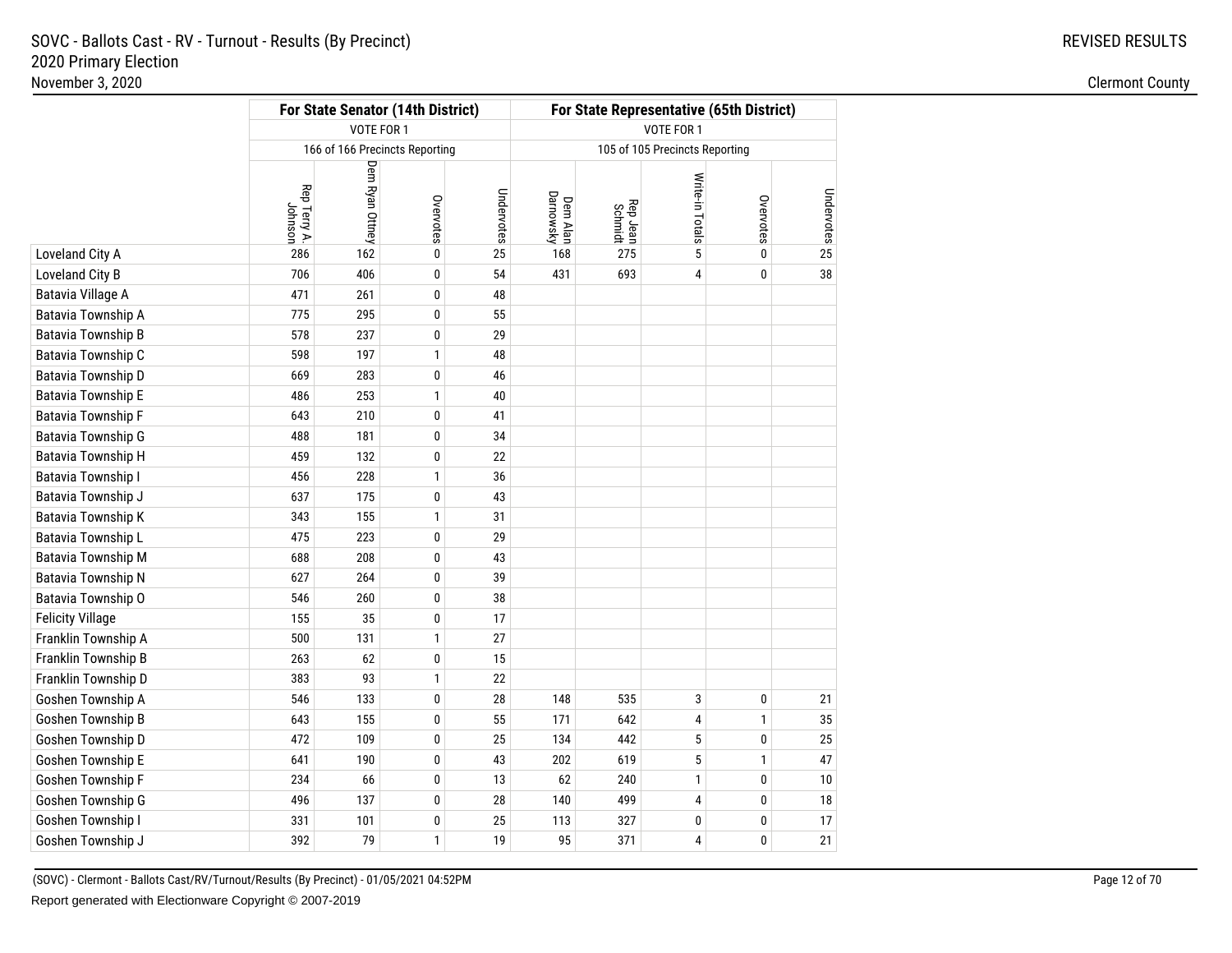|                    | For State Senator (14th District) | For State Representative (65th District) |                                |            |                       |                     |                                |                |            |  |  |  |
|--------------------|-----------------------------------|------------------------------------------|--------------------------------|------------|-----------------------|---------------------|--------------------------------|----------------|------------|--|--|--|
|                    |                                   | VOTE FOR 1                               |                                |            | VOTE FOR 1            |                     |                                |                |            |  |  |  |
|                    |                                   |                                          | 166 of 166 Precincts Reporting |            |                       |                     | 105 of 105 Precincts Reporting |                |            |  |  |  |
|                    | Rep Terry A.<br>Johnson           | Dem Ryan Ottney                          | Overvotes                      | Undervotes | Dem Alan<br>Darnowsky | Rep Jean<br>Schmidt | Write-in Totals                | Overvotes      | Undervotes |  |  |  |
| Goshen Township K  | 385                               | 97                                       | $\pmb{0}$                      | 19         | 110                   | 385                 | $\pmb{0}$                      | $\pmb{0}$      |            |  |  |  |
| Goshen Township L  | 528                               | 172                                      | 1                              | 40         | 184                   | 513                 | 3                              | $\bf{0}$       | 41         |  |  |  |
| Goshen Township M  | 383                               | 156                                      | 0                              | 19         | 166                   | 366                 | 4                              | 3              | 19         |  |  |  |
| Goshen Township N  | 701                               | 277                                      | 0                              | 40         | 284                   | 697                 | $\mathbf{1}$                   | 0              | 36         |  |  |  |
| Jackson Township A | 453                               | 70                                       | 0                              | 36         |                       |                     |                                |                |            |  |  |  |
| Jackson Township B | 311                               | 73                                       | 0                              | 25         |                       |                     |                                |                |            |  |  |  |
| Jackson Township C | 605                               | 100                                      | 0                              | 22         |                       |                     |                                |                |            |  |  |  |
| Milford City A     | 221                               | 161                                      | 0                              | 28         | 179                   | 204                 | 6                              | 0              | 21         |  |  |  |
| Milford City B     | 393                               | 315                                      | 0                              | 36         | 341                   | 359                 | 14                             | 0              | 30         |  |  |  |
| Milford City D     | 137                               | 79                                       | 0                              | 26         | 87                    | 142                 | $\mathbf{1}$                   | $\bf{0}$       | 12         |  |  |  |
| Milford City E     | 247                               | 193                                      | 0                              | 25         | 211                   | 226                 | 9                              | 0              | 19         |  |  |  |
| Milford City F     | 263                               | 164                                      | $\mathbf{1}$                   | 24         | 181                   | 243                 | $\sqrt{2}$                     | 0              | 26         |  |  |  |
| Milford City G     | 318                               | 270                                      | 0                              | 23         | 282                   | 311                 | $\overline{2}$                 | $\bf{0}$       | 16         |  |  |  |
| Milford City H     | 450                               | 301                                      | $\mathbf{1}$                   | 51         | 314                   | 445                 | 4                              | 0              | 40         |  |  |  |
| Miami Township A   | 446                               | 354                                      | 0                              | 51         | 377                   | 440                 | $\overline{2}$                 | 0              | 32         |  |  |  |
| Miami Township C   | 471                               | 227                                      | 0                              | 39         | 254                   | 449                 | $\overline{2}$                 | $\bf{0}$       | 32         |  |  |  |
| Miami Township D   | 413                               | 169                                      | 0                              | 34         | 179                   | 407                 | 5                              | 0              | 25         |  |  |  |
| Miami Township E   | 256                               | 145                                      | 0                              | 9          | 144                   | 254                 | 3                              | 0              | 9          |  |  |  |
| Miami Township F   | 638                               | 363                                      | 0                              | 42         | 399                   | 598                 | 4                              | $\overline{2}$ | 40         |  |  |  |
| Miami Township G   | 288                               | 167                                      | 0                              | 26         | 171                   | 277                 | $\sqrt{5}$                     | $\mathbf{1}$   | 27         |  |  |  |
| Miami Township H   | 486                               | 223                                      | 0                              | 32         | 251                   | 458                 | 8                              | 0              | 24         |  |  |  |
| Miami Township I   | 537                               | 241                                      | 0                              | 39         | 262                   | 519                 | $\overline{2}$                 | $\bf{0}$       | 34         |  |  |  |
| Miami Township J   | 362                               | 122                                      | 0                              | 21         | 129                   | 355                 | 0                              | 0              | 21         |  |  |  |
| Miami Township K   | 543                               | 319                                      | 0                              | 43         | 355                   | 507                 | 5                              | $\mathbf{1}$   | 37         |  |  |  |
| Miami Township L   | 365                               | 175                                      | 0                              | 20         | 185                   | 352                 | $\overline{2}$                 | $\mathbf{1}$   | 20         |  |  |  |
| Miami Township M   | 437                               | 227                                      | 0                              | 29         | 234                   | 433                 | $\mathbf{1}$                   | 0              | 25         |  |  |  |
| Miami Township N   | 410                               | 163                                      | 0                              | 32         | 177                   | 402                 | $\boldsymbol{2}$               | $\bf{0}$       | $24\,$     |  |  |  |
| Miami Township P   | 252                               | 119                                      | 0                              | 17         | 128                   | 244                 | $\mathbf{1}$                   | $\pmb{0}$      | 15         |  |  |  |
| Miami Township Q   | 376                               | 191                                      | 0                              | 27         | 194                   | 378                 | 3                              | $\pmb{0}$      | 19         |  |  |  |
| Miami Township R   | 432                               | 187                                      | 0                              | 31         | 191                   | 422                 | 3                              | 0              | 34         |  |  |  |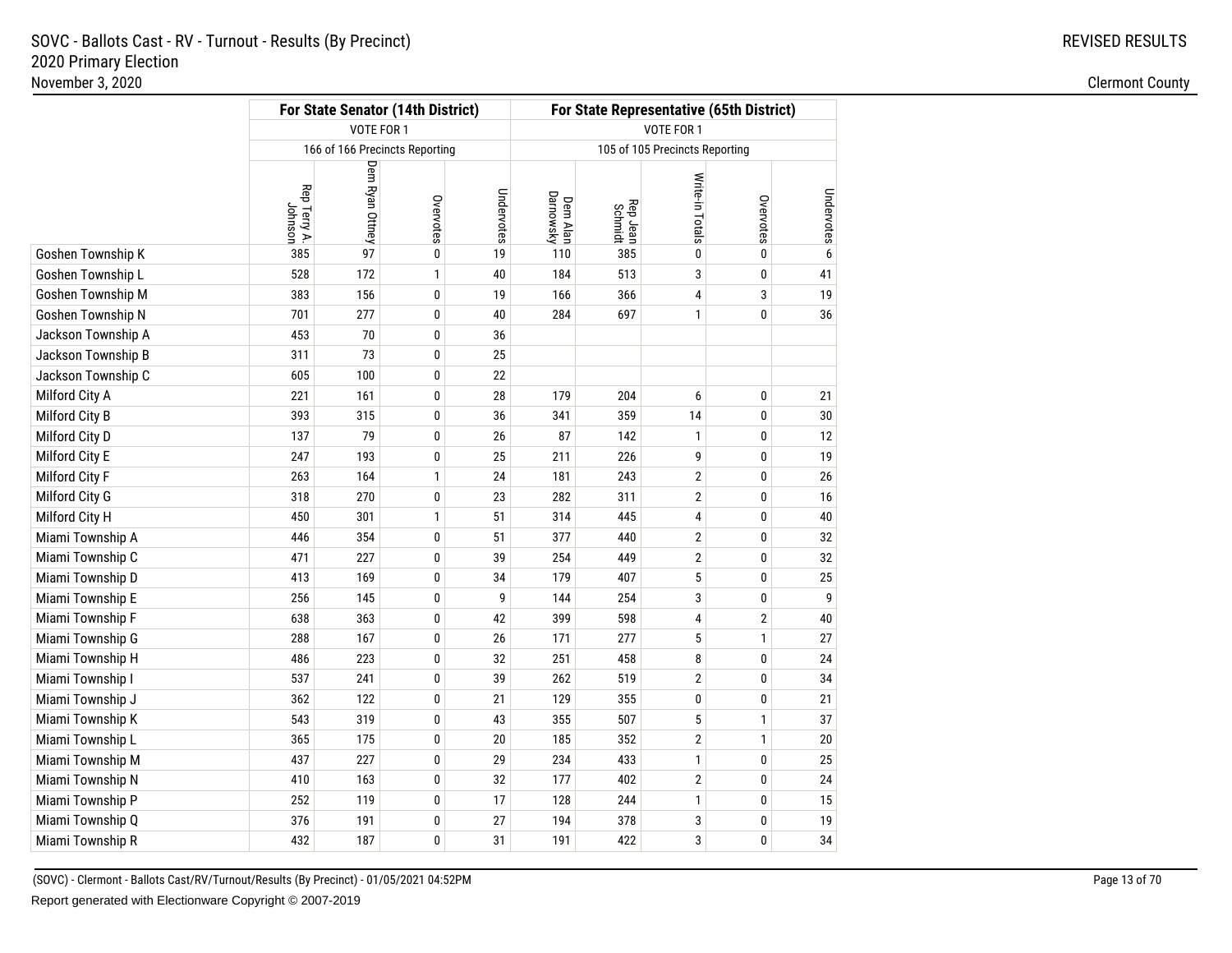REVISED RESULTS

|                        |                         |                 | For State Senator (14th District) |            | For State Representative (65th District) |                     |                                |                |            |  |  |  |
|------------------------|-------------------------|-----------------|-----------------------------------|------------|------------------------------------------|---------------------|--------------------------------|----------------|------------|--|--|--|
|                        |                         | VOTE FOR 1      |                                   |            | VOTE FOR 1                               |                     |                                |                |            |  |  |  |
|                        |                         |                 | 166 of 166 Precincts Reporting    |            |                                          |                     | 105 of 105 Precincts Reporting |                |            |  |  |  |
|                        | Rep Terry A.<br>Johnson | Dem Ryan Ottney | Overvotes                         | Undervotes | Dem Alan<br>Darnowsky                    | Rep Jean<br>Schmidt | Write-in Totals                | Overvotes      | Undervotes |  |  |  |
| Miami Township S       | 294                     | 117             | 0                                 | 14         | 130                                      | 276                 | 1                              | 0              | 18         |  |  |  |
| Miami Township T       | 428                     | 215             | $\overline{2}$                    | 34         | 234                                      | 402                 | 5                              | $\overline{2}$ | 36         |  |  |  |
| Miami Township U       | 355                     | 165             | 1                                 | 23         | 179                                      | 345                 | 2                              | 0              | 18         |  |  |  |
| Miami Township V       | 342                     | 124             | 0                                 | 26         | 137                                      | 329                 | $\overline{2}$                 | 1              | 23         |  |  |  |
| Miami Township X       | 631                     | 280             | 1                                 | 33         | 308                                      | 606                 | 7                              | 0              | 24         |  |  |  |
| Miami Township Y       | 571                     | 345             | 0                                 | 38         | 350                                      | 576                 | 5                              | 0              | 23         |  |  |  |
| Miami Township Z       | 718                     | 360             | 0                                 | 62         | 405                                      | 700                 | 0                              | 0              | 35         |  |  |  |
| Miami Township A1A     | 323                     | 151             | 0                                 | 17         | 159                                      | 316                 | 0                              | 0              | 16         |  |  |  |
| Miami Township B1B     | 474                     | 173             | 0                                 | 30         | 186                                      | 461                 | 2                              | 0              | 28         |  |  |  |
| Miami Township C1C     | 359                     | 196             | 0                                 | 31         | 217                                      | 340                 | 2                              | 0              | 27         |  |  |  |
| Miami Township D1D     | 406                     | 186             | 0                                 | 29         | 193                                      | 401                 | 5                              | 0              | 22         |  |  |  |
| Miami Township F1F     | 523                     | 273             | 0                                 | 32         | 295                                      | 502                 | 4                              | 0              | 27         |  |  |  |
| Miami Township G1G     | 414                     | 240             | 0                                 | 26         | 258                                      | 396                 | 9                              | 1              | 16         |  |  |  |
| Miami Township H1H     | 551                     | 272             | 0                                 | 31         | 289                                      | 528                 | 4                              | 0              | 33         |  |  |  |
| Miami Township K1K     | 479                     | 174             | 0                                 | 22         | 197                                      | 464                 | 1                              | 1              | 12         |  |  |  |
| Miami Township L1L     | 470                     | 265             | 0                                 | 35         | 283                                      | 456                 | 1                              | 0              | 30         |  |  |  |
| Miami Township M1M     | 421                     | 275             | 0                                 | 35         | 293                                      | 419                 | 0                              | 0              | 19         |  |  |  |
| Miami Township N1N     | 792                     | 293             | 0                                 | 61         | 330                                      | 764                 | 1                              | 1              | 50         |  |  |  |
| Miami Township 010     | 587                     | 235             | 0                                 | 43         | 271                                      | 556                 | 4                              | 1              | 33         |  |  |  |
| Miami Township P1P     | 451                     | 290             | 0                                 | 20         | 303                                      | 435                 | 7                              | 0              | 16         |  |  |  |
| Miami Township Q1Q     | 418                     | 167             | 0                                 | 33         | 187                                      | 404                 | 1                              | 1              | 25         |  |  |  |
| Monroe Township A      | 329                     | 83              | 1                                 | 22         |                                          |                     |                                |                |            |  |  |  |
| Monroe Township B      | 509                     | 158             | 0                                 | 31         |                                          |                     |                                |                |            |  |  |  |
| Monroe Township C      | 540                     | 172             | 0                                 | 45         |                                          |                     |                                |                |            |  |  |  |
| Monroe Township D      | 475                     | 102             | 0                                 | 20         |                                          |                     |                                |                |            |  |  |  |
| Monroe Township E      | 582                     | 190             | 0                                 | 30         |                                          |                     |                                |                |            |  |  |  |
| Monroe Township I      | 202                     | 50              | 1                                 | 11         |                                          |                     |                                |                |            |  |  |  |
| New Richmond Village A | 329                     | 140             | 0                                 | 25         |                                          |                     |                                |                |            |  |  |  |
| New Richmond Village B | 548                     | 210             | 0                                 | 42         |                                          |                     |                                |                |            |  |  |  |
| Ohio Township A        | 332                     | 108             | 0                                 | 20         |                                          |                     |                                |                |            |  |  |  |
|                        |                         |                 |                                   |            |                                          |                     |                                |                |            |  |  |  |

(SOVC) - Clermont - Ballots Cast/RV/Turnout/Results (By Precinct) - 01/05/2021 04:52PMReport generated with Electionware Copyright © 2007-2019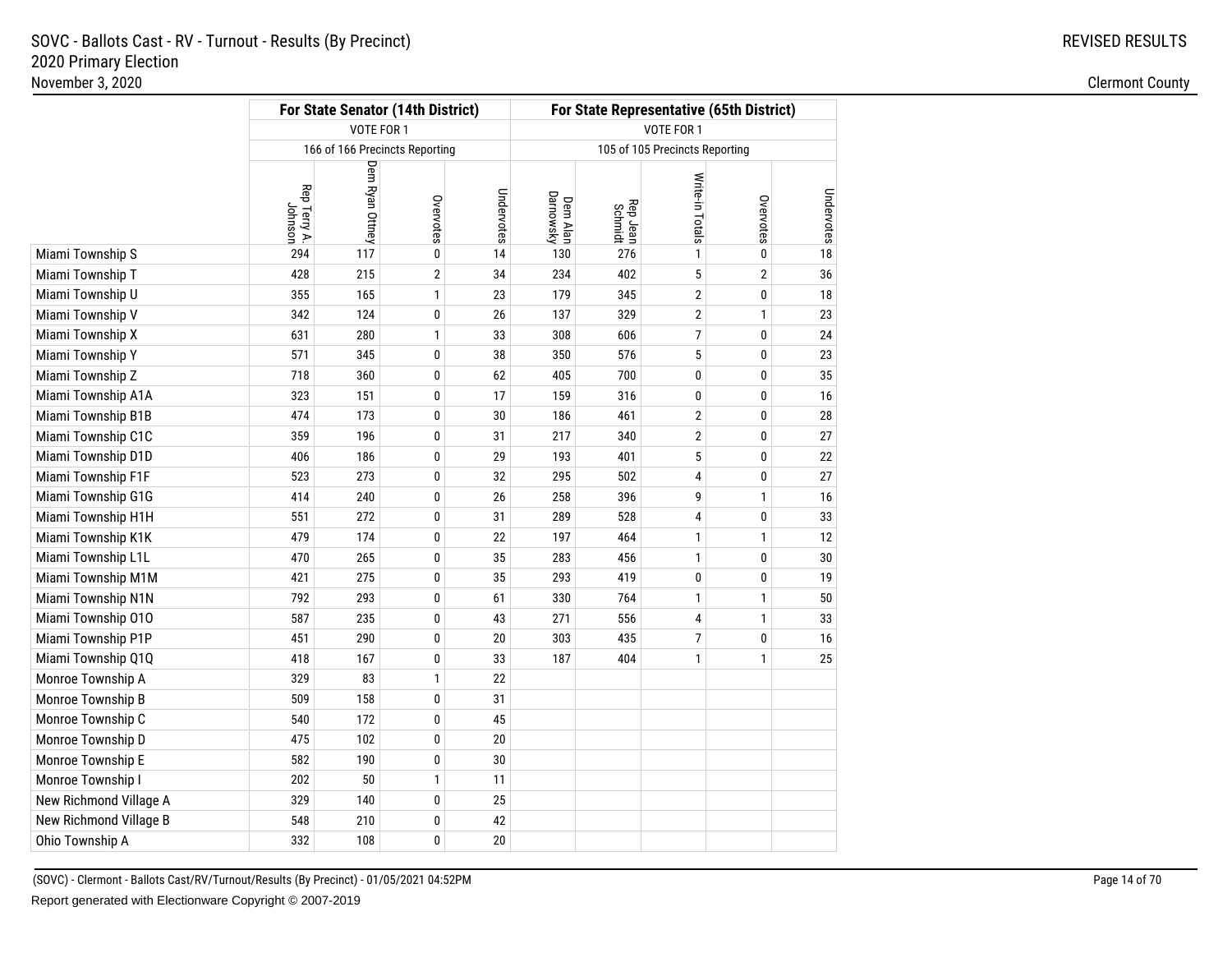REVISED RESULTS

|                             |                         |                 | For State Senator (14th District) |            | For State Representative (65th District)<br><b>VOTE FOR 1</b> |                     |                                |                         |            |  |  |  |
|-----------------------------|-------------------------|-----------------|-----------------------------------|------------|---------------------------------------------------------------|---------------------|--------------------------------|-------------------------|------------|--|--|--|
|                             |                         | VOTE FOR 1      |                                   |            |                                                               |                     |                                |                         |            |  |  |  |
|                             |                         |                 | 166 of 166 Precincts Reporting    |            |                                                               |                     | 105 of 105 Precincts Reporting |                         |            |  |  |  |
|                             | Rep Terry A.<br>Johnson | Dem Ryan Ottney | Overvotes                         | Undervotes | Dem Alan<br>Darnowsky                                         | Rep Jean<br>Schmidt | Write-in Totals                | Overvotes               | Undervotes |  |  |  |
| Ohio Township B             | 239                     | 78              | $\pmb{0}$                         | 20         |                                                               |                     |                                |                         |            |  |  |  |
| Ohio Township C             | 331                     | 107             | $\pmb{0}$                         | 23         |                                                               |                     |                                |                         |            |  |  |  |
| Pierce Township A           | 484                     | 210             | $\pmb{0}$                         | 30         |                                                               |                     |                                |                         |            |  |  |  |
| Pierce Township B           | 288                     | 168             | $\bf{0}$                          | 24         |                                                               |                     |                                |                         |            |  |  |  |
| Pierce Township C           | 318                     | 124             | 0                                 | 26         |                                                               |                     |                                |                         |            |  |  |  |
| Pierce Township D           | 512                     | 177             | $\pmb{0}$                         | 33         |                                                               |                     |                                |                         |            |  |  |  |
| Pierce Township E           | 601                     | 218             | 1                                 | 34         |                                                               |                     |                                |                         |            |  |  |  |
| Pierce Township G           | 539                     | 215             | $\overline{2}$                    | 46         |                                                               |                     |                                |                         |            |  |  |  |
| Pierce Township I           | 570                     | 200             | 0                                 | 49         |                                                               |                     |                                |                         |            |  |  |  |
| Pierce Township J           | 378                     | 179             | $\pmb{0}$                         | 31         |                                                               |                     |                                |                         |            |  |  |  |
| Pierce Township K           | 582                     | 221             | $\pmb{0}$                         | 49         |                                                               |                     |                                |                         |            |  |  |  |
| Pierce Township M           | 533                     | 174             | 0                                 | 27         |                                                               |                     |                                |                         |            |  |  |  |
| Pierce Township N           | 592                     | 261             | $\pmb{0}$                         | 38         |                                                               |                     |                                |                         |            |  |  |  |
| Pierce Township O           | 577                     | 254             | $\pmb{0}$                         | 40         |                                                               |                     |                                |                         |            |  |  |  |
| Owensville Village          | 249                     | 75              | 0                                 | 16         | 91                                                            | 234                 | $\boldsymbol{2}$               | $\pmb{0}$               | 13         |  |  |  |
| Stonelick Township A        | 602                     | 150             | $\pmb{0}$                         | 35         | 173                                                           | 562                 | 5                              | 3                       | 44         |  |  |  |
| <b>Stonelick Township B</b> | 356                     | 96              | 0                                 | 22         | 106                                                           | 334                 | $\mathbf{1}$                   | $\bf{0}$                | 33         |  |  |  |
| Stonelick Township C        | 409                     | 128             | $\pmb{0}$                         | 24         | 139                                                           | 406                 | 3                              | 0                       | 13         |  |  |  |
| Stonelick Township D        | 453                     | 124             | $\pmb{0}$                         | 26         | 141                                                           | 425                 | 8                              | $\mathbf{1}$            | 28         |  |  |  |
| <b>Stonelick Township E</b> | 416                     | 127             | 0                                 | 25         | 143                                                           | 399                 | $\mathbf{1}$                   | 0                       | 25         |  |  |  |
| <b>Bethel Village A</b>     | 397                     | 85              | $\pmb{0}$                         | 17         |                                                               |                     |                                |                         |            |  |  |  |
| <b>Bethel Village B</b>     | 425                     | 150             | $\pmb{0}$                         | 24         |                                                               |                     |                                |                         |            |  |  |  |
| Tate Township A             | 610                     | 102             | 1                                 | 24         |                                                               |                     |                                |                         |            |  |  |  |
| Tate Township B             | 490                     | 135             | $\pmb{0}$                         | 21         |                                                               |                     |                                |                         |            |  |  |  |
| Tate Township D             | 682                     | 157             | 0                                 | 34         |                                                               |                     |                                |                         |            |  |  |  |
| Tate Township F             | 533                     | 117             | $\pmb{0}$                         | 23         |                                                               |                     |                                |                         |            |  |  |  |
| Tate Township H             | 510                     | 108             | $\pmb{0}$                         | 25         |                                                               |                     |                                |                         |            |  |  |  |
| Union Township A            | 593                     | 243             | $\mathbf{1}$                      | 44         | 262                                                           | 560                 | 22                             | 1                       | 36         |  |  |  |
| <b>Union Township B</b>     | 444                     | 253             | 0                                 | 33         | 260                                                           | 433                 | $\overline{\mathbf{4}}$        | $\overline{\mathbf{c}}$ | 31         |  |  |  |
| Union Township C            | 397                     | 196             | 1                                 | 34         | 207                                                           | 382                 | 12                             | 0                       | 27         |  |  |  |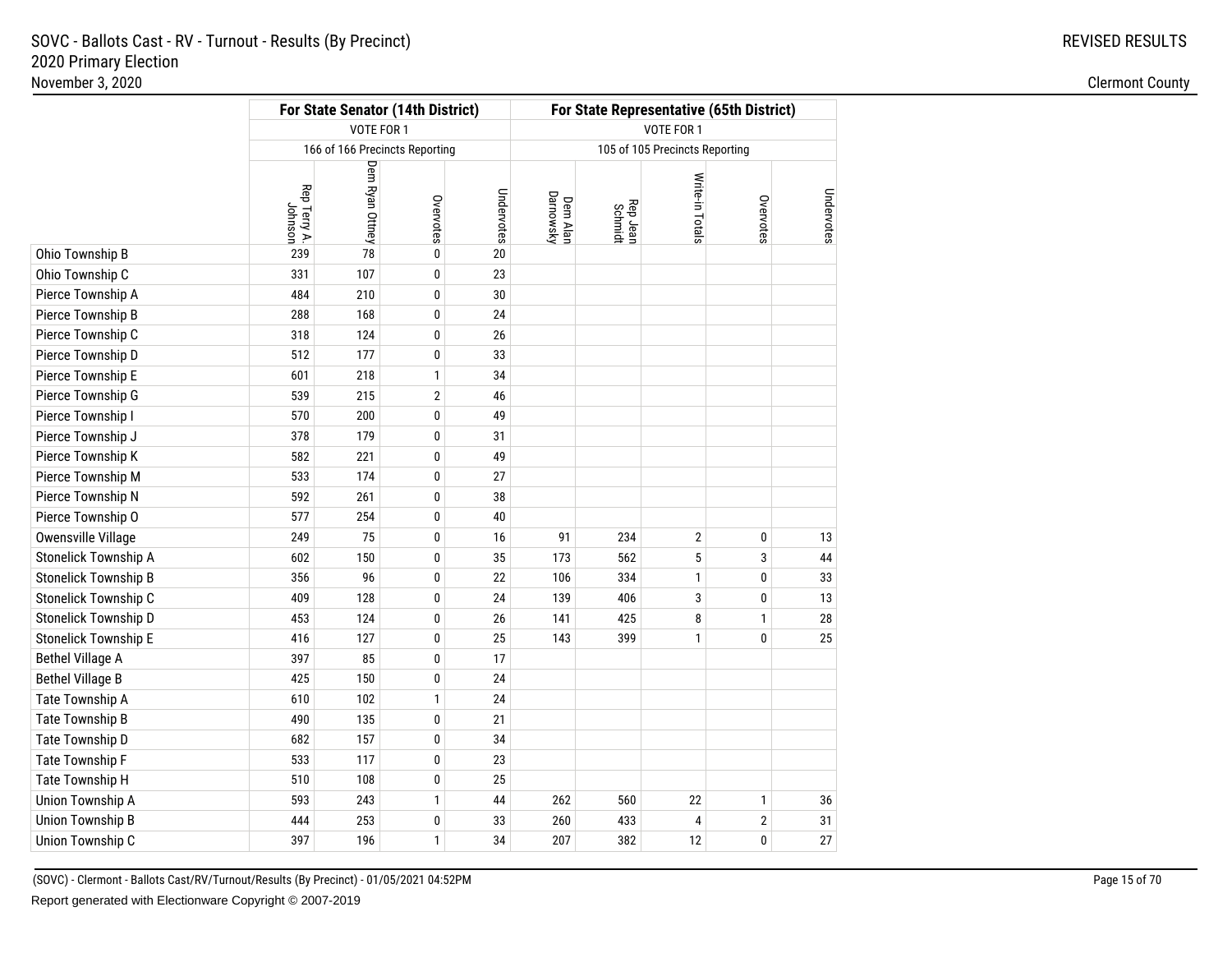REVISED RESULTS

|                    |                         |                                | For State Senator (14th District) |            | For State Representative (65th District) |                     |                                |                |            |  |  |  |
|--------------------|-------------------------|--------------------------------|-----------------------------------|------------|------------------------------------------|---------------------|--------------------------------|----------------|------------|--|--|--|
|                    |                         | VOTE FOR 1                     |                                   |            | VOTE FOR 1                               |                     |                                |                |            |  |  |  |
|                    |                         | 166 of 166 Precincts Reporting |                                   |            |                                          |                     | 105 of 105 Precincts Reporting |                |            |  |  |  |
|                    | Rep Terry A.<br>Johnson | Dem Ryan Ottney                | Overvotes                         | Undervotes | Dem Alan<br>Darnowsky                    | Rep Jean<br>Schmidt | Write-in Totals                | Overvotes      | Undervotes |  |  |  |
| Union Township D   | 524                     | 213                            | $\mathbf{1}$                      | 36         | 234                                      | 476                 | 15                             | $\mathbf{0}$   | 49         |  |  |  |
| Union Township E   | 804                     | 345                            | $\pmb{0}$                         | 50         | 382                                      | 727                 | 36                             | 0              | 54         |  |  |  |
| Union Township F   | 554                     | 266                            | 1                                 | 40         | 290                                      | 532                 | 9                              | 0              | 30         |  |  |  |
| Union Township G   | 464                     | 245                            | 0                                 | 35         | 255                                      | 441                 | 10                             | 0              | 38         |  |  |  |
| Union Township H   | 462                     | 322                            | $\boldsymbol{2}$                  | 41         | 326                                      | 451                 | 12                             | 0              | 38         |  |  |  |
| Union Township I   | 359                     | 214                            | 0                                 | $30\,$     | 217                                      | 353                 | 10                             | 0              | 23         |  |  |  |
| Union Township J   | 396                     | 194                            | 0                                 | 27         | 204                                      | 375                 | 13                             | 0              | 25         |  |  |  |
| Union Township K   | 358                     | 312                            | $\pmb{0}$                         | 33         | 300                                      | 354                 | 16                             | $\overline{2}$ | 31         |  |  |  |
| Union Township L   | 359                     | 277                            | 0                                 | 14         | 269                                      | 357                 | 6                              | $\mathbf{1}$   | 17         |  |  |  |
| Union Township M   | 317                     | 130                            | 0                                 | 18         | 131                                      | 303                 | 10                             | 0              | 21         |  |  |  |
| Union Township N   | 224                     | 115                            | 0                                 | 21         | 122                                      | 228                 | $\overline{2}$                 | 0              | 8          |  |  |  |
| Union Township O   | 542                     | 262                            | 0                                 | 37         | 270                                      | 516                 | 19                             | 0              | 36         |  |  |  |
| Union Township P   | 367                     | 243                            | 1                                 | 35         | 250                                      | 342                 | 20                             | 0              | 34         |  |  |  |
| Union Township Q   | 361                     | 145                            | 1                                 | 24         | 169                                      | 320                 | 20                             | 0              | 22         |  |  |  |
| Union Township R   | 433                     | 215                            | 0                                 | 27         | 228                                      | 406                 | 13                             | 0              | $27\,$     |  |  |  |
| Union Township T   | 559                     | 270                            | 0                                 | 54         | 284                                      | 515                 | 32                             | $\overline{2}$ | 50         |  |  |  |
| Union Township U   | 526                     | 272                            | 0                                 | 44         | 296                                      | 475                 | 17                             | 0              | 54         |  |  |  |
| Union Township W   | 377                     | 197                            | 0                                 | 34         | 202                                      | 368                 | 9                              | 0              | 29         |  |  |  |
| Union Township X   | 319                     | 148                            | 0                                 | 20         | 158                                      | 304                 | 10                             | $\mathbf{0}$   | 15         |  |  |  |
| Union Township Y   | 281                     | 151                            | 0                                 | 13         | 159                                      | 255                 | 14                             | $\mathbf{1}$   | 16         |  |  |  |
| Union Township Z   | 329                     | 126                            | 0                                 | 21         | 140                                      | 295                 | 15                             | 0              | 26         |  |  |  |
| Union Township B1B | 539                     | 215                            | 0                                 | 42         | 246                                      | 478                 | 32                             | 0              | 40         |  |  |  |
| Union Township C1C | 442                     | 197                            | 0                                 | 40         | 210                                      | 409                 | 22                             | 0              | 38         |  |  |  |
| Union Township D1D | 339                     | 190                            | 1                                 | 33         | 208                                      | 313                 | 13                             | 0              | 29         |  |  |  |
| Union Township E1E | 663                     | 249                            | 0                                 | 62         | 278                                      | 619                 | 28                             | 0              | 49         |  |  |  |
| Union Township F1F | 718                     | 356                            | 0                                 | 56         | 385                                      | 659                 | 40                             | 0              | 46         |  |  |  |
| Union Township J1J | 267                     | 142                            | 0                                 | 12         | 155                                      | 243                 | 11                             | 0              | 12         |  |  |  |
| Union Township K1K | 362                     | 181                            | 0                                 | 23         | 197                                      | 330                 | 15                             | 0              | 24         |  |  |  |
| Union Township L1L | 534                     | 250                            | 0                                 | 52         | 265                                      | 507                 | 15                             | 0              | 49         |  |  |  |
| Union Township M1M | 272                     | 188                            | 0                                 | 22         | 192                                      | 265                 | $\overline{4}$                 | 0              | 21         |  |  |  |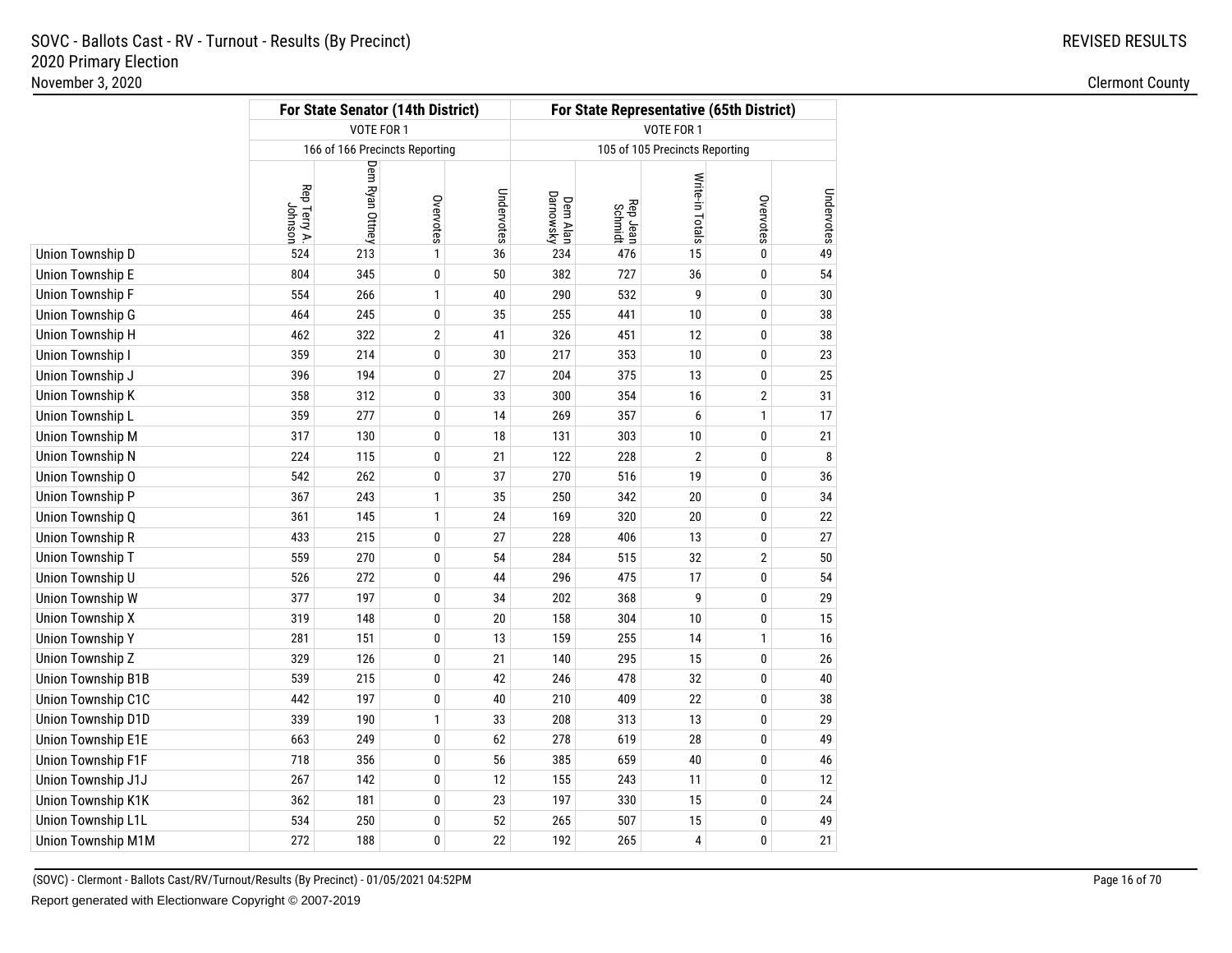| <b>REVISED RESULTS</b> |
|------------------------|
|                        |

|                              |                        |                 | For State Senator (14th District) |            | For State Representative (65th District) |                     |                                |              |            |  |  |  |
|------------------------------|------------------------|-----------------|-----------------------------------|------------|------------------------------------------|---------------------|--------------------------------|--------------|------------|--|--|--|
|                              |                        | VOTE FOR 1      |                                   |            |                                          |                     | VOTE FOR 1                     |              |            |  |  |  |
|                              |                        |                 | 166 of 166 Precincts Reporting    |            |                                          |                     | 105 of 105 Precincts Reporting |              |            |  |  |  |
|                              | Rep Terry A<br>Johnson | Dem Ryan Ottney | Overvotes                         | Undervotes | Dem Alan<br>Darnowsky                    | Rep Jean<br>Schmidt | Write-in Totals                | Overvotes    | Undervotes |  |  |  |
| Union Township P1P           | 471                    | 244             | 0                                 | 41         | 261                                      | 445                 | 12                             | 0            | 38         |  |  |  |
| Union Township R1R           | 434                    | 218             | 0                                 | 32         | 234                                      | 389                 | 29                             | 0            | 32         |  |  |  |
| <b>Union Township S1S</b>    | 533                    | 254             | 0                                 | 32         | 276                                      | 513                 | 8                              | $\mathbf{0}$ | 22         |  |  |  |
| Union Township U1U           | 404                    | 176             | 0                                 | 33         | 200                                      | 364                 | 14                             | $\mathbf{0}$ | 35         |  |  |  |
| Union Township V1V           | 340                    | 138             | 0                                 | 23         | 150                                      | 315                 | 17                             | 0            | 19         |  |  |  |
| Washington Township A        | 307                    | 81              | 0                                 | 23         |                                          |                     |                                |              |            |  |  |  |
| <b>Washington Township B</b> | 297                    | 91              | 0                                 | 14         |                                          |                     |                                |              |            |  |  |  |
| Washington Township C        | 219                    | 65              | 0                                 | 11         |                                          |                     |                                |              |            |  |  |  |
| Wayne Township A             | 578                    | 162             | 0                                 | 39         | 173                                      | 567                 | $\overline{2}$                 | 0            | 37         |  |  |  |
| Wayne Township B             | 515                    | 124             | 0                                 | 22         | 130                                      | 502                 | 4                              | $\mathbf{0}$ | 25         |  |  |  |
| Wayne Township C             | 713                    | 184             | 0                                 | 32         | 217                                      | 681                 | $\overline{2}$                 | $\mathbf{1}$ | 28         |  |  |  |
| Williamsburg Village A       | 409                    | 124             | 0                                 | 24         |                                          |                     |                                |              |            |  |  |  |
| Williamsburg Village C       | 374                    | 139             | 0                                 | 31         |                                          |                     |                                |              |            |  |  |  |
| Williamsburg Township A      | 436                    | 130             | 0                                 | 21         |                                          |                     |                                |              |            |  |  |  |
| Williamsburg Township B      | 590                    | 148             | 0                                 | 34         |                                          |                     |                                |              |            |  |  |  |
| Williamsburg Township C      | 319                    | 99              | 0                                 | 13         |                                          |                     |                                |              |            |  |  |  |
| <b>Totals</b>                | 75,047                 | 31,089          | 29                                | 5,163      | 23,022                                   | 44,432              | 826                            | 32           | 2,909      |  |  |  |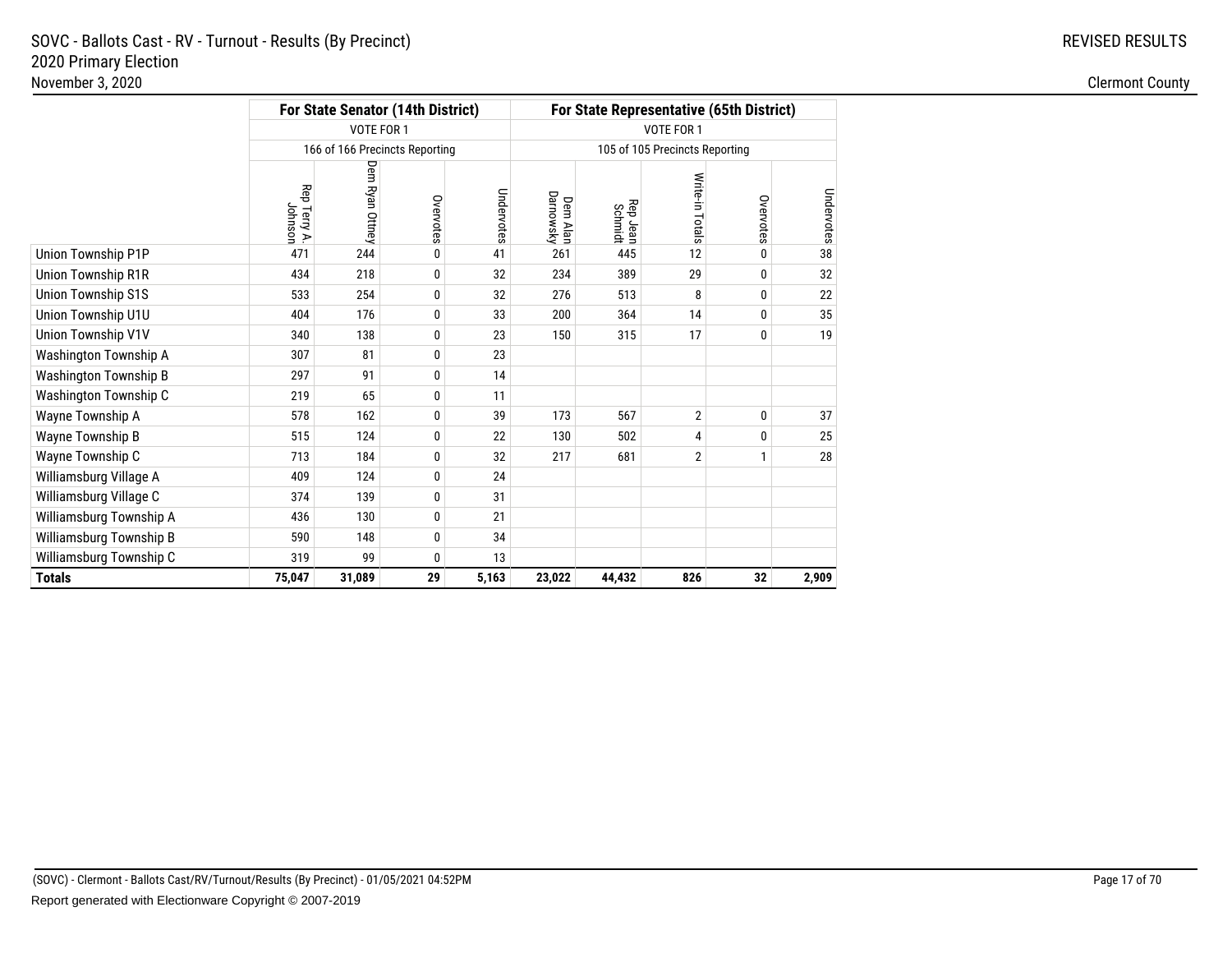|                         | For State Representative (66th District) |                              |              |            |                               |                      | For County Commissioner (1-2)  |            | <b>For County Commissioner (1-3)</b> |                                |            |  |
|-------------------------|------------------------------------------|------------------------------|--------------|------------|-------------------------------|----------------------|--------------------------------|------------|--------------------------------------|--------------------------------|------------|--|
|                         |                                          | VOTE FOR 1                   |              |            |                               | VOTE FOR 1           |                                |            | VOTE FOR 1                           |                                |            |  |
|                         |                                          | 61 of 61 Precincts Reporting |              |            |                               |                      | 166 of 166 Precincts Reporting |            |                                      | 166 of 166 Precincts Reporting |            |  |
|                         | Rep Adam C.<br>Bird                      | Write-in Totals              | Overvotes    | Undervotes | <b>Rep Bonnie</b><br>Batchler | Dem Jeff<br>Richards | Overvotes                      | Undervotes | Rep David L.<br>Painter              | Overvotes                      | Undervotes |  |
| Loveland City A         |                                          |                              |              |            | 284                           | 161                  | $\pmb{0}$                      | 28         | 320                                  | $\mathbf 0$                    | 153        |  |
| Loveland City B         |                                          |                              |              |            | 701                           | 407                  | $\pmb{0}$                      | 58         | 818                                  | $\pmb{0}$                      | 348        |  |
| Batavia Village A       | 557                                      | 80                           | $\pmb{0}$    | 143        | 494                           | 247                  | $\pmb{0}$                      | 39         | 541                                  | $\pmb{0}$                      | 239        |  |
| Batavia Township A      | 870                                      | 56                           | $\mathbf 0$  | 199        | 789                           | 278                  | $\mathbf{1}$                   | 57         | 870                                  | $\pmb{0}$                      | 255        |  |
| Batavia Township B      | 642                                      | 61                           | 0            | 141        | 585                           | 225                  | $\pmb{0}$                      | 34         | 635                                  | $\pmb{0}$                      | 209        |  |
| Batavia Township C      | 674                                      | 38                           | $\pmb{0}$    | 132        | 598                           | 192                  | $\mathbf{1}$                   | 53         | 661                                  | $\pmb{0}$                      | 183        |  |
| Batavia Township D      | 766                                      | 60                           | 0            | 172        | 685                           | 264                  | $\pmb{0}$                      | 49         | 758                                  | $\pmb{0}$                      | 240        |  |
| Batavia Township E      | 570                                      | 52                           | 0            | 158        | 503                           | 240                  | $\pmb{0}$                      | 37         | 574                                  | $\pmb{0}$                      | 206        |  |
| Batavia Township F      | 692                                      | 48                           | 1            | 153        | 654                           | 206                  | $\pmb{0}$                      | 34         | 681                                  | $\pmb{0}$                      | 213        |  |
| Batavia Township G      | 539                                      | 42                           | $\pmb{0}$    | 122        | 492                           | 171                  | $\pmb{0}$                      | 40         | 536                                  | $\pmb{0}$                      | 167        |  |
| Batavia Township H      | 497                                      | 16                           | 0            | 100        | 457                           | 129                  | $\pmb{0}$                      | 27         | 484                                  | $\pmb{0}$                      | 129        |  |
| Batavia Township I      | 543                                      | 44                           | $\mathbf{1}$ | 133        | 461                           | 228                  | $\pmb{0}$                      | 32         | 532                                  | $\pmb{0}$                      | 189        |  |
| Batavia Township J      | 681                                      | 35                           | $\pmb{0}$    | 139        | 635                           | 169                  | $\mathbf{1}$                   | 50         | 679                                  | $\pmb{0}$                      | 176        |  |
| Batavia Township K      | 392                                      | 32                           | 0            | 106        | 335                           | 167                  | $\pmb{0}$                      | 28         | 387                                  | $\mathbf 0$                    | 143        |  |
| Batavia Township L      | 549                                      | 62                           | 0            | 116        | 481                           | 213                  | $\pmb{0}$                      | 33         | 554                                  | $\pmb{0}$                      | 173        |  |
| Batavia Township M      | 735                                      | 39                           | $\pmb{0}$    | 165        | 670                           | 224                  | $\pmb{0}$                      | 45         | 715                                  | $\pmb{0}$                      | 224        |  |
| Batavia Township N      | 731                                      | 36                           | $\sqrt{2}$   | 161        | 652                           | 239                  | $\mathbf 0$                    | 39         | 722                                  | $\mathbf 0$                    | 208        |  |
| Batavia Township O      | 637                                      | 55                           | 0            | 152        | 552                           | 255                  | $\pmb{0}$                      | 37         | 622                                  | $\pmb{0}$                      | 222        |  |
| <b>Felicity Village</b> | 169                                      | 5                            | $\pmb{0}$    | 33         | 159                           | 36                   | $\pmb{0}$                      | 12         | 169                                  | $\pmb{0}$                      | 38         |  |
| Franklin Township A     | 532                                      | 22                           | 0            | 105        | 502                           | 132                  | $\pmb{0}$                      | 25         | 530                                  | $\pmb{0}$                      | 129        |  |
| Franklin Township B     | 269                                      | 8                            | 0            | 63         | 264                           | 62                   | $\pmb{0}$                      | 14         | 261                                  | $\pmb{0}$                      | 79         |  |
| Franklin Township D     | 401                                      | 20                           | $\mathbf 0$  | 78         | 373                           | 100                  | $\bf{0}$                       | 26         | 398                                  | $\pmb{0}$                      | 101        |  |
| Goshen Township A       |                                          |                              |              |            | 551                           | 133                  | $\pmb{0}$                      | 23         | 581                                  | $\pmb{0}$                      | 126        |  |
| Goshen Township B       |                                          |                              |              |            | 649                           | 151                  | $\pmb{0}$                      | 53         | 671                                  | $\pmb{0}$                      | 182        |  |
| Goshen Township D       |                                          |                              |              |            | 469                           | 111                  | $\mathbf{1}$                   | 25         | 495                                  | $\pmb{0}$                      | 111        |  |
| Goshen Township E       |                                          |                              |              |            | 643                           | 180                  | $\mathbf{1}$                   | 50         | 688                                  | $\pmb{0}$                      | 186        |  |
| Goshen Township F       |                                          |                              |              |            | 239                           | 58                   | $\mathbf 0$                    | 16         | 247                                  | $\mathbf 0$                    | 66         |  |
| Goshen Township G       |                                          |                              |              |            | 492                           | 136                  | $\mathbf{1}$                   | 32         | 546                                  | 0                              | 115        |  |
| Goshen Township I       |                                          |                              |              |            | 330                           | 99                   | $\pmb{0}$                      | 28         | 364                                  | $\pmb{0}$                      | 93         |  |
| Goshen Township J       |                                          |                              |              |            | 388                           | 81                   | $\bf{0}$                       | 22         | 394                                  | 0                              | 97         |  |

(SOVC) - Clermont - Ballots Cast/RV/Turnout/Results (By Precinct) - 01/05/2021 04:52PMReport generated with Electionware Copyright © 2007-2019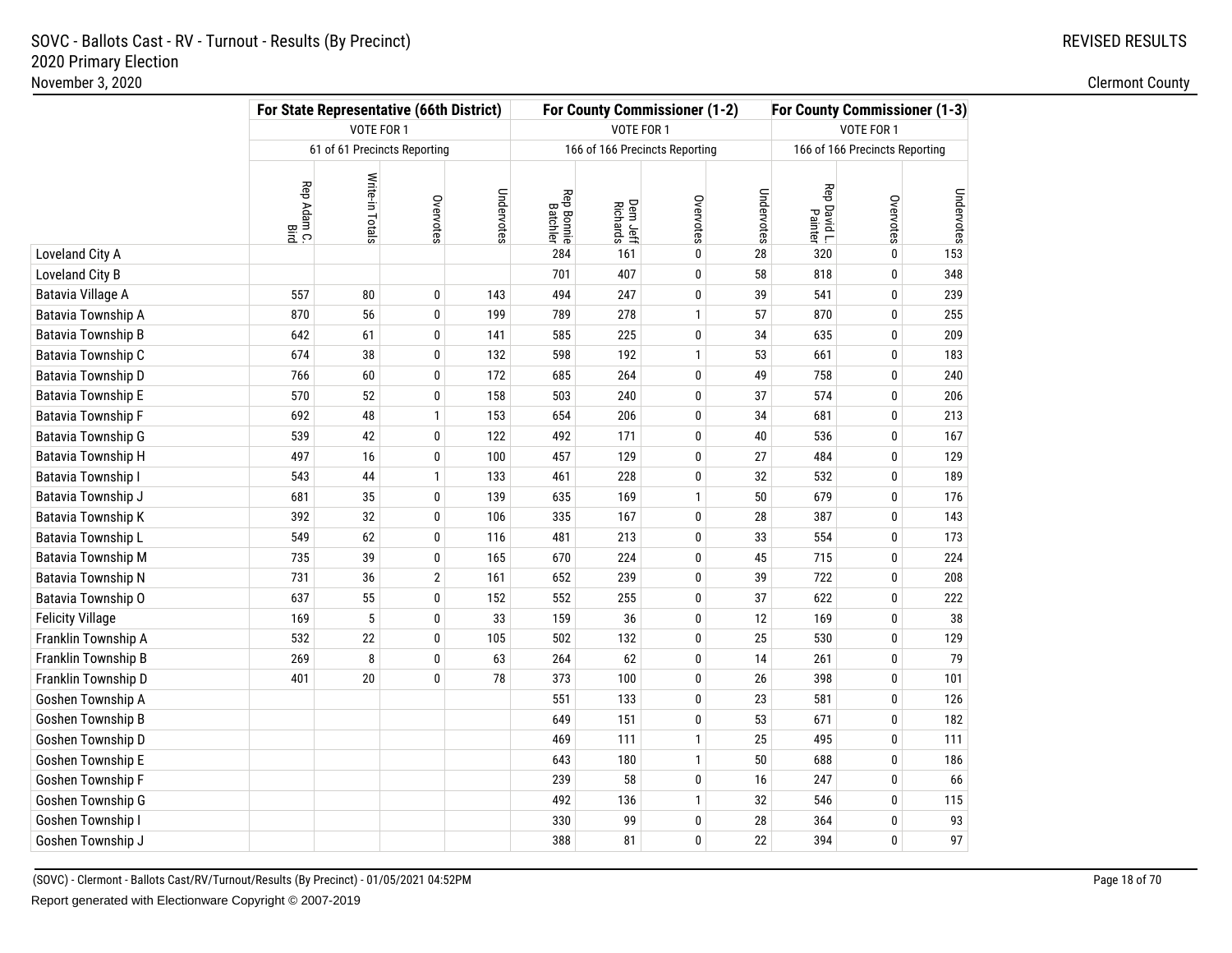|                    | For State Representative (66th District) |                              |           |            |                               |                      | For County Commissioner (1-2)  | For County Commissioner (1-3) |                         |                                |            |  |
|--------------------|------------------------------------------|------------------------------|-----------|------------|-------------------------------|----------------------|--------------------------------|-------------------------------|-------------------------|--------------------------------|------------|--|
|                    |                                          | VOTE FOR 1                   |           |            |                               | VOTE FOR 1           |                                |                               | VOTE FOR 1              |                                |            |  |
|                    |                                          | 61 of 61 Precincts Reporting |           |            |                               |                      | 166 of 166 Precincts Reporting |                               |                         | 166 of 166 Precincts Reporting |            |  |
|                    | Rep Adam C.<br>Bird                      | Write-in Totals              | Overvotes | Undervotes | <b>Rep Bonnie</b><br>Batchler | Dem Jeff<br>Richards | Overvotes                      | Undervotes                    | Rep David L.<br>Painter | Overvotes                      | Undervotes |  |
| Goshen Township K  |                                          |                              |           |            | 383                           | 102                  | $\bf{0}$                       | 16                            | 418                     | $\pmb{0}$                      | 83         |  |
| Goshen Township L  |                                          |                              |           |            | 535                           | 162                  | 0                              | 44                            | 589                     | $\mathbf 0$                    | 152        |  |
| Goshen Township M  |                                          |                              |           |            | 373                           | 161                  | 0                              | 24                            | 447                     | $\bf{0}$                       | 111        |  |
| Goshen Township N  |                                          |                              |           |            | 700                           | 264                  | $\bf{0}$                       | 54                            | 773                     | $\mathbf 0$                    | 245        |  |
| Jackson Township A | 472                                      | 13                           | 0         | 74         | 456                           | 74                   | 0                              | 29                            | 467                     | $\pmb{0}$                      | 92         |  |
| Jackson Township B | 336                                      | 13                           | 0         | 60         | 312                           | 70                   | $\bf{0}$                       | 27                            | 329                     | $\pmb{0}$                      | ${\bf 80}$ |  |
| Jackson Township C | 620                                      | 21                           | 0         | 86         | 596                           | 106                  | $\bf{0}$                       | 25                            | 612                     | $\pmb{0}$                      | 115        |  |
| Milford City A     |                                          |                              |           |            | 226                           | 159                  | 0                              | 25                            | 276                     | $\bf{0}$                       | 134        |  |
| Milford City B     |                                          |                              |           |            | 401                           | 305                  | $\bf{0}$                       | 38                            | 494                     | $\pmb{0}$                      | 250        |  |
| Milford City D     |                                          |                              |           |            | 133                           | 87                   | 0                              | 22                            | 168                     | $\pmb{0}$                      | 74         |  |
| Milford City E     |                                          |                              |           |            | 245                           | 195                  | $\bf{0}$                       | 25                            | 289                     | $\pmb{0}$                      | 176        |  |
| Milford City F     |                                          |                              |           |            | 269                           | 160                  | $\mathbf{0}$                   | 23                            | 324                     | $\mathbf 0$                    | 128        |  |
| Milford City G     |                                          |                              |           |            | 311                           | 274                  | 0                              | 26                            | 380                     | $\bf{0}$                       | 231        |  |
| Milford City H     |                                          |                              |           |            | 457                           | 295                  | $\mathbf{1}$                   | 50                            | 567                     | $\pmb{0}$                      | 236        |  |
| Miami Township A   |                                          |                              |           |            | 452                           | 349                  | $\bf{0}$                       | 50                            | 570                     | $\pmb{0}$                      | 281        |  |
| Miami Township C   |                                          |                              |           |            | 471                           | 218                  | 0                              | 48                            | 525                     | $\bf{0}$                       | 212        |  |
| Miami Township D   |                                          |                              |           |            | 422                           | 162                  | $\bf{0}$                       | 32                            | 472                     | $\pmb{0}$                      | 144        |  |
| Miami Township E   |                                          |                              |           |            | 254                           | 141                  | $\bf{0}$                       | 15                            | 277                     | $\pmb{0}$                      | 133        |  |
| Miami Township F   |                                          |                              |           |            | 632                           | 368                  | $\bf{0}$                       | 43                            | 753                     | $\pmb{0}$                      | 290        |  |
| Miami Township G   |                                          |                              |           |            | 294                           | 162                  | $\bf{0}$                       | 25                            | 349                     | $\pmb{0}$                      | 132        |  |
| Miami Township H   |                                          |                              |           |            | 479                           | 233                  | $\bf{0}$                       | 29                            | 556                     | $\pmb{0}$                      | 185        |  |
| Miami Township I   |                                          |                              |           |            | 532                           | 236                  | $\bf{0}$                       | 49                            | 600                     | $\pmb{0}$                      | 217        |  |
| Miami Township J   |                                          |                              |           |            | 374                           | 113                  | $\bf{0}$                       | 18                            | 402                     | $\pmb{0}$                      | 103        |  |
| Miami Township K   |                                          |                              |           |            | 540                           | 324                  | $\pmb{0}$                      | 41                            | 605                     | $\pmb{0}$                      | 300        |  |
| Miami Township L   |                                          |                              |           |            | 368                           | 169                  | $\pmb{0}$                      | 23                            | 408                     | $\pmb{0}$                      | 152        |  |
| Miami Township M   |                                          |                              |           |            | 441                           | 214                  | $\pmb{0}$                      | 38                            | 502                     | $\pmb{0}$                      | 191        |  |
| Miami Township N   |                                          |                              |           |            | 421                           | 150                  | $\pmb{0}$                      | 34                            | 471                     | $\pmb{0}$                      | 134        |  |
| Miami Township P   |                                          |                              |           |            | 256                           | 120                  | $\pmb{0}$                      | 12                            | 287                     | $\pmb{0}$                      | 101        |  |
| Miami Township Q   |                                          |                              |           |            | 389                           | 182                  | 0                              | 23                            | 440                     | $\pmb{0}$                      | 154        |  |
| Miami Township R   |                                          |                              |           |            | 427                           | 187                  | $\pmb{0}$                      | 36                            | 483                     | $\pmb{0}$                      | 167        |  |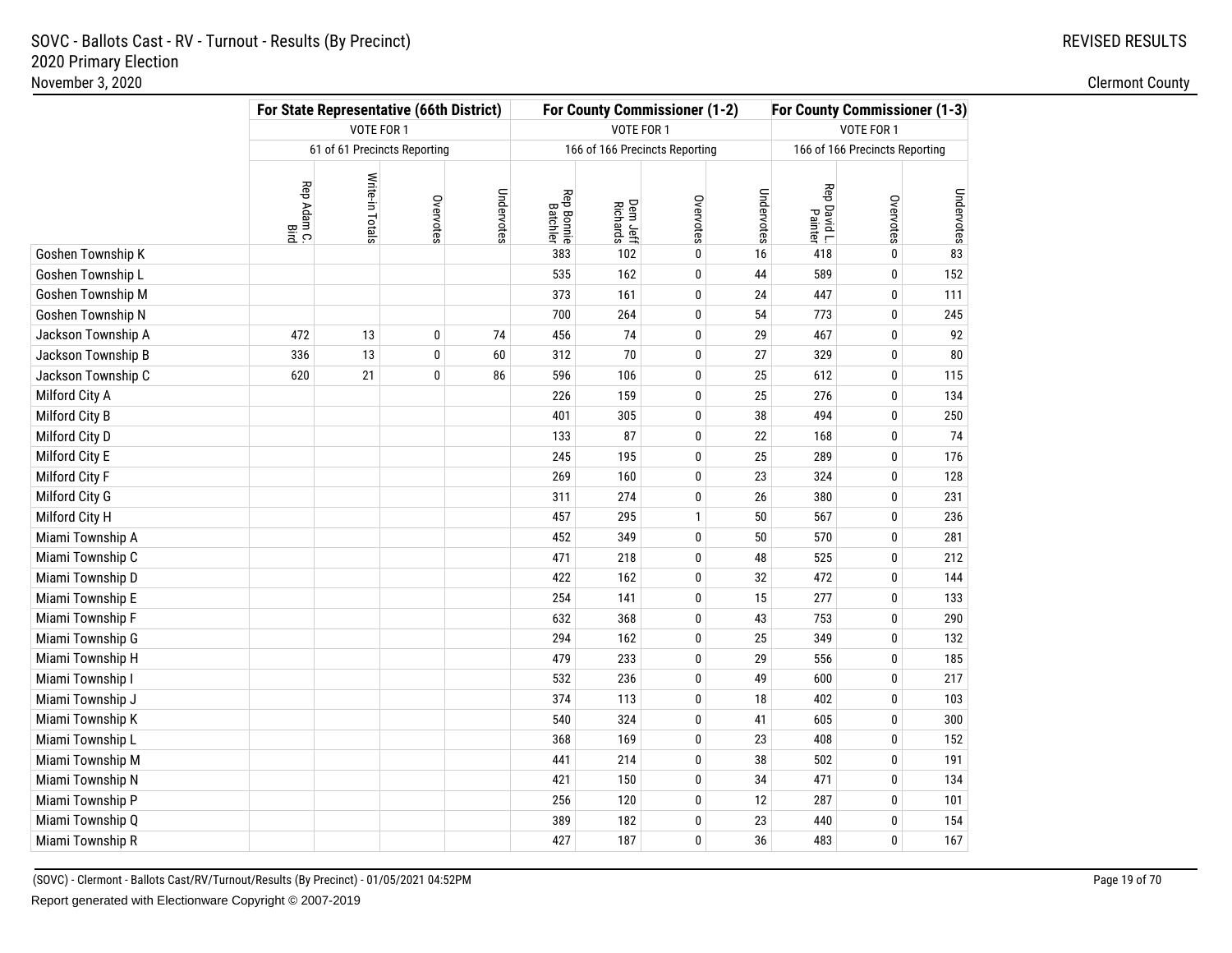|                        |                     | <b>For State Representative (66th District)</b> |              |            |                               |                      | For County Commissioner (1-2)  |            | For County Commissioner (1-3) |                                |            |  |
|------------------------|---------------------|-------------------------------------------------|--------------|------------|-------------------------------|----------------------|--------------------------------|------------|-------------------------------|--------------------------------|------------|--|
|                        |                     | VOTE FOR 1                                      |              |            |                               | VOTE FOR 1           |                                |            | VOTE FOR 1                    |                                |            |  |
|                        |                     | 61 of 61 Precincts Reporting                    |              |            |                               |                      | 166 of 166 Precincts Reporting |            |                               | 166 of 166 Precincts Reporting |            |  |
|                        | Rep Adam C.<br>Bird | Write-in Totals                                 | Overvotes    | Undervotes | <b>Rep Bonnie</b><br>Batchler | Dem Jeff<br>Richards | Overvotes                      | Undervotes | Rep David L.<br>Painter       | Overvotes                      | Undervotes |  |
| Miami Township S       |                     |                                                 |              |            | 296                           | 114                  | $\bf{0}$                       | 15         | 332                           | $\mathbf 0$                    | 93         |  |
| Miami Township T       |                     |                                                 |              |            | 427                           | 218                  | $\bf{0}$                       | 34         | 504                           | $\pmb{0}$                      | 175        |  |
| Miami Township U       |                     |                                                 |              |            | 368                           | 155                  | $\pmb{0}$                      | 21         | 408                           | $\pmb{0}$                      | 136        |  |
| Miami Township V       |                     |                                                 |              |            | 337                           | 120                  | 0                              | 35         | 380                           | $\pmb{0}$                      | 112        |  |
| Miami Township X       |                     |                                                 |              |            | 633                           | 273                  | $\mathbf{1}$                   | 38         | 754                           | $\pmb{0}$                      | 191        |  |
| Miami Township Y       |                     |                                                 |              |            | 583                           | 324                  | $\mathbf{0}$                   | 47         | 681                           | $\mathbf 0$                    | 273        |  |
| Miami Township Z       |                     |                                                 |              |            | 717                           | 356                  | 0                              | 67         | 825                           | $\mathbf 0$                    | 315        |  |
| Miami Township A1A     |                     |                                                 |              |            | 325                           | 146                  | $\pmb{0}$                      | 20         | 354                           | $\pmb{0}$                      | 137        |  |
| Miami Township B1B     |                     |                                                 |              |            | 478                           | 163                  | $\mathbf{1}$                   | 35         | 516                           | $\pmb{0}$                      | 161        |  |
| Miami Township C1C     |                     |                                                 |              |            | 362                           | 187                  | $\mathbf{1}$                   | 36         | 402                           | $\mathbf 0$                    | 184        |  |
| Miami Township D1D     |                     |                                                 |              |            | 405                           | 183                  | $\bf{0}$                       | 33         | 451                           | $\pmb{0}$                      | 170        |  |
| Miami Township F1F     |                     |                                                 |              |            | 520                           | 271                  | $\pmb{0}$                      | 37         | 611                           | $\pmb{0}$                      | 217        |  |
| Miami Township G1G     |                     |                                                 |              |            | 416                           | 236                  | 0                              | 28         | 492                           | $\mathbf 0$                    | 188        |  |
| Miami Township H1H     |                     |                                                 |              |            | 550                           | 262                  | $\pmb{0}$                      | 42         | 644                           | $\pmb{0}$                      | 210        |  |
| Miami Township K1K     |                     |                                                 |              |            | 475                           | 178                  | $\pmb{0}$                      | 22         | 528                           | $\pmb{0}$                      | 147        |  |
| Miami Township L1L     |                     |                                                 |              |            | 474                           | 247                  | 0                              | 49         | 532                           | $\mathbf 0$                    | 238        |  |
| Miami Township M1M     |                     |                                                 |              |            | 425                           | 270                  | $\pmb{0}$                      | 36         | 487                           | $\pmb{0}$                      | 244        |  |
| Miami Township N1N     |                     |                                                 |              |            | 787                           | 292                  | $\bf{0}$                       | 67         | 866                           | $\mathbf 0$                    | 280        |  |
| Miami Township 010     |                     |                                                 |              |            | 585                           | 231                  | 0                              | 49         | 647                           | $\mathbf 0$                    | 218        |  |
| Miami Township P1P     |                     |                                                 |              |            | 446                           | 288                  | $\pmb{0}$                      | 27         | 543                           | $\pmb{0}$                      | 218        |  |
| Miami Township Q1Q     |                     |                                                 |              |            | 421                           | 164                  | $\bf{0}$                       | 33         | 476                           | $\mathbf 0$                    | 142        |  |
| Monroe Township A      | 362                 | 9                                               | 0            | 64         | 343                           | 82                   | 0                              | 10         | 354                           | $\pmb{0}$                      | 81         |  |
| Monroe Township B      | 527                 | 60                                              | 0            | 111        | 504                           | 167                  | $\pmb{0}$                      | 27         | 556                           | $\pmb{0}$                      | 142        |  |
| Monroe Township C      | 534                 | 48                                              | $\mathbf{1}$ | 174        | 544                           | 172                  | $\mathbf{1}$                   | 40         | 574                           | $\pmb{0}$                      | 183        |  |
| Monroe Township D      | 444                 | 44                                              | $\mathbf{1}$ | 108        | 470                           | 102                  | 0                              | 25         | 490                           | $\pmb{0}$                      | 107        |  |
| Monroe Township E      | 554                 | 57                                              | 0            | 191        | 579                           | 184                  | $\bf{0}$                       | 39         | 622                           | $\pmb{0}$                      | 180        |  |
| Monroe Township I      | 225                 | 9                                               | 0            | 30         | 210                           | 45                   | $\pmb{0}$                      | 9          | 215                           | $\pmb{0}$                      | 49         |  |
| New Richmond Village A | 367                 | 31                                              | 0            | 96         | 336                           | 132                  | 0                              | 26         | 383                           | $\bf{0}$                       | 111        |  |
| New Richmond Village B | 557                 | 74                                              | 0            | 169        | 550                           | 200                  | $\bf{0}$                       | 50         | 605                           | $\pmb{0}$                      | 195        |  |
| Ohio Township A        | 348                 | 27                                              | 0            | 85         | 334                           | 108                  | $\mathbf{0}$                   | 18         | 355                           | $\pmb{0}$                      | 105        |  |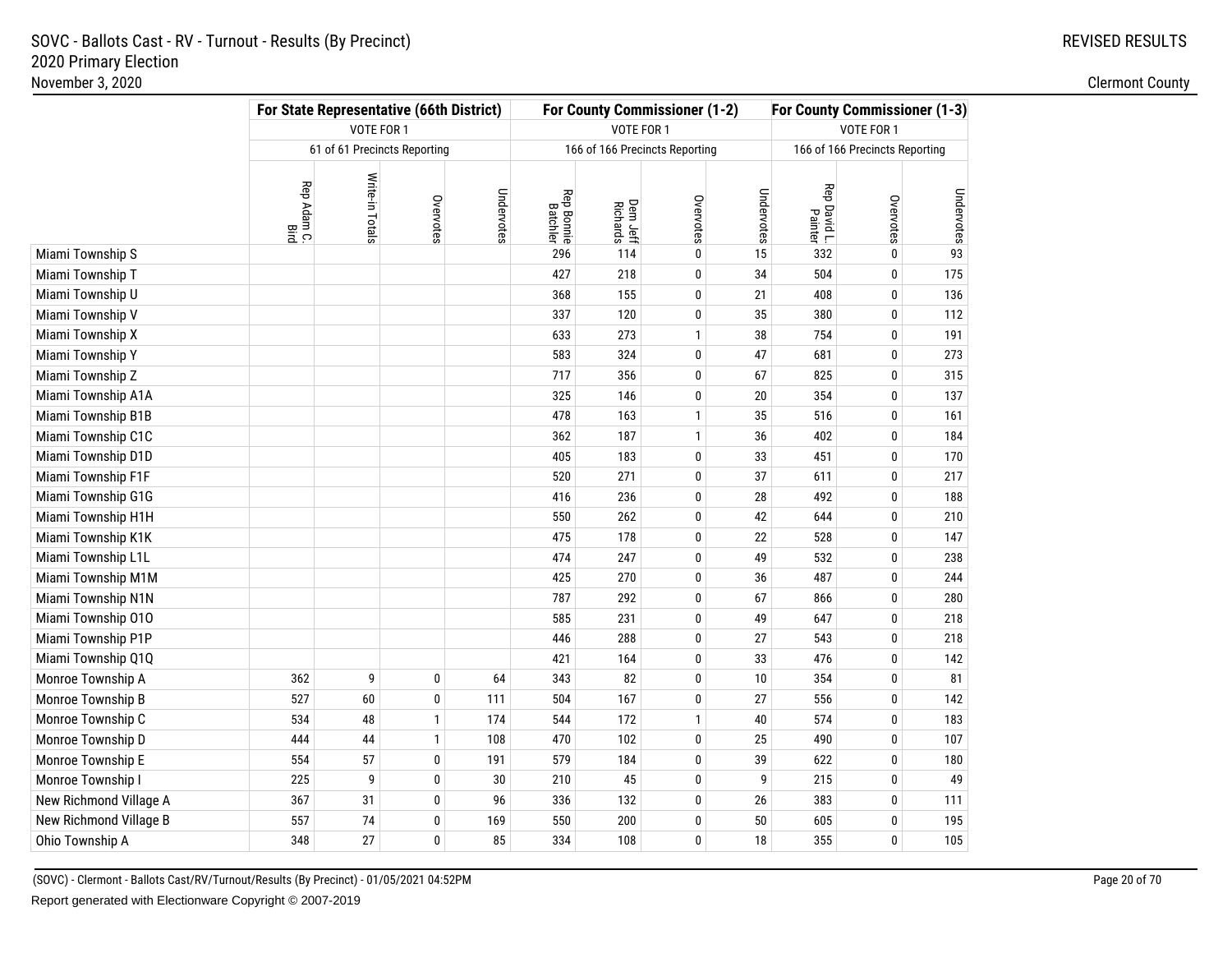|                             | For State Representative (66th District) |                              |              |            |                               | For County Commissioner (1-2) | For County Commissioner (1-3)  |            |                         |                                |            |
|-----------------------------|------------------------------------------|------------------------------|--------------|------------|-------------------------------|-------------------------------|--------------------------------|------------|-------------------------|--------------------------------|------------|
|                             |                                          | VOTE FOR 1                   |              |            |                               | VOTE FOR 1                    |                                |            |                         | VOTE FOR 1                     |            |
|                             |                                          | 61 of 61 Precincts Reporting |              |            |                               |                               | 166 of 166 Precincts Reporting |            |                         | 166 of 166 Precincts Reporting |            |
|                             | Rep Adam C.<br>Bird                      | Write-in Totals              | Overvotes    | Undervotes | <b>Rep Bonnie</b><br>Batchler | Dem Jeff<br>Richards          | Overvotes                      | Undervotes | Rep David L.<br>Painter | Overvotes                      | Undervotes |
| Ohio Township B             | 236                                      | 26                           | 0            | 75         | 248                           | 76                            | 0                              | 13         | 256                     | $\bf{0}$                       | 81         |
| Ohio Township C             | 348                                      | 18                           | 0            | 95         | 330                           | 106                           | $\bf{0}$                       | 25         | 348                     | 0                              | 113        |
| Pierce Township A           | 535                                      | 46                           | 0            | 143        | 488                           | 200                           | $\mathbf{1}$                   | 35         | 549                     | 0                              | 175        |
| Pierce Township B           | 319                                      | 57                           | 0            | 104        | 295                           | 164                           | 0                              | 21         | 318                     | 0                              | 162        |
| Pierce Township C           | 348                                      | 31                           | 0            | 89         | 319                           | 123                           | $\bf{0}$                       | 26         | 354                     | 0                              | 114        |
| Pierce Township D           | 567                                      | 49                           | 0            | 106        | 535                           | 157                           | $\pmb{0}$                      | 30         | 572                     | $\bf{0}$                       | 150        |
| Pierce Township E           | 619                                      | 85                           | 0            | 150        | 604                           | 217                           | 0                              | 33         | 656                     | $\bf{0}$                       | 198        |
| Pierce Township G           | 601                                      | 39                           | 0            | 162        | 551                           | 214                           | $\bf{0}$                       | 37         | 596                     | 0                              | 206        |
| Pierce Township I           | 630                                      | 34                           | 0            | 155        | 583                           | 202                           | $\mathbf{1}$                   | 33         | 620                     | $\pmb{0}$                      | 199        |
| Pierce Township J           | 440                                      | 42                           | $\mathbf{1}$ | 105        | 385                           | 180                           | $\mathbf{1}$                   | 22         | 439                     | $\bf{0}$                       | 149        |
| Pierce Township K           | 649                                      | 37                           | 0            | 166        | 601                           | 214                           | $\bf{0}$                       | 37         | 645                     | $\pmb{0}$                      | 207        |
| Pierce Township M           | 544                                      | 57                           | 0            | 133        | 539                           | 166                           | $\pmb{0}$                      | 29         | 555                     | $\pmb{0}$                      | 179        |
| Pierce Township N           | 681                                      | 57                           | 0            | 153        | 578                           | 261                           | 0                              | 52         | 684                     | $\pmb{0}$                      | 207        |
| Pierce Township O           | 647                                      | 56                           | $\mathbf{1}$ | 167        | 592                           | 234                           | $\bf{0}$                       | 45         | 652                     | $\pmb{0}$                      | 219        |
| Owensville Village          |                                          |                              |              |            | 248                           | 80                            | $\pmb{0}$                      | 12         | 265                     | $\pmb{0}$                      | 75         |
| Stonelick Township A        |                                          |                              |              |            | 601                           | 152                           | 0                              | 34         | 603                     | $\pmb{0}$                      | 184        |
| <b>Stonelick Township B</b> |                                          |                              |              |            | 355                           | 101                           | $\bf{0}$                       | 18         | 372                     | $\pmb{0}$                      | 102        |
| Stonelick Township C        |                                          |                              |              |            | 406                           | 128                           | $\pmb{0}$                      | 27         | 442                     | $\bf{0}$                       | 119        |
| Stonelick Township D        |                                          |                              |              |            | 452                           | 124                           | 0                              | 27         | 481                     | $\bf{0}$                       | 122        |
| <b>Stonelick Township E</b> |                                          |                              |              |            | 417                           | 125                           | $\bf{0}$                       | 26         | 453                     | $\pmb{0}$                      | 115        |
| <b>Bethel Village A</b>     | 404                                      | 25                           | 0            | 70         | 390                           | 87                            | $\pmb{0}$                      | 22         | 411                     | $\bf{0}$                       | 88         |
| <b>Bethel Village B</b>     | 475                                      | 41                           | 0            | 83         | 427                           | 146                           | 0                              | 26         | 472                     | $\bf{0}$                       | 127        |
| Tate Township A             | 621                                      | 27                           | 0            | 89         | 612                           | 102                           | $\bf{0}$                       | 23         | 612                     | $\pmb{0}$                      | 125        |
| Tate Township B             | 546                                      | 37                           | 0            | 63         | 492                           | 129                           | $\pmb{0}$                      | 25         | 528                     | $\pmb{0}$                      | 118        |
| Tate Township D             | 713                                      | 38                           | $\mathbf{1}$ | 121        | 699                           | 145                           | 0                              | 29         | 706                     | 0                              | 167        |
| Tate Township F             | 549                                      | 32                           | $\mathbf{1}$ | 91         | 527                           | 129                           | $\pmb{0}$                      | 17         | 540                     | $\pmb{0}$                      | 133        |
| Tate Township H             | 509                                      | 34                           | 0            | 100        | 512                           | 102                           | $\mathbf{1}$                   | 28         | 512                     | $\pmb{0}$                      | 131        |
| Union Township A            |                                          |                              |              |            | 596                           | 248                           | 0                              | 37         | 660                     | 0                              | 221        |
| <b>Union Township B</b>     |                                          |                              |              |            | 442                           | 247                           | $\bf{0}$                       | 41         | 536                     | $\pmb{0}$                      | 194        |
| Union Township C            |                                          |                              |              |            | 408                           | 187                           | $\pmb{0}$                      | 33         | 467                     | 0                              | 161        |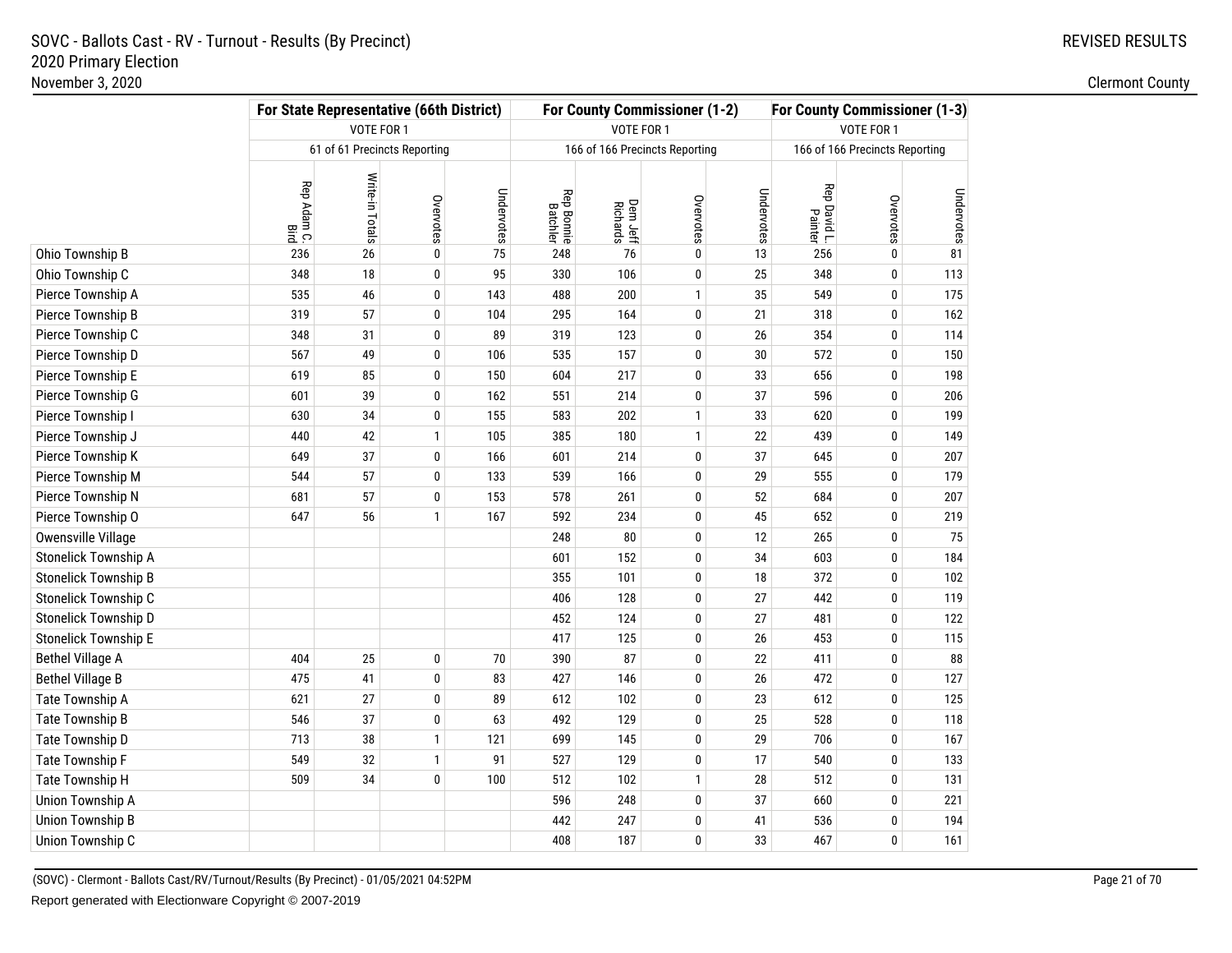|                         | For State Representative (66th District) |                 |                              |            |                               |                      | For County Commissioner (1-2)  |            | For County Commissioner (1-3) |                                |            |  |
|-------------------------|------------------------------------------|-----------------|------------------------------|------------|-------------------------------|----------------------|--------------------------------|------------|-------------------------------|--------------------------------|------------|--|
|                         |                                          | VOTE FOR 1      |                              |            |                               | VOTE FOR 1           |                                |            | VOTE FOR 1                    |                                |            |  |
|                         |                                          |                 | 61 of 61 Precincts Reporting |            |                               |                      | 166 of 166 Precincts Reporting |            |                               | 166 of 166 Precincts Reporting |            |  |
|                         | Rep Adam C.<br>Bird                      | Write-in Totals | Overvotes                    | Undervotes | <b>Rep Bonnie</b><br>Batchler | Dem Jeff<br>Richards | Overvotes                      | Undervotes | Rep David L.<br>Painter       | Overvotes                      | Undervotes |  |
| Union Township D        |                                          |                 |                              |            | 533                           | 203                  | $\mathbf{1}$                   | 37         | 622                           | $\pmb{0}$                      | 152        |  |
| <b>Union Township E</b> |                                          |                 |                              |            | 819                           | 324                  | $\pmb{0}$                      | 56         | 904                           | $\pmb{0}$                      | 295        |  |
| Union Township F        |                                          |                 |                              |            | 560                           | 257                  | $\pmb{0}$                      | 44         | 651                           | $\pmb{0}$                      | 210        |  |
| <b>Union Township G</b> |                                          |                 |                              |            | 470                           | 237                  | $\bf{0}$                       | 37         | 553                           | $\pmb{0}$                      | 191        |  |
| <b>Union Township H</b> |                                          |                 |                              |            | 461                           | 317                  | $\mathbf{0}$                   | 49         | 594                           | $\pmb{0}$                      | 233        |  |
| Union Township I        |                                          |                 |                              |            | 371                           | 203                  | $\mathbf{0}$                   | 29         | 433                           | $\pmb{0}$                      | 170        |  |
| Union Township J        |                                          |                 |                              |            | 401                           | 189                  | 0                              | 27         | 480                           | $\bf{0}$                       | 137        |  |
| Union Township K        |                                          |                 |                              |            | 376                           | 291                  | 0                              | 36         | 463                           | $\bf{0}$                       | 240        |  |
| Union Township L        |                                          |                 |                              |            | 371                           | 261                  | $\bf{0}$                       | 18         | 459                           | $\pmb{0}$                      | 191        |  |
| Union Township M        |                                          |                 |                              |            | 327                           | 118                  | $\pmb{0}$                      | 20         | 360                           | $\pmb{0}$                      | 105        |  |
| <b>Union Township N</b> |                                          |                 |                              |            | 232                           | 112                  | 0                              | 16         | 250                           | $\pmb{0}$                      | 110        |  |
| Union Township O        |                                          |                 |                              |            | 549                           | 255                  | 0                              | 37         | 630                           | $\mathbf 0$                    | 211        |  |
| Union Township P        |                                          |                 |                              |            | 378                           | 237                  | 0                              | 31         | 445                           | $\mathbf 0$                    | 201        |  |
| Union Township Q        |                                          |                 |                              |            | 359                           | 148                  | 0                              | 24         | 396                           | $\mathbf 0$                    | 135        |  |
| <b>Union Township R</b> |                                          |                 |                              |            | 430                           | 215                  | 0                              | 30         | 494                           | $\mathbf 0$                    | 181        |  |
| Union Township T        |                                          |                 |                              |            | 581                           | 259                  | 0                              | 43         | 651                           | $\pmb{0}$                      | 232        |  |
| Union Township U        |                                          |                 |                              |            | 528                           | 267                  | 0                              | 47         | 619                           | $\pmb{0}$                      | 223        |  |
| Union Township W        |                                          |                 |                              |            | 386                           | 190                  | 0                              | 32         | 423                           | $\pmb{0}$                      | 185        |  |
| <b>Union Township X</b> |                                          |                 |                              |            | 325                           | 144                  | 0                              | 18         | 370                           | $\mathbf 0$                    | 117        |  |
| <b>Union Township Y</b> |                                          |                 |                              |            | 274                           | 152                  | 0                              | 19         | 322                           | $\mathbf 0$                    | 123        |  |
| <b>Union Township Z</b> |                                          |                 |                              |            | 330                           | 125                  | 0                              | 21         | 350                           | $\mathbf 0$                    | 126        |  |
| Union Township B1B      |                                          |                 |                              |            | 545                           | 212                  | 0                              | 39         | 598                           | $\bf{0}$                       | 198        |  |
| Union Township C1C      |                                          |                 |                              |            | 449                           | 190                  | $\pmb{0}$                      | 40         | 503                           | $\pmb{0}$                      | 176        |  |
| Union Township D1D      |                                          |                 |                              |            | 342                           | 183                  | $\pmb{0}$                      | 38         | 389                           | $\pmb{0}$                      | 174        |  |
| Union Township E1E      |                                          |                 |                              |            | 669                           | 249                  | 0                              | 56         | 705                           | $\pmb{0}$                      | 269        |  |
| Union Township F1F      |                                          |                 |                              |            | 715                           | 348                  | 0                              | 67         | 813                           | $\pmb{0}$                      | 317        |  |
| Union Township J1J      |                                          |                 |                              |            | 271                           | 135                  | 0                              | 15         | 317                           | $\mathbf 0$                    | 104        |  |
| Union Township K1K      |                                          |                 |                              |            | 369                           | 168                  | 0                              | 29         | 417                           | 0                              | 149        |  |
| Union Township L1L      |                                          |                 |                              |            | 539                           | 242                  | $\mathbf{0}$                   | 55         | 620                           | $\bf{0}$                       | 216        |  |
| Union Township M1M      |                                          |                 |                              |            | 269                           | 188                  | $\mathbf{0}$                   | 25         | 341                           | $\mathbf 0$                    | 141        |  |

(SOVC) - Clermont - Ballots Cast/RV/Turnout/Results (By Precinct) - 01/05/2021 04:52PMReport generated with Electionware Copyright © 2007-2019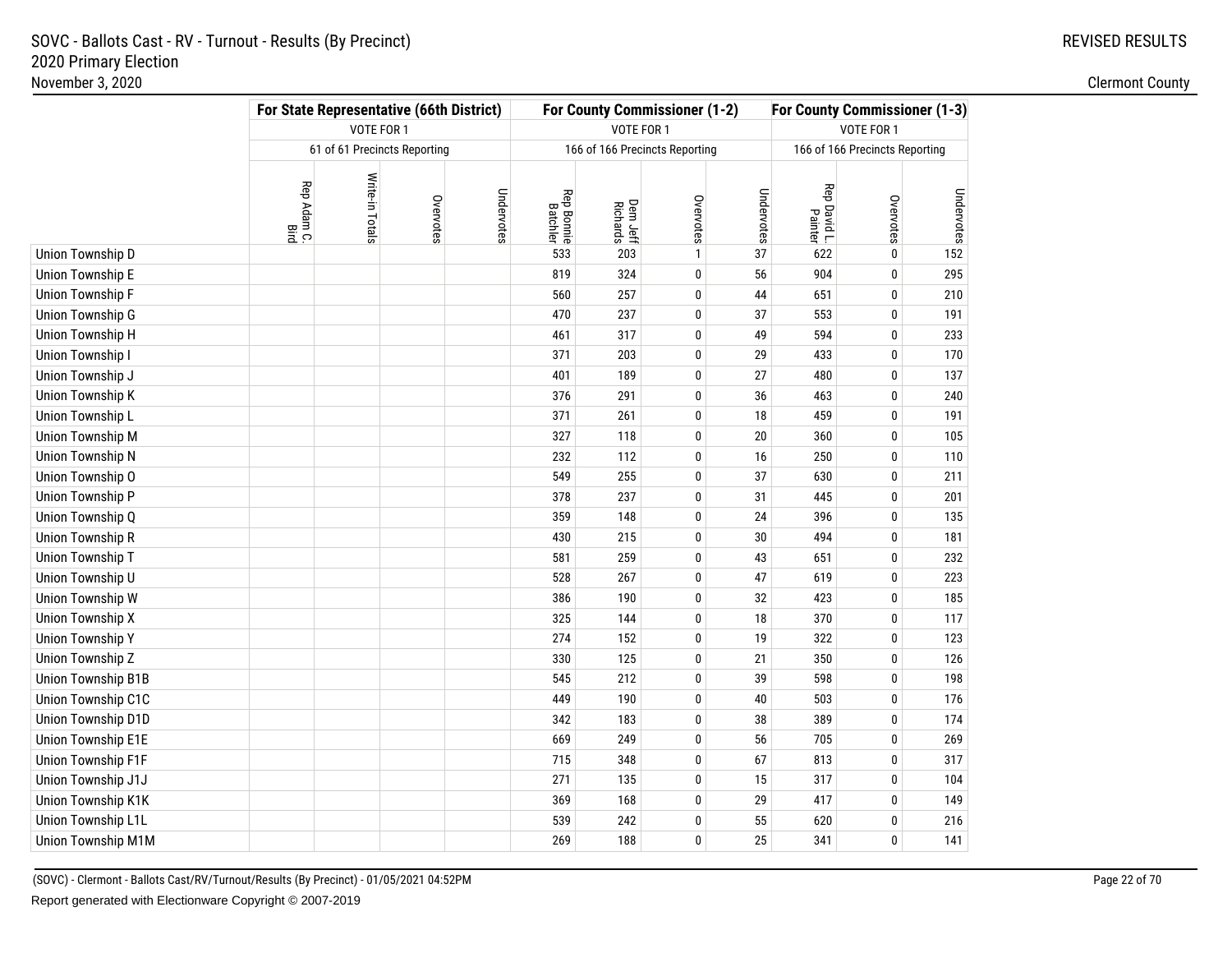|                           | For State Representative (66th District) |                              |              | For County Commissioner (1-2) |                               | <b>For County Commissioner (1-3)</b> |                                |            |                         |                                |            |
|---------------------------|------------------------------------------|------------------------------|--------------|-------------------------------|-------------------------------|--------------------------------------|--------------------------------|------------|-------------------------|--------------------------------|------------|
|                           |                                          | VOTE FOR 1                   |              |                               |                               | VOTE FOR 1                           |                                |            |                         | VOTE FOR 1                     |            |
|                           |                                          | 61 of 61 Precincts Reporting |              |                               |                               |                                      | 166 of 166 Precincts Reporting |            |                         | 166 of 166 Precincts Reporting |            |
|                           | Rep Adam C.<br>Bird                      | Write-in Totals              | Overvotes    | Undervotes                    | <b>Rep Bonnie</b><br>Batchler | Dem Jeff<br>Richards                 | Overvotes                      | Undervotes | Rep David L.<br>Painter | Overvotes                      | Undervotes |
| Union Township P1P        |                                          |                              |              |                               | 478                           | 238                                  | 0                              | 40         | 516                     | 0                              | 240        |
| <b>Union Township R1R</b> |                                          |                              |              |                               | 440                           | 210                                  | 0                              | 34         | 497                     | 0                              | 187        |
| <b>Union Township S1S</b> |                                          |                              |              |                               | 538                           | 247                                  | $\mathbf{0}$                   | 34         | 640                     | 0                              | 179        |
| Union Township U1U        |                                          |                              |              |                               | 403                           | 174                                  | $\mathbf{0}$                   | 36         | 439                     | 0                              | 174        |
| Union Township V1V        |                                          |                              |              |                               | 338                           | 142                                  | 0                              | 21         | 406                     | 0                              | 95         |
| Washington Township A     | 314                                      | 28                           | 0            | 69                            | 303                           | 88                                   | 0                              | 20         | 317                     | $\bf{0}$                       | 94         |
| Washington Township B     | 301                                      | 20                           | 0            | 81                            | 294                           | 93                                   | 0                              | 15         | 316                     | 0                              | 86         |
| Washington Township C     | 223                                      | 10                           | 0            | 62                            | 218                           | 66                                   | 0                              | 11         | 219                     | 0                              | 76         |
| Wayne Township A          |                                          |                              |              |                               | 576                           | 162                                  | 0                              | 41         | 614                     | 0                              | 165        |
| Wayne Township B          |                                          |                              |              |                               | 516                           | 123                                  |                                | 21         | 541                     | 0                              | 120        |
| Wayne Township C          |                                          |                              |              |                               | 710                           | 182                                  | $\mathbf{0}$                   | 37         | 754                     | 0                              | 175        |
| Williamsburg Village A    | 457                                      | 15                           | $\pmb{0}$    | 85                            | 419                           | 114                                  | 0                              | 24         | 450                     | 0                              | 107        |
| Williamsburg Village C    | 429                                      | 20                           | 0            | 95                            | 379                           | 142                                  | 0                              | 23         | 421                     | 0                              | 123        |
| Williamsburg Township A   | 479                                      | 20                           | 0            | 88                            | 437                           | 129                                  | 0                              | 21         | 468                     | 0                              | 119        |
| Williamsburg Township B   | 641                                      | 19                           | $\mathbf{1}$ | 111                           | 606                           | 140                                  | 1                              | 25         | 630                     | 0                              | 142        |
| Williamsburg Township C   | 356                                      | 20                           | 0            | 55                            | 313                           | 100                                  | 0                              | 18         | 351                     | 0                              | 80         |
| <b>Totals</b>             | 30,973                                   | 2,237                        | 11           | 6,885                         | 75,565                        | 30,421                               | 18                             | 5,324      | 83,908                  | 0                              | 27,420     |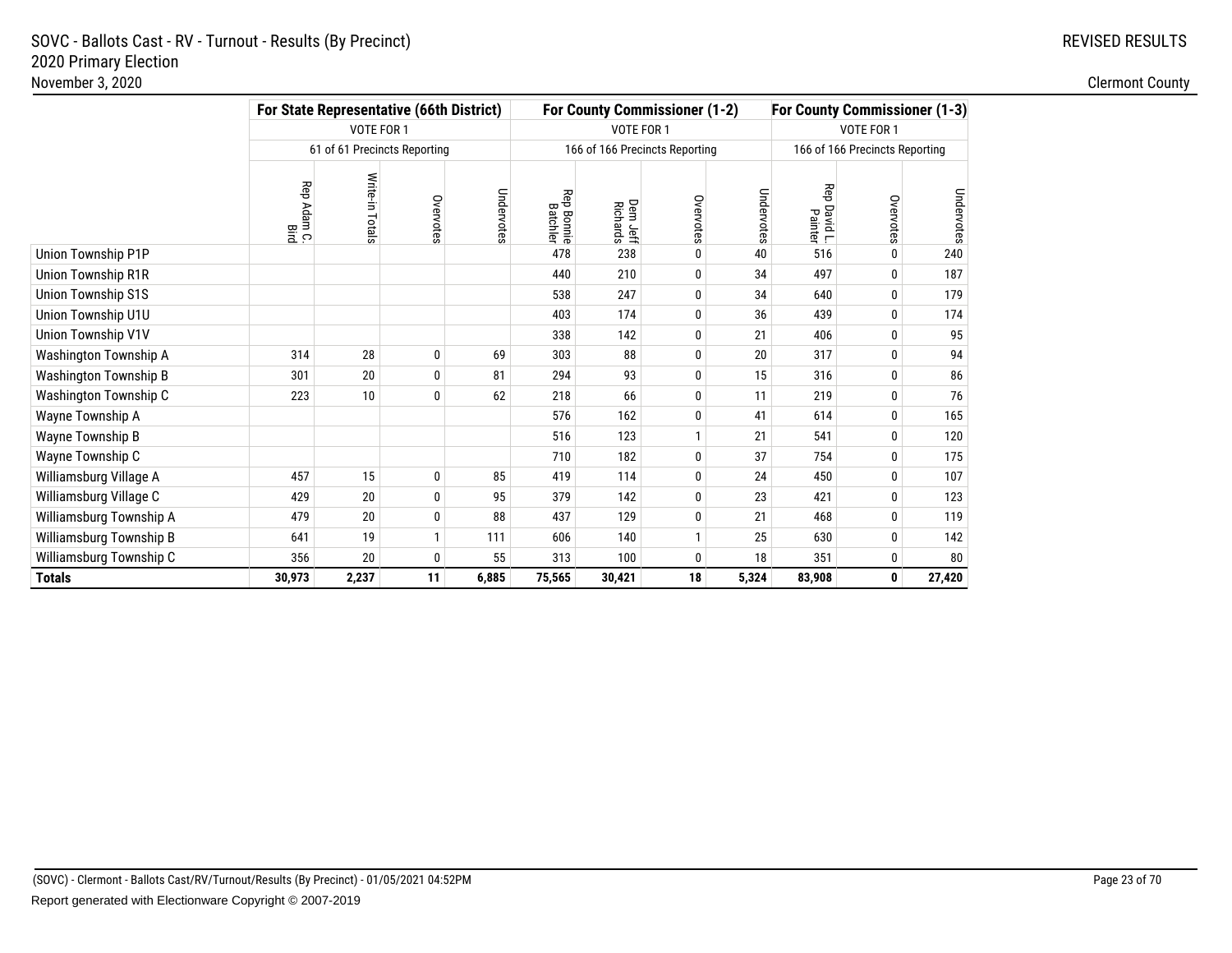|                          | <b>For Prosecuting Attorney</b> |                                |            |                     | For Clerk of the Court of Common Pleas | <b>For Sheriff</b>             |            |                        |                                |            |
|--------------------------|---------------------------------|--------------------------------|------------|---------------------|----------------------------------------|--------------------------------|------------|------------------------|--------------------------------|------------|
|                          |                                 | VOTE FOR 1                     |            |                     | VOTE FOR 1                             |                                |            |                        | VOTE FOR 1                     |            |
|                          |                                 | 166 of 166 Precincts Reporting |            |                     |                                        | 166 of 166 Precincts Reporting |            |                        | 166 of 166 Precincts Reporting |            |
|                          | Rep Mark J.<br>Tekulve          | Overvotes                      | Undervotes | Dem Acacia<br>Uible | <b>Rep Barbara</b><br>Wiedenbein       | Overvotes                      | Undervotes | Rep Robert S.<br>Leahy | Overvotes                      | Undervotes |
| Loveland City A          | 326                             | 0                              | 147        | 160                 | 276                                    | 0                              | 37         | 329                    | 0                              | 144        |
| Loveland City B          | 817                             | 0                              | 349        | 376                 | 721                                    | 0                              | 69         | 826                    | 0                              | 340        |
| <b>Batavia Village A</b> | 565                             | 0                              | 215        | 238                 | 500                                    | $\pmb{0}$                      | 42         | 584                    | $\mathbf 0$                    | 196        |
| Batavia Township A       | 879                             | 0                              | 246        | 261                 | 799                                    | $\mathbf{0}$                   | 65         | 886                    | 0                              | 239        |
| Batavia Township B       | 654                             | 0                              | 190        | 214                 | 592                                    | 0                              | 38         | 671                    | 0                              | 173        |
| Batavia Township C       | 680                             | 0                              | 164        | 172                 | 628                                    | $\pmb{0}$                      | 44         | 693                    | $\mathbf 0$                    | 151        |
| Batavia Township D       | 774                             | $\mathbf{0}$                   | 224        | 256                 | 689                                    | $\mathbf{0}$                   | 53         | 780                    | 0                              | 218        |
| Batavia Township E       | 590                             | 0                              | 190        | 231                 | 504                                    | $\mathbf{0}$                   | 45         | 604                    | 0                              | 176        |
| Batavia Township F       | 696                             | 0                              | 198        | 195                 | 650                                    | $\pmb{0}$                      | 49         | 730                    | 0                              | 164        |
| Batavia Township G       | 548                             | $\mathbf{0}$                   | 155        | 155                 | 508                                    | $\mathbf{0}$                   | 40         | 564                    | 0                              | 139        |
| Batavia Township H       | 499                             | 0                              | 114        | 115                 | 466                                    | $\mathbf{0}$                   | 32         | 503                    | 0                              | 110        |
| Batavia Township I       | 542                             | $\pmb{0}$                      | 179        | 210                 | 478                                    | $\bf{0}$                       | 33         | 560                    | 0                              | 161        |
| Batavia Township J       | 680                             | 0                              | 175        | 152                 | 652                                    | 0                              | 51         | 697                    | $\mathbf{0}$                   | 158        |
| Batavia Township K       | 386                             | 0                              | 144        | 148                 | 352                                    | $\mathbf{0}$                   | 30         | 399                    | 0                              | 131        |
| Batavia Township L       | 567                             | 0                              | 160        | 209                 | 482                                    | $\mathbf{1}$                   | 35         | 583                    | 0                              | 144        |
| Batavia Township M       | 745                             | 0                              | 194        | 196                 | 692                                    | $\bf{0}$                       | 51         | 776                    | 0                              | 163        |
| Batavia Township N       | 732                             | 0                              | 198        | 244                 | 651                                    | $\mathbf{0}$                   | 35         | 753                    | 0                              | 177        |
| Batavia Township O       | 636                             | 0                              | 208        | 230                 | 568                                    | 0                              | 46         | 659                    | 0                              | 185        |
| <b>Felicity Village</b>  | 170                             | 0                              | 37         | 32                  | 159                                    | $\bf{0}$                       | 16         | 173                    | 0                              | 34         |
| Franklin Township A      | 536                             | 0                              | 123        | 111                 | 523                                    | $\mathbf{1}$                   | 24         | 548                    | 0                              | 111        |
| Franklin Township B      | 262                             | 0                              | 78         | 58                  | 260                                    | 0                              | 22         | 266                    | 0                              | 74         |
| Franklin Township D      | 401                             | 0                              | 98         | 79                  | 391                                    | $\bf{0}$                       | 29         | 416                    | 0                              | 83         |
| Goshen Township A        | 584                             | 0                              | 123        | 112                 | 563                                    | $\mathbf{1}$                   | 31         | 596                    | 0                              | 111        |
| Goshen Township B        | 684                             | 0                              | 169        | 136                 | 669                                    | $\mathbf{1}$                   | 47         | 708                    | 0                              | 145        |
| Goshen Township D        | 489                             | 0                              | 117        | 94                  | 485                                    | $\bf{0}$                       | 27         | 511                    | 0                              | 95         |
| Goshen Township E        | 702                             | 0                              | 172        | 160                 | 658                                    | 0                              | 56         | 723                    | $\mathbf{0}$                   | 151        |
| Goshen Township F        | 257                             | 0                              | 56         | 51                  | 244                                    | $\mathbf{0}$                   | 18         | 264                    | 0                              | 49         |
| Goshen Township G        | 554                             | 0                              | 107        | 114                 | 512                                    | 0                              | 35         | 569                    | 0                              | 92         |
| Goshen Township I        | 369                             | 0                              | 88         | 85                  | 342                                    | 0                              | 30         | 372                    | 0                              | 85         |
| Goshen Township J        | 404                             | 0                              | 87         | 69                  | 398                                    | $\mathbf{0}$                   | 24         | 417                    | $\mathbf{0}$                   | 74         |

(SOVC) - Clermont - Ballots Cast/RV/Turnout/Results (By Precinct) - 01/05/2021 04:52PMReport generated with Electionware Copyright © 2007-2019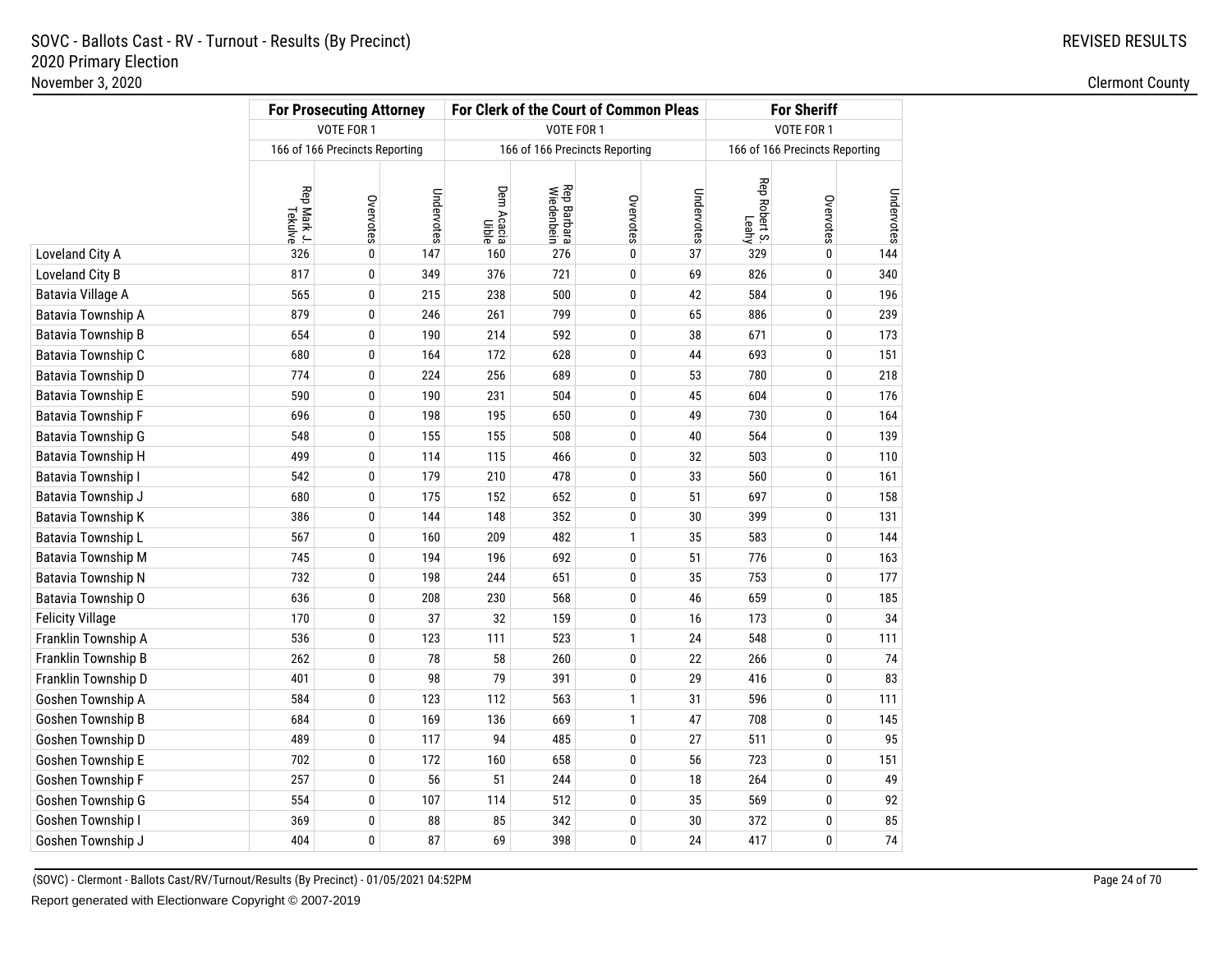|                    | <b>For Prosecuting Attorney</b> |                                |            |                     | For Clerk of the Court of Common Pleas |                                | <b>For Sheriff</b> |                        |                                |            |
|--------------------|---------------------------------|--------------------------------|------------|---------------------|----------------------------------------|--------------------------------|--------------------|------------------------|--------------------------------|------------|
|                    |                                 | <b>VOTE FOR 1</b>              |            |                     | <b>VOTE FOR 1</b>                      |                                |                    |                        | VOTE FOR 1                     |            |
|                    |                                 | 166 of 166 Precincts Reporting |            |                     |                                        | 166 of 166 Precincts Reporting |                    |                        | 166 of 166 Precincts Reporting |            |
|                    | Rep Mark J.<br>Tekulve          | Overvotes                      | Undervotes | Dem Acacia<br>Uible | <b>Rep Barbara</b><br>Wiedenbein       | Overvotes                      | Undervotes         | Rep Robert S.<br>Leahy | Overvotes                      | Undervotes |
| Goshen Township K  | 426                             | $\pmb{0}$                      | 75         | 95                  | 392                                    | $\bf{0}$                       | 14                 | 428                    | $\pmb{0}$                      | 73         |
| Goshen Township L  | 594                             | 0                              | 147        | 151                 | 543                                    | 0                              | 47                 | 609                    | 0                              | 132        |
| Goshen Township M  | 446                             | 0                              | 112        | 143                 | 387                                    | $\mathbf{1}$                   | 27                 | 464                    | $\bf{0}$                       | 94         |
| Goshen Township N  | 777                             | 0                              | 241        | 258                 | 703                                    | $\bf{0}$                       | 57                 | 787                    | 0                              | 231        |
| Jackson Township A | 471                             | 0                              | 88         | 64                  | 459                                    | 0                              | 36                 | 473                    | 0                              | 86         |
| Jackson Township B | 334                             | 0                              | 75         | 61                  | 323                                    | $\pmb{0}$                      | 25                 | 340                    | $\bf{0}$                       | 69         |
| Jackson Township C | 619                             | 0                              | 108        | 89                  | 603                                    | $\mathbf{1}$                   | 34                 | 636                    | 0                              | 91         |
| Milford City A     | 278                             | 0                              | 132        | 151                 | 230                                    | 0                              | 29                 | 284                    | 0                              | 126        |
| Milford City B     | 504                             | 0                              | 240        | 286                 | 416                                    | $\mathbf{1}$                   | 41                 | 507                    | $\pmb{0}$                      | 237        |
| Milford City D     | 171                             | 0                              | 71         | 76                  | 147                                    | 0                              | 19                 | 172                    | 0                              | 70         |
| Milford City E     | 295                             | 0                              | 170        | 182                 | 250                                    | $\pmb{0}$                      | 33                 | 300                    | $\bf{0}$                       | 165        |
| Milford City F     | 327                             | 0                              | 125        | 161                 | 264                                    | $\bf{0}$                       | 27                 | 338                    | $\bf{0}$                       | 114        |
| Milford City G     | 387                             | 0                              | 224        | 263                 | 320                                    | 0                              | 28                 | 399                    | 0                              | 212        |
| Milford City H     | 570                             | 0                              | 233        | 281                 | 469                                    | $\pmb{0}$                      | 53                 | 582                    | $\bf{0}$                       | 221        |
| Miami Township A   | 566                             | 0                              | 285        | 335                 | 448                                    | $\bf{0}$                       | 68                 | 578                    | $\bf{0}$                       | 273        |
| Miami Township C   | 522                             | $\pmb{0}$                      | 215        | 205                 | 474                                    | $\pmb{0}$                      | 58                 | 526                    | 0                              | 211        |
| Miami Township D   | 474                             | 0                              | 142        | 154                 | 430                                    | $\bf{0}$                       | 32                 | 497                    | $\bf{0}$                       | 119        |
| Miami Township E   | 280                             | 0                              | 130        | 133                 | 255                                    | 0                              | 22                 | 286                    | $\bf{0}$                       | 124        |
| Miami Township F   | 760                             | 0                              | 283        | 324                 | 661                                    | $\pmb{0}$                      | 58                 | 765                    | $\bf{0}$                       | 278        |
| Miami Township G   | 356                             | 0                              | 125        | 150                 | 297                                    | 0                              | 34                 | 360                    | $\bf{0}$                       | 121        |
| Miami Township H   | 563                             | 0                              | 178        | 213                 | 492                                    | 0                              | 36                 | 577                    | $\bf{0}$                       | 164        |
| Miami Township I   | 613                             | 0                              | 204        | 220                 | 546                                    | $\pmb{0}$                      | 51                 | 627                    | $\mathbf{0}$                   | 190        |
| Miami Township J   | 404                             | 0                              | 101        | 112                 | 369                                    | 0                              | 24                 | 410                    | $\bf{0}$                       | 95         |
| Miami Township K   | 619                             | $\pmb{0}$                      | 286        | 301                 | 547                                    | $\pmb{0}$                      | 57                 | 628                    | $\mathbf 0$                    | 277        |
| Miami Township L   | 404                             | 0                              | 156        | 157                 | 373                                    | 0                              | 30                 | 413                    | $\bf{0}$                       | 147        |
| Miami Township M   | 499                             | 0                              | 194        | 196                 | 455                                    | 0                              | 42                 | 520                    | $\bf{0}$                       | 173        |
| Miami Township N   | 474                             | $\pmb{0}$                      | 131        | 134                 | 432                                    | $\pmb{0}$                      | 39                 | 483                    | $\pmb{0}$                      | 122        |
| Miami Township P   | 298                             | 0                              | 90         | 113                 | 258                                    | 0                              | 17                 | 302                    | $\bf{0}$                       | 86         |
| Miami Township Q   | 441                             | 0                              | 153        | 164                 | 397                                    | 0                              | 33                 | 450                    | 0                              | 144        |
| Miami Township R   | 501                             | 0                              | 149        | 163                 | 453                                    | $\mathbf{0}$                   | 34                 | 510                    | $\mathbf{0}$                   | 140        |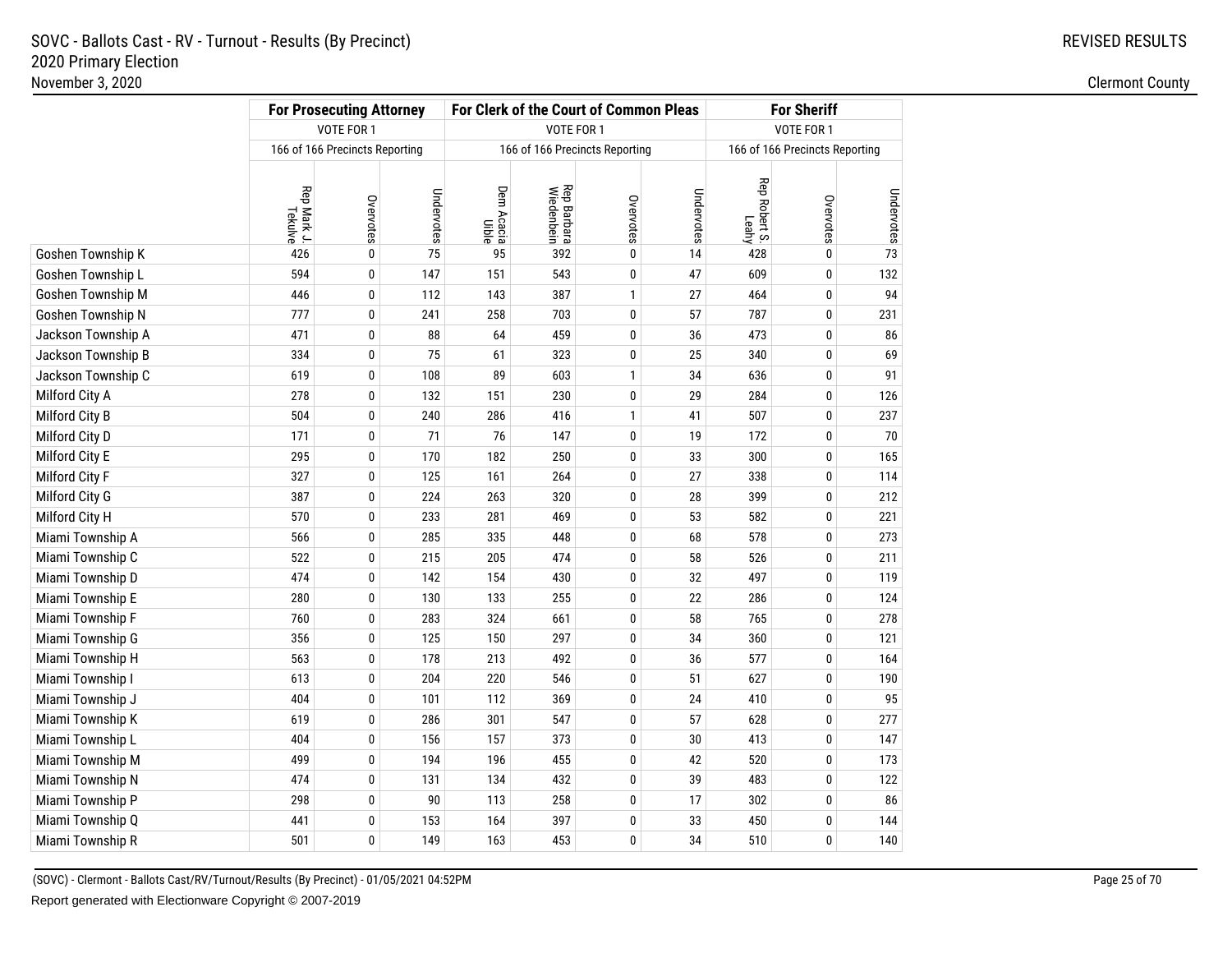|                        | <b>For Prosecuting Attorney</b> |                                |            |                     | For Clerk of the Court of Common Pleas |                                | <b>For Sheriff</b> |                        |                                |            |
|------------------------|---------------------------------|--------------------------------|------------|---------------------|----------------------------------------|--------------------------------|--------------------|------------------------|--------------------------------|------------|
|                        |                                 | VOTE FOR 1                     |            |                     |                                        | VOTE FOR 1                     |                    |                        | VOTE FOR 1                     |            |
|                        |                                 | 166 of 166 Precincts Reporting |            |                     |                                        | 166 of 166 Precincts Reporting |                    |                        | 166 of 166 Precincts Reporting |            |
|                        | Rep Mark J.<br>Tekulve          | Overvotes                      | Undervotes | Dem Acacia<br>Uible | <b>Rep Barbara</b><br>Wiedenbein       | Overvotes                      | Undervotes         | Rep Robert S.<br>Leahy | Overvotes                      | Undervotes |
| Miami Township S       | 333                             | $\pmb{0}$                      | 92         | 103                 | 298                                    | $\mathbf{1}$                   | 23                 | 341                    | $\mathbf{0}$                   | 84         |
| Miami Township T       | 511                             | 0                              | 168        | 197                 | 444                                    | 1                              | 37                 | 524                    | 0                              | 155        |
| Miami Township U       | 407                             | 0                              | 137        | 154                 | 357                                    | $\pmb{0}$                      | 33                 | 418                    | 0                              | 126        |
| Miami Township V       | 378                             | 0                              | 114        | 114                 | 341                                    | $\mathbf{1}$                   | 36                 | 393                    | 0                              | 99         |
| Miami Township X       | 755                             | 0                              | 190        | 267                 | 631                                    | 0                              | 47                 | 772                    | 0                              | 173        |
| Miami Township Y       | 682                             | $\pmb{0}$                      | 272        | 315                 | 576                                    | $\pmb{0}$                      | 63                 | 695                    | 0                              | 259        |
| Miami Township Z       | 815                             | 0                              | 325        | 340                 | 720                                    | 0                              | 80                 | 832                    | 0                              | 308        |
| Miami Township A1A     | 352                             | 0                              | 139        | 140                 | 325                                    | 0                              | 26                 | 369                    | 0                              | 122        |
| Miami Township B1B     | 511                             | 0                              | 166        | 160                 | 474                                    | $\mathbf{1}$                   | 42                 | 531                    | $\mathbf{0}$                   | 146        |
| Miami Township C1C     | 416                             | 0                              | 170        | 183                 | 363                                    | 0                              | 40                 | 426                    | 0                              | 160        |
| Miami Township D1D     | 456                             | 0                              | 165        | 165                 | 411                                    | $\pmb{0}$                      | 45                 | 468                    | 0                              | 153        |
| Miami Township F1F     | 620                             | 0                              | 208        | 251                 | 531                                    | 0                              | 46                 | 629                    | $\mathbf{0}$                   | 199        |
| Miami Township G1G     | 491                             | 0                              | 189        | 227                 | 417                                    | 0                              | 36                 | 497                    | 0                              | 183        |
| Miami Township H1H     | 643                             | 0                              | 211        | 254                 | 553                                    | $\pmb{0}$                      | 47                 | 650                    | 0                              | 204        |
| Miami Township K1K     | 528                             | 0                              | 147        | 170                 | 469                                    | 0                              | 36                 | 534                    | 0                              | 141        |
| Miami Township L1L     | 522                             | $\pmb{0}$                      | 248        | 239                 | 462                                    | $\mathbf 0$                    | 69                 | 534                    | 0                              | 236        |
| Miami Township M1M     | 487                             | 0                              | 244        | 264                 | 412                                    | $\mathbf 0$                    | 55                 | 495                    | $\mathbf{0}$                   | 236        |
| Miami Township N1N     | 867                             | 0                              | 279        | 273                 | 790                                    | 0                              | 83                 | 877                    | $\mathbf 0$                    | 269        |
| Miami Township 010     | 651                             | 0                              | 214        | 211                 | 595                                    | $\pmb{0}$                      | 59                 | 656                    | 0                              | 209        |
| Miami Township P1P     | 548                             | 0                              | 213        | 273                 | 443                                    | $\mathbf{1}$                   | 44                 | 550                    | 0                              | 211        |
| Miami Township Q1Q     | 482                             | 0                              | 136        | 152                 | 430                                    | 0                              | 36                 | 486                    | 0                              | 132        |
| Monroe Township A      | 365                             | 0                              | 70         | 67                  | 349                                    | $\pmb{0}$                      | 19                 | 372                    | 0                              | 63         |
| Monroe Township B      | 570                             | 0                              | 128        | 133                 | 529                                    | $\mathbf{1}$                   | 35                 | 582                    | 0                              | 116        |
| Monroe Township C      | 596                             | $\pmb{0}$                      | 161        | 164                 | 549                                    | $\pmb{0}$                      | 44                 | 601                    | $\mathbf 0$                    | 156        |
| Monroe Township D      | 496                             | 0                              | 101        | 98                  | 477                                    | 0                              | 22                 | 505                    | $\mathbf 0$                    | 92         |
| Monroe Township E      | 623                             | 0                              | 179        | 167                 | 600                                    | 0                              | 35                 | 644                    | 0                              | 158        |
| Monroe Township I      | 213                             | $\pmb{0}$                      | 51         | 39                  | 210                                    | $\pmb{0}$                      | 15                 | 231                    | $\mathbf 0$                    | 33         |
| New Richmond Village A | 391                             | 0                              | 103        | 126                 | 342                                    | 0                              | 26                 | 396                    | 0                              | 98         |
| New Richmond Village B | 604                             | 0                              | 196        | 203                 | 553                                    | 0                              | 44                 | 637                    | 0                              | 163        |
| Ohio Township A        | 366                             | $\pmb{0}$                      | 94         | 97                  | 342                                    | $\pmb{0}$                      | 21                 | 377                    | 0                              | 83         |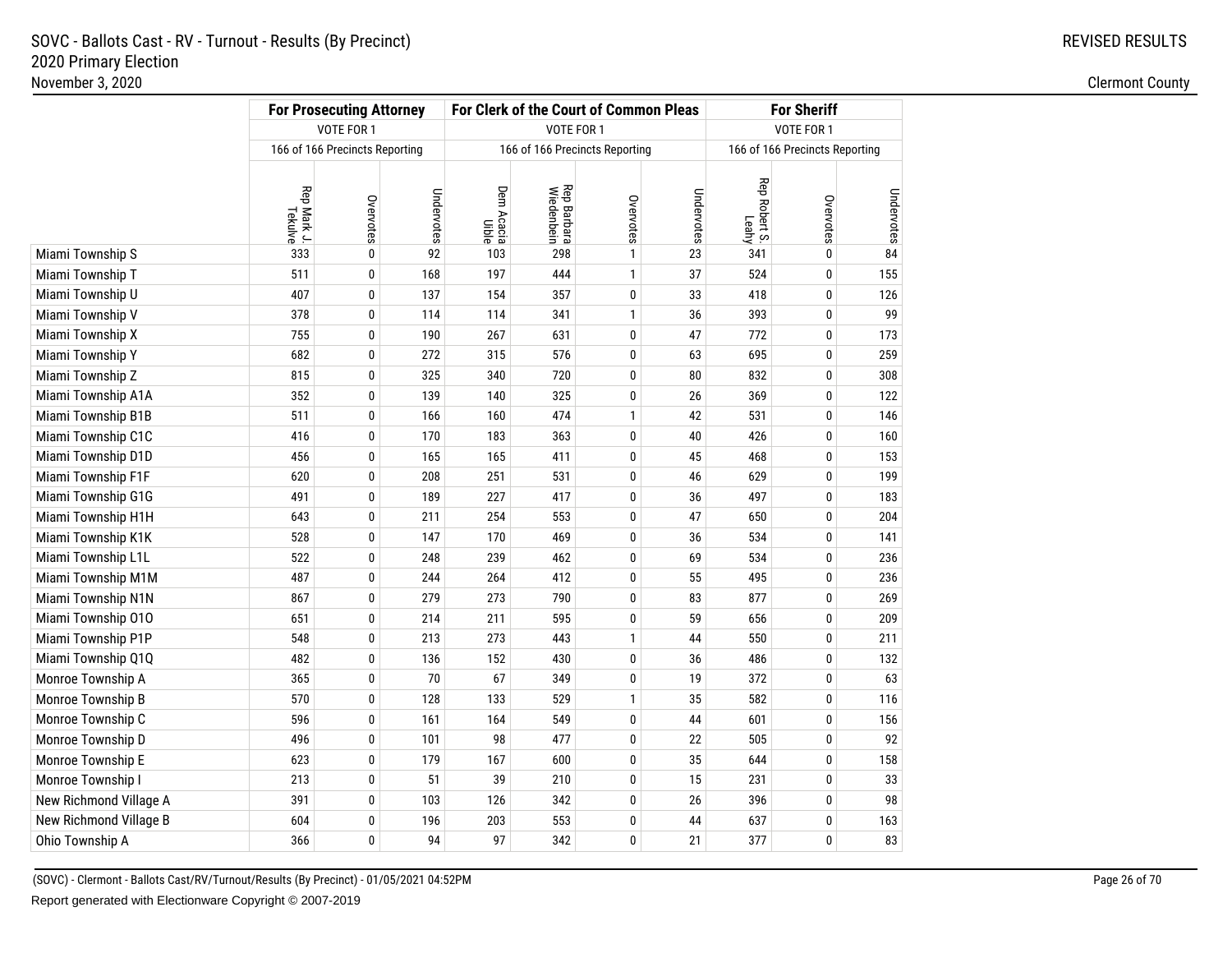|                             | <b>For Prosecuting Attorney</b> |                                |            |                     | For Clerk of the Court of Common Pleas |                                | <b>For Sheriff</b> |                        |                                |            |
|-----------------------------|---------------------------------|--------------------------------|------------|---------------------|----------------------------------------|--------------------------------|--------------------|------------------------|--------------------------------|------------|
|                             |                                 | <b>VOTE FOR 1</b>              |            |                     | <b>VOTE FOR 1</b>                      |                                |                    |                        | VOTE FOR 1                     |            |
|                             |                                 | 166 of 166 Precincts Reporting |            |                     |                                        | 166 of 166 Precincts Reporting |                    |                        | 166 of 166 Precincts Reporting |            |
|                             | Rep Mark J.<br>Tekulve          | Overvotes                      | Undervotes | Dem Acacia<br>Uible | <b>Rep Barbara</b><br>Wiedenbein       | Overvotes                      | Undervotes         | Rep Robert S.<br>Leahy | Overvotes                      | Undervotes |
| Ohio Township B             | 257                             | $\pmb{0}$                      | 80         | 76                  | 243                                    | $\pmb{0}$                      | 18                 | 272                    | $\pmb{0}$                      | 65         |
| Ohio Township C             | 358                             | 0                              | 103        | 91                  | 343                                    | 0                              | 27                 | 371                    | 0                              | 90         |
| Pierce Township A           | 564                             | 0                              | 160        | 186                 | 494                                    | $\pmb{0}$                      | 44                 | 555                    | 0                              | 169        |
| Pierce Township B           | 327                             | 0                              | 153        | 164                 | 292                                    | 0                              | 24                 | 329                    | 0                              | 151        |
| Pierce Township C           | 358                             | 0                              | 110        | 114                 | 319                                    | 0                              | 35                 | 366                    | 0                              | 102        |
| Pierce Township D           | 598                             | 0                              | 124        | 140                 | 550                                    | $\pmb{0}$                      | 32                 | 597                    | $\bf{0}$                       | 125        |
| Pierce Township E           | 662                             | 0                              | 192        | 216                 | 603                                    | 0                              | 35                 | 678                    | 0                              | 176        |
| Pierce Township G           | 624                             | 0                              | 178        | 199                 | 557                                    | 0                              | 46                 | 629                    | 0                              | 173        |
| Pierce Township I           | 647                             | 0                              | 172        | 184                 | 590                                    | $\pmb{0}$                      | 45                 | 651                    | $\pmb{0}$                      | 168        |
| Pierce Township J           | 459                             | 0                              | 129        | 157                 | 401                                    | 0                              | 30                 | 460                    | 0                              | 128        |
| Pierce Township K           | 653                             | $\pmb{0}$                      | 199        | 222                 | 585                                    | $\pmb{0}$                      | 45                 | 671                    | $\mathbf 0$                    | 181        |
| Pierce Township M           | 560                             | 0                              | 174        | 158                 | 546                                    | $\mathbf 0$                    | 30                 | 581                    | $\mathbf 0$                    | 153        |
| Pierce Township N           | 679                             | 0                              | 212        | 245                 | 595                                    | 0                              | 51                 | 706                    | 0                              | 185        |
| Pierce Township O           | 661                             | 0                              | 210        | 227                 | 589                                    | $\pmb{0}$                      | 55                 | 679                    | $\mathbf 0$                    | 192        |
| Owensville Village          | 267                             | 0                              | 73         | 56                  | 268                                    | $\mathbf 0$                    | 16                 | 269                    | $\mathbf 0$                    | 71         |
| Stonelick Township A        | 611                             | $\pmb{0}$                      | 176        | 134                 | 624                                    | $\pmb{0}$                      | 29                 | 638                    | 0                              | 149        |
| <b>Stonelick Township B</b> | 377                             | 0                              | 97         | 86                  | 364                                    | $\mathbf 0$                    | 24                 | 388                    | $\mathbf 0$                    | 86         |
| Stonelick Township C        | 446                             | 0                              | 115        | 120                 | 420                                    | 0                              | 21                 | 455                    | $\mathbf 0$                    | 106        |
| Stonelick Township D        | 496                             | 0                              | 107        | 110                 | 463                                    | $\pmb{0}$                      | 30                 | 503                    | $\bf{0}$                       | 100        |
| <b>Stonelick Township E</b> | 455                             | 0                              | 113        | 115                 | 433                                    | 0                              | 20                 | 468                    | $\bf{0}$                       | 100        |
| <b>Bethel Village A</b>     | 414                             | 0                              | 85         | 79                  | 401                                    | 0                              | 19                 | 427                    | 0                              | 72         |
| <b>Bethel Village B</b>     | 480                             | 0                              | 119        | 133                 | 440                                    | $\pmb{0}$                      | 26                 | 494                    | $\mathbf{0}$                   | 105        |
| Tate Township A             | 618                             | 0                              | 119        | 95                  | 608                                    | 0                              | 34                 | 630                    | $\bf{0}$                       | 107        |
| Tate Township B             | 540                             | $\pmb{0}$                      | 106        | 125                 | 497                                    | $\pmb{0}$                      | 24                 | 552                    | $\bf{0}$                       | 94         |
| Tate Township D             | 707                             | 0                              | 166        | 149                 | 690                                    | 0                              | 34                 | 722                    | $\bf{0}$                       | 151        |
| Tate Township F             | 554                             | 0                              | 119        | 122                 | 537                                    | 0                              | 14                 | 568                    | $\bf{0}$                       | 105        |
| Tate Township H             | 523                             | $\pmb{0}$                      | 120        | 111                 | 498                                    | $\bf{0}$                       | 34                 | 536                    | $\pmb{0}$                      | 107        |
| Union Township A            | 659                             | 0                              | 222        | 218                 | 628                                    | 0                              | 35                 | 664                    | $\bf{0}$                       | 217        |
| <b>Union Township B</b>     | 538                             | 0                              | 192        | 237                 | 448                                    | $\mathbf{1}$                   | 44                 | 556                    | 0                              | 174        |
| Union Township C            | 467                             | 0                              | 161        | 177                 | 421                                    | $\bf{0}$                       | 30                 | 477                    | $\pmb{0}$                      | 151        |

(SOVC) - Clermont - Ballots Cast/RV/Turnout/Results (By Precinct) - 01/05/2021 04:52PMReport generated with Electionware Copyright © 2007-2019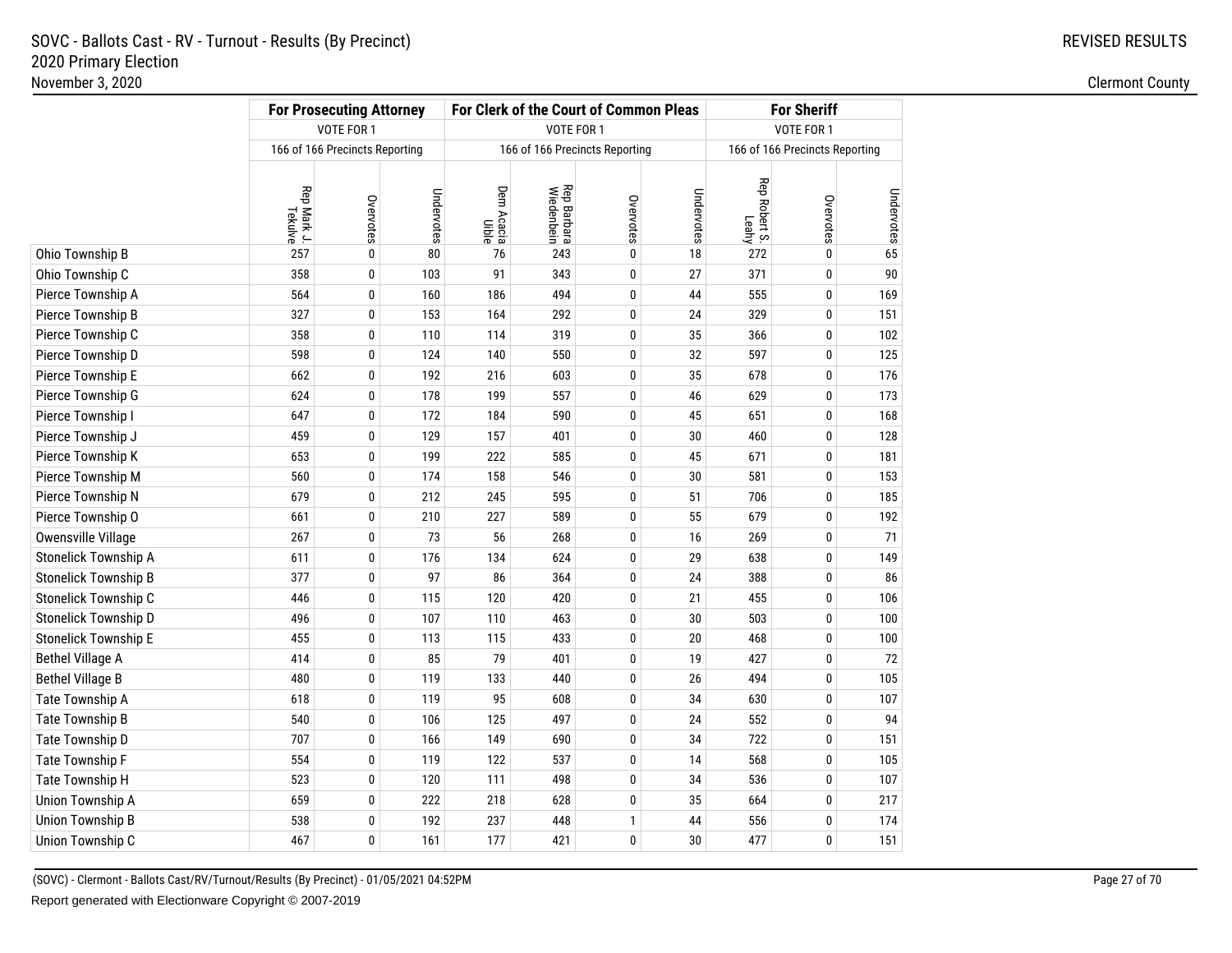|                           | <b>For Prosecuting Attorney</b> |                                |            |                     | For Clerk of the Court of Common Pleas |                                | <b>For Sheriff</b> |                        |                                |            |
|---------------------------|---------------------------------|--------------------------------|------------|---------------------|----------------------------------------|--------------------------------|--------------------|------------------------|--------------------------------|------------|
|                           |                                 | VOTE FOR 1                     |            |                     | VOTE FOR 1                             |                                |                    |                        | VOTE FOR 1                     |            |
|                           |                                 | 166 of 166 Precincts Reporting |            |                     |                                        | 166 of 166 Precincts Reporting |                    |                        | 166 of 166 Precincts Reporting |            |
|                           | Rep Mark J.<br>Tekulve          | Overvotes                      | Undervotes | Dem Acacia<br>Uible | <b>Rep Barbara</b><br>Wiedenbein       | Overvotes                      | Undervotes         | Rep Robert S.<br>Leahy | Overvotes                      | Undervotes |
| Union Township D          | 619                             | 0                              | 155        | 189                 | 539                                    | $\bf{0}$                       | 46                 | 630                    | 0                              | 144        |
| <b>Union Township E</b>   | 901                             | 0                              | 298        | 304                 | 843                                    | $\mathbf{0}$                   | 52                 | 935                    | 0                              | 264        |
| Union Township F          | 653                             | 0                              | 208        | 247                 | 560                                    | $\mathbf{1}$                   | 53                 | 670                    | 0                              | 191        |
| <b>Union Township G</b>   | 568                             | 0                              | 176        | 227                 | 479                                    | 0                              | 38                 | 566                    | $\pmb{0}$                      | 178        |
| Union Township H          | 597                             | 0                              | 230        | 290                 | 483                                    | 0                              | 54                 | 620                    | $\pmb{0}$                      | 207        |
| Union Township I          | 440                             | 0                              | 163        | 183                 | 393                                    | 0                              | 27                 | 453                    | 0                              | 150        |
| Union Township J          | 482                             | 0                              | 135        | 178                 | 404                                    | 0                              | 35                 | 493                    | 0                              | 124        |
| Union Township K          | 475                             | 0                              | 228        | 280                 | 379                                    | $\pmb{0}$                      | 44                 | 480                    | $\pmb{0}$                      | 223        |
| Union Township L          | 475                             | 0                              | 175        | 257                 | 369                                    | $\mathbf{1}$                   | 23                 | 485                    | $\pmb{0}$                      | 165        |
| <b>Union Township M</b>   | 371                             | 0                              | 94         | 117                 | 326                                    | 0                              | 22                 | 378                    | 0                              | 87         |
| <b>Union Township N</b>   | 258                             | 0                              | 102        | 106                 | 227                                    | 0                              | 27                 | 266                    | 0                              | 94         |
| Union Township O          | 649                             | 0                              | 192        | 230                 | 562                                    | 0                              | 49                 | 659                    | $\pmb{0}$                      | 182        |
| Union Township P          | 453                             | 0                              | 193        | 218                 | 378                                    | $\mathbf{0}$                   | 50                 | 470                    | $\bf{0}$                       | 176        |
| Union Township Q          | 398                             | 0                              | 133        | 132                 | 375                                    | $\mathbf{0}$                   | 24                 | 403                    | 0                              | 128        |
| <b>Union Township R</b>   | 504                             | 0                              | 171        | 195                 | 449                                    | 0                              | 31                 | 512                    | 0                              | 163        |
| Union Township T          | 682                             | 0                              | 201        | 247                 | 584                                    | $\mathbf{1}$                   | 51                 | 687                    | $\pmb{0}$                      | 196        |
| Union Township U          | 617                             | 0                              | 225        | 251                 | 536                                    | 0                              | 55                 | 627                    | $\bf{0}$                       | 215        |
| Union Township W          | 443                             | 0                              | 165        | 180                 | 399                                    | 0                              | 29                 | 458                    | 0                              | 150        |
| Union Township X          | 371                             | $\pmb{0}$                      | 116        | 134                 | 325                                    | $\bf{0}$                       | 28                 | 381                    | $\bf{0}$                       | 106        |
| <b>Union Township Y</b>   | 325                             | 0                              | 120        | 141                 | 279                                    | $\bf{0}$                       | 25                 | 341                    | $\pmb{0}$                      | 104        |
| Union Township Z          | 352                             | 0                              | 124        | 128                 | 329                                    | $\mathbf{0}$                   | 19                 | 358                    | $\bf{0}$                       | 118        |
| <b>Union Township B1B</b> | 623                             | 0                              | 173        | 199                 | 559                                    | $\mathbf{1}$                   | 37                 | 628                    | 0                              | 168        |
| Union Township C1C        | 512                             | $\pmb{0}$                      | 167        | 174                 | 470                                    | $\bf{0}$                       | 35                 | 525                    | $\bf{0}$                       | 154        |
| Union Township D1D        | 391                             | 0                              | 172        | 175                 | 347                                    | $\pmb{0}$                      | 41                 | 405                    | $\pmb{0}$                      | 158        |
| Union Township E1E        | 715                             | 0                              | 259        | 252                 | 660                                    | 0                              | 62                 | 745                    | 0                              | 229        |
| Union Township F1F        | 841                             | 0                              | 289        | 338                 | 727                                    | 0                              | 65                 | 841                    | 0                              | 289        |
| Union Township J1J        | 320                             | $\pmb{0}$                      | 101        | 136                 | 266                                    | $\bf{0}$                       | 19                 | 324                    | $\mathbf 0$                    | 97         |
| Union Township K1K        | 431                             | 0                              | 135        | 154                 | 387                                    | $\mathbf{1}$                   | 24                 | 432                    | 0                              | 134        |
| Union Township L1L        | 634                             | 0                              | 202        | 228                 | 550                                    | $\mathbf{1}$                   | 57                 | 645                    | 0                              | 191        |
| Union Township M1M        | 358                             | 0                              | 124        | 172                 | 277                                    | $\mathbf{1}$                   | 32                 | 354                    | 0                              | 128        |

(SOVC) - Clermont - Ballots Cast/RV/Turnout/Results (By Precinct) - 01/05/2021 04:52PMReport generated with Electionware Copyright © 2007-2019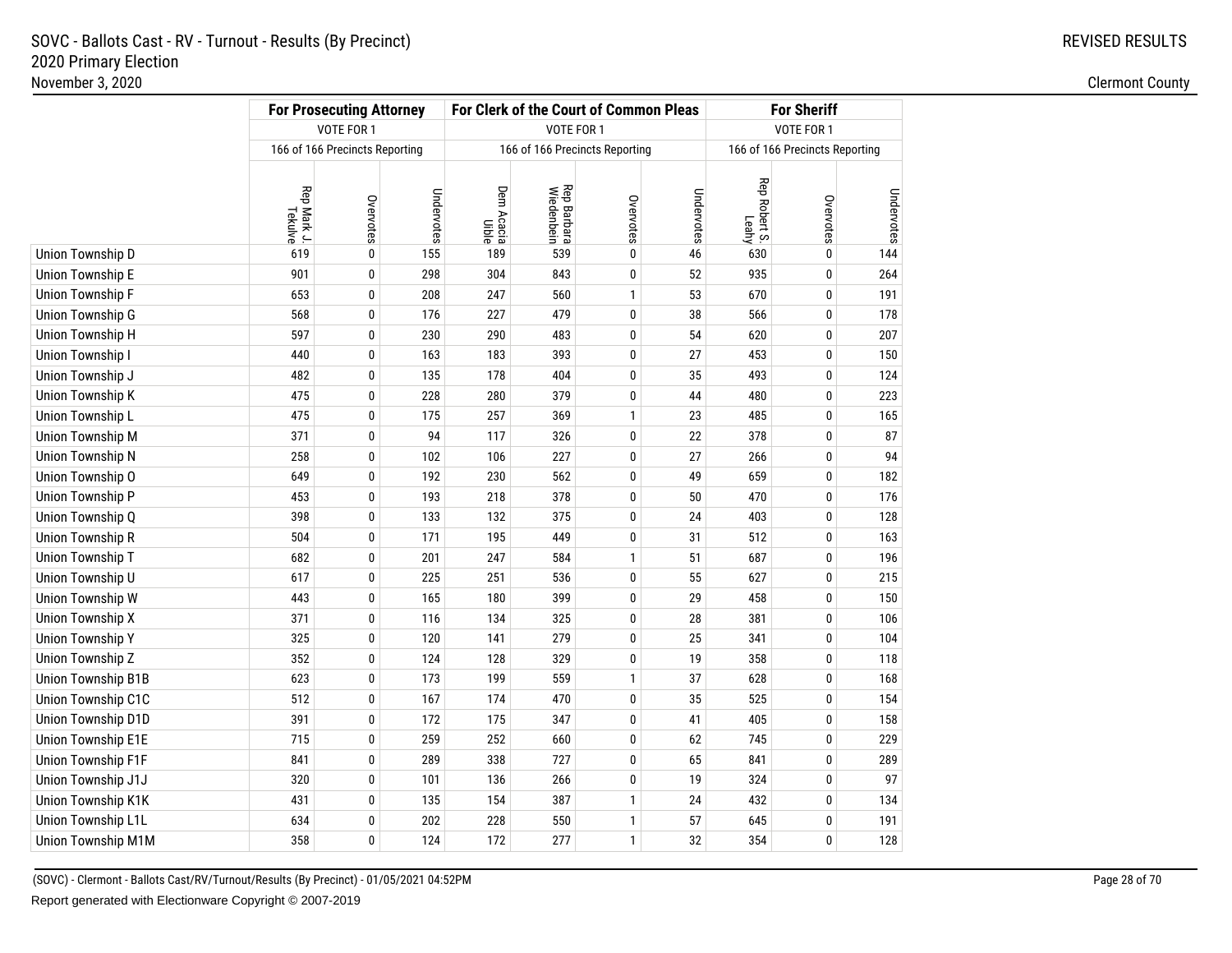# REVISED RESULTS

|                           |                        | <b>For Prosecuting Attorney</b> |            |                        |                                  | For Clerk of the Court of Common Pleas |            |                                  | <b>For Sheriff</b>             |            |
|---------------------------|------------------------|---------------------------------|------------|------------------------|----------------------------------|----------------------------------------|------------|----------------------------------|--------------------------------|------------|
|                           | VOTE FOR 1             |                                 |            |                        | VOTE FOR 1                       |                                        |            |                                  | VOTE FOR 1                     |            |
|                           |                        | 166 of 166 Precincts Reporting  |            |                        |                                  | 166 of 166 Precincts Reporting         |            |                                  | 166 of 166 Precincts Reporting |            |
|                           | Rep Mark J.<br>Tekulve | Overvotes                       | Undervotes | Dem<br>Acacia<br>Uible | <b>Rep Barbara</b><br>Wiedenbein | Overvotes                              | Undervotes | Rep<br><b>Robert S.</b><br>Leahy | Overvotes                      | Undervotes |
| Union Township P1P        | 539                    | 0                               | 217        | 229                    | 479                              | 0                                      | 48         | 547                              | 0                              | 209        |
| Union Township R1R        | 501                    | 0                               | 183        | 197                    | 445                              | 0                                      | 42         | 517                              | 0                              | 167        |
| <b>Union Township S1S</b> | 646                    | 0                               | 173        | 230                    | 545                              | 0                                      | 44         | 652                              | 0                              | 167        |
| Union Township U1U        | 455                    | 0                               | 158        | 165                    | 405                              | 0                                      | 43         | 467                              | 0                              | 146        |
| Union Township V1V        | 414                    | $\mathbf{0}$                    | 87         | 139                    | 340                              | 0                                      | 22         | 412                              | 0                              | 89         |
| Washington Township A     | 326                    | 0                               | 85         | 76                     | 314                              |                                        | 20         | 338                              | 0                              | 73         |
| Washington Township B     | 316                    | 0                               | 86         | 90                     | 295                              | 0                                      | 17         | 326                              | 0                              | 76         |
| Washington Township C     | 224                    | 0                               | 71         | 59                     | 222                              | 0                                      | 14         | 237                              | 0                              | 58         |
| Wayne Township A          | 624                    | 0                               | 155        | 146                    | 599                              | 0                                      | 34         | 638                              | 0                              | 141        |
| Wayne Township B          | 546                    | 0                               | 115        | 112                    | 524                              | 0                                      | 25         | 564                              | 0                              | 97         |
| Wayne Township C          | 759                    | 0                               | 170        | 157                    | 739                              | 0                                      | 33         | 781                              | 0                              | 148        |
| Williamsburg Village A    | 448                    | 0                               | 109        | 91                     | 436                              | 0                                      | 30         | 457                              | 0                              | 100        |
| Williamsburg Village C    | 425                    | 0                               | 119        | 120                    | 398                              | 0                                      | 26         | 433                              | 0                              | 111        |
| Williamsburg Township A   | 483                    | 0                               | 104        | 111                    | 456                              | 0                                      | 20         | 492                              | 0                              | 95         |
| Williamsburg Township B   | 649                    | 0                               | 123        | 145                    | 603                              | 0                                      | 24         | 650                              | 0                              | 122        |
| Williamsburg Township C   | 349                    | 0                               | 82         | 87                     | 324                              | 0                                      | 20         | 363                              | 0                              | 68         |
| <b>Totals</b>             | 85,101                 | 0                               | 26,227     | 28,406                 | 76,830                           | 22                                     | 6,070      | 86,970                           | 0                              | 24,358     |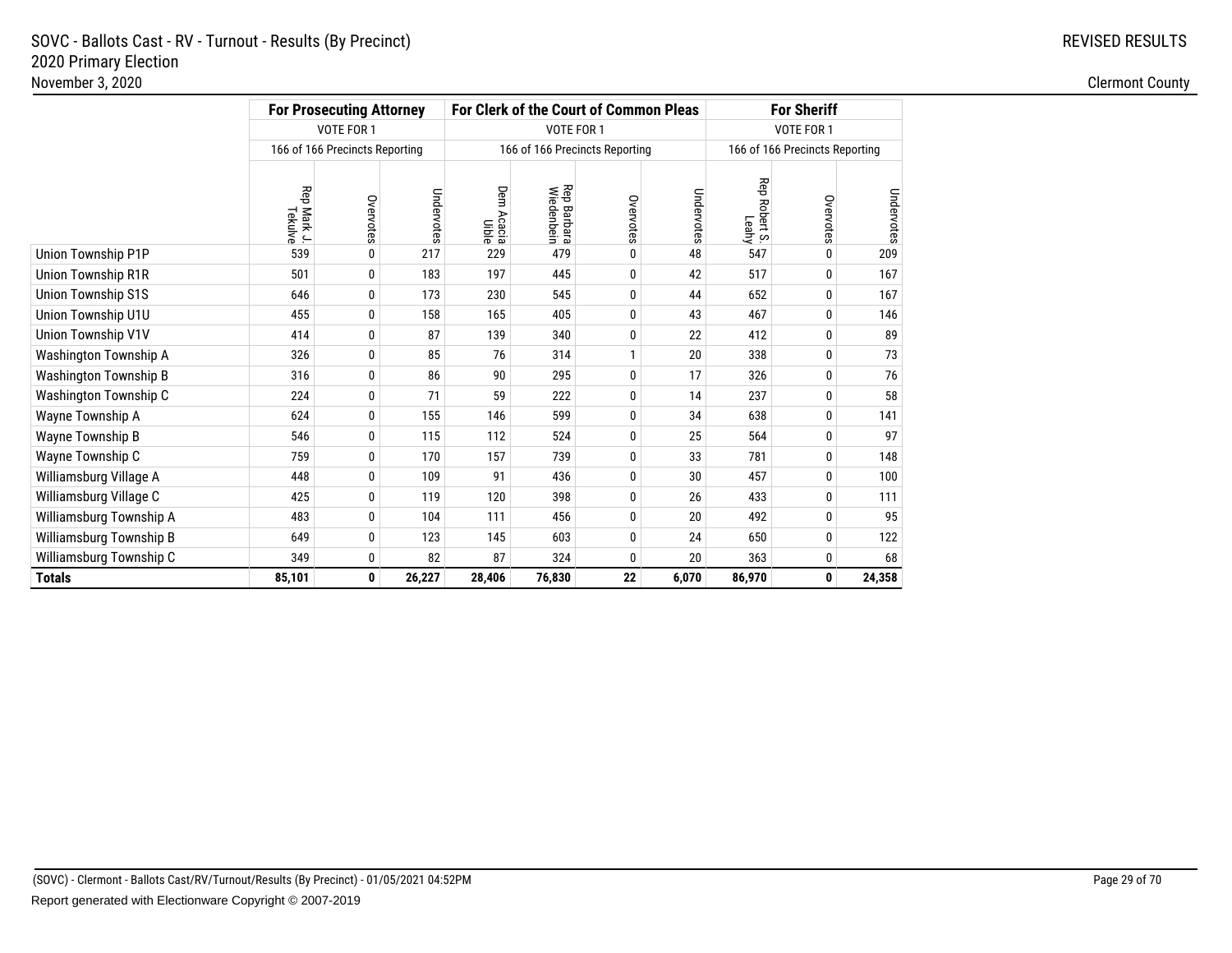|                                 |                                | <b>For County Recorder</b> |            |                            | <b>For County Treasurer</b>    |            |                     | <b>For County Engineer</b>     |            |
|---------------------------------|--------------------------------|----------------------------|------------|----------------------------|--------------------------------|------------|---------------------|--------------------------------|------------|
|                                 |                                | VOTE FOR 1                 |            |                            | VOTE FOR 1                     |            |                     | VOTE FOR 1                     |            |
|                                 | 166 of 166 Precincts Reporting |                            |            |                            | 166 of 166 Precincts Reporting |            |                     | 166 of 166 Precincts Reporting |            |
|                                 | Rep Deborah<br>Clepper         | Overvotes                  | Undervotes | Rep Jeannie M.<br>Zurmehly | Overvotes                      | Undervotes | Rep Jeremy<br>Evans | Overvotes                      | Undervotes |
| Loveland City A                 | 329                            | $\mathbf{0}$               | 144        | 325                        | 0                              | 148        | 330                 | 0                              | 143        |
| Loveland City B                 | 818                            | 0                          | 348        | 823                        | 0                              | 343        | 816                 | 0                              | 350        |
| Batavia Village A               | 581                            | 0                          | 199        | 589                        | 0                              | 191        | 575                 | 0                              | 205        |
| Batavia Township A              | 862                            | $\mathbf{0}$               | 263        | 872                        | 0                              | 253        | 870                 | 0                              | 255        |
| Batavia Township B              | 654                            | $\mathbf{0}$               | 190        | 659                        | 0                              | 185        | 657                 | 0                              | 187        |
| Batavia Township C              | 692                            | 0                          | 152        | 689                        | 0                              | 155        | 680                 | 0                              | 164        |
| Batavia Township D              | 762                            | $\mathbf{0}$               | 236        | 767                        | 0                              | 231        | 767                 | 0                              | 231        |
| Batavia Township E              | 592                            | $\mathbf{0}$               | 188        | 584                        | 0                              | 196        | 585                 | 0                              | 195        |
| Batavia Township F              | 699                            | 0                          | 195        | 702                        | 0                              | 192        | 696                 | 0                              | 198        |
| Batavia Township G              | 543                            | $\mathbf{0}$               | 160        | 551                        | 0                              | 152        | 546                 | 0                              | 157        |
| Batavia Township H              | 494                            | $\mathbf{0}$               | 119        | 500                        | 0                              | 113        | 494                 | 0                              | 119        |
| Batavia Township I              | 544                            | $\mathbf{0}$               | 177        | 550                        | 0                              | 171        | 553                 | 0                              | 168        |
| Batavia Township <mark>J</mark> | 687                            | 0                          | 168        | 695                        | 0                              | 160        | 683                 | 0                              | 172        |
| Batavia Township K              | 384                            | $\mathbf{0}$               | 146        | 391                        | 0                              | 139        | 387                 | 0                              | 143        |
| Batavia Township L              | 561                            | $\mathbf{0}$               | 166        | 568                        | 0                              | 159        | 559                 | 0                              | 168        |
| Batavia Township M              | 748                            | $\mathbf{0}$               | 191        | 763                        | 0                              | 176        | 749                 | 0                              | 190        |
| Batavia Township N              | 743                            | $\bf{0}$                   | 187        | 752                        | 0                              | 178        | 748                 | 0                              | 182        |
| Batavia Township O              | 637                            | $\bf{0}$                   | 207        | 647                        | 0                              | 197        | 642                 | 0                              | 202        |
| <b>Felicity Village</b>         | 168                            | $\mathbf{0}$               | 39         | 174                        | 0                              | 33         | 170                 | 0                              | 37         |
| Franklin Township A             | 532                            | 0                          | 127        | 540                        | 0                              | 119        | 540                 | 0                              | 119        |
| Franklin Township B             | 259                            | 0                          | 81         | 263                        | 0                              | 77         | 261                 | 0                              | 79         |
| Franklin Township D             | 399                            | $\bf{0}$                   | 100        | 407                        | 0                              | 92         | 401                 | 0                              | 98         |
| Goshen Township A               | 585                            | 0                          | 122        | 587                        | 0                              | 120        | 583                 | 0                              | 124        |
| Goshen Township B               | 684                            | $\mathbf{0}$               | 169        | 682                        | 0                              | 171        | 690                 | 0                              | 163        |
| Goshen Township D               | 507                            | 0                          | 99         | 514                        | 0                              | 92         | 503                 | 0                              | 103        |
| Goshen Township E               | 700                            | 0                          | 174        | 710                        | 0                              | 164        | 699                 | 0                              | 175        |
| Goshen Township F               | 259                            | $\bf{0}$                   | 54         | 262                        | 0                              | 51         | 263                 | 0                              | 50         |
| Goshen Township G               | 556                            | 0                          | 105        | 560                        | 0                              | 101        | 560                 | 0                              | 101        |
| Goshen Township I               | 366                            | 0                          | 91         | 371                        | 0                              | 86         | 373                 | 0                              | 84         |
| Goshen Township J               | 403                            | 0                          | 88         | 403                        | 0                              | 88         | 407                 | 0                              | 84         |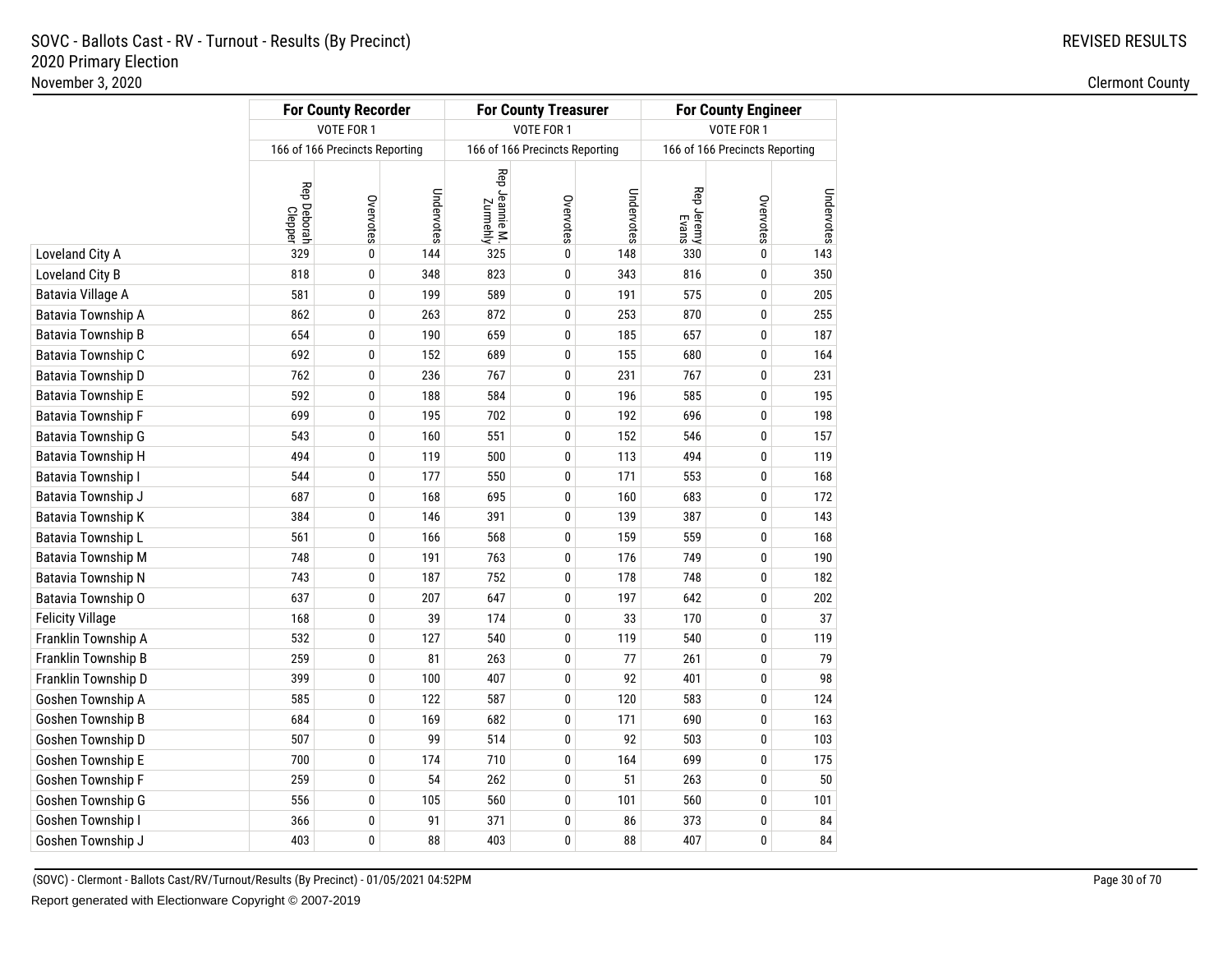|                    |                        | <b>For County Recorder</b>     |            |                            | <b>For County Treasurer</b>    |            |                     | <b>For County Engineer</b>     |            |
|--------------------|------------------------|--------------------------------|------------|----------------------------|--------------------------------|------------|---------------------|--------------------------------|------------|
|                    |                        | VOTE FOR 1                     |            |                            | VOTE FOR 1                     |            |                     | VOTE FOR 1                     |            |
|                    |                        | 166 of 166 Precincts Reporting |            |                            | 166 of 166 Precincts Reporting |            |                     | 166 of 166 Precincts Reporting |            |
|                    | Rep Deborah<br>Clepper | Overvotes                      | Undervotes | Rep Jeannie M.<br>Zurmehly | Overvotes                      | Undervotes | Rep Jeremy<br>Evans | Overvotes                      | Undervotes |
| Goshen Township K  | 420                    | $\pmb{0}$                      | 81         | 423                        | $\pmb{0}$                      | 78         | 426                 | 0                              | 75         |
| Goshen Township L  | 597                    | 0                              | 144        | 604                        | $\bf{0}$                       | 137        | 597                 | 0                              | 144        |
| Goshen Township M  | 454                    | 0                              | 104        | 458                        | $\bf{0}$                       | 100        | 452                 | 0                              | 106        |
| Goshen Township N  | 782                    | 0                              | 236        | 781                        | 0                              | 237        | 776                 | 0                              | 242        |
| Jackson Township A | 464                    | 0                              | 95         | 478                        | $\pmb{0}$                      | 81         | 472                 | 0                              | 87         |
| Jackson Township B | 332                    | 0                              | 77         | 341                        | $\bf{0}$                       | 68         | 337                 | 0                              | 72         |
| Jackson Township C | 614                    | 0                              | 113        | 634                        | 0                              | 93         | 632                 | 0                              | 95         |
| Milford City A     | 284                    | 0                              | 126        | 282                        | $\pmb{0}$                      | 128        | 281                 | 0                              | 129        |
| Milford City B     | 508                    | $\pmb{0}$                      | 236        | 502                        | $\pmb{0}$                      | 242        | 503                 | 0                              | 241        |
| Milford City D     | 169                    | 0                              | 73         | 168                        | $\bf{0}$                       | 74         | 167                 | 0                              | 75         |
| Milford City E     | 298                    | 0                              | 167        | 305                        | 0                              | 160        | 300                 | 0                              | 165        |
| Milford City F     | 331                    | $\pmb{0}$                      | 121        | 331                        | $\pmb{0}$                      | 121        | 325                 | 0                              | 127        |
| Milford City G     | 395                    | 0                              | 216        | 392                        | $\pmb{0}$                      | 219        | 386                 | 0                              | 225        |
| Milford City H     | 567                    | 0                              | 236        | 573                        | 0                              | 230        | 572                 | 0                              | 231        |
| Miami Township A   | 567                    | 0                              | 284        | 572                        | 0                              | 279        | 571                 | 0                              | 280        |
| Miami Township C   | 521                    | 0                              | 216        | 520                        | $\pmb{0}$                      | 217        | 523                 | 0                              | 214        |
| Miami Township D   | 477                    | 0                              | 139        | 487                        | $\pmb{0}$                      | 129        | 484                 | 0                              | 132        |
| Miami Township E   | 283                    | 0                              | 127        | 281                        | 0                              | 129        | 277                 | 0                              | 133        |
| Miami Township F   | 770                    | 0                              | 273        | 769                        | 0                              | 274        | 765                 | 0                              | 278        |
| Miami Township G   | 358                    | 0                              | 123        | 357                        | $\pmb{0}$                      | 124        | 349                 | 0                              | 132        |
| Miami Township H   | 571                    | 0                              | 170        | 571                        | $\pmb{0}$                      | 170        | 564                 | 0                              | 177        |
| Miami Township I   | 611                    | 0                              | 206        | 625                        | 0                              | 192        | 615                 | 0                              | 202        |
| Miami Township J   | 404                    | 0                              | 101        | 398                        | 0                              | 107        | 395                 | 0                              | 110        |
| Miami Township K   | 616                    | 0                              | 289        | 616                        | $\pmb{0}$                      | 289        | 613                 | 0                              | 292        |
| Miami Township L   | 411                    | 0                              | 149        | 409                        | $\mathbf 0$                    | 151        | 412                 | 0                              | 148        |
| Miami Township M   | 515                    | 0                              | 178        | 514                        | 0                              | 179        | 514                 | 0                              | 179        |
| Miami Township N   | 484                    | 0                              | 121        | 484                        | 0                              | 121        | 482                 | 0                              | 123        |
| Miami Township P   | 298                    | 0                              | 90         | 303                        | $\pmb{0}$                      | 85         | 299                 | 0                              | 89         |
| Miami Township Q   | 439                    | 0                              | 155        | 440                        | $\mathbf 0$                    | 154        | 443                 | 0                              | 151        |
| Miami Township R   | 500                    | 0                              | 150        | 501                        | 0                              | 149        | 503                 | 0                              | 147        |
|                    |                        |                                |            |                            |                                |            |                     |                                |            |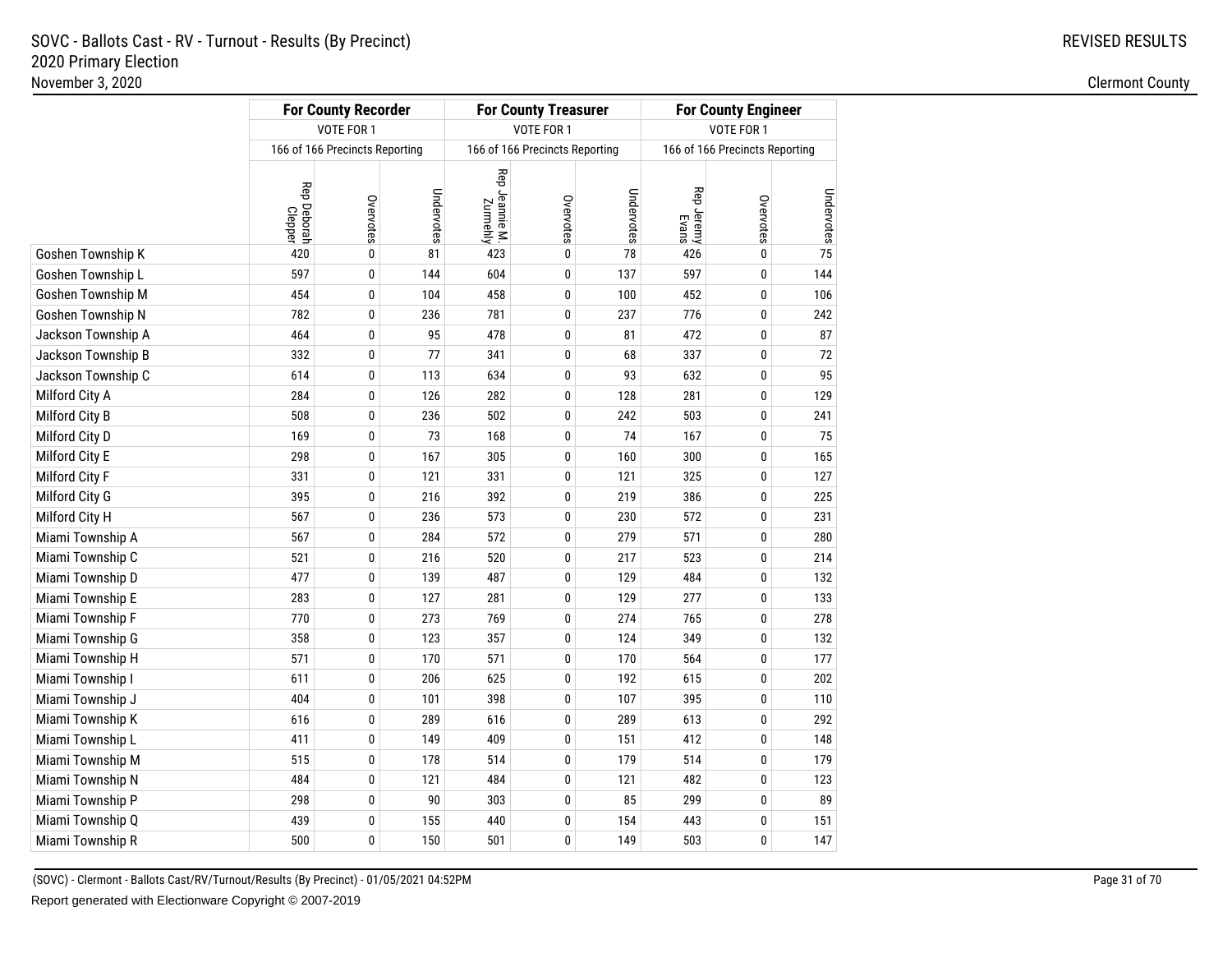|                        |                        | <b>For County Recorder</b>     |            |                            | <b>For County Treasurer</b>    |            |                     | <b>For County Engineer</b>     |            |
|------------------------|------------------------|--------------------------------|------------|----------------------------|--------------------------------|------------|---------------------|--------------------------------|------------|
|                        |                        | VOTE FOR 1                     |            |                            | VOTE FOR 1                     |            |                     | VOTE FOR 1                     |            |
|                        |                        | 166 of 166 Precincts Reporting |            |                            | 166 of 166 Precincts Reporting |            |                     | 166 of 166 Precincts Reporting |            |
|                        | Rep Deborah<br>Clepper | Overvotes                      | Undervotes | Rep Jeannie M.<br>Zurmehly | Overvotes                      | Undervotes | Rep Jeremy<br>Evans | Overvotes                      | Undervotes |
| Miami Township S       | 336                    | $\bf{0}$                       | 89         | 334                        | 0                              | 91         | 332                 | 0                              | 93         |
| Miami Township T       | 519                    | $\mathbf 0$                    | 160        | 525                        | 0                              | 154        | 517                 | 0                              | 162        |
| Miami Township U       | 410                    | $\mathbf 0$                    | 134        | 413                        | 0                              | 131        | 416                 | 0                              | 128        |
| Miami Township V       | 379                    | 0                              | 113        | 385                        | 0                              | 107        | 383                 | 0                              | 109        |
| Miami Township X       | 752                    | 0                              | 193        | 755                        | 0                              | 190        | 751                 | 0                              | 194        |
| Miami Township Y       | 683                    | 0                              | 271        | 691                        | 0                              | 263        | 684                 | 0                              | 270        |
| Miami Township Z       | 819                    | $\mathbf{0}$                   | 321        | 823                        | 0                              | 317        | 822                 | 0                              | 318        |
| Miami Township A1A     | 361                    | 0                              | 130        | 365                        | 0                              | 126        | 362                 | 0                              | 129        |
| Miami Township B1B     | 518                    | 0                              | 159        | 522                        | 0                              | 155        | 517                 | 0                              | 160        |
| Miami Township C1C     | 415                    | $\mathbf{0}$                   | 171        | 418                        | 0                              | 168        | 413                 | 0                              | 173        |
| Miami Township D1D     | 459                    | 0                              | 162        | 459                        | 0                              | 162        | 457                 | 0                              | 164        |
| Miami Township F1F     | 623                    | 0                              | 205        | 621                        | 0                              | 207        | 621                 | 0                              | 207        |
| Miami Township G1G     | 486                    | $\mathbf{0}$                   | 194        | 486                        | 0                              | 194        | 488                 | 0                              | 192        |
| Miami Township H1H     | 644                    | $\mathbf{0}$                   | 210        | 639                        | 0                              | 215        | 637                 | 0                              | 217        |
| Miami Township K1K     | 526                    | 0                              | 149        | 529                        | 0                              | 146        | 527                 | 0                              | 148        |
| Miami Township L1L     | 532                    | $\mathbf{0}$                   | 238        | 533                        | 0                              | 237        | 527                 | 0                              | 243        |
| Miami Township M1M     | 487                    | 0                              | 244        | 492                        | 0                              | 239        | 491                 | 0                              | 240        |
| Miami Township N1N     | 870                    | 0                              | 276        | 878                        | 0                              | 268        | 874                 | 0                              | 272        |
| Miami Township 010     | 641                    | $\mathbf{0}$                   | 224        | 649                        | 0                              | 216        | 644                 | 0                              | 221        |
| Miami Township P1P     | 541                    | $\mathbf{0}$                   | 220        | 545                        | 0                              | 216        | 546                 | 0                              | 215        |
| Miami Township Q1Q     | 483                    | 0                              | 135        | 483                        | 0                              | 135        | 485                 | 0                              | 133        |
| Monroe Township A      | 352                    | $\mathbf{0}$                   | 83         | 366                        | 0                              | 69         | 367                 | 0                              | 68         |
| Monroe Township B      | 557                    | $\mathbf{0}$                   | 141        | 571                        | 0                              | 127        | 570                 | 0                              | 128        |
| Monroe Township C      | 579                    | 0                              | 178        | 590                        | 0                              | 167        | 585                 | 0                              | 172        |
| Monroe Township D      | 490                    | $\mathbf{0}$                   | 107        | 500                        | 0                              | 97         | 501                 | 0                              | 96         |
| Monroe Township E      | 630                    | $\mathbf{0}$                   | 172        | 633                        | 0                              | 169        | 630                 | 0                              | 172        |
| Monroe Township I      | 220                    | $\mathbf{0}$                   | 44         | 225                        | 0                              | 39         | 220                 | 0                              | 44         |
| New Richmond Village A | 383                    | $\mathbf 0$                    | 111        | 384                        | 0                              | 110        | 385                 | 0                              | 109        |
| New Richmond Village B | 603                    | $\mathbf{0}$                   | 197        | 611                        | 0                              | 189        | 604                 | 0                              | 196        |
| Ohio Township A        | 354                    | 0                              | 106        | 371                        | 0                              | 89         | 369                 | 0                              | 91         |
|                        |                        |                                |            |                            |                                |            |                     |                                |            |

(SOVC) - Clermont - Ballots Cast/RV/Turnout/Results (By Precinct) - 01/05/2021 04:52PMReport generated with Electionware Copyright © 2007-2019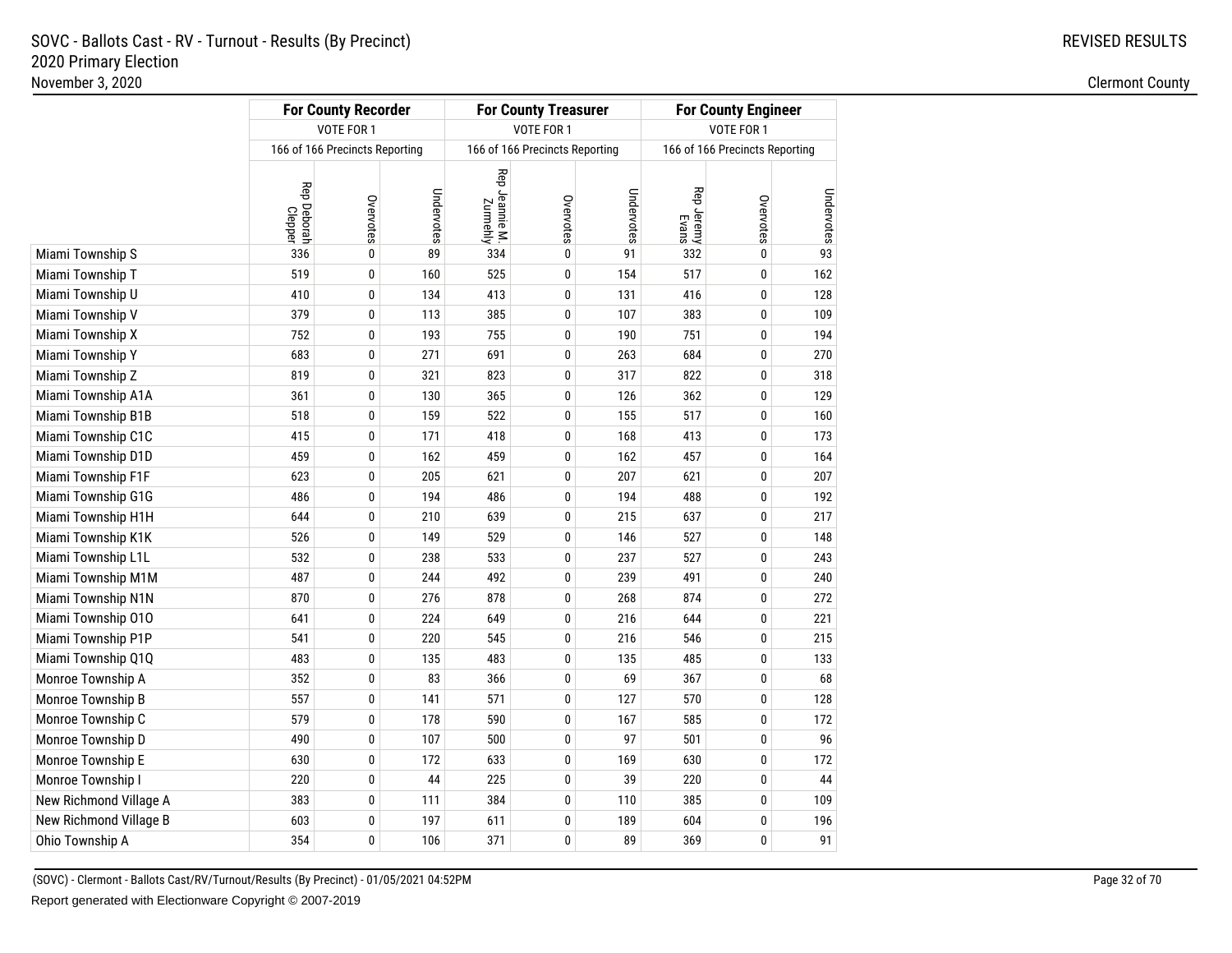|                         | 166 of 166 Precincts Reporting | VOTE FOR 1  |            |                            | VOTE FOR 1                     |            |                     | VOTE FOR 1                     |            |
|-------------------------|--------------------------------|-------------|------------|----------------------------|--------------------------------|------------|---------------------|--------------------------------|------------|
|                         |                                |             |            |                            |                                |            |                     |                                |            |
|                         |                                |             |            |                            | 166 of 166 Precincts Reporting |            |                     | 166 of 166 Precincts Reporting |            |
|                         | Rep Deborah<br>Clepper         | Overvotes   | Undervotes | Rep Jeannie M.<br>Zurmehly | Overvotes                      | Undervotes | Rep Jeremy<br>Evans | Overvotes                      | Undervotes |
| Ohio Township B         | 261                            | $\pmb{0}$   | 76         | 264                        | 0                              | 73         | 263                 | 0                              | 74         |
| Ohio Township C         | 345                            | $\pmb{0}$   | 116        | 358                        | 0                              | 103        | 358                 | 0                              | 103        |
| Pierce Township A       | 556                            | $\mathbf 0$ | 168        | 561                        | 0                              | 163        | 552                 | 0                              | 172        |
| Pierce Township B       | 328                            | 0           | 152        | 324                        | 0                              | 156        | 329                 | 0                              | 151        |
| Pierce Township C       | 352                            | 0           | 116        | 360                        | 0                              | 108        | 352                 | 0                              | 116        |
| Pierce Township D       | 583                            | $\pmb{0}$   | 139        | 595                        | 0                              | 127        | 586                 | 0                              | 136        |
| Pierce Township E       | 653                            | 0           | 201        | 665                        | 0                              | 189        | 655                 | 0                              | 199        |
| Pierce Township G       | 600                            | 0           | 202        | 608                        | 0                              | 194        | 604                 | 0                              | 198        |
| Pierce Township I       | 628                            | 0           | 191        | 640                        | 0                              | 179        | 633                 | 0                              | 186        |
| Pierce Township J       | 447                            | 0           | 141        | 449                        | 0                              | 139        | 448                 | 0                              | 140        |
| Pierce Township K       | 653                            | 0           | 199        | 659                        | 0                              | 193        | 655                 | 0                              | 197        |
| Pierce Township M       | 556                            | 0           | 178        | 569                        | 0                              | 165        | 567                 | 0                              | 167        |
| Pierce Township N       | 683                            | 0           | 208        | 693                        | 0                              | 198        | 691                 | 0                              | 200        |
| Pierce Township O       | 660                            | 0           | 211        | 669                        | 0                              | 202        | 665                 | 0                              | 206        |
| Owensville Village      | 274                            | 0           | 66         | 272                        | 0                              | 68         | 270                 | 0                              | 70         |
| Stonelick Township A    | 621                            | 0           | 166        | 623                        | 0                              | 164        | 618                 | 0                              | 169        |
| Stonelick Township B    | 372                            | 0           | 102        | 383                        | 0                              | 91         | 378                 | 0                              | 96         |
| Stonelick Township C    | 442                            | 0           | 119        | 454                        | 0                              | 107        | 447                 | 0                              | 114        |
| Stonelick Township D    | 499                            | 0           | 104        | 496                        | 0                              | 107        | 494                 | 0                              | 109        |
| Stonelick Township E    | 456                            | 0           | 112        | 466                        | 0                              | 102        | 465                 | 0                              | 103        |
| <b>Bethel Village A</b> | 406                            | 0           | 93         | 412                        | 0                              | 87         | 415                 | 0                              | 84         |
| <b>Bethel Village B</b> | 481                            | 0           | 118        | 484                        | 0                              | 115        | 485                 | 0                              | 114        |
| Tate Township A         | 616                            | 0           | 121        | 631                        | 0                              | 106        | 626                 | 0                              | 111        |
| Tate Township B         | 532                            | 0           | 114        | 541                        | 0                              | 105        | 541                 | 0                              | 105        |
| Tate Township D         | 705                            | 0           | 168        | 715                        | 0                              | 158        | 714                 | 0                              | 159        |
| Tate Township F         | 547                            | 0           | 126        | 559                        | 0                              | 114        | 559                 | 0                              | 114        |
| Tate Township H         | 523                            | 0           | 120        | 527                        | 0                              | 116        | 525                 | 0                              | 118        |
| Union Township A        | 657                            | 0           | 224        | 662                        | 0                              | 219        | 658                 | 0                              | 223        |
| Union Township B        | 539                            | 0           | 191        | 541                        | 0                              | 189        | 549                 | 0                              | 181        |
| Union Township C        | 473                            | 0           | 155        | 469                        | 0                              | 159        | 467                 | 0                              | 161        |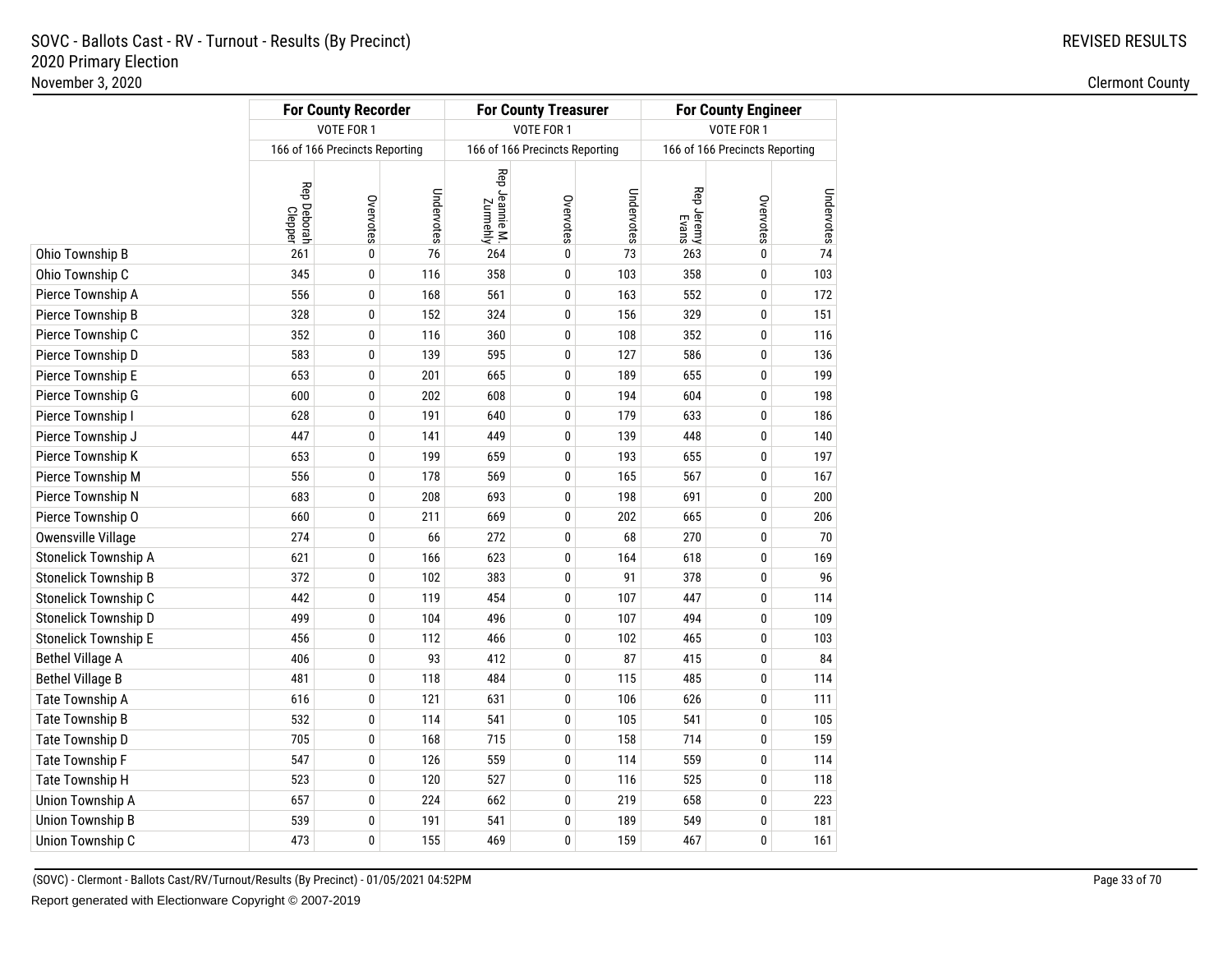|                    |                        | <b>For County Recorder</b>     |            |                            | <b>For County Treasurer</b>    |            | <b>For County Engineer</b> |                                |            |
|--------------------|------------------------|--------------------------------|------------|----------------------------|--------------------------------|------------|----------------------------|--------------------------------|------------|
|                    |                        | VOTE FOR 1                     |            |                            | VOTE FOR 1                     |            |                            | VOTE FOR 1                     |            |
|                    |                        | 166 of 166 Precincts Reporting |            |                            | 166 of 166 Precincts Reporting |            |                            | 166 of 166 Precincts Reporting |            |
|                    | Rep Deborah<br>Clepper | Overvotes                      | Undervotes | Rep Jeannie M.<br>Zurmehly | Overvotes                      | Undervotes | Rep Jeremy<br>Evans        | Overvotes                      | Undervotes |
| Union Township D   | 620                    | $\mathbf{0}$                   | 154        | 624                        | 0                              | 150        | 617                        | 0                              | 157        |
| Union Township E   | 914                    | 0                              | 285        | 910                        | 0                              | 289        | 910                        | 0                              | 289        |
| Union Township F   | 660                    | 0                              | 201        | 653                        | 0                              | 208        | 660                        | 0                              | 201        |
| Union Township G   | 568                    | $\mathbf{0}$                   | 176        | 566                        | 0                              | 178        | 555                        | 0                              | 189        |
| Union Township H   | 609                    | 0                              | 218        | 605                        | 0                              | 222        | 603                        | 0                              | 224        |
| Union Township I   | 445                    | 0                              | 158        | 444                        | 0                              | 159        | 441                        | 0                              | 162        |
| Union Township J   | 485                    | $\mathbf{0}$                   | 132        | 491                        | 0                              | 126        | 484                        | 0                              | 133        |
| Union Township K   | 467                    | $\mathbf{0}$                   | 236        | 473                        | 0                              | 230        | 467                        | 0                              | 236        |
| Union Township L   | 481                    | 0                              | 169        | 474                        | 0                              | 176        | 481                        | 0                              | 169        |
| Union Township M   | 375                    | $\mathbf{0}$                   | 90         | 373                        | 0                              | 92         | 369                        | 0                              | 96         |
| Union Township N   | 262                    | $\mathbf{0}$                   | 98         | 263                        | 0                              | 97         | 256                        | 0                              | 104        |
| Union Township O   | 646                    | 0                              | 195        | 650                        | 0                              | 191        | 643                        | 0                              | 198        |
| Union Township P   | 465                    | 0                              | 181        | 463                        | 0                              | 183        | 460                        | 0                              | 186        |
| Union Township Q   | 398                    | $\mathbf{0}$                   | 133        | 398                        | 0                              | 133        | 395                        | 0                              | 136        |
| Union Township R   | 499                    | $\mathbf{0}$                   | 176        | 506                        | 0                              | 169        | 498                        | 0                              | 177        |
| Union Township T   | 673                    | $\mathbf{0}$                   | 210        | 678                        | 0                              | 205        | 668                        | 0                              | 215        |
| Union Township U   | 619                    | 0                              | 223        | 625                        | 0                              | 217        | 622                        | 0                              | 220        |
| Union Township W   | 437                    | 0                              | 171        | 440                        | 0                              | 168        | 437                        | 0                              | 171        |
| Union Township X   | 374                    | $\mathbf{0}$                   | 113        | 372                        | 0                              | 115        | 371                        | 0                              | 116        |
| Union Township Y   | 332                    | 0                              | 113        | 333                        | 0                              | 112        | 331                        | 0                              | 114        |
| Union Township Z   | 351                    | 0                              | 125        | 353                        | 0                              | 123        | 344                        | 0                              | 132        |
| Union Township B1B | 620                    | $\mathbf{0}$                   | 176        | 626                        | 0                              | 170        | 616                        | 0                              | 180        |
| Union Township C1C | 517                    | 0                              | 162        | 509                        | $\mathbf{0}$                   | 170        | 511                        | 0                              | 168        |
| Union Township D1D | 401                    | 0                              | 162        | 396                        | 0                              | 167        | 389                        | 0                              | 174        |
| Union Township E1E | 739                    | 0                              | 235        | 735                        | 0                              | 239        | 732                        | 0                              | 242        |
| Union Township F1F | 821                    | 0                              | 309        | 825                        | 0                              | 305        | 813                        | 0                              | 317        |
| Union Township J1J | 318                    | 0                              | 103        | 314                        | 0                              | 107        | 316                        | 0                              | 105        |
| Union Township K1K | 431                    | 0                              | 135        | 431                        | 0                              | 135        | 430                        | 0                              | 136        |
| Union Township L1L | 628                    | 0                              | 208        | 623                        | 0                              | 213        | 620                        | 0                              | 216        |
| Union Township M1M | 347                    |                                |            |                            |                                |            |                            |                                |            |

<sup>(</sup>SOVC) - Clermont - Ballots Cast/RV/Turnout/Results (By Precinct) - 01/05/2021 04:52PMReport generated with Electionware Copyright © 2007-2019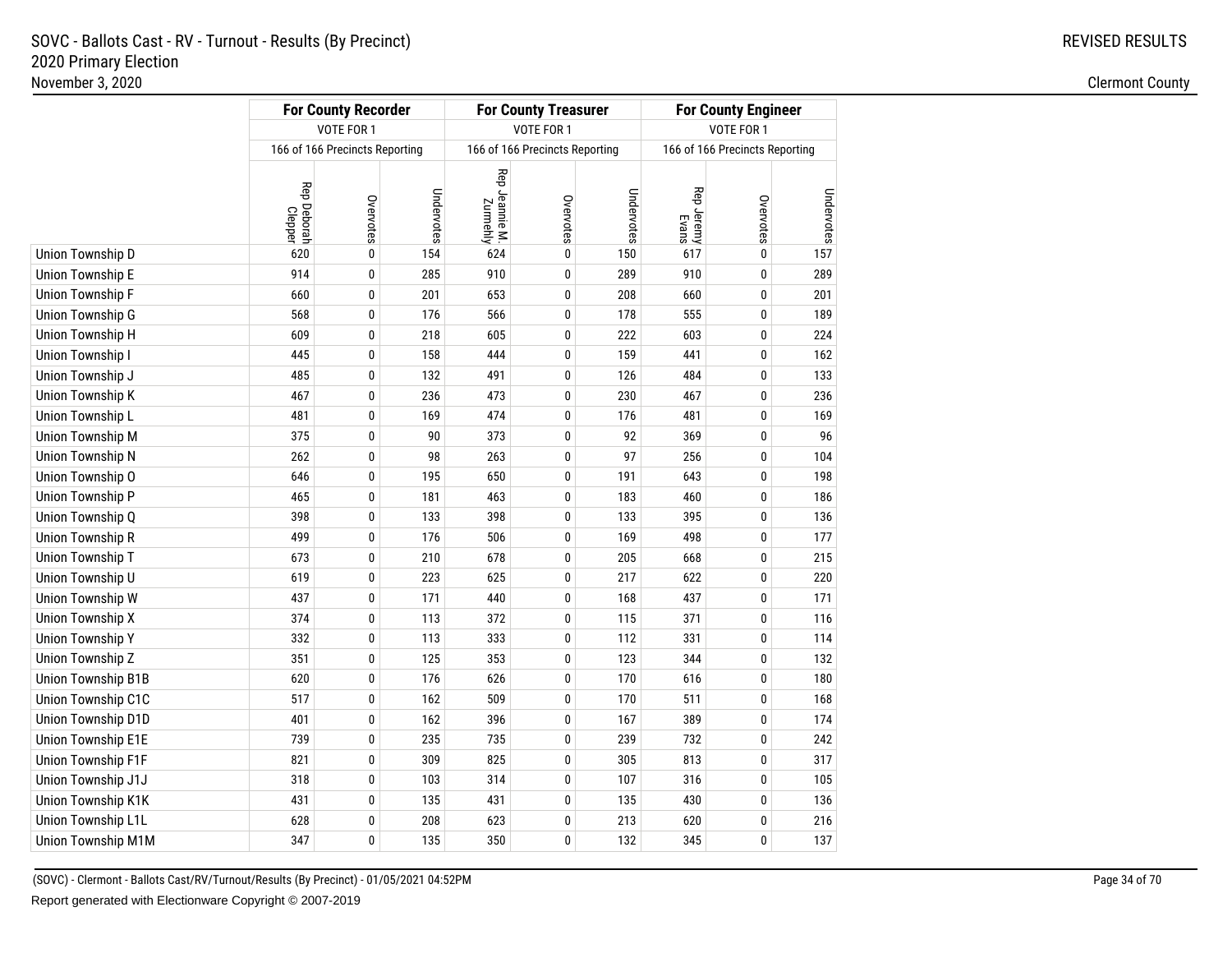|                              |                        | <b>For County Recorder</b>     |            |                            | <b>For County Treasurer</b>    |            | <b>For County Engineer</b> |                                |            |  |
|------------------------------|------------------------|--------------------------------|------------|----------------------------|--------------------------------|------------|----------------------------|--------------------------------|------------|--|
|                              |                        | VOTE FOR 1                     |            |                            | VOTE FOR 1                     |            |                            | VOTE FOR 1                     |            |  |
|                              |                        | 166 of 166 Precincts Reporting |            |                            | 166 of 166 Precincts Reporting |            |                            | 166 of 166 Precincts Reporting |            |  |
|                              | Rep Deborah<br>Clepper | Overvotes                      | Undervotes | Rep Jeannie M.<br>Zurmehly | Overvotes                      | Undervotes | Rep Jeremy<br>Evans        | Overvotes                      | Undervotes |  |
| Union Township P1P           | 535                    | 0                              | 221        | 533                        | 0                              | 223        | 524                        | 0                              | 232        |  |
| Union Township R1R           | 510                    | 0                              | 174        | 511                        | 0                              | 173        | 508                        | 0                              | 176        |  |
| <b>Union Township S1S</b>    | 637                    | 0                              | 182        | 639                        | 0                              | 180        | 639                        | 0                              | 180        |  |
| Union Township U1U           | 452                    | 0                              | 161        | 458                        | 0                              | 155        | 449                        | 0                              | 164        |  |
| Union Township V1V           | 408                    | 0                              | 93         | 407                        | $\mathbf{0}$                   | 94         | 407                        | 0                              | 94         |  |
| Washington Township A        | 326                    | 0                              | 85         | 324                        | 0                              | 87         | 331                        | 0                              | 80         |  |
| <b>Washington Township B</b> | 317                    | 0                              | 85         | 315                        | 0                              | 87         | 315                        | 0                              | 87         |  |
| Washington Township C        | 221                    | 0                              | 74         | 231                        | 0                              | 64         | 226                        | 0                              | 69         |  |
| Wayne Township A             | 630                    | 0                              | 149        | 627                        | 0                              | 152        | 629                        | 0                              | 150        |  |
| Wayne Township B             | 539                    | 0                              | 122        | 554                        | 0                              | 107        | 555                        | 0                              | 106        |  |
| Wayne Township C             | 759                    | 0                              | 170        | 763                        | 0                              | 166        | 757                        | 0                              | 172        |  |
| Williamsburg Village A       | 434                    | 0                              | 123        | 445                        | 0                              | 112        | 448                        | 0                              | 109        |  |
| Williamsburg Village C       | 432                    | 0                              | 112        | 441                        | 0                              | 103        | 431                        | 0                              | 113        |  |
| Williamsburg Township A      | 483                    | 0                              | 104        | 488                        | $\mathbf{0}$                   | 99         | 490                        | 0                              | 97         |  |
| Williamsburg Township B      | 639                    | 0                              | 133        | 650                        | 0                              | 122        | 634                        | 0                              | 138        |  |
| Williamsburg Township C      | 351                    | 0                              | 80         | 353                        | 0                              | 78         | 359                        | 0                              | 72         |  |
| <b>Totals</b>                | 85,063                 | 0                              | 26,265     | 85,706                     | 0                              | 25,622     | 85,202                     | 0                              | 26,126     |  |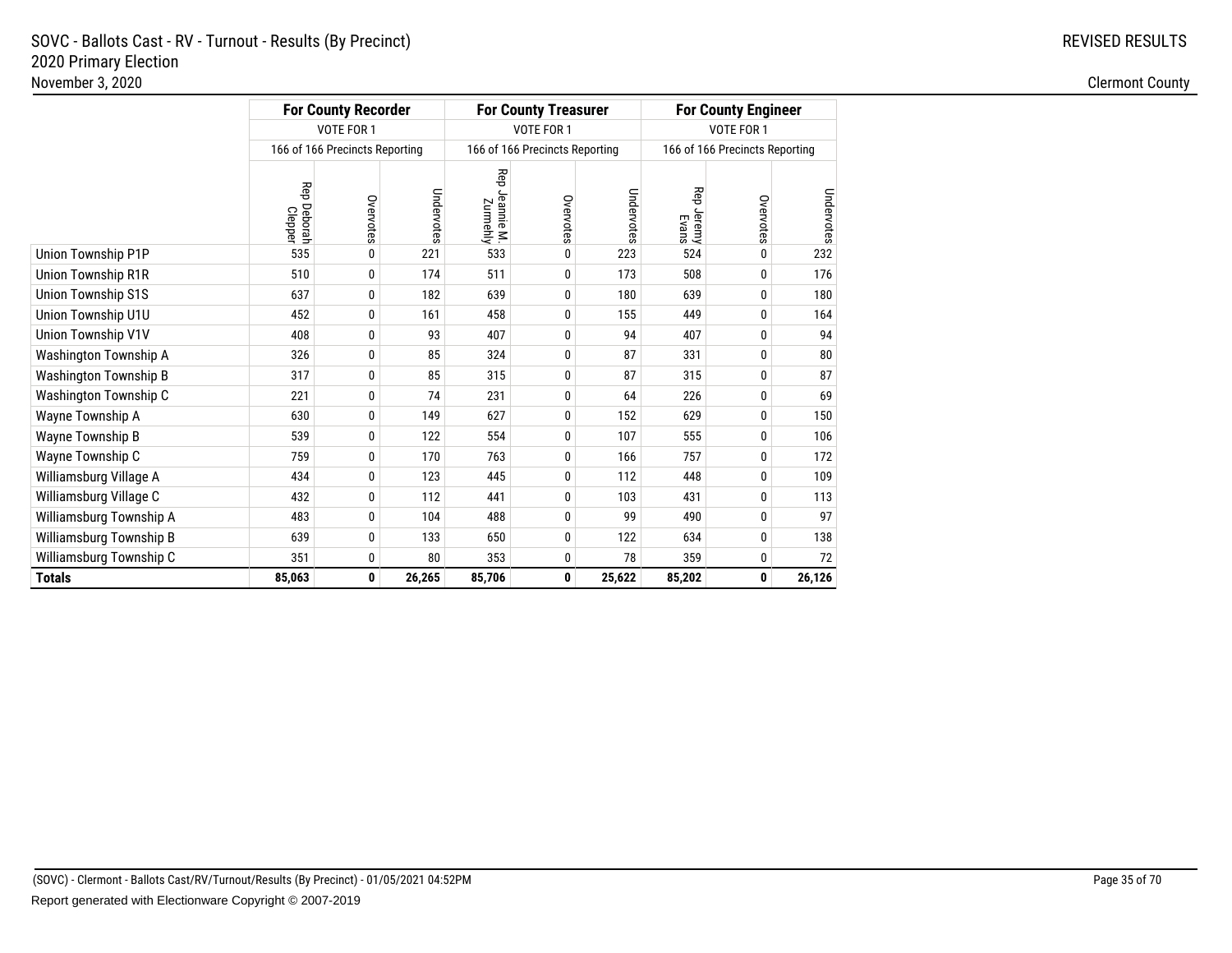## REVISED RESULTS

|                           |                 | <b>For Coroner</b>             |            |                 |                 | For Member of the State Board of<br><b>Education (10th District) (10th District)</b> |            | For Justice of the Supreme Court (1-1) |                                |              |            |
|---------------------------|-----------------|--------------------------------|------------|-----------------|-----------------|--------------------------------------------------------------------------------------|------------|----------------------------------------|--------------------------------|--------------|------------|
|                           |                 | VOTE FOR 1                     |            |                 | VOTE FOR 1      |                                                                                      |            |                                        | VOTE FOR 1                     |              |            |
|                           |                 | 166 of 166 Precincts Reporting |            |                 |                 | 166 of 166 Precincts Reporting                                                       |            |                                        | 166 of 166 Precincts Reporting |              |            |
|                           | Rep Brian Treon | Overvotes                      | Undervotes | Mary E. Binegar | Brendan P. Shea | Overvotes                                                                            | Undervotes | Sharon L.<br>Kennedy                   | John P.<br>Ponnell             | Overvotes    | Undervotes |
| Loveland City A           | 325             | $\pmb{0}$                      | 148        | 167             | 172             | 0                                                                                    | 134        | 239                                    | 139                            | 0            | 95         |
| Loveland City B           | 818             | 0                              | 348        | 428             | 442             | 0                                                                                    | 296        | 534                                    | 414                            | 0            | 218        |
| Batavia Village A         | 573             | 0                              | 207        | 296             | 311             | $\mathbf{1}$                                                                         | 172        | 434                                    | 235                            | $\mathbf{1}$ | 110        |
| Batavia Township A        | 875             | 0                              | 250        | 359             | 550             | $\bf{0}$                                                                             | 216        | 649                                    | 317                            | 0            | 159        |
| <b>Batavia Township B</b> | 652             | 0                              | 192        | 289             | 389             | $\bf{0}$                                                                             | 166        | 468                                    | 245                            | $\mathbf{1}$ | 130        |
| Batavia Township C        | 678             | 0                              | 166        | 281             | 384             | 0                                                                                    | 179        | 392                                    | 316                            | 0            | 136        |
| Batavia Township D        | 758             | $\pmb{0}$                      | 240        | 365             | 436             | 0                                                                                    | 197        | 551                                    | 292                            | 1            | 154        |
| Batavia Township E        | 586             | 0                              | 194        | 293             | 309             | 0                                                                                    | 178        | 361                                    | 272                            | $\mathbf{1}$ | 146        |
| Batavia Township F        | 693             | 0                              | 201        | 296             | 373             | 0                                                                                    | 225        | 496                                    | 230                            | 0            | 168        |
| Batavia Township G        | 550             | 0                              | 153        | 238             | 323             | $\pmb{0}$                                                                            | 142        | 362                                    | 231                            | 0            | 110        |
| <b>Batavia Township H</b> | 491             | 0                              | 122        | 201             | 285             | $\bf{0}$                                                                             | 127        | 384                                    | 152                            | 0            | 77         |
| Batavia Township I        | 548             | 0                              | 173        | 237             | 338             | $\mathbf{1}$                                                                         | 145        | 401                                    | 215                            | 0            | 105        |
| Batavia Township J        | 688             | 0                              | 167        | 287             | 379             | 0                                                                                    | 189        | 476                                    | 220                            | 0            | 159        |
| Batavia Township K        | 385             | 0                              | 145        | 185             | 224             | 0                                                                                    | 121        | 251                                    | 187                            | 0            | 92         |
| Batavia Township L        | 563             | 0                              | 164        | 327             | 277             | $\pmb{0}$                                                                            | 123        | 375                                    | 253                            | 0            | 99         |
| Batavia Township M        | 746             | $\pmb{0}$                      | 193        | 307             | 426             | $\overline{2}$                                                                       | 204        | 550                                    | 236                            | 0            | 153        |
| Batavia Township N        | 737             | $\pmb{0}$                      | 193        | 344             | 388             | $\pmb{0}$                                                                            | 198        | 513                                    | 277                            | 0            | 140        |
| Batavia Township O        | 644             | $\pmb{0}$                      | 200        | 295             | 376             | $\pmb{0}$                                                                            | 173        | 426                                    | 279                            | 0            | 139        |
| <b>Felicity Village</b>   | 174             | 0                              | 33         | 92              | 75              | 0                                                                                    | 40         | 112                                    | 63                             | $\mathbf{1}$ | 31         |
| Franklin Township A       | 546             | 0                              | 113        | 208             | 330             | 0                                                                                    | 121        | 371                                    | 209                            | 0            | 79         |
| Franklin Township B       | 259             | 0                              | 81         | 110             | 128             | 0                                                                                    | 102        | 167                                    | 84                             | 0            | 89         |
| Franklin Township D       | 400             | 0                              | 99         | 144             | 250             | $\mathbf{1}$                                                                         | 104        | 271                                    | 150                            | 0            | 78         |
| Goshen Township A         | 581             | 0                              | 126        | 243             | 317             | 0                                                                                    | 147        | 390                                    | 208                            | 1            | 108        |
| Goshen Township B         | 704             | 0                              | 149        | 267             | 383             | 0                                                                                    | 203        | 405                                    | 290                            | 0            | 158        |
| Goshen Township D         | 507             | 0                              | 99         | 196             | 268             | 0                                                                                    | 142        | 328                                    | 176                            | 0            | 102        |
| Goshen Township E         | 709             | $\pmb{0}$                      | 165        | 279             | 424             | 0                                                                                    | 171        | 454                                    | 275                            | 0            | 145        |
| Goshen Township F         | 261             | 0                              | 52         | 105             | 148             | $\mathbf{1}$                                                                         | 59         | 175                                    | 94                             | 0            | 44         |
| Goshen Township G         | 560             | 0                              | 101        | 226             | 315             | 0                                                                                    | 120        | 325                                    | 245                            | 0            | 91         |
| Goshen Township I         | 371             | 0                              | 86         | 156             | 218             | 0                                                                                    | 83         | 256                                    | 123                            | 0            | 78         |
| Goshen Township J         | 409             | 0                              | 82         | 147             | 231             | $\mathbf{1}$                                                                         | 112        | 256                                    | 154                            | 0            | 81         |

(SOVC) - Clermont - Ballots Cast/RV/Turnout/Results (By Precinct) - 01/05/2021 04:52PM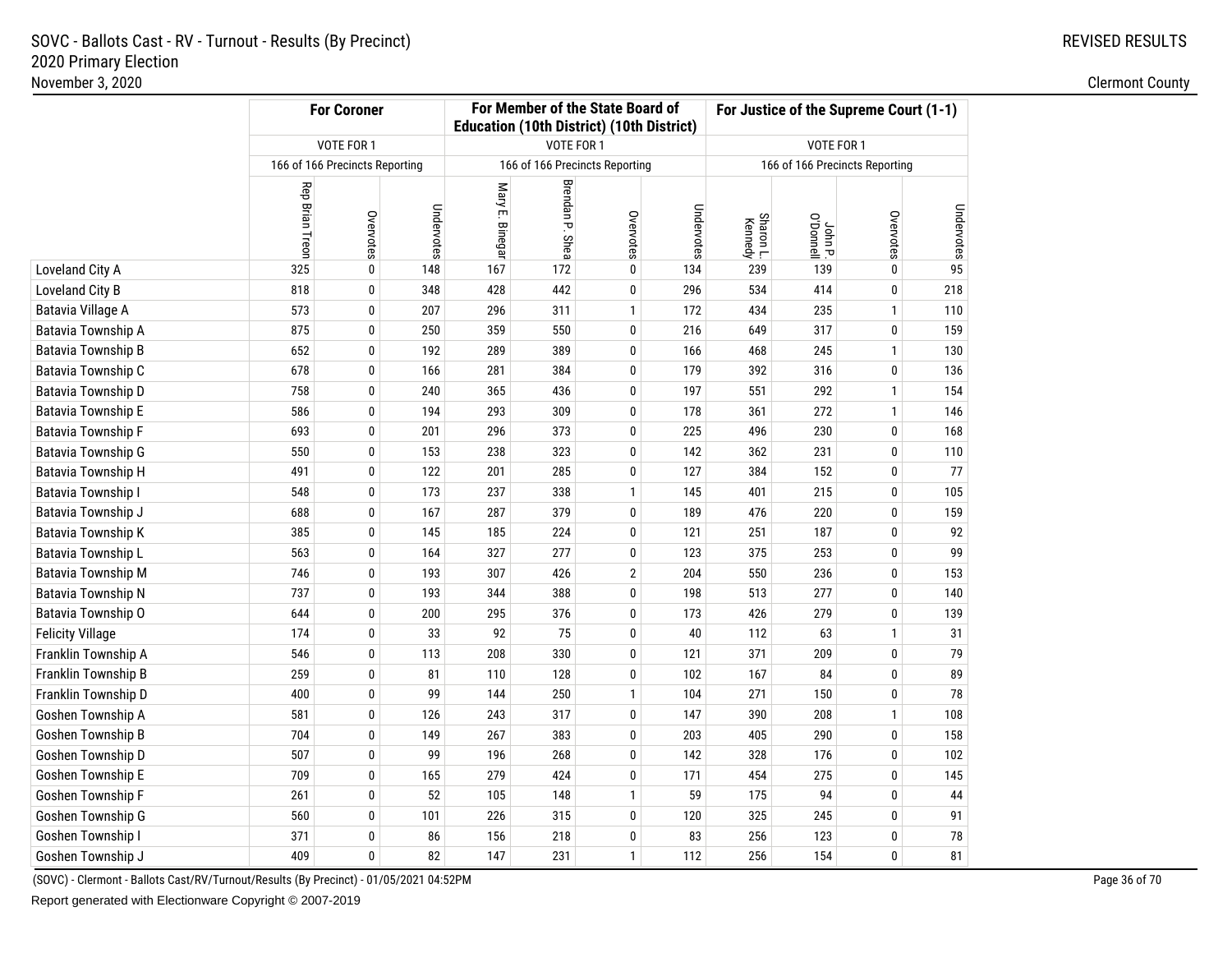# REVISED RESULTS

|                    |                 | <b>For Coroner</b>             |            |                 |                 | For Member of the State Board of<br><b>Education (10th District) (10th District)</b> |            | For Justice of the Supreme Court (1-1) |                                |                |            |
|--------------------|-----------------|--------------------------------|------------|-----------------|-----------------|--------------------------------------------------------------------------------------|------------|----------------------------------------|--------------------------------|----------------|------------|
|                    |                 | VOTE FOR 1                     |            |                 |                 | VOTE FOR 1                                                                           |            |                                        | VOTE FOR 1                     |                |            |
|                    |                 | 166 of 166 Precincts Reporting |            |                 |                 | 166 of 166 Precincts Reporting                                                       |            |                                        | 166 of 166 Precincts Reporting |                |            |
|                    | Rep Brian Treon | Overvotes                      | Undervotes | Mary E. Binegar | Brendan P. Shea | Overvotes                                                                            | Undervotes | Sharon L.<br>Kennedy                   | John P.<br>O'Donnell           | Overvotes      | Undervotes |
| Goshen Township K  | 418             | 0                              | 83         | 172             | 228             | $\bf{0}$                                                                             | 101        | 313                                    | 115                            | 0              | 73         |
| Goshen Township L  | 597             | 0                              | 144        | 212             | 371             | 0                                                                                    | 158        | 375                                    | 237                            | 0              | 129        |
| Goshen Township M  | 454             | 0                              | 104        | 212             | 232             | 0                                                                                    | 114        | 278                                    | 174                            | 0              | 106        |
| Goshen Township N  | 774             | 0                              | 244        | 328             | 484             | $\mathbf{1}$                                                                         | 205        | 531                                    | 346                            | 0              | 141        |
| Jackson Township A | 473             | 0                              | 86         | 173             | 263             | 0                                                                                    | 123        | 330                                    | 131                            | 0              | 98         |
| Jackson Township B | 336             | 0                              | 73         | 102             | 214             | $\pmb{0}$                                                                            | 93         | 230                                    | 109                            | 0              | 70         |
| Jackson Township C | 627             | 0                              | 100        | 241             | 379             | $\pmb{0}$                                                                            | 107        | 475                                    | 170                            | 0              | 82         |
| Milford City A     | 286             | $\pmb{0}$                      | 124        | 171             | 153             | $\pmb{0}$                                                                            | 86         | 173                                    | 162                            | 0              | 75         |
| Milford City B     | 502             | 0                              | 242        | 313             | 278             | $\mathbf{1}$                                                                         | 152        | 349                                    | 281                            | 0              | 114        |
| Milford City D     | 172             | 0                              | 70         | 95              | 80              | 0                                                                                    | 67         | 112                                    | 86                             | 0              | 44         |
| Milford City E     | 304             | 0                              | 161        | 187             | 181             | $\mathbf{2}$                                                                         | 95         | 228                                    | 174                            | 1              | 62         |
| Milford City F     | 339             | $\bf{0}$                       | 113        | 162             | 177             | 0                                                                                    | 113        | 206                                    | 159                            | 0              | 87         |
| Milford City G     | 389             | $\bf{0}$                       | 222        | 263             | 221             | $\pmb{0}$                                                                            | 127        | 290                                    | 234                            | 0              | 87         |
| Milford City H     | 574             | $\bf{0}$                       | 229        | 336             | 302             | $\pmb{0}$                                                                            | 165        | 373                                    | 310                            | $\overline{2}$ | 118        |
| Miami Township A   | 576             | $\pmb{0}$                      | 275        | 342             | 320             | $\overline{2}$                                                                       | 187        | 412                                    | 290                            | $\mathbf{1}$   | 148        |
| Miami Township C   | 526             | 0                              | 211        | 252             | 311             | $\bf{0}$                                                                             | 174        | 396                                    | 201                            | 0              | 140        |
| Miami Township D   | 484             | 0                              | 132        | 256             | 235             | $\mathbf{1}$                                                                         | 124        | 343                                    | 174                            | 0              | 99         |
| Miami Township E   | 274             | 0                              | 136        | 144             | 169             | 0                                                                                    | 97         | 212                                    | 138                            | 0              | 60         |
| Miami Township F   | 772             | 0                              | 271        | 402             | 417             | 0                                                                                    | 224        | 545                                    | 341                            | 0              | 157        |
| Miami Township G   | 362             | 0                              | 119        | 180             | 191             | $\mathbf{1}$                                                                         | 109        | 247                                    | 158                            | 0              | 76         |
| Miami Township H   | 573             | 0                              | 168        | 310             | 295             | $\pmb{0}$                                                                            | 136        | 417                                    | 219                            | 0              | 105        |
| Miami Township I   | 618             | 0                              | 199        | 265             | 369             | 0                                                                                    | 183        | 393                                    | 285                            | 1              | 138        |
| Miami Township J   | 401             | 0                              | 104        | 195             | 225             | 0                                                                                    | 85         | 318                                    | 121                            | 0              | 66         |
| Miami Township K   | 622             | 0                              | 283        | 367             | 329             | 0                                                                                    | 209        | 441                                    | 318                            | $\mathbf{1}$   | 145        |
| Miami Township L   | 413             | 0                              | 147        | 190             | 260             | 0                                                                                    | 110        | 317                                    | 174                            | 0              | 69         |
| Miami Township M   | 510             | $\pmb{0}$                      | 183        | 253             | 285             | 0                                                                                    | 155        | 359                                    | 212                            | $\mathbf{1}$   | 121        |
| Miami Township N   | 479             | 0                              | 126        | 218             | 256             | 0                                                                                    | 131        | 308                                    | 194                            | 0              | 103        |
| Miami Township P   | 303             | 0                              | 85         | 145             | 154             | 0                                                                                    | 89         | 182                                    | 141                            | $\mathbf{1}$   | 64         |
| Miami Township Q   | 443             | 0                              | 151        | 218             | 250             | 0                                                                                    | 126        | 315                                    | 197                            | 0              | 82         |
| Miami Township R   | 503             | 0                              | 147        | 231             | 267             | 0                                                                                    | 152        | 308                                    | 231                            | 0              | 111        |

(SOVC) - Clermont - Ballots Cast/RV/Turnout/Results (By Precinct) - 01/05/2021 04:52PM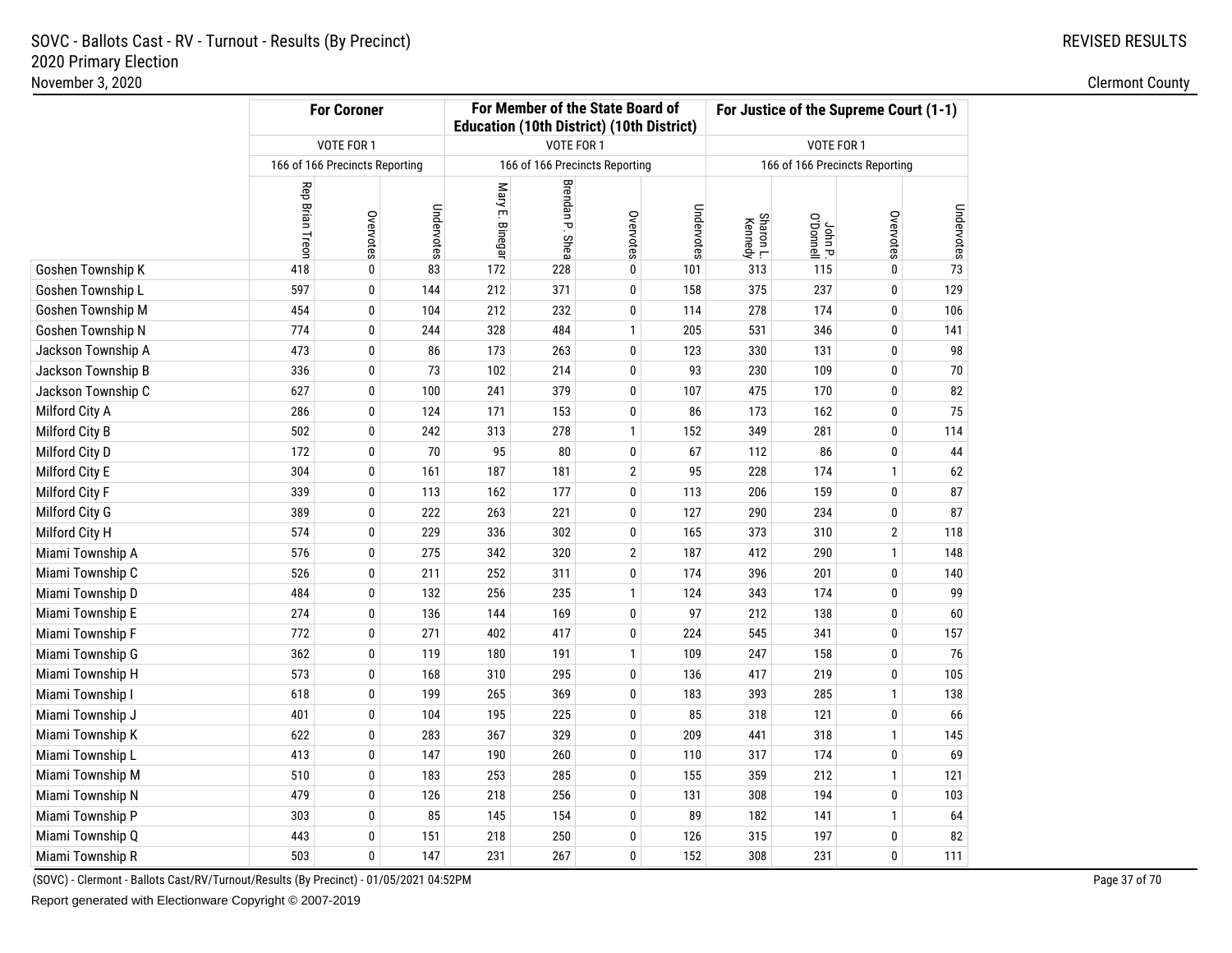# REVISED RESULTS

|                        | <b>For Coroner</b> |                                |            |                 |                 | For Member of the State Board of<br><b>Education (10th District) (10th District)</b> |            | For Justice of the Supreme Court (1-1) |                                |              |            |
|------------------------|--------------------|--------------------------------|------------|-----------------|-----------------|--------------------------------------------------------------------------------------|------------|----------------------------------------|--------------------------------|--------------|------------|
|                        |                    | VOTE FOR 1                     |            |                 |                 | VOTE FOR 1                                                                           |            |                                        | VOTE FOR 1                     |              |            |
|                        |                    | 166 of 166 Precincts Reporting |            |                 |                 | 166 of 166 Precincts Reporting                                                       |            |                                        | 166 of 166 Precincts Reporting |              |            |
|                        | Rep Brian Treon    | Overvotes                      | Undervotes | Mary E. Binegar | Brendan P. Shea | Overvotes                                                                            | Undervotes | Sharon L.<br>Kennedy                   | John P.<br>Ponnell             | Overvotes    | Undervotes |
| Miami Township S       | 335                | 0                              | 90         | 188             | 152             | 0                                                                                    | 85         | 208                                    | 147                            | 0            | 70         |
| Miami Township T       | 517                | 0                              | 162        | 252             | 292             | $\mathbf{1}$                                                                         | 134        | 386                                    | 202                            | 0            | 91         |
| Miami Township U       | 414                | 0                              | 130        | 228             | 191             | 0                                                                                    | 125        | 251                                    | 191                            | 0            | 102        |
| Miami Township V       | 389                | 0                              | 103        | 189             | 200             | 0                                                                                    | 103        | 232                                    | 176                            | 1            | 83         |
| Miami Township X       | 754                | 0                              | 191        | 332             | 410             | $\mathbf{1}$                                                                         | 202        | 531                                    | 271                            | 0            | 143        |
| Miami Township Y       | 681                | 0                              | 273        | 335             | 407             | 0                                                                                    | 212        | 472                                    | 326                            | 2            | 154        |
| Miami Township Z       | 816                | 0                              | 324        | 420             | 464             | 0                                                                                    | 256        | 634                                    | 319                            | $\mathbf{1}$ | 186        |
| Miami Township A1A     | 360                | 0                              | 131        | 171             | 213             | 0                                                                                    | 107        | 287                                    | 136                            | 0            | 68         |
| Miami Township B1B     | 515                | 0                              | 162        | 243             | 288             | 0                                                                                    | 146        | 380                                    | 190                            | 0            | 107        |
| Miami Township C1C     | 410                | 0                              | 176        | 234             | 218             | 0                                                                                    | 134        | 285                                    | 208                            | 0            | 93         |
| Miami Township D1D     | 460                | 0                              | 161        | 251             | 242             | 0                                                                                    | 128        | 319                                    | 193                            | 0            | 109        |
| Miami Township F1F     | 626                | 0                              | 202        | 311             | 353             | 0                                                                                    | 164        | 429                                    | 268                            | 0            | 131        |
| Miami Township G1G     | 495                | 0                              | 185        | 262             | 267             | 0                                                                                    | 151        | 369                                    | 203                            | 0            | 108        |
| Miami Township H1H     | 645                | 0                              | 209        | 295             | 403             | 0                                                                                    | 156        | 441                                    | 293                            | 0            | 120        |
| Miami Township K1K     | 526                | 0                              | 149        | 233             | 292             | 0                                                                                    | 150        | 382                                    | 186                            | 0            | 107        |
| Miami Township L1L     | 532                | 0                              | 238        | 295             | 300             | $\mathbf{1}$                                                                         | 174        | 413                                    | 239                            | $\mathbf{1}$ | 117        |
| Miami Township M1M     | 488                | 0                              | 243        | 291             | 286             | $\mathbf{1}$                                                                         | 153        | 365                                    | 252                            | 0            | 114        |
| Miami Township N1N     | 867                | 0                              | 279        | 373             | 515             | 0                                                                                    | 258        | 640                                    | 309                            | 0            | 197        |
| Miami Township 010     | 649                | 0                              | 216        | 329             | 330             | 0                                                                                    | 206        | 415                                    | 275                            | 0            | 175        |
| Miami Township P1P     | 549                | 0                              | 212        | 295             | 315             | 0                                                                                    | 151        | 368                                    | 268                            | 0            | 125        |
| Miami Township Q1Q     | 488                | 0                              | 130        | 242             | 232             | 0                                                                                    | 144        | 334                                    | 175                            | 0            | 109        |
| Monroe Township A      | 363                | 0                              | 72         | 110             | 264             | 0                                                                                    | 61         | 268                                    | 122                            | 0            | 45         |
| Monroe Township B      | 571                | 0                              | 228        | 375             | 486             | 1                                                                                    | 199        | 629                                    | 267                            | 0            | 165        |
| Monroe Township C      | 594                | 0                              | 163        | 203             | 426             | 0                                                                                    | 128        | 441                                    | 212                            | $\mathbf{1}$ | 103        |
| Monroe Township D      | 503                | 0                              | 94         | 203             | 299             | 0                                                                                    | 95         | 385                                    | 144                            | 0            | 68         |
| Monroe Township E      | 622                | 0                              | 180        | 236             | 415             | 0                                                                                    | 151        | 474                                    | 206                            | $\mathbf{1}$ | 121        |
| Monroe Township I      | 220                | 0                              | 44         | 78              | 134             | $\mathbf{1}$                                                                         | 51         | 165                                    | 61                             | 0            | 38         |
| New Richmond Village A | 388                | 0                              | 106        | 171             | 231             | 0                                                                                    | 92         | 270                                    | 153                            | 0            | 71         |
| New Richmond Village B | 617                | 0                              | 183        | 272             | 381             | 0                                                                                    | 147        | 453                                    | 222                            | 0            | 125        |
| Ohio Township A        | 374                | 0                              | 86         | 156             | 215             | 0                                                                                    | 89         | 250                                    | 145                            | 0            | 65         |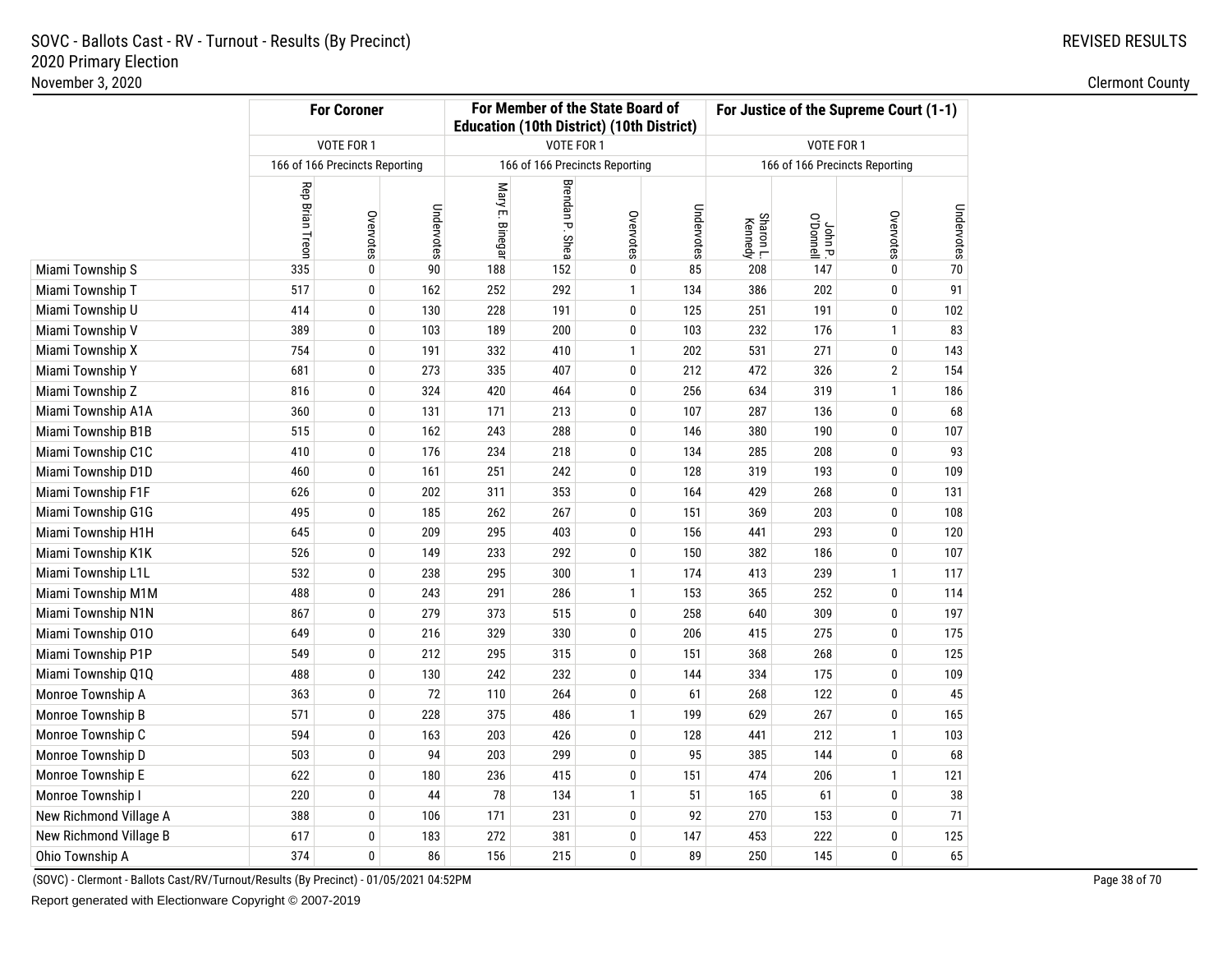# REVISED RESULTS

|                             |                                | <b>For Coroner</b> |            | For Member of the State Board of<br><b>Education (10th District) (10th District)</b> |                 |                                |            | For Justice of the Supreme Court (1-1) |                                |              |            |
|-----------------------------|--------------------------------|--------------------|------------|--------------------------------------------------------------------------------------|-----------------|--------------------------------|------------|----------------------------------------|--------------------------------|--------------|------------|
|                             |                                | VOTE FOR 1         |            |                                                                                      | VOTE FOR 1      |                                |            |                                        | VOTE FOR 1                     |              |            |
|                             | 166 of 166 Precincts Reporting |                    |            |                                                                                      |                 | 166 of 166 Precincts Reporting |            |                                        | 166 of 166 Precincts Reporting |              |            |
|                             | Rep Brian Treon                | Overvotes          | Undervotes | Mary E. Binegar                                                                      | Brendan P. Shea | Overvotes                      | Undervotes | Sharon L.<br>Kennedy                   | John P.<br>Ponnell             | Overvotes    | Undervotes |
| Ohio Township B             | 265                            | 0                  | $72\,$     | 106                                                                                  | 145             | 0                              | 86         | 194                                    | 80                             | 0            | 63         |
| Ohio Township C             | 359                            | 0                  | 102        | 129                                                                                  | 222             | 0                              | 110        | 246                                    | 141                            | 0            | 74         |
| Pierce Township A           | 550                            | 0                  | 174        | 246                                                                                  | 317             | 0                              | 161        | 405                                    | 207                            | 0            | 112        |
| Pierce Township B           | 319                            | 0                  | 161        | 194                                                                                  | 176             | $\mathbf{1}$                   | 109        | 256                                    | 155                            | 0            | 69         |
| Pierce Township C           | 356                            | 0                  | 112        | 156                                                                                  | 216             | 0                              | 96         | 268                                    | 129                            | 0            | 71         |
| Pierce Township D           | 595                            | 0                  | 127        | 195                                                                                  | 405             | 0                              | 122        | 399                                    | 223                            | 0            | 100        |
| Pierce Township E           | 658                            | 0                  | 196        | 260                                                                                  | 405             | 0                              | 189        | 515                                    | 221                            | 2            | 116        |
| Pierce Township G           | 609                            | 0                  | 193        | 269                                                                                  | 365             | 0                              | 168        | 445                                    | 236                            | 0            | 121        |
| Pierce Township I           | 637                            | 0                  | 182        | 277                                                                                  | 359             | 0                              | 183        | 478                                    | 227                            | 0            | 114        |
| Pierce Township J           | 444                            | 0                  | 144        | 205                                                                                  | 261             | 0                              | 122        | 314                                    | 193                            | 0            | 81         |
| Pierce Township K           | 656                            | 0                  | 196        | 289                                                                                  | 357             | $\pmb{0}$                      | 206        | 478                                    | 228                            | 0            | 146        |
| Pierce Township M           | 567                            | 0                  | 167        | 232                                                                                  | 348             | $\mathbf{1}$                   | 153        | 445                                    | 208                            | 0            | 81         |
| Pierce Township N           | 688                            | 0                  | 203        | 321                                                                                  | 402             | 0                              | 168        | 507                                    | 251                            | 0            | 133        |
| Pierce Township O           | 672                            | 0                  | 199        | 282                                                                                  | 412             | $\overline{2}$                 | 175        | 457                                    | 282                            | 0            | 132        |
| Owensville Village          | 271                            | 0                  | 69         | 128                                                                                  | 162             | 0                              | 50         | 194                                    | 111                            | 0            | 35         |
| Stonelick Township A        | 613                            | 0                  | 174        | 223                                                                                  | 390             | $\mathbf{1}$                   | 173        | 466                                    | 217                            | 0            | 104        |
| Stonelick Township B        | 378                            | 0                  | 96         | 147                                                                                  | 237             | 0                              | 90         | 281                                    | 125                            | 0            | 68         |
| Stonelick Township C        | 450                            | 0                  | 111        | 155                                                                                  | 307             | $\mathbf{1}$                   | 98         | 347                                    | 146                            | 0            | 68         |
| Stonelick Township D        | 502                            | 0                  | 101        | 188                                                                                  | 307             | 0                              | 108        | 360                                    | 163                            | 0            | 80         |
| <b>Stonelick Township E</b> | 459                            | 0                  | 109        | 161                                                                                  | 284             | 0                              | 123        | 314                                    | 164                            | 0            | 90         |
| <b>Bethel Village A</b>     | 416                            | 0                  | 83         | 145                                                                                  | 253             | 0                              | 101        | 303                                    | 113                            | 0            | 83         |
| <b>Bethel Village B</b>     | 492                            | 0                  | 107        | 191                                                                                  | 305             | 0                              | 103        | 341                                    | 180                            | 0            | 78         |
| Tate Township A             | 630                            | 0                  | 107        | 211                                                                                  | 411             | 0                              | 115        | 481                                    | 170                            | 0            | 86         |
| Tate Township B             | 544                            | 0                  | 102        | 188                                                                                  | 357             | 0                              | 101        | 381                                    | 197                            | 0            | 68         |
| Tate Township D             | 717                            | 0                  | 156        | 230                                                                                  | 479             | 0                              | 164        | 554                                    | 196                            | $\mathbf{1}$ | 122        |
| Tate Township F             | 552                            | 0                  | 121        | 183                                                                                  | 399             | $\mathbf{1}$                   | 90         | 409                                    | 193                            | 0            | 71         |
| Tate Township H             | 517                            | 0                  | 126        | 161                                                                                  | 362             | $\mathbf{1}$                   | 119        | 403                                    | 151                            | 0            | 89         |
| Union Township A            | 658                            | 0                  | 223        | 300                                                                                  | 373             | 0                              | 208        | 472                                    | 275                            | 0            | 134        |
| <b>Union Township B</b>     | 549                            | 0                  | 181        | 300                                                                                  | 285             | 0                              | 145        | 361                                    | 251                            | 0            | 118        |
| Union Township C            | 468                            | 0                  | 160        | 232                                                                                  | 266             | 0                              | 130        | 312                                    | 226                            | 0            | 90         |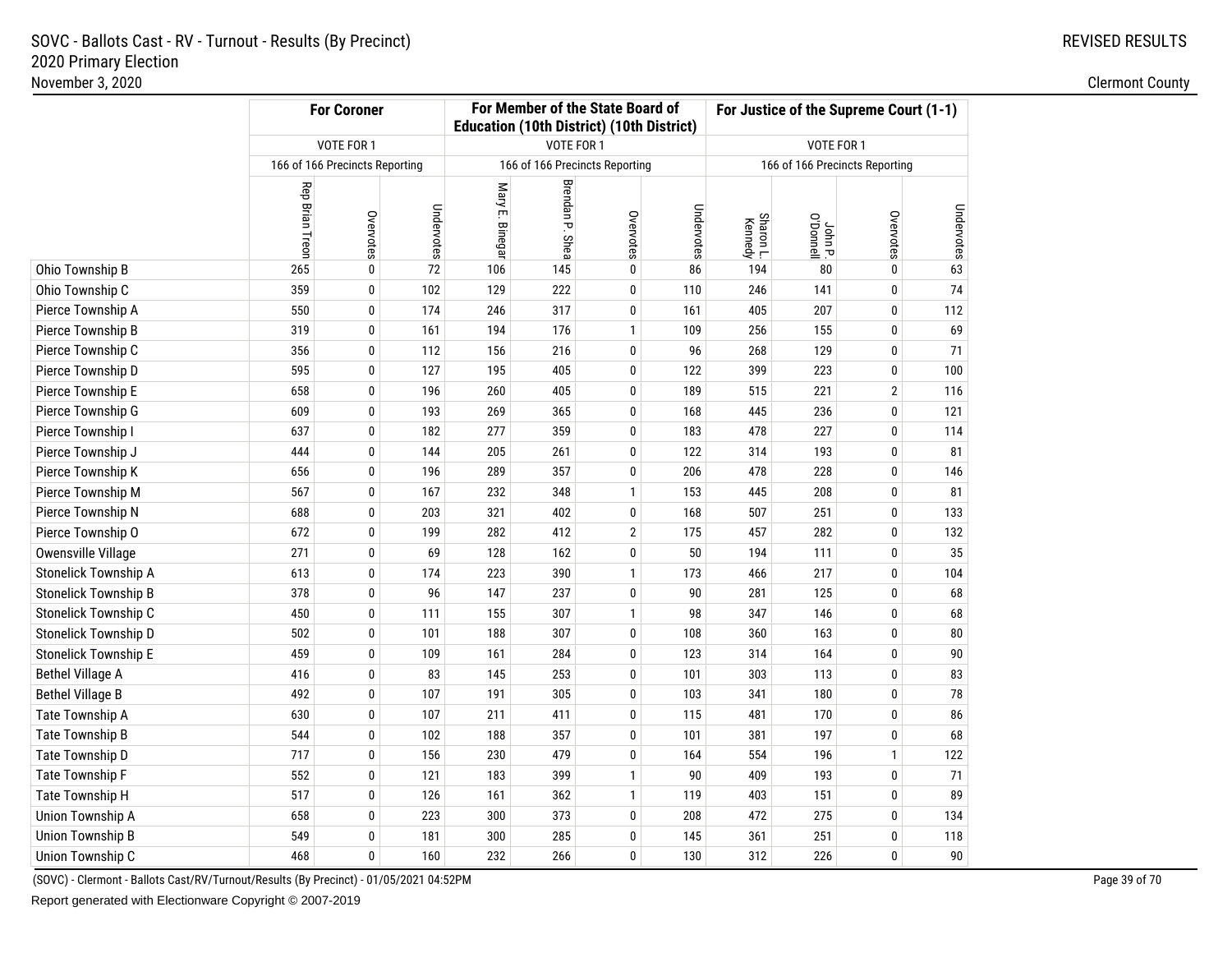# REVISED RESULTS

|                           |                        | <b>For Coroner</b>             |            | For Member of the State Board of<br><b>Education (10th District) (10th District)</b> |                 |                                |            | For Justice of the Supreme Court (1-1) |                                |                |            |
|---------------------------|------------------------|--------------------------------|------------|--------------------------------------------------------------------------------------|-----------------|--------------------------------|------------|----------------------------------------|--------------------------------|----------------|------------|
|                           |                        | VOTE FOR 1                     |            |                                                                                      | VOTE FOR 1      |                                |            |                                        | VOTE FOR 1                     |                |            |
|                           |                        | 166 of 166 Precincts Reporting |            |                                                                                      |                 | 166 of 166 Precincts Reporting |            |                                        | 166 of 166 Precincts Reporting |                |            |
|                           | <b>Rep Brian Treon</b> | Overvotes                      | Undervotes | Mary E. Binegar                                                                      | Brendan P. Shea | Overvotes                      | Undervotes | Sharon L.<br>Kennedy                   | John P.<br>O'Donnell           | Overvotes      | Undervotes |
| Union Township D          | 619                    | 0                              | 155        | 268                                                                                  | 358             | $\mathbf{1}$                   | 147        | 460                                    | 195                            | $\mathbf{2}$   | 117        |
| <b>Union Township E</b>   | 898                    | 0                              | 301        | 384                                                                                  | 565             | 0                              | 250        | 623                                    | 392                            | 0              | 184        |
| <b>Union Township F</b>   | 658                    | 0                              | 203        | 330                                                                                  | 360             | 0                              | 171        | 467                                    | 284                            | 0              | 110        |
| Union Township G          | 558                    | 0                              | 186        | 266                                                                                  | 321             | $\mathbf{1}$                   | 156        | 372                                    | 249                            | 0              | 123        |
| Union Township H          | 605                    | 0                              | 222        | 343                                                                                  | 316             | $\mathbf{1}$                   | 167        | 421                                    | 280                            | 0              | 126        |
| Union Township I          | 440                    | 0                              | 163        | 212                                                                                  | 269             | 0                              | 122        | 292                                    | 214                            | 0              | 97         |
| Union Township J          | 485                    | 0                              | 132        | 206                                                                                  | 294             | $\mathbf{1}$                   | 116        | 350                                    | 184                            | 1              | 82         |
| Union Township K          | 480                    | 0                              | 223        | 305                                                                                  | 254             | $\mathbf{1}$                   | 143        | 320                                    | 279                            | $\mathbf{1}$   | 103        |
| Union Township L          | 468                    | 0                              | 182        | 281                                                                                  | 245             | 0                              | 124        | 335                                    | 219                            | 0              | 96         |
| <b>Union Township M</b>   | 371                    | 0                              | 94         | 163                                                                                  | 211             | 0                              | 91         | 238                                    | 158                            | 0              | 69         |
| <b>Union Township N</b>   | 265                    | 0                              | 95         | 132                                                                                  | 152             | 0                              | 76         | 192                                    | 111                            | 0              | 57         |
| Union Township O          | 649                    | 0                              | 192        | 291                                                                                  | 416             | $\overline{2}$                 | 132        | 436                                    | 291                            | 0              | 114        |
| Union Township P          | 458                    | 0                              | 188        | 258                                                                                  | 252             | 0                              | 136        | 335                                    | 201                            | 1              | 109        |
| Union Township Q          | 395                    | 0                              | 136        | 159                                                                                  | 263             | 0                              | 109        | 301                                    | 154                            | 0              | 76         |
| <b>Union Township R</b>   | 498                    | 0                              | 177        | 256                                                                                  | 290             | 0                              | 129        | 353                                    | 227                            | 0              | 95         |
| <b>Union Township T</b>   | 677                    | 0                              | 206        | 323                                                                                  | 376             | 0                              | 184        | 462                                    | 281                            | 0              | 140        |
| Union Township U          | 615                    | $\pmb{0}$                      | 227        | 324                                                                                  | 316             | 0                              | 202        | 447                                    | 244                            | 1              | 150        |
| Union Township W          | 443                    | 0                              | 165        | 224                                                                                  | 259             | 0                              | 125        | 321                                    | 190                            | 0              | 97         |
| <b>Union Township X</b>   | 372                    | 0                              | 115        | 173                                                                                  | 220             | 0                              | 94         | 237                                    | 173                            | 0              | 77         |
| <b>Union Township Y</b>   | 333                    | 0                              | 112        | 149                                                                                  | 203             | 0                              | 93         | 242                                    | 140                            | 0              | 63         |
| Union Township Z          | 350                    | 0                              | 126        | 153                                                                                  | 226             | 0                              | 97         | 283                                    | 125                            | 0              | 68         |
| <b>Union Township B1B</b> | 614                    | 0                              | 182        | 272                                                                                  | 381             | 0                              | 143        | 407                                    | 285                            | 0              | 104        |
| Union Township C1C        | 513                    | 0                              | 166        | 243                                                                                  | 300             | 0                              | 136        | 387                                    | 196                            | 0              | 96         |
| Union Township D1D        | 391                    | 0                              | 172        | 201                                                                                  | 235             | $\mathbf{1}$                   | 126        | 271                                    | 199                            | 0              | 93         |
| Union Township E1E        | 727                    | 0                              | 247        | 317                                                                                  | 424             | $\mathbf{1}$                   | 232        | 517                                    | 270                            | 3              | 184        |
| Union Township F1F        | 825                    | 0                              | 305        | 415                                                                                  | 484             | 0                              | 231        | 574                                    | 378                            | $\overline{2}$ | 176        |
| Union Township J1J        | 318                    | 0                              | 103        | 164                                                                                  | 187             | 0                              | 70         | 231                                    | 140                            | 0              | 50         |
| Union Township K1K        | 432                    | 0                              | 134        | 182                                                                                  | 274             | 0                              | 110        | 285                                    | 196                            | 0              | 85         |
| Union Township L1L        | 629                    | 0                              | 207        | 301                                                                                  | 349             | 0                              | 186        | 422                                    | 272                            | 0              | 142        |
| Union Township M1M        | 347                    | 0                              | 135        | 197                                                                                  | 183             | 0                              | 102        | 222                                    | 174                            | 0              | 86         |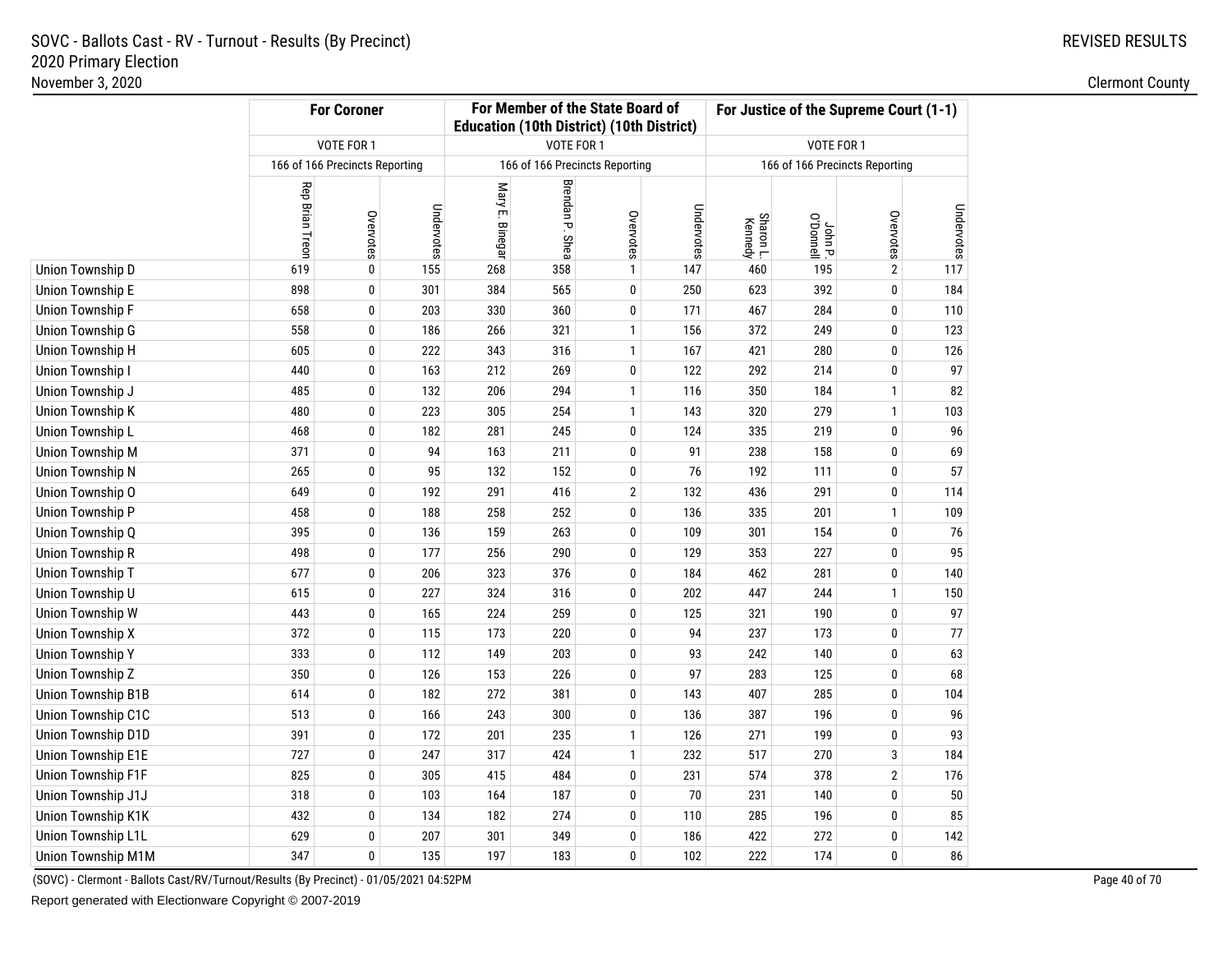|                              | <b>For Coroner</b> |                                |            |                          | For Member of the State Board of<br><b>Education (10th District) (10th District)</b> |           |            |                      |                    | For Justice of the Supreme Court (1-1) |            |
|------------------------------|--------------------|--------------------------------|------------|--------------------------|--------------------------------------------------------------------------------------|-----------|------------|----------------------|--------------------|----------------------------------------|------------|
|                              |                    | <b>VOTE FOR 1</b>              |            |                          | VOTE FOR 1                                                                           |           |            |                      | VOTE FOR 1         |                                        |            |
|                              |                    | 166 of 166 Precincts Reporting |            |                          | 166 of 166 Precincts Reporting                                                       |           |            |                      |                    | 166 of 166 Precincts Reporting         |            |
|                              | Rep Brian Treon    | Overvotes                      | Undervotes | Mary<br>ŗm,<br>. Binegar | Brendan P.<br>Shea                                                                   | Overvotes | Undervotes | Sharon L.<br>Kennedy | John P.<br>Ponnell | Overvotes                              | Undervotes |
| Union Township P1P           | 542                | $\mathbf{0}$                   | 214        | 289                      | 330                                                                                  | 0         | 137        | 405                  | 244                | 0                                      | 107        |
| <b>Union Township R1R</b>    | 513                | 0                              | 171        | 235                      | 296                                                                                  | 0         | 153        | 326                  | 247                | 0                                      | 111        |
| <b>Union Township S1S</b>    | 631                | 0                              | 188        | 282                      | 371                                                                                  | 0         | 166        | 459                  | 238                | 1                                      | 121        |
| Union Township U1U           | 450                | 0                              | 163        | 211                      | 265                                                                                  | 2         | 135        | 302                  | 212                | $\mathbf{1}$                           | 98         |
| Union Township V1V           | 410                | 0                              | 91         | 179                      | 229                                                                                  | 2         | 91         | 291                  | 154                | 0                                      | 56         |
| Washington Township A        | 319                | 0                              | 92         | 140                      | 171                                                                                  | 0         | 100        | 194                  | 142                | 0                                      | 75         |
| <b>Washington Township B</b> | 314                | 0                              | 88         | 138                      | 169                                                                                  | 0         | 95         | 223                  | 121                | 0                                      | 58         |
| Washington Township C        | 228                | 0                              | 67         | 86                       | 148                                                                                  | 0         | 61         | 184                  | 76                 | 0                                      | 35         |
| Wayne Township A             | 632                | 0                              | 147        | 239                      | 404                                                                                  | 0         | 136        | 492                  | 179                | 0                                      | 108        |
| Wayne Township B             | 555                | 0                              | 106        | 182                      | 365                                                                                  | 0         | 114        | 387                  | 187                | $\mathbf{1}$                           | 86         |
| Wayne Township C             | 758                | 0                              | 171        | 318                      | 461                                                                                  |           | 149        | 564                  | 247                | 0                                      | 118        |
| Williamsburg Village A       | 454                | 0                              | 103        | 188                      | 274                                                                                  |           | 94         | 332                  | 153                | 0                                      | 72         |
| Williamsburg Village C       | 434                | 0                              | 110        | 191                      | 237                                                                                  |           | 115        | 311                  | 146                | $\mathbf{1}$                           | 86         |
| Williamsburg Township A      | 489                | 0                              | 98         | 185                      | 292                                                                                  |           | 109        | 351                  | 159                | 0                                      | 77         |
| Williamsburg Township B      | 649                | 0                              | 123        | 255                      | 362                                                                                  |           | 154        | 475                  | 197                | 0                                      | 100        |
| Williamsburg Township C      | 362                | 0                              | 69         | 156                      | 198                                                                                  | 0         | 77         | 238                  | 138                | 0                                      | 55         |
| <b>Totals</b>                | 85,427             | 0                              | 26,002     | 38,946                   | 49,708                                                                               | 47        | 22,990     | 60,347               | 34,222             | 39                                     | 17,083     |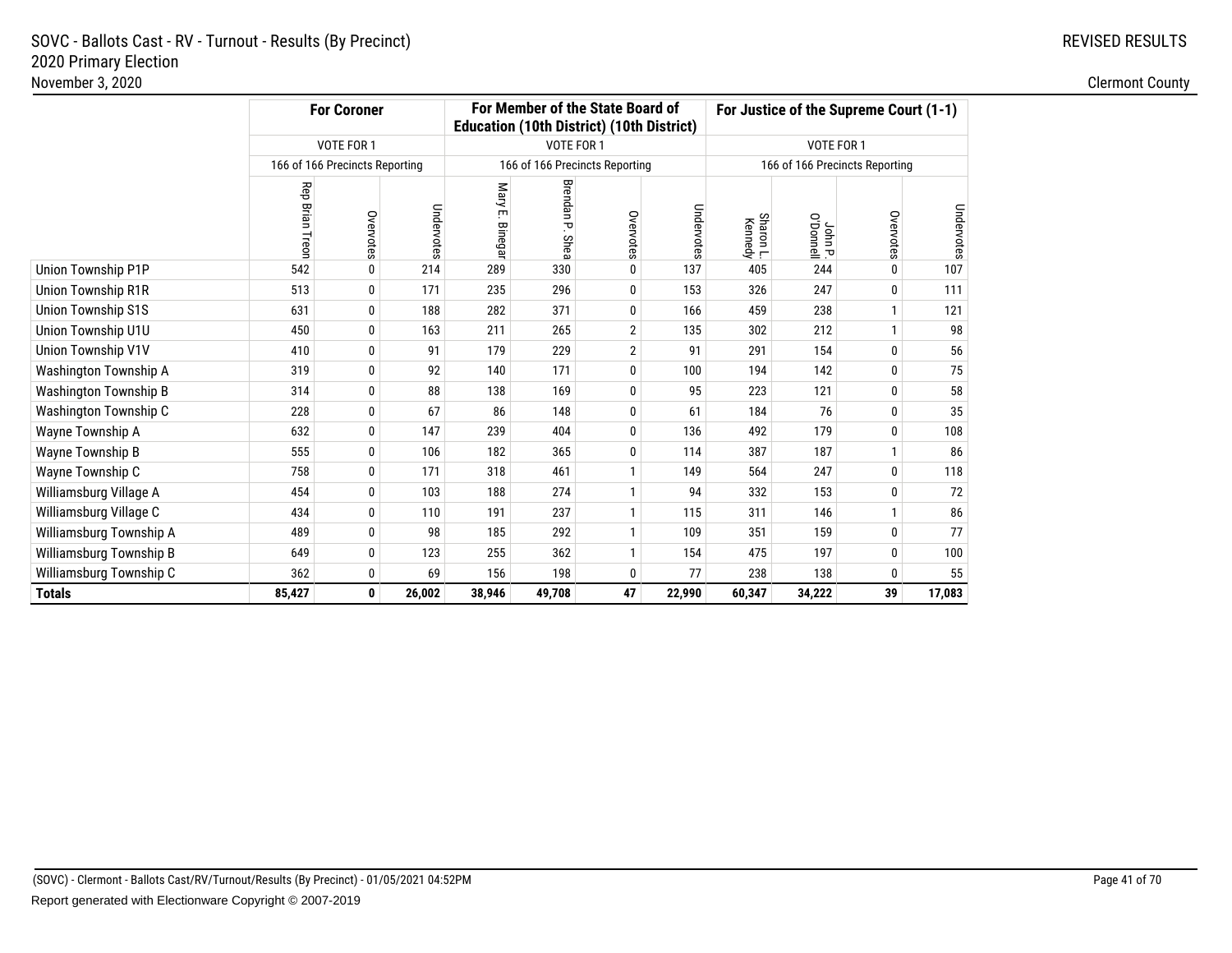### **For Judge of the Court of For Judge of the Court ofFor Justice of the Supreme Court (1-2)Appeals (12th District) 1-1 Appeals (12th District) 2-9**VOTE FOR 1 VOTE FOR 1 VOTE FOR 1 166 of 166 Precincts Reporting166 of 166 Precincts Reporting 166 of 166 Precincts Reporting Jennifer Brunner Jennifer Brunner Matthew Byrne Matthew Byrne Robert A. Hendrickson Judi French Undervotes Undervotes Undervotes Overvotes Overvotes Overvotes Loveland City AA 164 210 0 99 278 0 195 284 0 189 Loveland City BB 1 222 719 0 447 733 0 433 Batavia Village AA 317 330 0 133 506 0 274 491 0 289 Batavia Township AA 374 580 0 171 791 0 334 794 0 331 Batavia Township BB 332 377 1 134 586 0 258 585 0 259 Batavia Township CC 348 360 0 136 595 0 249 592 0 252 Batavia Township DD 385 453 0 160 689 0 309 686 0 312 Batavia Township E <sup>305</sup> <sup>318</sup> <sup>2</sup> <sup>155</sup> <sup>526</sup> <sup>0</sup> <sup>254</sup> <sup>531</sup> <sup>0</sup> <sup>249</sup> Batavia Township F <sup>340</sup> <sup>378</sup> <sup>1</sup> <sup>175</sup> <sup>592</sup> <sup>0</sup> <sup>302</sup> <sup>600</sup> <sup>0</sup> <sup>294</sup> Batavia Township G <sup>264</sup> <sup>322</sup> <sup>1</sup> <sup>116</sup> <sup>492</sup> <sup>0</sup> <sup>211</sup> <sup>483</sup> <sup>0</sup> <sup>220</sup> Batavia Township H <sup>190</sup> <sup>332</sup> <sup>0</sup> <sup>91</sup> <sup>442</sup> <sup>0</sup> <sup>171</sup> <sup>435</sup> <sup>0</sup> <sup>178</sup> Batavia Township I 266 <sup>348</sup> <sup>0</sup> <sup>107</sup> <sup>481</sup> <sup>0</sup> <sup>240</sup> <sup>486</sup> <sup>0</sup> <sup>235</sup> Batavia Township J <sup>310</sup> <sup>388</sup> <sup>0</sup> <sup>157</sup> <sup>605</sup> <sup>0</sup> <sup>250</sup> <sup>601</sup> <sup>0</sup> <sup>254</sup> Batavia Township K <sup>199</sup> <sup>229</sup> <sup>0</sup> <sup>102</sup> <sup>340</sup> <sup>0</sup> <sup>190</sup> <sup>350</sup> <sup>0</sup> <sup>180</sup> Batavia Township LL 355 272 0 100 512 0 215 518 0 209 Batavia Township M <sup>299</sup> <sup>488</sup> <sup>0</sup> <sup>152</sup> <sup>656</sup> <sup>0</sup> <sup>283</sup> <sup>648</sup> <sup>0</sup> <sup>291</sup> Batavia Township NN 365 409 0 156 666 0 264 666 0 264 Batavia Township O <sup>336</sup> <sup>361</sup> <sup>0</sup> <sup>147</sup> <sup>566</sup> <sup>0</sup> <sup>278</sup> <sup>558</sup> <sup>0</sup> <sup>286</sup> Felicity Village <sup>87</sup> <sup>91</sup> <sup>0</sup> <sup>29</sup> <sup>156</sup> <sup>0</sup> <sup>51</sup> <sup>152</sup> <sup>0</sup> <sup>55</sup> Franklin Township AA 227 344 0 88 491 0 168 487 0 172 Franklin Township B**B** 101 154 1 84 204 0 136 212 0 128 Franklin Township D <sup>159</sup> <sup>260</sup> <sup>0</sup> <sup>80</sup> <sup>355</sup> <sup>0</sup> <sup>144</sup> <sup>358</sup> <sup>0</sup> <sup>141</sup> Goshen Township AA 281 280 0 120 501 0 206 497 0 210 Goshen Township B**B** 266 412 0 175 598 0 255 588 0 265 Goshen Township DD 210 282 1 113 411 0 195 419 0 187 Goshen Township E <sup>298</sup> <sup>427</sup> <sup>1</sup> <sup>148</sup> <sup>609</sup> <sup>0</sup> <sup>265</sup> <sup>619</sup> <sup>0</sup> <sup>255</sup> Goshen Township FF 119 147 1 46 228 0 85 231 0 82 Goshen Township G**G** 257 289 0 115 489 0 172 495 0 166 Goshen Township I 190 <sup>188</sup> <sup>0</sup> <sup>79</sup> <sup>326</sup> <sup>0</sup> <sup>131</sup> <sup>335</sup> <sup>0</sup> <sup>122</sup> Goshen Township J<sup>150</sup> <sup>251</sup> <sup>0</sup> <sup>90</sup> <sup>348</sup> <sup>0</sup> <sup>143</sup> <sup>348</sup> <sup>0</sup> <sup>143</sup>

(SOVC) - Clermont - Ballots Cast/RV/Turnout/Results (By Precinct) - 01/05/2021 04:52PM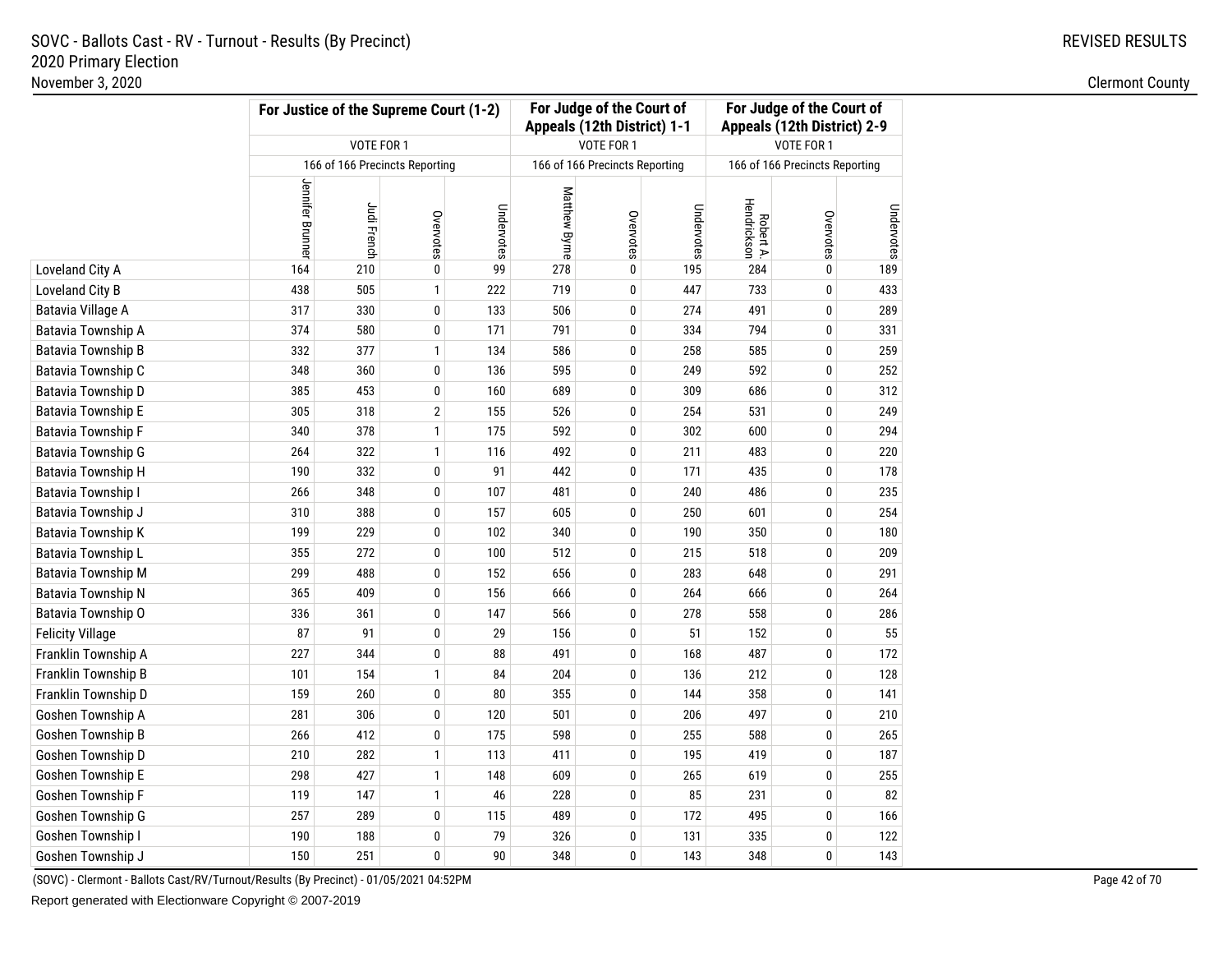|                    | For Justice of the Supreme Court (1-2) |                                |              | For Judge of the Court of<br>Appeals (12th District) 1-1 |               | For Judge of the Court of<br>Appeals (12th District) 2-9 |            |                          |                                |            |
|--------------------|----------------------------------------|--------------------------------|--------------|----------------------------------------------------------|---------------|----------------------------------------------------------|------------|--------------------------|--------------------------------|------------|
|                    |                                        | VOTE FOR 1                     |              |                                                          |               | VOTE FOR 1                                               |            |                          | VOTE FOR 1                     |            |
|                    |                                        | 166 of 166 Precincts Reporting |              |                                                          |               | 166 of 166 Precincts Reporting                           |            |                          | 166 of 166 Precincts Reporting |            |
|                    | <b>Jennifer Brunner</b>                | Judi French                    | Overvotes    | Undervotes                                               | Matthew Byrne | Overvotes                                                | Undervotes | Robert A.<br>Hendrickson | Overvotes                      | Undervotes |
| Goshen Township K  | 174                                    | 253                            | $\mathbf{1}$ | 73                                                       | 365           | 0                                                        | 136        | 371                      | 0                              | 130        |
| Goshen Township L  | 236                                    | 373                            | 0            | 132                                                      | 516           | 0                                                        | 225        | 526                      | 0                              | 215        |
| Goshen Township M  | 235                                    | 216                            | 0            | 107                                                      | 406           | 0                                                        | 152        | 398                      | 0                              | 160        |
| Goshen Township N  | 324                                    | 532                            | $\pmb{0}$    | 162                                                      | 702           | $\mathbf 0$                                              | 316        | 697                      | $\mathbf 0$                    | 321        |
| Jackson Township A | 174                                    | 280                            | 0            | 105                                                      | 400           | 0                                                        | 159        | 406                      | 0                              | 153        |
| Jackson Township B | 110                                    | 231                            | 0            | 68                                                       | 299           | 0                                                        | 110        | 297                      | 0                              | 112        |
| Jackson Township C | 202                                    | 438                            | 0            | 87                                                       | 550           | 0                                                        | 177        | 569                      | 0                              | 158        |
| Milford City A     | 188                                    | 145                            | 0            | 77                                                       | 239           | 0                                                        | 171        | 250                      | 0                              | 160        |
| Milford City B     | 328                                    | 300                            | 0            | 116                                                      | 457           | 0                                                        | 287        | 455                      | 0                              | 289        |
| Milford City D     | 91                                     | 99                             | 0            | 52                                                       | 162           | 0                                                        | 80         | 148                      | 0                              | 94         |
| Milford City E     | 209                                    | 185                            | $\mathbf{1}$ | 70                                                       | 273           | 0                                                        | 192        | 271                      | 0                              | 194        |
| Milford City F     | 183                                    | 173                            | 0            | 96                                                       | 297           | 0                                                        | 155        | 299                      | 0                              | 153        |
| Milford City G     | 289                                    | 231                            | 0            | 91                                                       | 354           | 0                                                        | 257        | 349                      | 0                              | 262        |
| Milford City H     | 327                                    | 345                            | $\mathbf{1}$ | 130                                                      | 522           | 0                                                        | 281        | 524                      | 0                              | 279        |
| Miami Township A   | 375                                    | 327                            | $\mathbf{1}$ | 148                                                      | 520           | 0                                                        | 331        | 518                      | 0                              | 333        |
| Miami Township C   | 238                                    | 345                            | 0            | 154                                                      | 463           | 0                                                        | 274        | 464                      | 0                              | 273        |
| Miami Township D   | 243                                    | 272                            | 0            | 101                                                      | 433           | 0                                                        | 183        | 426                      | 0                              | 190        |
| Miami Township E   | 153                                    | 197                            | 0            | 60                                                       | 243           | 0                                                        | 167        | 247                      | 0                              | 163        |
| Miami Township F   | 413                                    | 470                            | 0            | 160                                                      | 699           | 0                                                        | 344        | 693                      | 0                              | 350        |
| Miami Township G   | 189                                    | 213                            | 0            | 79                                                       | 327           | 0                                                        | 154        | 324                      | 0                              | 157        |
| Miami Township H   | 312                                    | 318                            | 0            | 111                                                      | 518           | 0                                                        | 223        | 522                      | 0                              | 219        |
| Miami Township I   | 311                                    | 358                            | 0            | 148                                                      | 542           | 0                                                        | 275        | 539                      | 0                              | 278        |
| Miami Township J   | 185                                    | 247                            | 0            | 73                                                       | 373           | 0                                                        | 132        | 371                      | 0                              | 134        |
| Miami Township K   | 359                                    | 394                            | 0            | 152                                                      | 561           | 0                                                        | 344        | 562                      | 0                              | 343        |
| Miami Township L   | 218                                    | 271                            | 0            | 71                                                       | 377           | 0                                                        | 183        | 368                      | 0                              | 192        |
| Miami Township M   | 226                                    | 346                            | 0            | 121                                                      | 448           | 0                                                        | 245        | 452                      | 0                              | 241        |
| Miami Township N   | 228                                    | 265                            | 0            | 112                                                      | 430           | 0                                                        | 175        | 430                      | 0                              | 175        |
| Miami Township P   | 155                                    | 163                            | $\mathbf{1}$ | 69                                                       | 263           | 0                                                        | 125        | 262                      | 0                              | 126        |
| Miami Township Q   | 233                                    | 273                            | 0            | 88                                                       | 395           | 0                                                        | 199        | 393                      | $\pmb{0}$                      | 201        |
| Miami Township R   | 239                                    | 294                            | 0            | 117                                                      | 441           | 0                                                        | 209        | 442                      | $\mathbf 0$                    | 208        |

(SOVC) - Clermont - Ballots Cast/RV/Turnout/Results (By Precinct) - 01/05/2021 04:52PM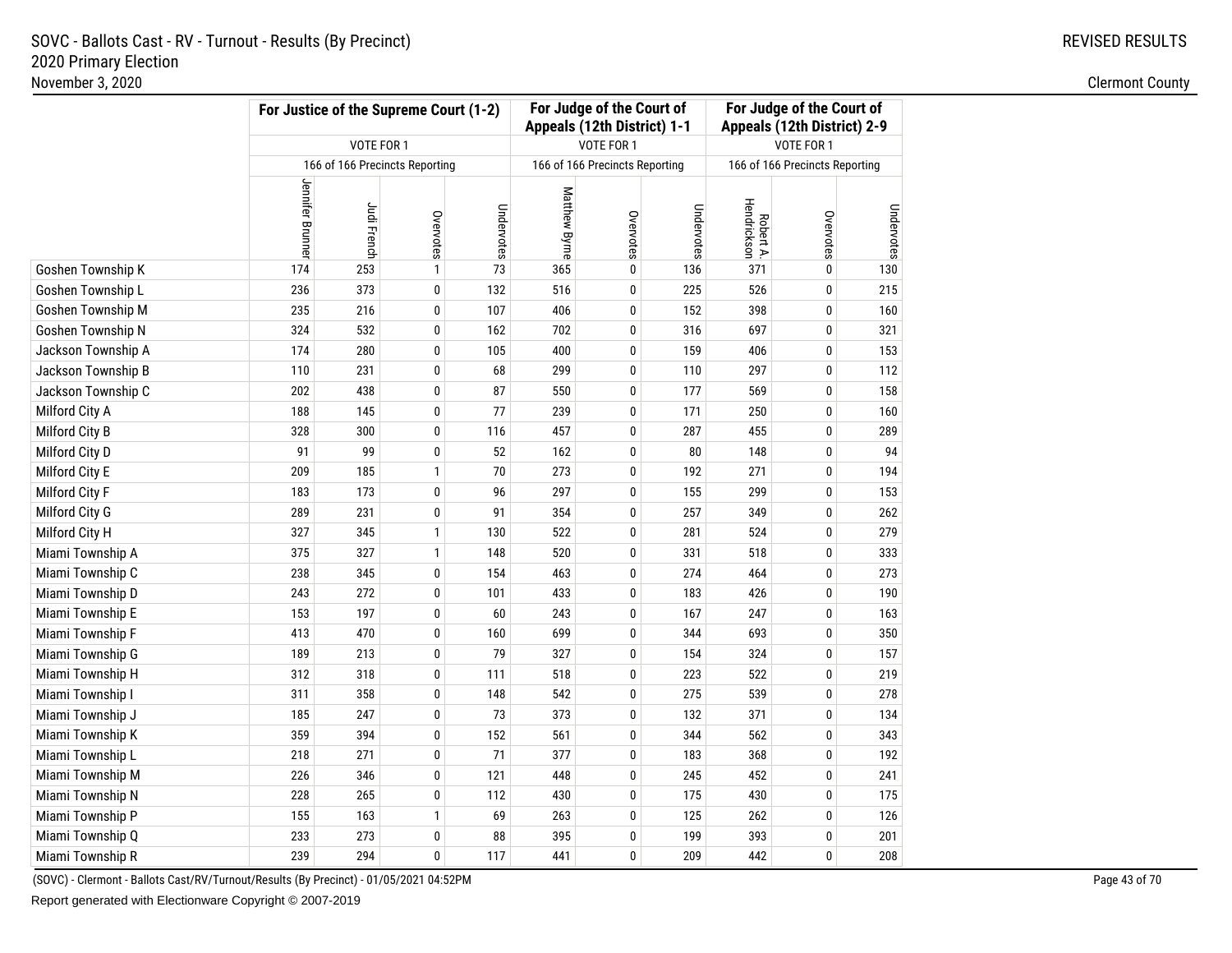| November 3, 2020       |                  |                                                      |                                |            |               |                                                          |            |                          |                                                          |            | <b>Clermont County</b> |
|------------------------|------------------|------------------------------------------------------|--------------------------------|------------|---------------|----------------------------------------------------------|------------|--------------------------|----------------------------------------------------------|------------|------------------------|
|                        |                  | For Justice of the Supreme Court (1-2)<br>VOTE FOR 1 |                                |            |               | For Judge of the Court of<br>Appeals (12th District) 1-1 |            |                          | For Judge of the Court of<br>Appeals (12th District) 2-9 |            |                        |
|                        |                  |                                                      |                                |            |               | VOTE FOR 1                                               |            |                          | VOTE FOR 1                                               |            |                        |
|                        |                  |                                                      | 166 of 166 Precincts Reporting |            |               | 166 of 166 Precincts Reporting                           |            |                          | 166 of 166 Precincts Reporting                           |            |                        |
|                        | Jennifer Brunner | Judi French                                          | Overvotes                      | Undervotes | Matthew Byrne | Overvotes                                                | Undervotes | Robert A.<br>Hendrickson | Overvotes                                                | Undervotes |                        |
| Miami Township S       | 190              | 160                                                  | $\bf{0}$                       | 75         | 296           | 0                                                        | 129        | 294                      | 0                                                        | 131        |                        |
| Miami Township T       | 242              | 324                                                  | $\mathbf{1}$                   | 112        | 477           | $\bf{0}$                                                 | 202        | 479                      | $\bf{0}$                                                 | 200        |                        |
| Miami Township U       | 223              | 207                                                  | $\bf{0}$                       | 114        | 351           | 0                                                        | 193        | 357                      | 0                                                        | 187        |                        |
| Miami Township V       | 204              | 196                                                  | $\mathbf{1}$                   | 91         | 339           | $\pmb{0}$                                                | 153        | 341                      | 0                                                        | 151        |                        |
| Miami Township X       | 333              | 472                                                  | $\pmb{0}$                      | 140        | 679           | $\pmb{0}$                                                | 266        | 684                      | 0                                                        | 261        |                        |
| Miami Township Y       | 319              | 473                                                  | $\pmb{0}$                      | 162        | 629           | 0                                                        | 325        | 616                      | 0                                                        | 338        |                        |
| Miami Township Z       | 422              | 530                                                  | $\pmb{0}$                      | 188        | 745           | 0                                                        | 395        | 747                      | 0                                                        | 393        |                        |
| Miami Township A1A     | 176              | 247                                                  | $\pmb{0}$                      | 68         | 329           | 0                                                        | 162        | 328                      | 0                                                        | 163        |                        |
| Miami Township B1B     | 245              | 325                                                  | 0                              | 107        | 461           | 0                                                        | 216        | 464                      | 0                                                        | 213        |                        |
| Miami Township C1C     | 227              | 258                                                  | 0                              | 101        | 371           | 0                                                        | 215        | 374                      | 0                                                        | 212        |                        |
| Miami Township D1D     | 252              | 252                                                  | $\pmb{0}$                      | 117        | 422           | 0                                                        | 199        | 418                      | 0                                                        | 203        |                        |
| Miami Township F1F     | 320              | 359                                                  | $\bf{0}$                       | 149        | 558           | 0                                                        | 270        | 545                      | 0                                                        | 283        |                        |
| Miami Township G1G     | 253              | 312                                                  | $\bf{0}$                       | 115        | 440           | 0                                                        | 240        | 440                      | $\bf{0}$                                                 | 240        |                        |
| Miami Township H1H     | 324              | 412                                                  | $\pmb{0}$                      | 118        | 584           | 0                                                        | 270        | 581                      | $\bf{0}$                                                 | 273        |                        |
| Miami Township K1K     | 245              | 318                                                  | $\bf{0}$                       | 112        | 465           | 0                                                        | 210        | 463                      | 0                                                        | 212        |                        |
| Miami Township L1L     | 268              | 371                                                  | $\mathbf{1}$                   | 130        | 489           | 0                                                        | 281        | 488                      | 0                                                        | 282        |                        |
| Miami Township M1M     | 281              | 323                                                  | $\mathbf{1}$                   | 126        | 449           | $\mathbf 0$                                              | 282        | 445                      | 0                                                        | 286        |                        |
| Miami Township N1N     | 350              | 596                                                  | $\mathbf{1}$                   | 199        | 778           | 0                                                        | 368        | 785                      | 0                                                        | 361        |                        |
| Miami Township 010     | 365              | 327                                                  | $\pmb{0}$                      | 173        | 557           | 0                                                        | 308        | 554                      | 0                                                        | 311        |                        |
| Miami Township P1P     | 302              | 326                                                  | $\mathbf 0$                    | 133        | 494           | 0                                                        | 267        | 502                      | 0                                                        | 259        |                        |
| Miami Township Q1Q     | 254              | 255                                                  | $\mathbf 0$                    | 109        | 425           | 0                                                        | 193        | 420                      | 0                                                        | 198        |                        |
| Monroe Township A      | 139              | 245                                                  | $\mathbf 0$                    | 51         | 329           | $\pmb{0}$                                                | 106        | 330                      | 0                                                        | 105        |                        |
| Monroe Township B      | 381              | 517                                                  | $\bf{0}$                       | 163        | 748           | 0                                                        | 313        | 767                      | 0                                                        | 294        |                        |
| Monroe Township C      | 216              | 432                                                  | $\pmb{0}$                      | 109        | 534           | $\pmb{0}$                                                | 223        | 539                      | $\bf{0}$                                                 | 218        |                        |
| Monroe Township D      | 195              | 328                                                  | $\pmb{0}$                      | 74         | 448           | 0                                                        | 149        | 443                      | $\pmb{0}$                                                | 154        |                        |
| Monroe Township E      | 246              | 435                                                  | $\mathbf{1}$                   | 120        | 558           | 0                                                        | 244        | 556                      | 0                                                        | 246        |                        |
| Monroe Township I      | 78               | 142                                                  | $\mathbf{1}$                   | 43         | 193           | 0                                                        | 71         | 197                      | 0                                                        | 67         |                        |
| New Richmond Village A | 177              | 243                                                  | 0                              | 74         | 349           | 0                                                        | 145        | 357                      | 0                                                        | 137        |                        |
| New Richmond Village B | 298              | 370                                                  | $\pmb{0}$                      | 132        | 557           | 0                                                        | 243        | 561                      | 0                                                        | 239        |                        |
| Ohio Township A        | 173              | 208                                                  | $\bf{0}$                       | 79         | 322           | 0                                                        | 138        | 326                      | 0                                                        | 134        |                        |

(SOVC) - Clermont - Ballots Cast/RV/Turnout/Results (By Precinct) - 01/05/2021 04:52PM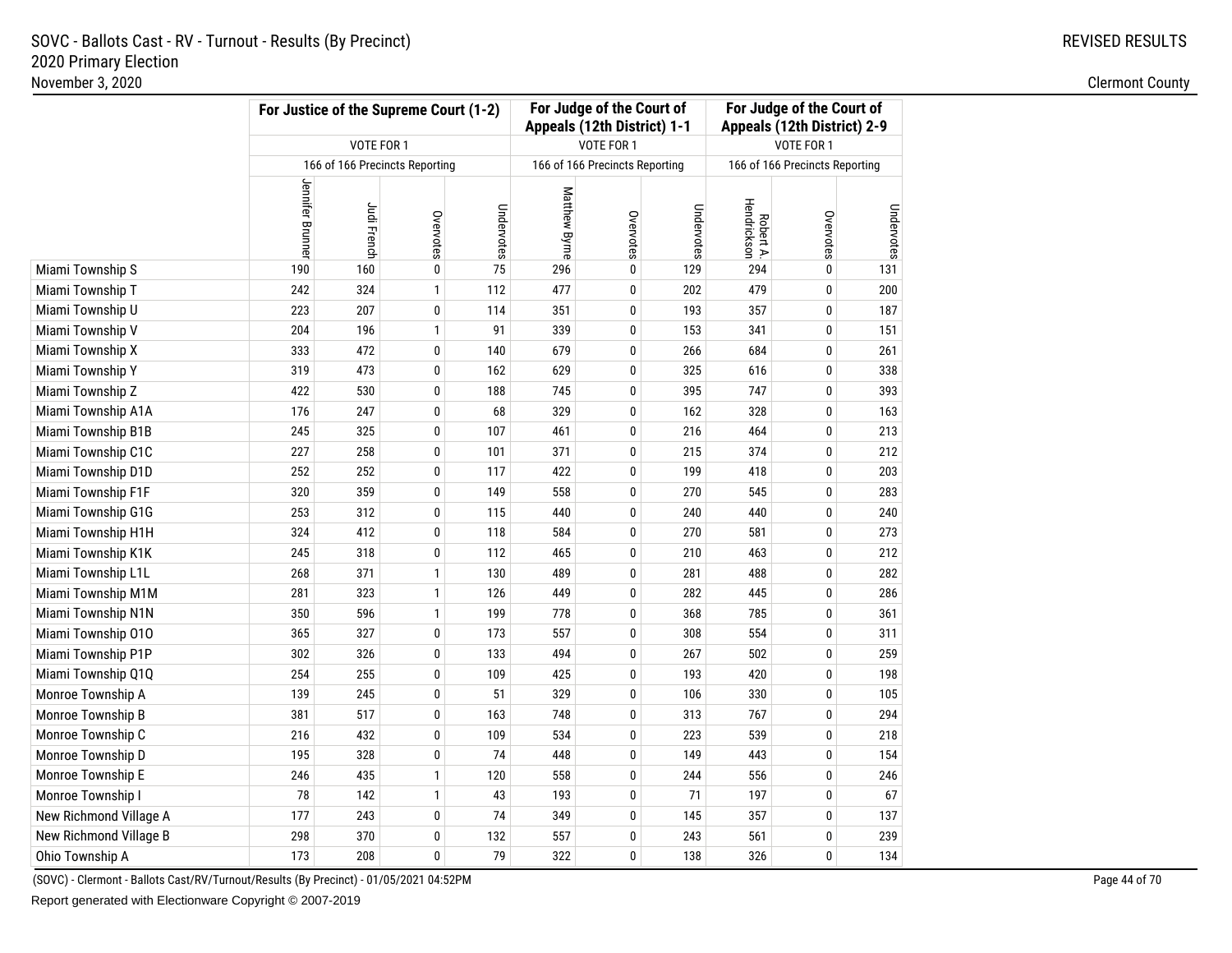| November 3, 2020        |                  |                                                      |                                |            |               |                                                          |            |                          |                                                          |            | <b>Clermont County</b> |
|-------------------------|------------------|------------------------------------------------------|--------------------------------|------------|---------------|----------------------------------------------------------|------------|--------------------------|----------------------------------------------------------|------------|------------------------|
|                         |                  | For Justice of the Supreme Court (1-2)<br>VOTE FOR 1 |                                |            |               | For Judge of the Court of<br>Appeals (12th District) 1-1 |            |                          | For Judge of the Court of<br>Appeals (12th District) 2-9 |            |                        |
|                         |                  |                                                      |                                |            |               | VOTE FOR 1                                               |            |                          | VOTE FOR 1                                               |            |                        |
|                         |                  |                                                      | 166 of 166 Precincts Reporting |            |               | 166 of 166 Precincts Reporting                           |            |                          | 166 of 166 Precincts Reporting                           |            |                        |
|                         | Jennifer Brunner | Judi French                                          | Overvotes                      | Undervotes | Matthew Byrne | Overvotes                                                | Undervotes | Robert A.<br>Hendrickson | Overvotes                                                | Undervotes |                        |
| Ohio Township B         | 105              | 173                                                  | $\pmb{0}$                      | 59         | 223           | 0                                                        | 114        | 228                      | 0                                                        | 109        |                        |
| Ohio Township C         | 126              | 245                                                  | $\bf{0}$                       | 90         | 307           | $\bf{0}$                                                 | 154        | 311                      | $\bf{0}$                                                 | 150        |                        |
| Pierce Township A       | 239              | 360                                                  | $\bf{0}$                       | 125        | 506           | 0                                                        | 218        | 503                      | 0                                                        | 221        |                        |
| Pierce Township B       | 181              | 224                                                  | $\mathbf 0$                    | 75         | 287           | $\pmb{0}$                                                | 193        | 290                      | 0                                                        | 190        |                        |
| Pierce Township C       | 174              | 218                                                  | $\pmb{0}$                      | 76         | 322           | $\pmb{0}$                                                | 146        | 327                      | 0                                                        | 141        |                        |
| Pierce Township D       | 221              | 399                                                  | $\pmb{0}$                      | 102        | 520           | 0                                                        | 202        | 532                      | 0                                                        | 190        |                        |
| Pierce Township E       | 267              | 465                                                  | $\pmb{0}$                      | 122        | 581           | 0                                                        | 273        | 587                      | 0                                                        | 267        |                        |
| Pierce Township G       | 289              | 387                                                  | $\mathbf{1}$                   | 125        | 553           | 0                                                        | 249        | 556                      | 0                                                        | 246        |                        |
| Pierce Township I       | 293              | 404                                                  | $\pmb{0}$                      | 122        | 578           | 0                                                        | 241        | 580                      | 0                                                        | 239        |                        |
| Pierce Township J       | 197              | 303                                                  | $\bf{0}$                       | 88         | 400           | 0                                                        | 188        | 408                      | 0                                                        | 180        |                        |
| Pierce Township K       | 269              | 424                                                  | $\bf{0}$                       | 159        | 569           | 0                                                        | 283        | 567                      | 0                                                        | 285        |                        |
| Pierce Township M       | 207              | 434                                                  | $\bf{0}$                       | 93         | 511           | 0                                                        | 223        | 510                      | 0                                                        | 224        |                        |
| Pierce Township N       | 358              | 392                                                  | $\bf{0}$                       | 141        | 642           | 0                                                        | 249        | 638                      | $\bf{0}$                                                 | 253        |                        |
| Pierce Township O       | 319              | 407                                                  | $\pmb{0}$                      | 145        | 607           | 0                                                        | 264        | 608                      | $\bf{0}$                                                 | 263        |                        |
| Owensville Village      | 123              | 177                                                  | $\bf{0}$                       | 40         | 243           | 0                                                        | 97         | 246                      | 0                                                        | 94         |                        |
| Stonelick Township A    | 207              | 466                                                  | $\pmb{0}$                      | 114        | 550           | 0                                                        | 237        | 544                      | 0                                                        | 243        |                        |
| Stonelick Township B    | 150              | 254                                                  | $\mathbf 0$                    | 70         | 333           | 0                                                        | 141        | 335                      | 0                                                        | 139        |                        |
| Stonelick Township C    | 171              | 322                                                  | $\overline{2}$                 | 66         | 404           | 0                                                        | 157        | 401                      | 0                                                        | 160        |                        |
| Stonelick Township D    | 193              | 317                                                  | $\mathbf{1}$                   | 92         | 427           | $\bf{0}$                                                 | 176        | 425                      | 0                                                        | 178        |                        |
| Stonelick Township E    | 168              | 308                                                  | $\mathbf 0$                    | 92         | 411           | $\bf{0}$                                                 | 157        | 416                      | 0                                                        | 152        |                        |
| <b>Bethel Village A</b> | 165              | 248                                                  | $\mathbf 0$                    | 86         | 355           | 0                                                        | 144        | 362                      | 0                                                        | 137        |                        |
| <b>Bethel Village B</b> | 205              | 313                                                  | $\mathbf 0$                    | 81         | 438           | $\pmb{0}$                                                | 161        | 433                      | 0                                                        | 166        |                        |
| Tate Township A         | 206              | 447                                                  | $\mathbf{1}$                   | 83         | 566           | 0                                                        | 171        | 565                      | 0                                                        | 172        |                        |
| <b>Tate Township B</b>  | 203              | 371                                                  | $\pmb{0}$                      | 72         | 492           | $\pmb{0}$                                                | 154        | 495                      | $\bf{0}$                                                 | 151        |                        |
| Tate Township D         | 238              | 507                                                  | $\mathbf{1}$                   | 127        | 637           | 0                                                        | 236        | 641                      | $\pmb{0}$                                                | 232        |                        |
| Tate Township F         | 194              | 410                                                  | $\bf{0}$                       | 69         | 503           | 0                                                        | 170        | 509                      | 0                                                        | 164        |                        |
| Tate Township H         | 175              | 369                                                  | 0                              | 99         | 472           | 0                                                        | 171        | 463                      | 0                                                        | 180        |                        |
| Union Township A        | 302              | 427                                                  | $\bf{0}$                       | 152        | 573           | 0                                                        | 308        | 576                      | 0                                                        | 305        |                        |
| Union Township B        | 314              | 302                                                  | $\bf{0}$                       | 114        | 477           | 0                                                        | 253        | 483                      | 0                                                        | 247        |                        |
| Union Township C        | 221              | 304                                                  | $\bf{0}$                       | 103        | 413           | 0                                                        | 215        | 421                      | 0                                                        | 207        |                        |

(SOVC) - Clermont - Ballots Cast/RV/Turnout/Results (By Precinct) - 01/05/2021 04:52PM

Report generated with Electionware Copyright © 2007-2019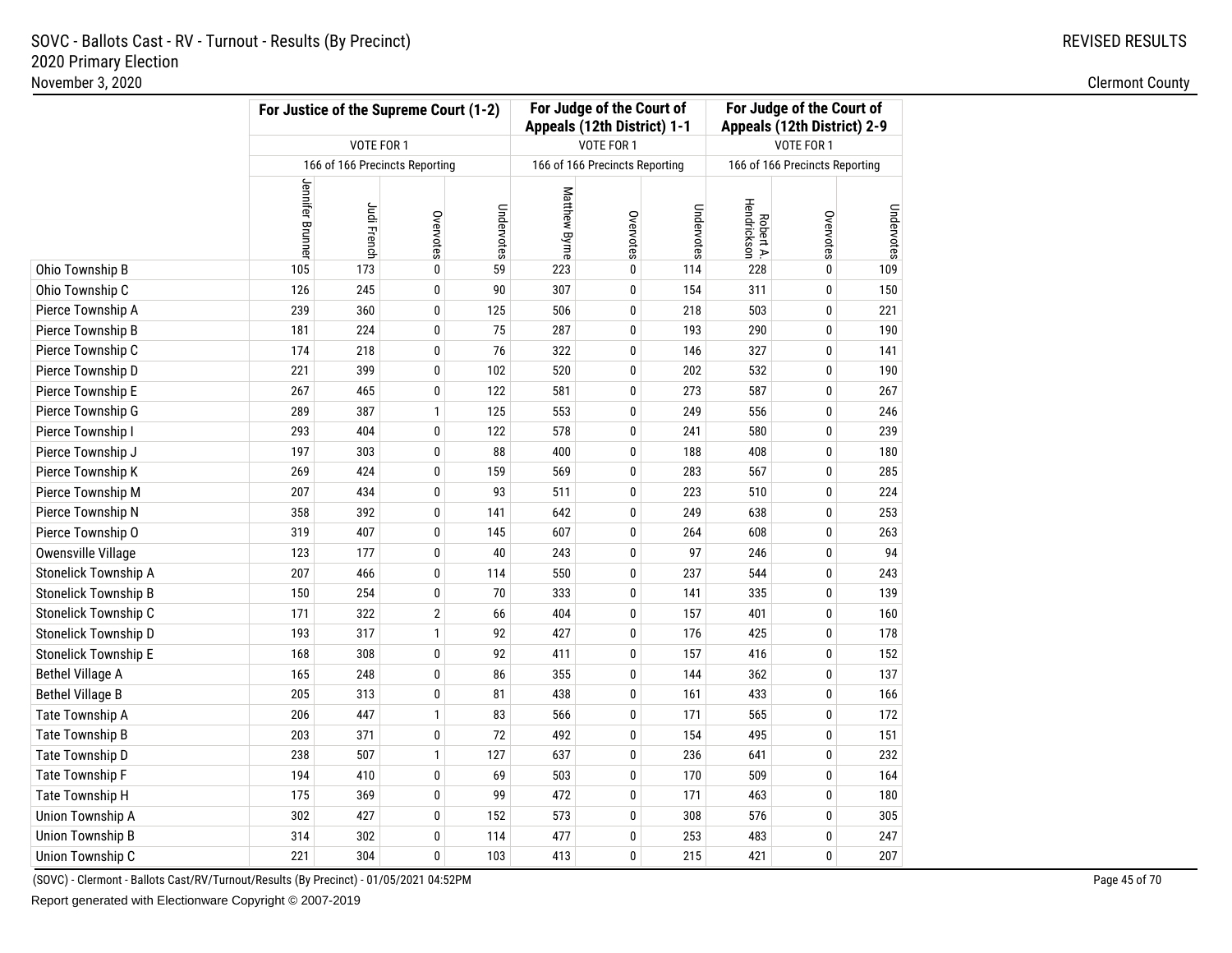### **For Judge of the Court of For Judge of the Court ofFor Justice of the Supreme Court (1-2)Appeals (12th District) 1-1 Appeals (12th District) 2-9**VOTE FOR 1 VOTE FOR 1 VOTE FOR 1 166 of 166 Precincts Reporting166 of 166 Precincts Reporting 166 of 166 Precincts Reporting Jennifer Brunner Jennifer Brunner Matthew Byrne Matthew Byrne Robert A. Hendrickson Judi French Undervotes Undervotes Undervotes Overvotes Overvotes Overvotes Union Township D**D** 284 368 0 122 580 0 194 571 0 203 Union Township E <sup>414</sup> <sup>586</sup> <sup>0</sup> <sup>199</sup> <sup>793</sup> <sup>0</sup> <sup>406</sup> <sup>800</sup> <sup>0</sup> <sup>399</sup> Union Township F**F** 330 410 0 121 587 0 274 591 0 270 Union Township G**G** 257 361 0 126 498 0 246 494 0 250 Union Township HH 381 320 0 126 565 0 262 567 0 260 Union Township I 243 <sup>263</sup> <sup>0</sup> <sup>97</sup> <sup>409</sup> <sup>0</sup> <sup>194</sup> <sup>412</sup> <sup>0</sup> <sup>191</sup> Union Township J <sup>236</sup> <sup>285</sup> <sup>0</sup> <sup>96</sup> <sup>449</sup> <sup>0</sup> <sup>168</sup> <sup>436</sup> <sup>0</sup> <sup>181</sup> Union Township K**K** 314 275 1 113 441 0 262 446 0 257 Union Township L $\mathsf{L}$  281 266 1 102 445 0 205 443 0 207 Union Township MM 161 230 0 74 344 0 121 336 0 129 Union Township N**N** 141 157 0 62 235 0 125 237 0 123 Union Township O <sup>319</sup> <sup>397</sup> <sup>0</sup> <sup>125</sup> <sup>601</sup> <sup>0</sup> <sup>240</sup> <sup>597</sup> <sup>0</sup> <sup>244</sup> Union Township PP 271 261 0 114 420 0 226 418 0 228 Union Township QQ 167 284 0 80 366 0 165 366 0 165 Union Township RR 290 281 0 104 452 0 223 462 0 213 Union Township T <sup>314</sup> <sup>413</sup> <sup>0</sup> <sup>156</sup> <sup>604</sup> <sup>0</sup> <sup>279</sup> <sup>596</sup> <sup>0</sup> <sup>287</sup> Union Township UU 315 383 1 143 555 0 287 541 0 301 Union Township WW 223 286 0 99 403 0 205 403 0 205 Union Township X**198 211 0 78 336 0 151 330 0 157 x 157** Union Township Y <sup>164</sup> <sup>210</sup> <sup>0</sup> <sup>71</sup> <sup>302</sup> <sup>0</sup> <sup>143</sup> <sup>297</sup> <sup>0</sup> <sup>148</sup> Union Township Z <sup>145</sup> <sup>258</sup> <sup>0</sup> <sup>73</sup> <sup>311</sup> <sup>0</sup> <sup>165</sup> <sup>306</sup> <sup>0</sup> <sup>170</sup> Union Township B1B**B** 287 386 0 123 563 0 233 567 0 229 Union Township C1C <sup>267</sup> <sup>305</sup> <sup>0</sup> <sup>107</sup> <sup>466</sup> <sup>0</sup> <sup>213</sup> <sup>465</sup> <sup>0</sup> <sup>214</sup> Union Township D1D**D** 206 252 0 105 356 0 207 353 0 210 Union Township E1EE 353 424 1 196 626 0 348 625 0 349 Union Township F1FF 192 743 0 387 746 0 384 Union Township J1J <sup>183</sup> <sup>185</sup> <sup>0</sup> <sup>53</sup> <sup>296</sup> <sup>0</sup> <sup>125</sup> <sup>291</sup> <sup>0</sup> <sup>130</sup> Union Township K1K**K** 211 264 0 91 393 0 173 385 0 181 Union Township L1LL 324 366 0 146 574 0 262 560 0 276 Union Township M1M

**M** 216 216 175 0 91 324 0 158 319 0 163 (SOVC) - Clermont - Ballots Cast/RV/Turnout/Results (By Precinct) - 01/05/2021 04:52PM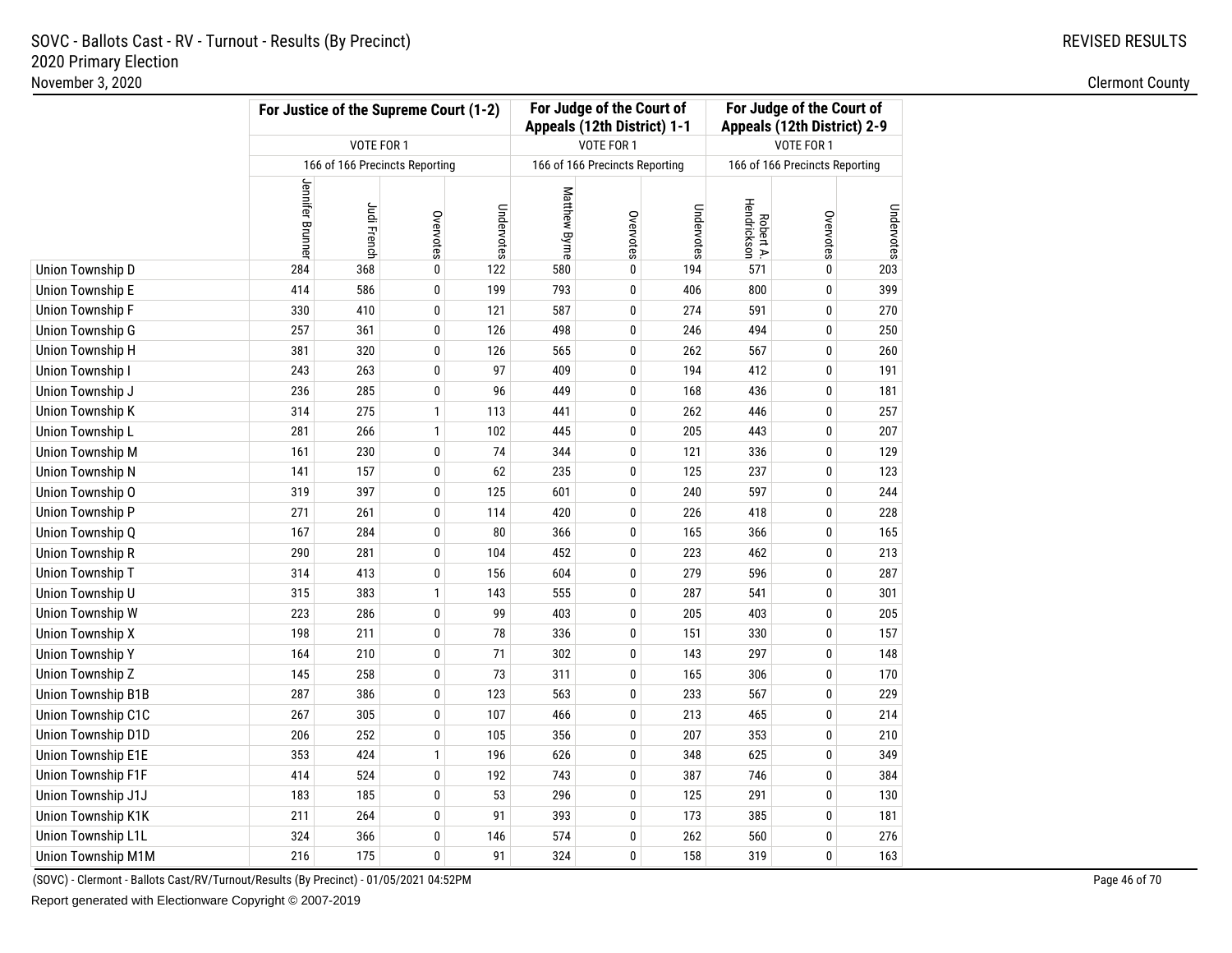# REVISED RESULTS

|                              |                  |             | For Justice of the Supreme Court (1-2) |            |               | For Judge of the Court of<br>Appeals (12th District) 1-1 |            | For Judge of the Court of<br>Appeals (12th District) 2-9 |                                |            |  |
|------------------------------|------------------|-------------|----------------------------------------|------------|---------------|----------------------------------------------------------|------------|----------------------------------------------------------|--------------------------------|------------|--|
|                              |                  | VOTE FOR 1  |                                        |            |               | VOTE FOR 1                                               |            |                                                          | VOTE FOR 1                     |            |  |
|                              |                  |             | 166 of 166 Precincts Reporting         |            |               | 166 of 166 Precincts Reporting                           |            |                                                          | 166 of 166 Precincts Reporting |            |  |
|                              | Jennifer Brunner | Judi French | Overvotes                              | Undervotes | Matthew Byrne | Overvotes                                                | Undervotes | Hendrickson<br>Robert A.                                 | Overvotes                      | Undervotes |  |
| Union Township P1P           | 304              | 349         | 0                                      | 103        | 496           | 0                                                        | 260        | 498                                                      | $\mathbf{0}$                   | 258        |  |
| Union Township R1R           | 262              | 305         | 0                                      | 117        | 458           | 0                                                        | 226        | 462                                                      | 0                              | 222        |  |
| <b>Union Township S1S</b>    | 307              | 383         | 0                                      | 129        | 584           | 0                                                        | 235        | 583                                                      | 0                              | 236        |  |
| Union Township U1U           | 220              | 282         | 0                                      | 111        | 411           | 0                                                        | 202        | 402                                                      | 0                              | 211        |  |
| Union Township V1V           | 201              | 246         | 0                                      | 54         | 369           | 0                                                        | 132        | 370                                                      | 0                              | 131        |  |
| Washington Township A        | 127              | 213         | 0                                      | 71         | 278           | 0                                                        | 133        | 282                                                      | 0                              | 129        |  |
| <b>Washington Township B</b> | 144              | 185         | 0                                      | 73         | 271           | 0                                                        | 131        | 258                                                      | $\mathbf{0}$                   | 144        |  |
| Washington Township C        | 86               | 168         | 0                                      | 41         | 206           | 0                                                        | 89         | 207                                                      | 0                              | 88         |  |
| Wayne Township A             | 234              | 431         | 0                                      | 114        | 572           | 0                                                        | 207        | 556                                                      | 0                              | 223        |  |
| Wayne Township B             | 180              | 390         | $\pmb{0}$                              | 91         | 500           | 0                                                        | 161        | 494                                                      | 0                              | 167        |  |
| Wayne Township C             | 319              | 463         | $\mathbf{1}$                           | 146        | 681           | 0                                                        | 248        | 675                                                      | 0                              | 254        |  |
| Williamsburg Village A       | 187              | 292         | 0                                      | 78         | 404           | 0                                                        | 153        | 402                                                      | 0                              | 155        |  |
| Williamsburg Village C       | 197              | 251         | 0                                      | 96         | 382           | 0                                                        | 162        | 379                                                      | 0                              | 165        |  |
| Williamsburg Township A      | 145              | 353         | $\mathbf{1}$                           | 88         | 435           | 0                                                        | 152        | 428                                                      | 0                              | 159        |  |
| Williamsburg Township B      | 266              | 399         | $\mathbf{1}$                           | 106        | 565           | 0                                                        | 207        | 576                                                      | 0                              | 196        |  |
| Williamsburg Township C      | 165              | 207         | 0                                      | 59         | 317           | 0                                                        | 114        | 319                                                      | 0                              | 112        |  |
| <b>Totals</b>                | 40,510           | 53,008      | 35                                     | 18,138     | 76,575        | 0                                                        | 35,116     | 76,567                                                   | 0                              | 35,124     |  |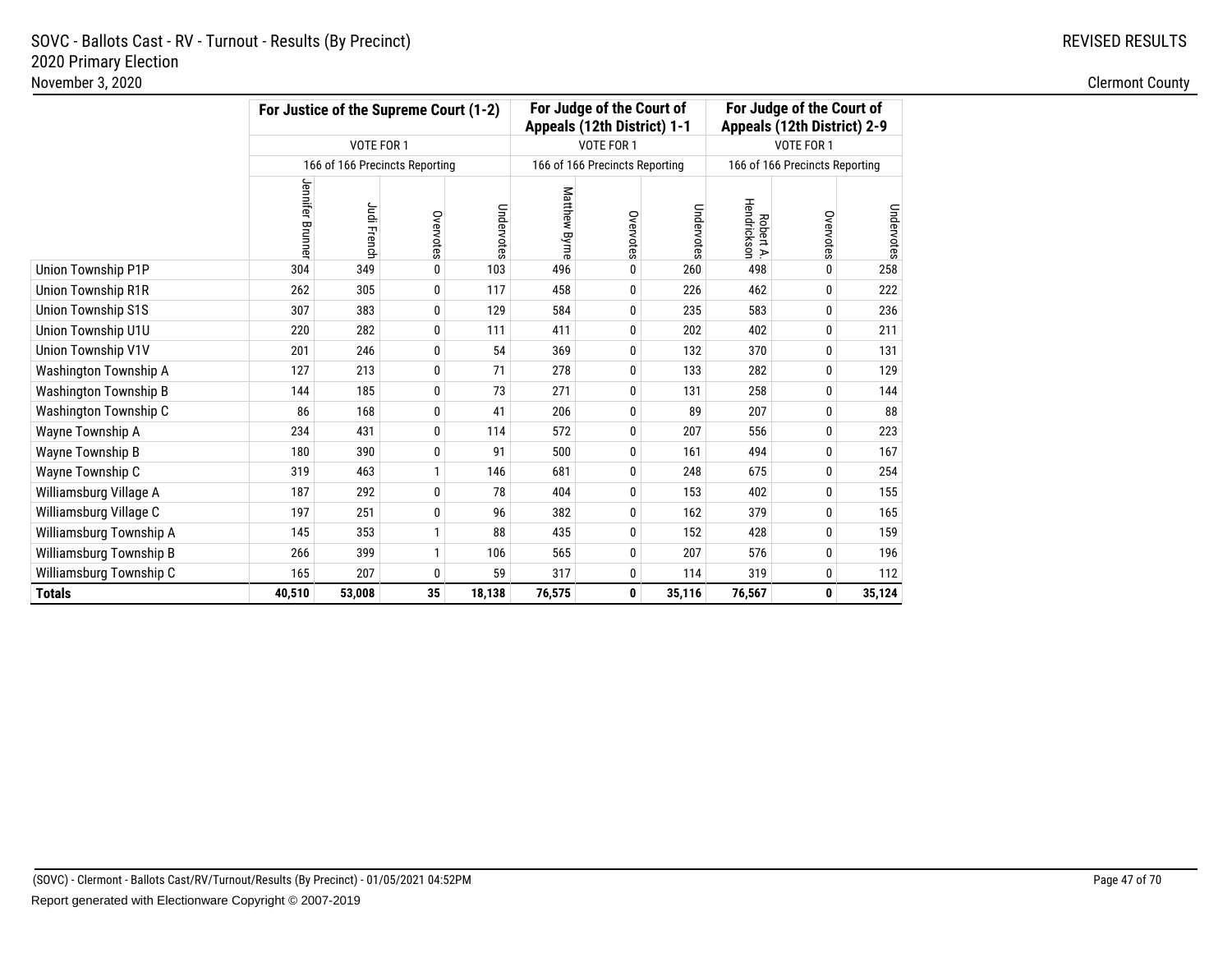|                           |                                | For Judge of the Court of<br><b>Common Pleas</b><br>(Probate/Juvenile Division) |            |     | <b>Village</b>             |           |                | Local Option - Felicity Ugly Goat - Felicity Local Option The Governor - Milford City<br>B |                            |           |            |
|---------------------------|--------------------------------|---------------------------------------------------------------------------------|------------|-----|----------------------------|-----------|----------------|--------------------------------------------------------------------------------------------|----------------------------|-----------|------------|
|                           |                                | VOTE FOR 1                                                                      |            |     | VOTE FOR 1                 |           |                |                                                                                            | VOTE FOR 1                 |           |            |
|                           |                                |                                                                                 |            |     | 1 of 1 Precincts Reporting |           |                |                                                                                            | 1 of 1 Precincts Reporting |           |            |
|                           | 166 of 166 Precincts Reporting |                                                                                 |            |     |                            |           |                |                                                                                            |                            |           |            |
|                           | James A. Shrive                | Overvotes                                                                       | Undervotes | Yes | $\mathop{\mathsf{S}}$      | Overvotes | Undervotes     | Yes                                                                                        | $\mathsf{R}^{\mathsf{c}}$  | Overvotes | Undervotes |
| Loveland City A           | 291                            | $\pmb{0}$                                                                       | 182        |     |                            |           |                |                                                                                            |                            |           |            |
| Loveland City B           | 745                            | $\pmb{0}$                                                                       | 421        |     |                            |           |                |                                                                                            |                            |           |            |
| Batavia Village A         | 549                            | $\pmb{0}$                                                                       | 231        |     |                            |           |                |                                                                                            |                            |           |            |
| Batavia Township A        | 836                            | $\pmb{0}$                                                                       | 289        |     |                            |           |                |                                                                                            |                            |           |            |
| Batavia Township B        | 615                            | $\mathbf 0$                                                                     | 229        |     |                            |           |                |                                                                                            |                            |           |            |
| Batavia Township C        | 642                            | $\pmb{0}$                                                                       | 202        |     |                            |           |                |                                                                                            |                            |           |            |
| Batavia Township D        | 724                            | $\pmb{0}$                                                                       | 274        |     |                            |           |                |                                                                                            |                            |           |            |
| <b>Batavia Township E</b> | 558                            | $\pmb{0}$                                                                       | 222        |     |                            |           |                |                                                                                            |                            |           |            |
| Batavia Township F        | 652                            | $\pmb{0}$                                                                       | 242        |     |                            |           |                |                                                                                            |                            |           |            |
| Batavia Township G        | 519                            | 0                                                                               | 184        |     |                            |           |                |                                                                                            |                            |           |            |
| Batavia Township H        | 455                            | 0                                                                               | 158        |     |                            |           |                |                                                                                            |                            |           |            |
| Batavia Township I        | 526                            | $\pmb{0}$                                                                       | 195        |     |                            |           |                |                                                                                            |                            |           |            |
| Batavia Township J        | 642                            | $\pmb{0}$                                                                       | 213        |     |                            |           |                |                                                                                            |                            |           |            |
| Batavia Township K        | 372                            | $\pmb{0}$                                                                       | 158        |     |                            |           |                |                                                                                            |                            |           |            |
| Batavia Township L        | 541                            | 0                                                                               | 186        |     |                            |           |                |                                                                                            |                            |           |            |
| Batavia Township M        | 706                            | 0                                                                               | 233        |     |                            |           |                |                                                                                            |                            |           |            |
| Batavia Township N        | 696                            | 0                                                                               | 234        |     |                            |           |                |                                                                                            |                            |           |            |
| Batavia Township O        | 600                            | $\pmb{0}$                                                                       | 244        |     |                            |           |                |                                                                                            |                            |           |            |
| <b>Felicity Village</b>   | 164                            | $\pmb{0}$                                                                       | 43         | 137 | 63                         | 0         | $\overline{7}$ |                                                                                            |                            |           |            |
| Franklin Township A       | 535                            | $\pmb{0}$                                                                       | 124        |     |                            |           |                |                                                                                            |                            |           |            |
| Franklin Township B       | 223                            | $\pmb{0}$                                                                       | 117        |     |                            |           |                |                                                                                            |                            |           |            |
| Franklin Township D       | 392                            | $\pmb{0}$                                                                       | 107        |     |                            |           |                |                                                                                            |                            |           |            |
| Goshen Township A         | 527                            | $\pmb{0}$                                                                       | 180        |     |                            |           |                |                                                                                            |                            |           |            |
| Goshen Township B         | 617                            | $\pmb{0}$                                                                       | 236        |     |                            |           |                |                                                                                            |                            |           |            |
| Goshen Township D         | 443                            | $\pmb{0}$                                                                       | 163        |     |                            |           |                |                                                                                            |                            |           |            |
| Goshen Township E         | 670                            | 0                                                                               | 204        |     |                            |           |                |                                                                                            |                            |           |            |
| Goshen Township F         | 245                            | 0                                                                               | 68         |     |                            |           |                |                                                                                            |                            |           |            |
| Goshen Township G         | 521                            | 0                                                                               | 140        |     |                            |           |                |                                                                                            |                            |           |            |
| Goshen Township I         | 352                            | 0                                                                               | 105        |     |                            |           |                |                                                                                            |                            |           |            |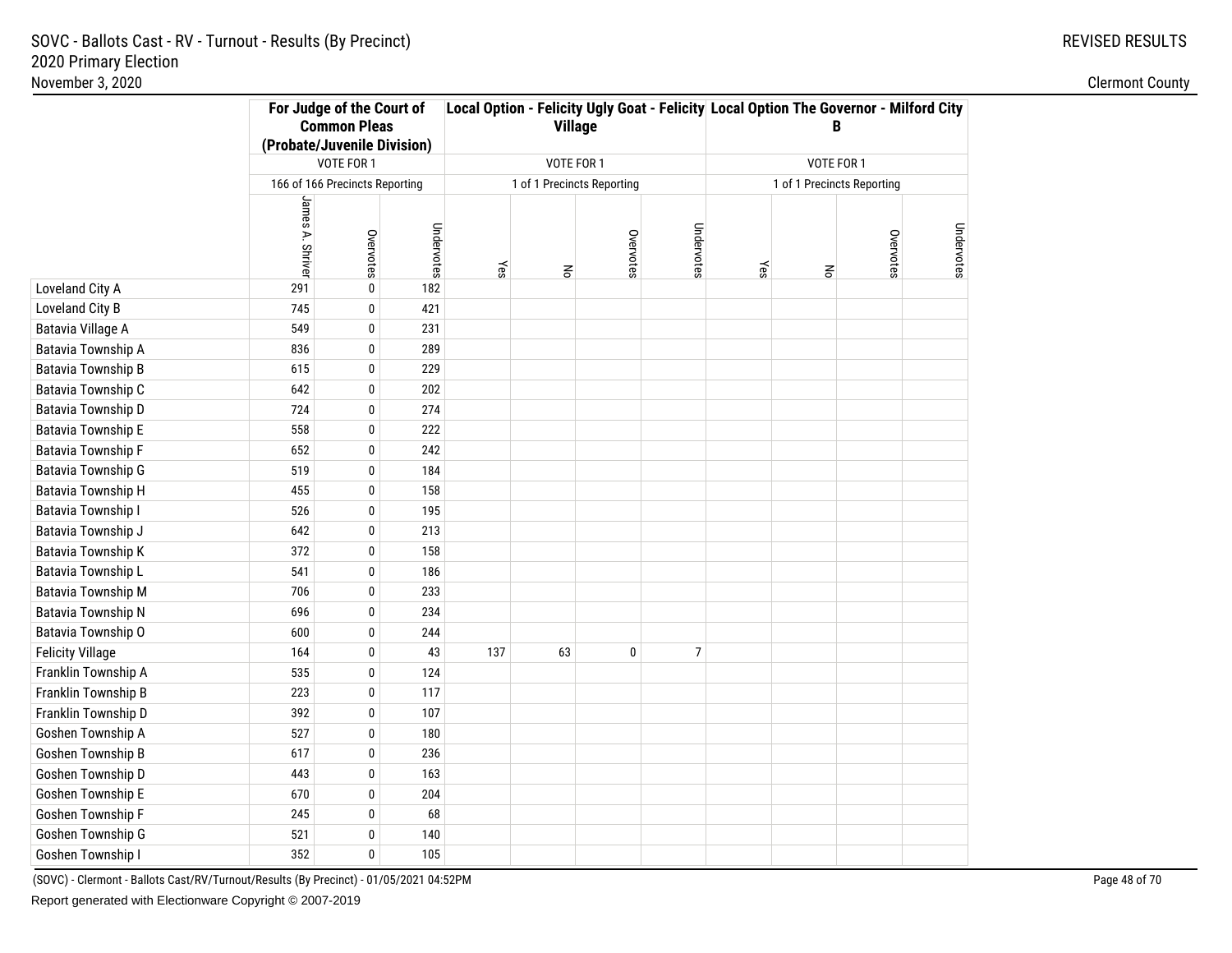|                    | For Judge of the Court of<br><b>Common Pleas</b><br>(Probate/Juvenile Division) |                                |            |     | <b>Village</b>             |           |            | Local Option - Felicity Ugly Goat - Felicity Local Option The Governor - Milford City<br>B |                            |           |            |
|--------------------|---------------------------------------------------------------------------------|--------------------------------|------------|-----|----------------------------|-----------|------------|--------------------------------------------------------------------------------------------|----------------------------|-----------|------------|
|                    |                                                                                 | VOTE FOR 1                     |            |     | VOTE FOR 1                 |           |            |                                                                                            | VOTE FOR 1                 |           |            |
|                    |                                                                                 | 166 of 166 Precincts Reporting |            |     | 1 of 1 Precincts Reporting |           |            |                                                                                            | 1 of 1 Precincts Reporting |           |            |
|                    | James A. Shriver                                                                | Overvotes                      | Undervotes | Yes | $\mathop{\mathsf{S}}$      | Overvotes | Undervotes | Yes                                                                                        | $\mathsf{R}^{\mathsf{S}}$  | Overvotes | Undervotes |
| Goshen Township J  | 373                                                                             | $\pmb{0}$                      | 118        |     |                            |           |            |                                                                                            |                            |           |            |
| Goshen Township K  | 381                                                                             | $\pmb{0}$                      | 120        |     |                            |           |            |                                                                                            |                            |           |            |
| Goshen Township L  | 543                                                                             | $\pmb{0}$                      | 198        |     |                            |           |            |                                                                                            |                            |           |            |
| Goshen Township M  | 417                                                                             | $\bf{0}$                       | 141        |     |                            |           |            |                                                                                            |                            |           |            |
| Goshen Township N  | 713                                                                             | $\pmb{0}$                      | 305        |     |                            |           |            |                                                                                            |                            |           |            |
| Jackson Township A | 436                                                                             | $\pmb{0}$                      | 123        |     |                            |           |            |                                                                                            |                            |           |            |
| Jackson Township B | 315                                                                             | 0                              | 94         |     |                            |           |            |                                                                                            |                            |           |            |
| Jackson Township C | 593                                                                             | $\pmb{0}$                      | 134        |     |                            |           |            |                                                                                            |                            |           |            |
| Milford City A     | 266                                                                             | $\pmb{0}$                      | 144        |     |                            |           |            |                                                                                            |                            |           |            |
| Milford City B     | 481                                                                             | $\pmb{0}$                      | 263        |     |                            |           |            | 606                                                                                        | 118                        | 1         | 19         |
| Milford City D     | 166                                                                             | 0                              | 76         |     |                            |           |            |                                                                                            |                            |           |            |
| Milford City E     | 289                                                                             | 0                              | 176        |     |                            |           |            |                                                                                            |                            |           |            |
| Milford City F     | 324                                                                             | $\pmb{0}$                      | 128        |     |                            |           |            |                                                                                            |                            |           |            |
| Milford City G     | 378                                                                             | 0                              | 233        |     |                            |           |            |                                                                                            |                            |           |            |
| Milford City H     | 536                                                                             | $\bf{0}$                       | 267        |     |                            |           |            |                                                                                            |                            |           |            |
| Miami Township A   | 531                                                                             | $\pmb{0}$                      | 320        |     |                            |           |            |                                                                                            |                            |           |            |
| Miami Township C   | 469                                                                             | $\pmb{0}$                      | 268        |     |                            |           |            |                                                                                            |                            |           |            |
| Miami Township D   | 449                                                                             | 0                              | 167        |     |                            |           |            |                                                                                            |                            |           |            |
| Miami Township E   | 259                                                                             | 0                              | 151        |     |                            |           |            |                                                                                            |                            |           |            |
| Miami Township F   | 720                                                                             | $\pmb{0}$                      | 323        |     |                            |           |            |                                                                                            |                            |           |            |
| Miami Township G   | 343                                                                             | $\bf{0}$                       | 138        |     |                            |           |            |                                                                                            |                            |           |            |
| Miami Township H   | 536                                                                             | 0                              | 205        |     |                            |           |            |                                                                                            |                            |           |            |
| Miami Township I   | 555                                                                             | 0                              | 262        |     |                            |           |            |                                                                                            |                            |           |            |
| Miami Township J   | 376                                                                             | 0                              | 129        |     |                            |           |            |                                                                                            |                            |           |            |
| Miami Township K   | 587                                                                             | 0                              | 318        |     |                            |           |            |                                                                                            |                            |           |            |
| Miami Township L   | 384                                                                             | 0                              | 176        |     |                            |           |            |                                                                                            |                            |           |            |
| Miami Township M   | 462                                                                             | $\pmb{0}$                      | 231        |     |                            |           |            |                                                                                            |                            |           |            |
| Miami Township N   | 442                                                                             | $\bf{0}$                       | 163        |     |                            |           |            |                                                                                            |                            |           |            |
| Miami Township P   | 277                                                                             | $\mathbf 0$                    | 111        |     |                            |           |            |                                                                                            |                            |           |            |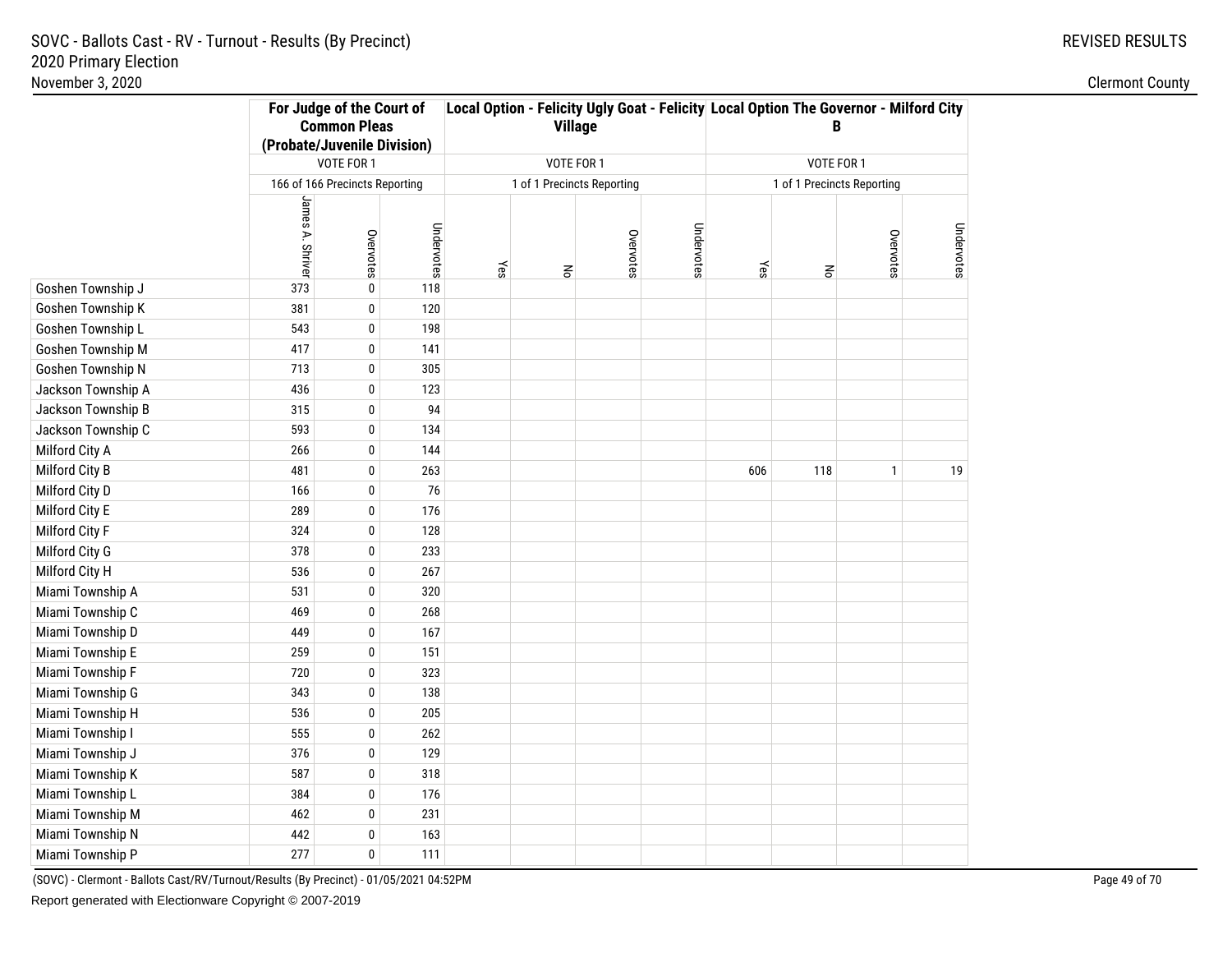|                    | For Judge of the Court of<br><b>Common Pleas</b><br>(Probate/Juvenile Division) |                                |            |     | <b>Village</b>             |           |            | Local Option - Felicity Ugly Goat - Felicity Local Option The Governor - Milford City<br>B |                            |           |            |  |
|--------------------|---------------------------------------------------------------------------------|--------------------------------|------------|-----|----------------------------|-----------|------------|--------------------------------------------------------------------------------------------|----------------------------|-----------|------------|--|
|                    |                                                                                 | VOTE FOR 1                     |            |     | VOTE FOR 1                 |           |            |                                                                                            | VOTE FOR 1                 |           |            |  |
|                    |                                                                                 | 166 of 166 Precincts Reporting |            |     | 1 of 1 Precincts Reporting |           |            |                                                                                            | 1 of 1 Precincts Reporting |           |            |  |
|                    | James A. Shriver                                                                | Overvotes                      | Undervotes | Yes | $\mathsf{S}$               | Overvotes | Undervotes | Yes                                                                                        | $\mathsf{R}^{\mathsf{S}}$  | Overvotes | Undervotes |  |
| Miami Township Q   | 405                                                                             | $\bf{0}$                       | 189        |     |                            |           |            |                                                                                            |                            |           |            |  |
| Miami Township R   | 462                                                                             | 0                              | 188        |     |                            |           |            |                                                                                            |                            |           |            |  |
| Miami Township S   | 312                                                                             | $\mathbf{0}$                   | 113        |     |                            |           |            |                                                                                            |                            |           |            |  |
| Miami Township T   | 502                                                                             | $\bf{0}$                       | 177        |     |                            |           |            |                                                                                            |                            |           |            |  |
| Miami Township U   | 368                                                                             | $\bf{0}$                       | 176        |     |                            |           |            |                                                                                            |                            |           |            |  |
| Miami Township V   | 357                                                                             | $\pmb{0}$                      | 135        |     |                            |           |            |                                                                                            |                            |           |            |  |
| Miami Township X   | 700                                                                             | 0                              | 245        |     |                            |           |            |                                                                                            |                            |           |            |  |
| Miami Township Y   | 631                                                                             | 0                              | 323        |     |                            |           |            |                                                                                            |                            |           |            |  |
| Miami Township Z   | 762                                                                             | $\pmb{0}$                      | 378        |     |                            |           |            |                                                                                            |                            |           |            |  |
| Miami Township A1A | 335                                                                             | $\pmb{0}$                      | 156        |     |                            |           |            |                                                                                            |                            |           |            |  |
| Miami Township B1B | 478                                                                             | $\mathbf 0$                    | 199        |     |                            |           |            |                                                                                            |                            |           |            |  |
| Miami Township C1C | 397                                                                             | 0                              | 189        |     |                            |           |            |                                                                                            |                            |           |            |  |
| Miami Township D1D | 440                                                                             | $\mathbf 0$                    | 181        |     |                            |           |            |                                                                                            |                            |           |            |  |
| Miami Township F1F | 565                                                                             | $\pmb{0}$                      | 263        |     |                            |           |            |                                                                                            |                            |           |            |  |
| Miami Township G1G | 448                                                                             | 0                              | 232        |     |                            |           |            |                                                                                            |                            |           |            |  |
| Miami Township H1H | 602                                                                             | 0                              | 252        |     |                            |           |            |                                                                                            |                            |           |            |  |
| Miami Township K1K | 475                                                                             | 0                              | 200        |     |                            |           |            |                                                                                            |                            |           |            |  |
| Miami Township L1L | 490                                                                             | 0                              | 280        |     |                            |           |            |                                                                                            |                            |           |            |  |
| Miami Township M1M | 458                                                                             | $\bf{0}$                       | 273        |     |                            |           |            |                                                                                            |                            |           |            |  |
| Miami Township N1N | 794                                                                             | $\bf{0}$                       | 352        |     |                            |           |            |                                                                                            |                            |           |            |  |
| Miami Township 010 | 587                                                                             | $\pmb{0}$                      | 278        |     |                            |           |            |                                                                                            |                            |           |            |  |
| Miami Township P1P | 509                                                                             | 0                              | 252        |     |                            |           |            |                                                                                            |                            |           |            |  |
| Miami Township Q1Q | 435                                                                             | 0                              | 183        |     |                            |           |            |                                                                                            |                            |           |            |  |
| Monroe Township A  | 355                                                                             | $\pmb{0}$                      | 80         |     |                            |           |            |                                                                                            |                            |           |            |  |
| Monroe Township B  | 783                                                                             | $\pmb{0}$                      | 278        |     |                            |           |            |                                                                                            |                            |           |            |  |
| Monroe Township C  | 568                                                                             | $\pmb{0}$                      | 189        |     |                            |           |            |                                                                                            |                            |           |            |  |
| Monroe Township D  | 478                                                                             | 0                              | 119        |     |                            |           |            |                                                                                            |                            |           |            |  |
| Monroe Township E  | 590                                                                             | 0                              | 212        |     |                            |           |            |                                                                                            |                            |           |            |  |
| Monroe Township I  | 211                                                                             | 0                              | 53         |     |                            |           |            |                                                                                            |                            |           |            |  |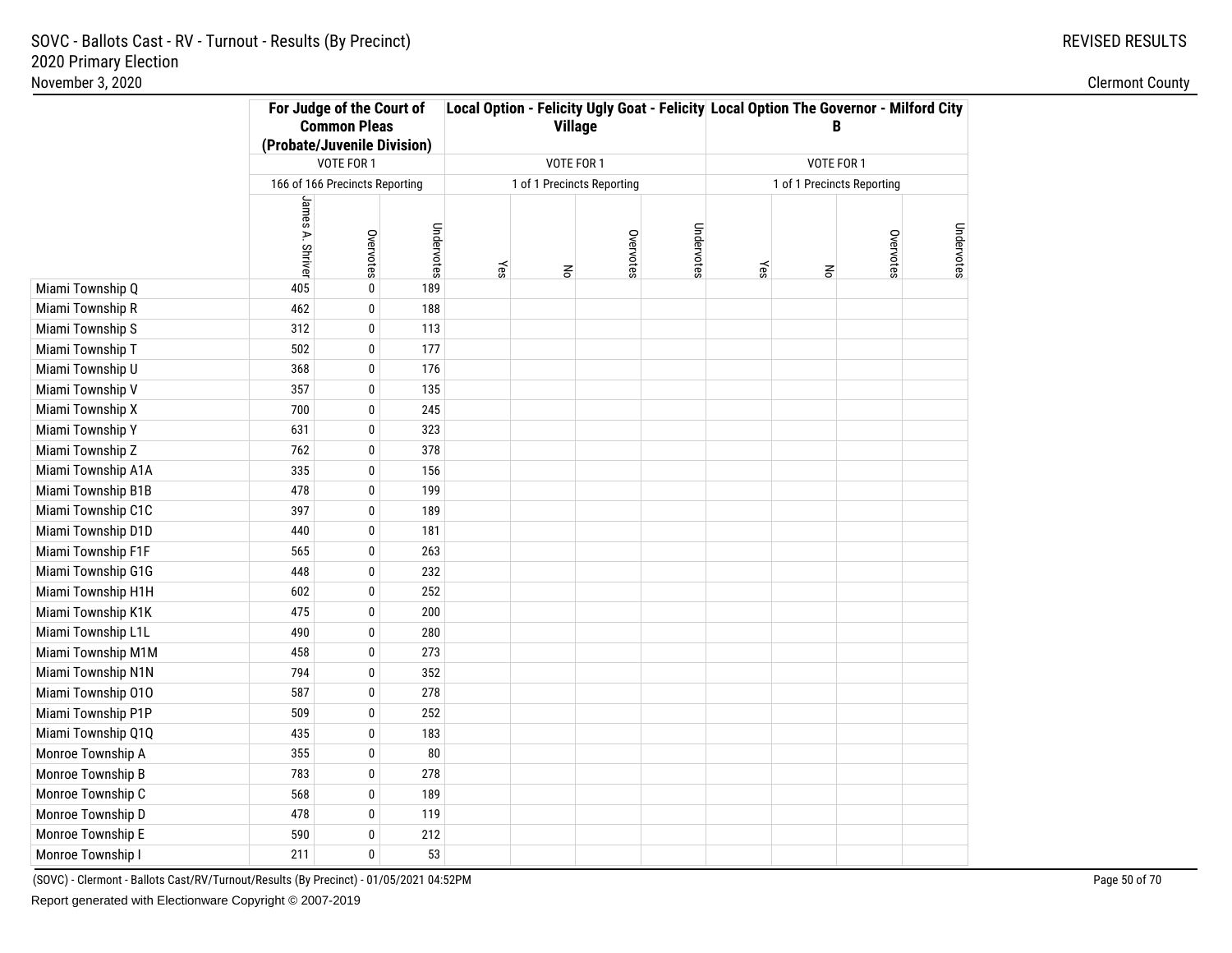|                         | For Judge of the Court of<br><b>Common Pleas</b><br>(Probate/Juvenile Division) |                                |            |     | <b>Village</b>             |           |            | Local Option - Felicity Ugly Goat - Felicity Local Option The Governor - Milford City<br>B |                            |           |            |
|-------------------------|---------------------------------------------------------------------------------|--------------------------------|------------|-----|----------------------------|-----------|------------|--------------------------------------------------------------------------------------------|----------------------------|-----------|------------|
|                         |                                                                                 | VOTE FOR 1                     |            |     | VOTE FOR 1                 |           |            |                                                                                            | VOTE FOR 1                 |           |            |
|                         |                                                                                 | 166 of 166 Precincts Reporting |            |     | 1 of 1 Precincts Reporting |           |            |                                                                                            | 1 of 1 Precincts Reporting |           |            |
|                         | James A. Shriver                                                                | Overvotes                      | Undervotes | Yes | $\mathsf{R}$               | Overvotes | Undervotes | Yes                                                                                        | $\overline{6}$             | Overvotes | Undervotes |
| New Richmond Village A  | 371                                                                             | $\pmb{0}$                      | 123        |     |                            |           |            |                                                                                            |                            |           |            |
| New Richmond Village B  | 586                                                                             | $\mathbf{0}$                   | 214        |     |                            |           |            |                                                                                            |                            |           |            |
| Ohio Township A         | 351                                                                             | 0                              | 109        |     |                            |           |            |                                                                                            |                            |           |            |
| Ohio Township B         | 237                                                                             | 0                              | 100        |     |                            |           |            |                                                                                            |                            |           |            |
| Ohio Township C         | 337                                                                             | 0                              | 124        |     |                            |           |            |                                                                                            |                            |           |            |
| Pierce Township A       | 529                                                                             | 0                              | 195        |     |                            |           |            |                                                                                            |                            |           |            |
| Pierce Township B       | 301                                                                             | 0                              | 179        |     |                            |           |            |                                                                                            |                            |           |            |
| Pierce Township C       | 343                                                                             | 0                              | 125        |     |                            |           |            |                                                                                            |                            |           |            |
| Pierce Township D       | 558                                                                             | 0                              | 164        |     |                            |           |            |                                                                                            |                            |           |            |
| Pierce Township E       | 617                                                                             | 0                              | 237        |     |                            |           |            |                                                                                            |                            |           |            |
| Pierce Township G       | 586                                                                             | 0                              | 216        |     |                            |           |            |                                                                                            |                            |           |            |
| Pierce Township I       | 605                                                                             | 0                              | 214        |     |                            |           |            |                                                                                            |                            |           |            |
| Pierce Township J       | 430                                                                             | 0                              | 158        |     |                            |           |            |                                                                                            |                            |           |            |
| Pierce Township K       | 600                                                                             | 0                              | 252        |     |                            |           |            |                                                                                            |                            |           |            |
| Pierce Township M       | 531                                                                             | 0                              | 203        |     |                            |           |            |                                                                                            |                            |           |            |
| Pierce Township N       | 667                                                                             | $\bf{0}$                       | 224        |     |                            |           |            |                                                                                            |                            |           |            |
| Pierce Township O       | 634                                                                             | $\bf{0}$                       | 237        |     |                            |           |            |                                                                                            |                            |           |            |
| Owensville Village      | 267                                                                             | $\pmb{0}$                      | 73         |     |                            |           |            |                                                                                            |                            |           |            |
| Stonelick Township A    | 582                                                                             | $\pmb{0}$                      | 205        |     |                            |           |            |                                                                                            |                            |           |            |
| Stonelick Township B    | 356                                                                             | $\pmb{0}$                      | 118        |     |                            |           |            |                                                                                            |                            |           |            |
| Stonelick Township C    | 414                                                                             | 0                              | 147        |     |                            |           |            |                                                                                            |                            |           |            |
| Stonelick Township D    | 464                                                                             | 0                              | 139        |     |                            |           |            |                                                                                            |                            |           |            |
| Stonelick Township E    | 417                                                                             | 0                              | 151        |     |                            |           |            |                                                                                            |                            |           |            |
| <b>Bethel Village A</b> | 392                                                                             | $\mathbf{0}$                   | 107        |     |                            |           |            |                                                                                            |                            |           |            |
| <b>Bethel Village B</b> | 452                                                                             | $\bf{0}$                       | 147        |     |                            |           |            |                                                                                            |                            |           |            |
| Tate Township A         | 587                                                                             | $\bf{0}$                       | 150        |     |                            |           |            |                                                                                            |                            |           |            |
| <b>Tate Township B</b>  | 517                                                                             | $\mathbf{0}$                   | 129        |     |                            |           |            |                                                                                            |                            |           |            |
| Tate Township D         | 667                                                                             | 0                              | 206        |     |                            |           |            |                                                                                            |                            |           |            |
| Tate Township F         | 535                                                                             | 0                              | 138        |     |                            |           |            |                                                                                            |                            |           |            |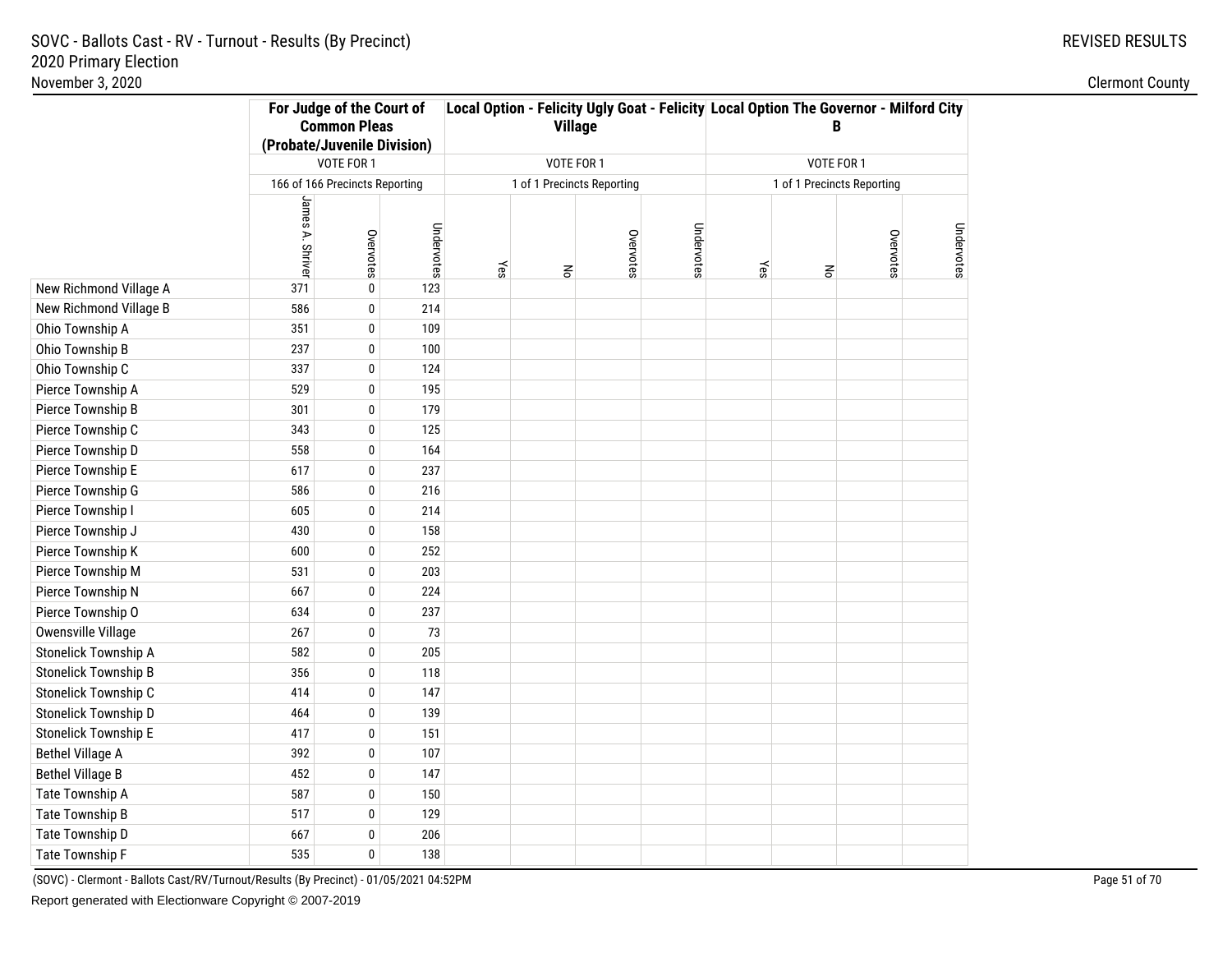|                         | For Judge of the Court of<br><b>Common Pleas</b><br>(Probate/Juvenile Division) |                                |            |     | <b>Village</b>             |           |            | Local Option - Felicity Ugly Goat - Felicity Local Option The Governor - Milford City<br>B |                            |           |            |  |
|-------------------------|---------------------------------------------------------------------------------|--------------------------------|------------|-----|----------------------------|-----------|------------|--------------------------------------------------------------------------------------------|----------------------------|-----------|------------|--|
|                         |                                                                                 | VOTE FOR 1                     |            |     | VOTE FOR 1                 |           |            |                                                                                            | VOTE FOR 1                 |           |            |  |
|                         |                                                                                 | 166 of 166 Precincts Reporting |            |     | 1 of 1 Precincts Reporting |           |            |                                                                                            | 1 of 1 Precincts Reporting |           |            |  |
|                         |                                                                                 |                                |            |     |                            |           |            |                                                                                            |                            |           |            |  |
|                         | James A. Shrive                                                                 | Overvotes                      | Undervotes | Yes | $\mathop{\mathsf{S}}$      | Overvotes | Undervotes | Yes                                                                                        | $\mathsf{R}^{\mathsf{S}}$  | Overvotes | Undervotes |  |
| Tate Township H         | 481                                                                             | $\pmb{0}$                      | 162        |     |                            |           |            |                                                                                            |                            |           |            |  |
| Union Township A        | 587                                                                             | $\mathbf 0$                    | 294        |     |                            |           |            |                                                                                            |                            |           |            |  |
| Union Township B        | 514                                                                             | $\pmb{0}$                      | 216        |     |                            |           |            |                                                                                            |                            |           |            |  |
| Union Township C        | 440                                                                             | $\pmb{0}$                      | 188        |     |                            |           |            |                                                                                            |                            |           |            |  |
| Union Township D        | 591                                                                             | $\mathbf 0$                    | 183        |     |                            |           |            |                                                                                            |                            |           |            |  |
| Union Township E        | 838                                                                             | 0                              | 361        |     |                            |           |            |                                                                                            |                            |           |            |  |
| <b>Union Township F</b> | 624                                                                             | 0                              | 237        |     |                            |           |            |                                                                                            |                            |           |            |  |
| Union Township G        | 527                                                                             | 0                              | 217        |     |                            |           |            |                                                                                            |                            |           |            |  |
| <b>Union Township H</b> | 579                                                                             | $\pmb{0}$                      | 248        |     |                            |           |            |                                                                                            |                            |           |            |  |
| Union Township I        | 423                                                                             | 0                              | 180        |     |                            |           |            |                                                                                            |                            |           |            |  |
| Union Township J        | 463                                                                             | 0                              | 154        |     |                            |           |            |                                                                                            |                            |           |            |  |
| <b>Union Township K</b> | 452                                                                             | 0                              | 251        |     |                            |           |            |                                                                                            |                            |           |            |  |
| Union Township L        | 467                                                                             | $\mathbf 0$                    | 183        |     |                            |           |            |                                                                                            |                            |           |            |  |
| <b>Union Township M</b> | 356                                                                             | $\mathbf 0$                    | 109        |     |                            |           |            |                                                                                            |                            |           |            |  |
| <b>Union Township N</b> | 249                                                                             | 0                              | 111        |     |                            |           |            |                                                                                            |                            |           |            |  |
| Union Township O        | 649                                                                             | $\pmb{0}$                      | 192        |     |                            |           |            |                                                                                            |                            |           |            |  |
| Union Township P        | 443                                                                             | $\pmb{0}$                      | 203        |     |                            |           |            |                                                                                            |                            |           |            |  |
| Union Township Q        | 381                                                                             | $\pmb{0}$                      | 150        |     |                            |           |            |                                                                                            |                            |           |            |  |
| <b>Union Township R</b> | 494                                                                             | $\boldsymbol{0}$               | 181        |     |                            |           |            |                                                                                            |                            |           |            |  |
| Union Township T        | 628                                                                             | $\bf{0}$                       | 255        |     |                            |           |            |                                                                                            |                            |           |            |  |
| Union Township U        | 572                                                                             | $\pmb{0}$                      | 270        |     |                            |           |            |                                                                                            |                            |           |            |  |
| Union Township W        | 435                                                                             | $\pmb{0}$                      | 173        |     |                            |           |            |                                                                                            |                            |           |            |  |
| <b>Union Township X</b> | 343                                                                             | $\pmb{0}$                      | 144        |     |                            |           |            |                                                                                            |                            |           |            |  |
| <b>Union Township Y</b> | 319                                                                             | 0                              | 126        |     |                            |           |            |                                                                                            |                            |           |            |  |
| Union Township Z        | 329                                                                             | 0                              | 147        |     |                            |           |            |                                                                                            |                            |           |            |  |
| Union Township B1B      | 587                                                                             | 0                              | 209        |     |                            |           |            |                                                                                            |                            |           |            |  |
| Union Township C1C      | 496                                                                             | $\bf{0}$                       | 183        |     |                            |           |            |                                                                                            |                            |           |            |  |
| Union Township D1D      | 373                                                                             | 0                              | 190        |     |                            |           |            |                                                                                            |                            |           |            |  |
| Union Township E1E      | 656                                                                             | 0                              | 318        |     |                            |           |            |                                                                                            |                            |           |            |  |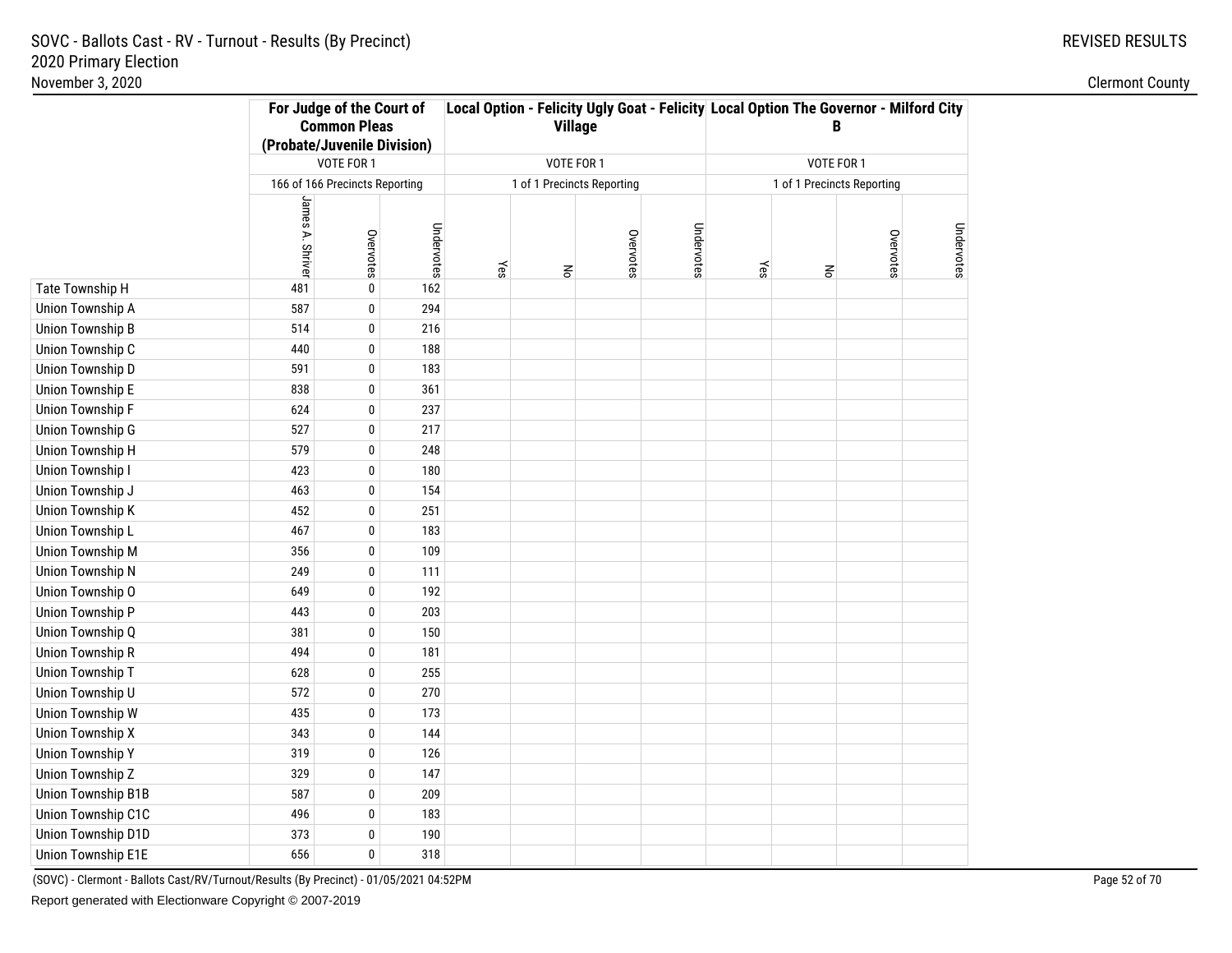|                              | For Judge of the Court of<br><b>Common Pleas</b><br>(Probate/Juvenile Division) |                                |            |     | <b>Village</b>             |           |            | Local Option - Felicity Ugly Goat - Felicity Local Option The Governor - Milford City |                            |           |            |
|------------------------------|---------------------------------------------------------------------------------|--------------------------------|------------|-----|----------------------------|-----------|------------|---------------------------------------------------------------------------------------|----------------------------|-----------|------------|
|                              |                                                                                 | VOTE FOR 1                     |            |     | VOTE FOR 1                 |           |            |                                                                                       | VOTE FOR 1                 |           |            |
|                              |                                                                                 | 166 of 166 Precincts Reporting |            |     | 1 of 1 Precincts Reporting |           |            |                                                                                       | 1 of 1 Precincts Reporting |           |            |
|                              | James A. Shrive                                                                 | Overvotes                      | Undervotes | Yes | $\mathbf{R}^{\mathbf{C}}$  | Overvotes | Undervotes | Yes                                                                                   | $\mathsf{R}^{\mathsf{S}}$  | Overvotes | Undervotes |
| Union Township F1F           | 760                                                                             | 0                              | 370        |     |                            |           |            |                                                                                       |                            |           |            |
| Union Township J1J           | 313                                                                             | 0                              | 108        |     |                            |           |            |                                                                                       |                            |           |            |
| Union Township K1K           | 414                                                                             | 0                              | 152        |     |                            |           |            |                                                                                       |                            |           |            |
| Union Township L1L           | 609                                                                             | 0                              | 227        |     |                            |           |            |                                                                                       |                            |           |            |
| Union Township M1M           | 339                                                                             | 0                              | 143        |     |                            |           |            |                                                                                       |                            |           |            |
| Union Township P1P           | 517                                                                             | 0                              | 239        |     |                            |           |            |                                                                                       |                            |           |            |
| Union Township R1R           | 494                                                                             | 0                              | 190        |     |                            |           |            |                                                                                       |                            |           |            |
| <b>Union Township S1S</b>    | 595                                                                             | 0                              | 224        |     |                            |           |            |                                                                                       |                            |           |            |
| Union Township U1U           | 424                                                                             | 0                              | 189        |     |                            |           |            |                                                                                       |                            |           |            |
| Union Township V1V           | 382                                                                             | 0                              | 119        |     |                            |           |            |                                                                                       |                            |           |            |
| Washington Township A        | 307                                                                             | 0                              | 104        |     |                            |           |            |                                                                                       |                            |           |            |
| <b>Washington Township B</b> | 303                                                                             | 0                              | 99         |     |                            |           |            |                                                                                       |                            |           |            |
| Washington Township C        | 227                                                                             | 0                              | 68         |     |                            |           |            |                                                                                       |                            |           |            |
| Wayne Township A             | 585                                                                             | 0                              | 194        |     |                            |           |            |                                                                                       |                            |           |            |
| Wayne Township B             | 520                                                                             | 0                              | 141        |     |                            |           |            |                                                                                       |                            |           |            |
| Wayne Township C             | 714                                                                             | 0                              | 215        |     |                            |           |            |                                                                                       |                            |           |            |
| Williamsburg Village A       | 432                                                                             | 0                              | 125        |     |                            |           |            |                                                                                       |                            |           |            |
| Williamsburg Village C       | 412                                                                             | 0                              | 132        |     |                            |           |            |                                                                                       |                            |           |            |
| Williamsburg Township A      | 459                                                                             | 0                              | 128        |     |                            |           |            |                                                                                       |                            |           |            |
| Williamsburg Township B      | 606                                                                             | 0                              | 166        |     |                            |           |            |                                                                                       |                            |           |            |
| Williamsburg Township C      | 335                                                                             | 0                              | 96         |     |                            |           |            |                                                                                       |                            |           |            |
| <b>Totals</b>                | 80,432                                                                          | 0                              | 31,259     | 137 | 63                         | 0         | 7          | 606                                                                                   | 118                        | 1         | 19         |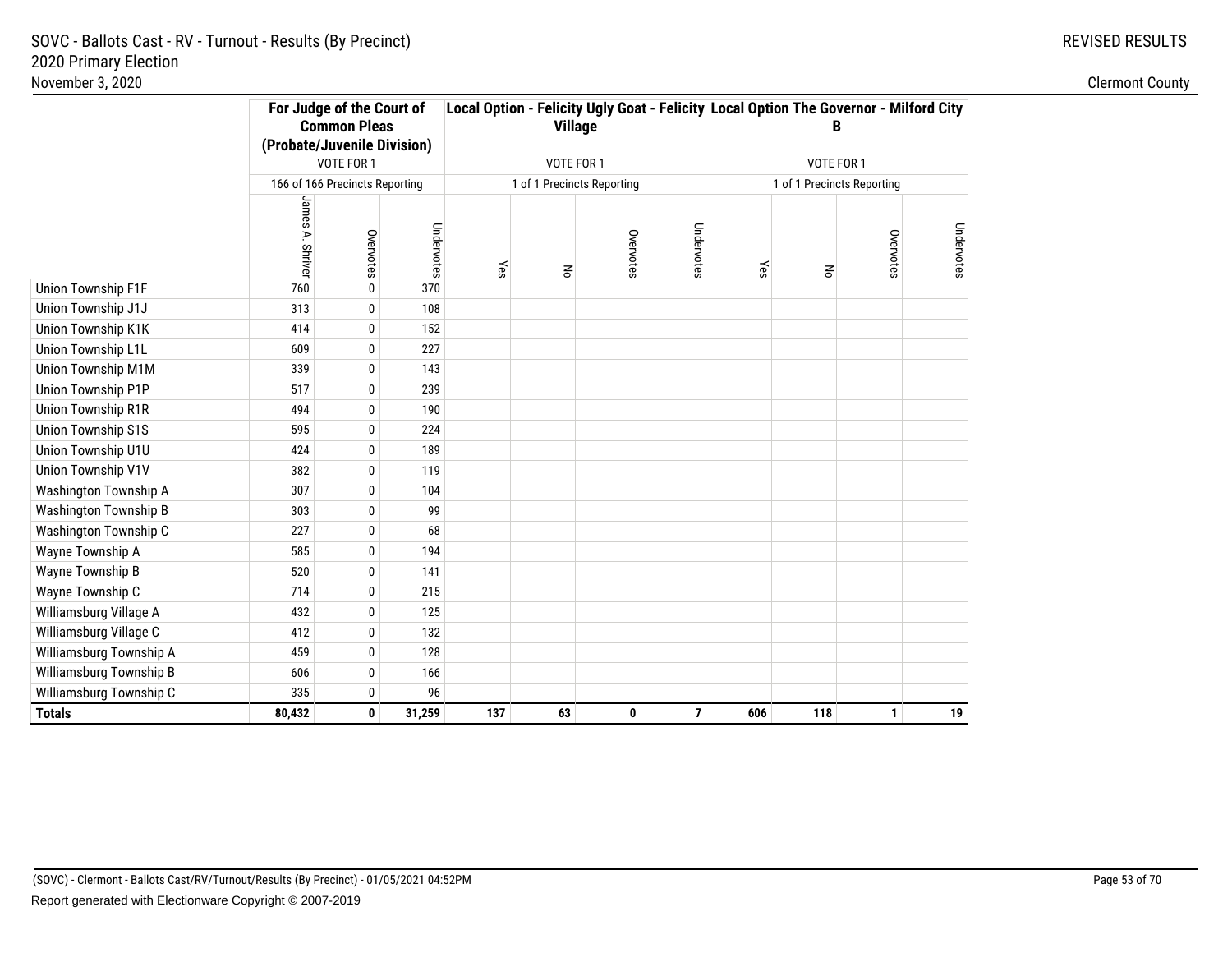|                        |     |            | <b>Williamsburg Electric Aggregation</b> |            |     | <b>Williamsburg Gas Aggregation</b> |               |            |
|------------------------|-----|------------|------------------------------------------|------------|-----|-------------------------------------|---------------|------------|
|                        |     | VOTE FOR 1 |                                          |            |     | VOTE FOR 1                          |               |            |
|                        |     |            | 2 of 2 Precincts Reporting               |            |     | 2 of 2 Precincts Reporting          |               |            |
|                        | Υes | 종          | Overvotes                                | Undervotes | Υes | 종                                   | Over<br>votes | Undervotes |
| Williamsburg Village A | 281 | 247        | 0                                        | 29         | 278 | 250                                 | 0             | 29         |
| Williamsburg Village C | 260 | 242        | 0                                        | 42         | 264 | 237                                 | 0             | 43         |
| Totals                 | 541 | 489        | 0                                        | 71         | 542 | 487                                 | 0             | 72         |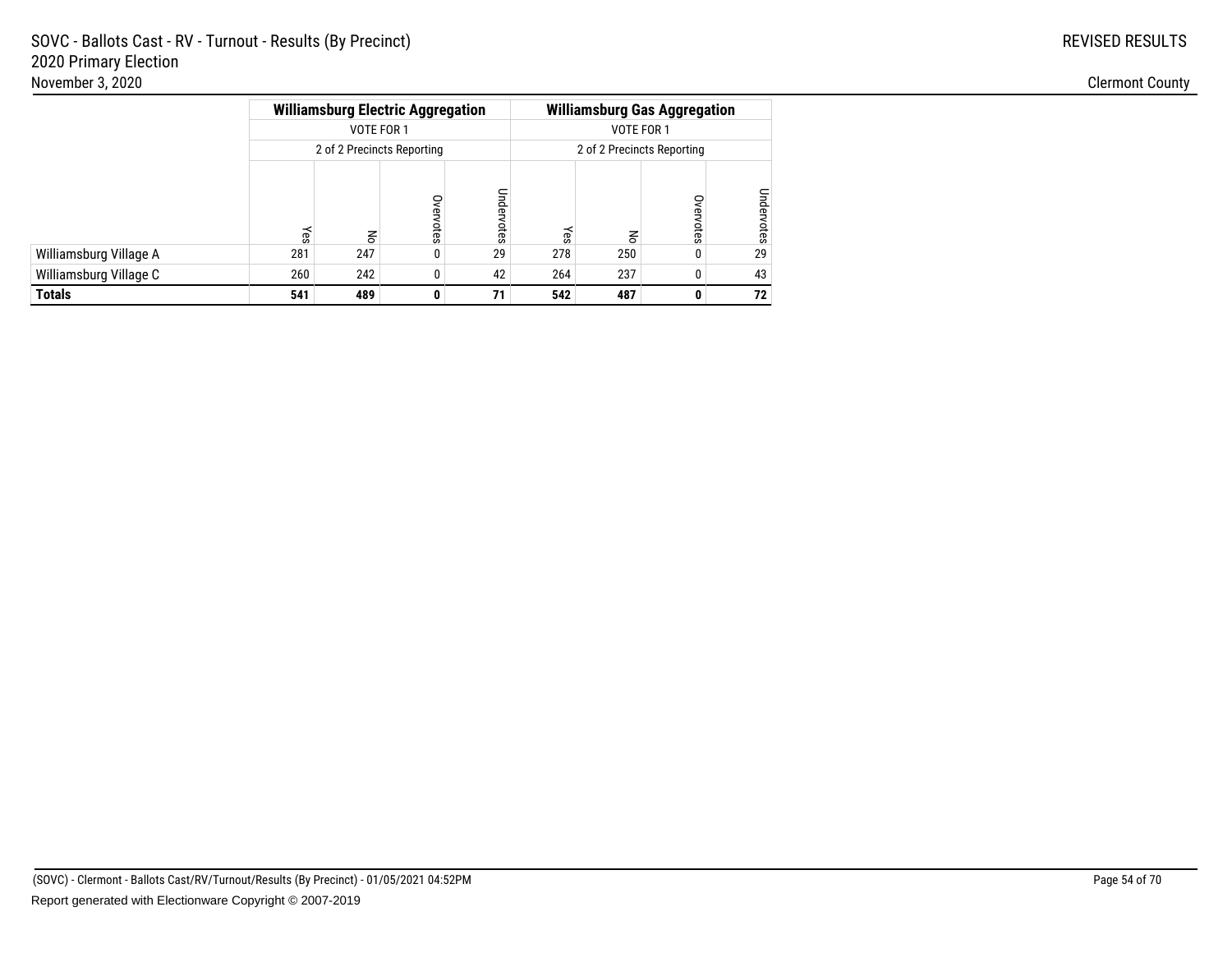|                   |                  | <b>Goshen Township Police</b> |              |            | <b>Union Township Fire</b> |                              |              |            |  |  |  |
|-------------------|------------------|-------------------------------|--------------|------------|----------------------------|------------------------------|--------------|------------|--|--|--|
|                   |                  | VOTE FOR 1                    |              |            | VOTE FOR 1                 |                              |              |            |  |  |  |
|                   |                  | 12 of 12 Precincts Reporting  |              |            |                            | 38 of 38 Precincts Reporting |              |            |  |  |  |
|                   | For the Tax Levy | Against the Tax<br>Levy       | Overvotes    | Undervotes | For the Tax Levy           | Against the Tax<br>Levy      | Overvotes    | Undervotes |  |  |  |
| Goshen Township A | 373              | 311                           | $\mathbf{0}$ | 23         |                            |                              |              |            |  |  |  |
| Goshen Township B | 417              | 405                           | 0            | 31         |                            |                              |              |            |  |  |  |
| Goshen Township D | 302              | 289                           | 0            | 15         |                            |                              |              |            |  |  |  |
| Goshen Township E | 420              | 428                           | 0            | 26         |                            |                              |              |            |  |  |  |
| Goshen Township F | 152              | 156                           | 0            | 5          |                            |                              |              |            |  |  |  |
| Goshen Township G | 385              | 260                           | $\bf{0}$     | $16$       |                            |                              |              |            |  |  |  |
| Goshen Township I | 296              | 150                           | 0            | 11         |                            |                              |              |            |  |  |  |
| Goshen Township J | 251              | 233                           | 0            | 7          |                            |                              |              |            |  |  |  |
| Goshen Township K | 245              | 241                           | 0            | 15         |                            |                              |              |            |  |  |  |
| Goshen Township L | 391              | 322                           | 0            | 28         |                            |                              |              |            |  |  |  |
| Goshen Township M | 326              | 216                           | $\bf{0}$     | $16$       |                            |                              |              |            |  |  |  |
| Goshen Township N | 524              | 440                           | $\mathbf{1}$ | 53         |                            |                              |              |            |  |  |  |
| Union Township A  |                  |                               |              |            | 525                        | 321                          | 0            | 35         |  |  |  |
| Union Township B  |                  |                               |              |            | 474                        | 218                          | 0            | 38         |  |  |  |
| Union Township C  |                  |                               |              |            | 440                        | 163                          | 0            | 25         |  |  |  |
| Union Township D  |                  |                               |              |            | 489                        | 260                          | 0            | 25         |  |  |  |
| Union Township E  |                  |                               |              |            | 737                        | 417                          | 0            | 45         |  |  |  |
| Union Township F  |                  |                               |              |            | 470                        | 348                          | $\mathbf{1}$ | 42         |  |  |  |
| Union Township G  |                  |                               |              |            | 493                        | 214                          | $\mathbf{1}$ | 36         |  |  |  |
| Union Township H  |                  |                               |              |            | 550                        | 225                          | 0            | 52         |  |  |  |
| Union Township I  |                  |                               |              |            | 359                        | 213                          | $\mathbf{1}$ | 30         |  |  |  |
| Union Township J  |                  |                               |              |            | 361                        | 233                          | 0            | 23         |  |  |  |
| Union Township K  |                  |                               |              |            | 478                        | 189                          | 0            | 36         |  |  |  |
| Union Township L  |                  |                               |              |            | 447                        | 183                          | 0            | 20         |  |  |  |
| Union Township M  |                  |                               |              |            | 282                        | 166                          | 0            | 17         |  |  |  |
| Union Township N  |                  |                               |              |            | 221                        | 116                          | 0            | 23         |  |  |  |
| Union Township O  |                  |                               |              |            | 509                        | 290                          | $\mathbf{1}$ | 41         |  |  |  |
| Union Township P  |                  |                               |              |            | 407                        | 207                          | 0            | 32         |  |  |  |
| Union Township Q  |                  |                               |              |            | 305                        | 206                          | 0            | 20         |  |  |  |
| Union Township R  |                  |                               |              |            | 426                        | 227                          | 0            | 22         |  |  |  |
|                   |                  |                               |              |            |                            |                              |              |            |  |  |  |

(SOVC) - Clermont - Ballots Cast/RV/Turnout/Results (By Precinct) - 01/05/2021 04:52PMReport generated with Electionware Copyright © 2007-2019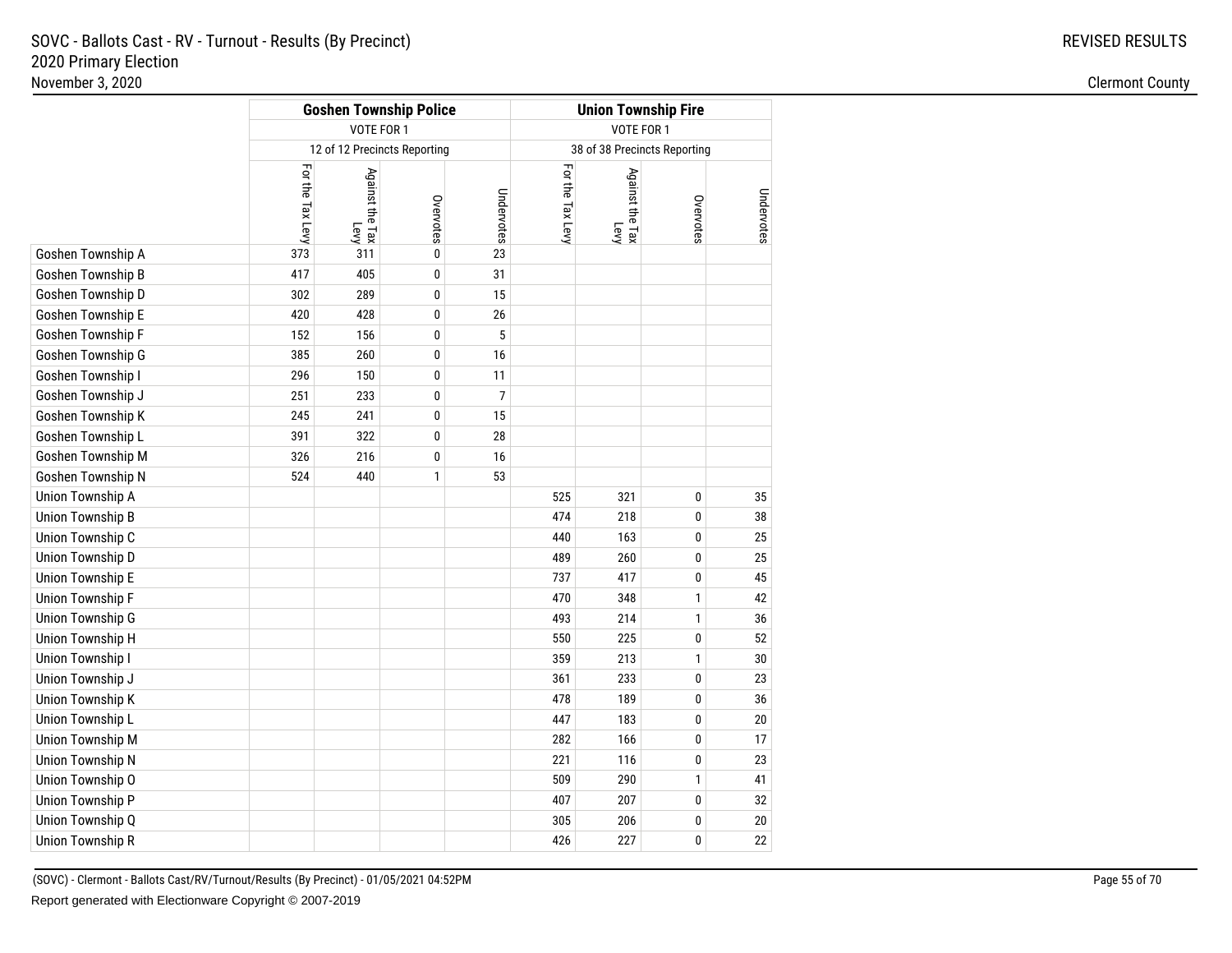|                           |                  |                         | <b>Goshen Township Police</b> |            | <b>Union Township Fire</b> |                                    |                              |            |  |  |
|---------------------------|------------------|-------------------------|-------------------------------|------------|----------------------------|------------------------------------|------------------------------|------------|--|--|
|                           |                  | VOTE FOR 1              |                               |            |                            | VOTE FOR 1                         |                              |            |  |  |
|                           |                  |                         | 12 of 12 Precincts Reporting  |            |                            |                                    | 38 of 38 Precincts Reporting |            |  |  |
|                           | For the Tax Levy | Against the Tax<br>Levy | Overvotes                     | Undervotes | For the Tax Levy           | Against the Tax<br>Against the Tax | Overvotes                    | Undervotes |  |  |
| Union Township T          |                  |                         |                               |            | 530                        | 332                                | $\mathbf{0}$                 | 21         |  |  |
| Union Township U          |                  |                         |                               |            | 519                        | 281                                | 0                            | 42         |  |  |
| Union Township W          |                  |                         |                               | 379        | 201                        | $\mathbf{0}$                       | 28                           |            |  |  |
| <b>Union Township X</b>   |                  |                         |                               | 292        | 173                        | 1                                  | 21                           |            |  |  |
| <b>Union Township Y</b>   |                  |                         |                               | 265        | 157                        | 1                                  | 22                           |            |  |  |
| Union Township Z          |                  |                         |                               |            | 267                        | 186                                | 0                            | 23         |  |  |
| <b>Union Township B1B</b> |                  |                         |                               |            | 461                        | 311                                | $\mathbf{0}$                 | 24         |  |  |
| Union Township C1C        |                  |                         |                               |            | 404                        | 244                                | $\mathbf{0}$                 | 31         |  |  |
| Union Township D1D        |                  |                         |                               |            | 359                        | 184                                | 0                            | 20         |  |  |
| Union Township E1E        |                  |                         |                               |            | 616                        | 319                                | $\mathbf{0}$                 | 39         |  |  |
| Union Township F1F        |                  |                         |                               |            | 652                        | 437                                | $\mathbf{0}$                 | 41         |  |  |
| Union Township J1J        |                  |                         |                               |            | 228                        | 176                                | $\mathbf{0}$                 | 17         |  |  |
| Union Township K1K        |                  |                         |                               |            | 370                        | 174                                | 0                            | 22         |  |  |
| Union Township L1L        |                  |                         |                               |            | 484                        | 310                                | $\mathbf{0}$                 | 42         |  |  |
| Union Township M1M        |                  |                         |                               |            | 312                        | 129                                | 1                            | 40         |  |  |
| Union Township P1P        |                  |                         |                               |            | 451                        | 278                                | 2                            | 25         |  |  |
| <b>Union Township R1R</b> |                  |                         |                               |            | 417                        | 236                                | 1                            | 30         |  |  |
| <b>Union Township S1S</b> |                  |                         |                               |            | 464                        | 324                                | $\mathbf{0}$                 | 31         |  |  |
| Union Township U1U        |                  |                         |                               |            | 422                        | 159                                | $\mathbf{0}$                 | 32         |  |  |
| Union Township V1V        |                  |                         |                               |            | 303                        | 182                                | $\mathbf{0}$                 | 16         |  |  |
| <b>Totals</b>             | 4,082            | 3,451                   | 1                             | 246        | 16,168                     | 8,989                              | 10                           | 1,129      |  |  |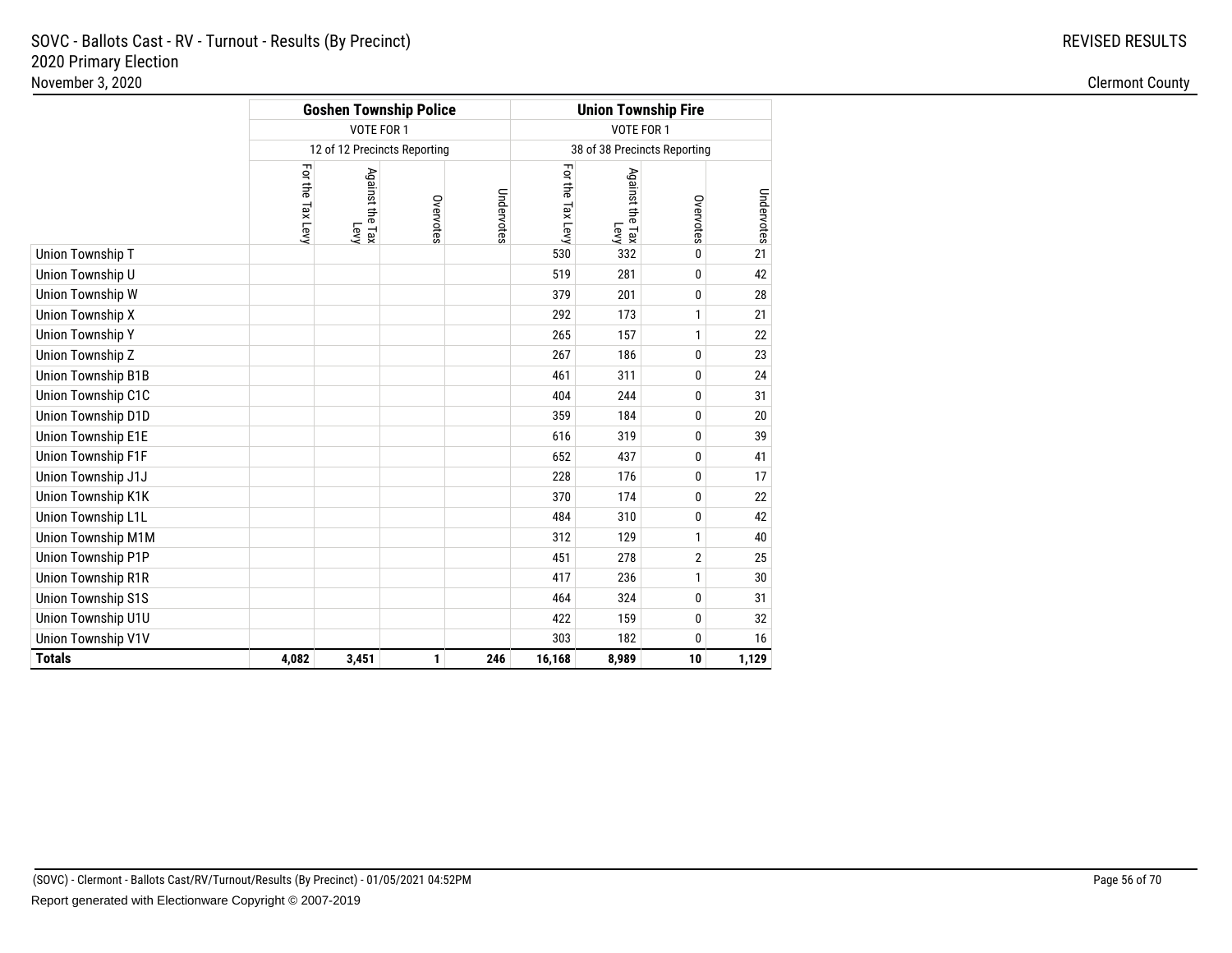| VOTE FOR 1<br>VOTE FOR 1<br>38 of 38 Precincts Reporting<br>3 of 3 Precincts Reporting<br>For the Tax Levy<br>For the Tax Levy<br>Against the Tax<br>Against the Tax<br>Undervotes<br>Overvotes<br>Overvotes<br>Levy<br>Levy<br>34<br>460<br>387<br>0<br>409<br>280<br>0<br>41<br>378<br>218<br>1<br>31<br>423<br>317<br>0<br>34<br>657<br>493<br>1<br>48<br>409<br>409<br>0<br>43<br>427<br>277<br>0<br>40<br>440<br>336<br>0<br>51<br>305<br>265<br>0<br>33<br>320<br>268<br>1<br>28<br>370<br>292<br>0<br>41<br>371<br>255<br>0<br>24<br>249<br>200<br>0<br>16<br>190<br>19<br>151<br>0<br>450<br>351<br>0<br>40<br>333<br>275<br>0<br>38<br>262<br>245<br>0<br>24<br>374<br>274<br>0<br>27<br>472<br>382<br>0<br>29<br>457<br>336<br>0<br>49<br>315<br>264<br>0<br>29<br>257<br>202<br>$\pmb{0}$<br>28<br>236<br>0<br>183<br>26<br>241<br>213<br>0<br>22<br>406<br>361<br>$\pmb{0}$<br>29<br>357<br>292<br>0<br>30<br>315<br>221<br>0<br>27<br>537<br>392<br>0<br>45<br>547<br>536<br>46<br>1<br>200<br>205<br>0<br>16 |                           | <b>Union Township Police</b> |  | <b>Washington Township Fire</b> |  |  |            |  |  |
|----------------------------------------------------------------------------------------------------------------------------------------------------------------------------------------------------------------------------------------------------------------------------------------------------------------------------------------------------------------------------------------------------------------------------------------------------------------------------------------------------------------------------------------------------------------------------------------------------------------------------------------------------------------------------------------------------------------------------------------------------------------------------------------------------------------------------------------------------------------------------------------------------------------------------------------------------------------------------------------------------------------------------|---------------------------|------------------------------|--|---------------------------------|--|--|------------|--|--|
|                                                                                                                                                                                                                                                                                                                                                                                                                                                                                                                                                                                                                                                                                                                                                                                                                                                                                                                                                                                                                            |                           |                              |  |                                 |  |  |            |  |  |
|                                                                                                                                                                                                                                                                                                                                                                                                                                                                                                                                                                                                                                                                                                                                                                                                                                                                                                                                                                                                                            |                           |                              |  |                                 |  |  |            |  |  |
|                                                                                                                                                                                                                                                                                                                                                                                                                                                                                                                                                                                                                                                                                                                                                                                                                                                                                                                                                                                                                            |                           |                              |  |                                 |  |  | Undervotes |  |  |
|                                                                                                                                                                                                                                                                                                                                                                                                                                                                                                                                                                                                                                                                                                                                                                                                                                                                                                                                                                                                                            | Union Township A          |                              |  |                                 |  |  |            |  |  |
|                                                                                                                                                                                                                                                                                                                                                                                                                                                                                                                                                                                                                                                                                                                                                                                                                                                                                                                                                                                                                            | <b>Union Township B</b>   |                              |  |                                 |  |  |            |  |  |
|                                                                                                                                                                                                                                                                                                                                                                                                                                                                                                                                                                                                                                                                                                                                                                                                                                                                                                                                                                                                                            | Union Township C          |                              |  |                                 |  |  |            |  |  |
|                                                                                                                                                                                                                                                                                                                                                                                                                                                                                                                                                                                                                                                                                                                                                                                                                                                                                                                                                                                                                            | Union Township D          |                              |  |                                 |  |  |            |  |  |
|                                                                                                                                                                                                                                                                                                                                                                                                                                                                                                                                                                                                                                                                                                                                                                                                                                                                                                                                                                                                                            | <b>Union Township E</b>   |                              |  |                                 |  |  |            |  |  |
|                                                                                                                                                                                                                                                                                                                                                                                                                                                                                                                                                                                                                                                                                                                                                                                                                                                                                                                                                                                                                            | Union Township F          |                              |  |                                 |  |  |            |  |  |
|                                                                                                                                                                                                                                                                                                                                                                                                                                                                                                                                                                                                                                                                                                                                                                                                                                                                                                                                                                                                                            | Union Township G          |                              |  |                                 |  |  |            |  |  |
|                                                                                                                                                                                                                                                                                                                                                                                                                                                                                                                                                                                                                                                                                                                                                                                                                                                                                                                                                                                                                            | <b>Union Township H</b>   |                              |  |                                 |  |  |            |  |  |
|                                                                                                                                                                                                                                                                                                                                                                                                                                                                                                                                                                                                                                                                                                                                                                                                                                                                                                                                                                                                                            | <b>Union Township I</b>   |                              |  |                                 |  |  |            |  |  |
|                                                                                                                                                                                                                                                                                                                                                                                                                                                                                                                                                                                                                                                                                                                                                                                                                                                                                                                                                                                                                            | Union Township J          |                              |  |                                 |  |  |            |  |  |
|                                                                                                                                                                                                                                                                                                                                                                                                                                                                                                                                                                                                                                                                                                                                                                                                                                                                                                                                                                                                                            | <b>Union Township K</b>   |                              |  |                                 |  |  |            |  |  |
|                                                                                                                                                                                                                                                                                                                                                                                                                                                                                                                                                                                                                                                                                                                                                                                                                                                                                                                                                                                                                            | Union Township L          |                              |  |                                 |  |  |            |  |  |
|                                                                                                                                                                                                                                                                                                                                                                                                                                                                                                                                                                                                                                                                                                                                                                                                                                                                                                                                                                                                                            | <b>Union Township M</b>   |                              |  |                                 |  |  |            |  |  |
|                                                                                                                                                                                                                                                                                                                                                                                                                                                                                                                                                                                                                                                                                                                                                                                                                                                                                                                                                                                                                            | <b>Union Township N</b>   |                              |  |                                 |  |  |            |  |  |
|                                                                                                                                                                                                                                                                                                                                                                                                                                                                                                                                                                                                                                                                                                                                                                                                                                                                                                                                                                                                                            | Union Township O          |                              |  |                                 |  |  |            |  |  |
|                                                                                                                                                                                                                                                                                                                                                                                                                                                                                                                                                                                                                                                                                                                                                                                                                                                                                                                                                                                                                            | Union Township P          |                              |  |                                 |  |  |            |  |  |
|                                                                                                                                                                                                                                                                                                                                                                                                                                                                                                                                                                                                                                                                                                                                                                                                                                                                                                                                                                                                                            | Union Township Q          |                              |  |                                 |  |  |            |  |  |
|                                                                                                                                                                                                                                                                                                                                                                                                                                                                                                                                                                                                                                                                                                                                                                                                                                                                                                                                                                                                                            | <b>Union Township R</b>   |                              |  |                                 |  |  |            |  |  |
|                                                                                                                                                                                                                                                                                                                                                                                                                                                                                                                                                                                                                                                                                                                                                                                                                                                                                                                                                                                                                            | Union Township T          |                              |  |                                 |  |  |            |  |  |
|                                                                                                                                                                                                                                                                                                                                                                                                                                                                                                                                                                                                                                                                                                                                                                                                                                                                                                                                                                                                                            | Union Township U          |                              |  |                                 |  |  |            |  |  |
|                                                                                                                                                                                                                                                                                                                                                                                                                                                                                                                                                                                                                                                                                                                                                                                                                                                                                                                                                                                                                            | Union Township W          |                              |  |                                 |  |  |            |  |  |
|                                                                                                                                                                                                                                                                                                                                                                                                                                                                                                                                                                                                                                                                                                                                                                                                                                                                                                                                                                                                                            | <b>Union Township X</b>   |                              |  |                                 |  |  |            |  |  |
|                                                                                                                                                                                                                                                                                                                                                                                                                                                                                                                                                                                                                                                                                                                                                                                                                                                                                                                                                                                                                            | <b>Union Township Y</b>   |                              |  |                                 |  |  |            |  |  |
|                                                                                                                                                                                                                                                                                                                                                                                                                                                                                                                                                                                                                                                                                                                                                                                                                                                                                                                                                                                                                            | Union Township Z          |                              |  |                                 |  |  |            |  |  |
|                                                                                                                                                                                                                                                                                                                                                                                                                                                                                                                                                                                                                                                                                                                                                                                                                                                                                                                                                                                                                            | Union Township B1B        |                              |  |                                 |  |  |            |  |  |
|                                                                                                                                                                                                                                                                                                                                                                                                                                                                                                                                                                                                                                                                                                                                                                                                                                                                                                                                                                                                                            | Union Township C1C        |                              |  |                                 |  |  |            |  |  |
|                                                                                                                                                                                                                                                                                                                                                                                                                                                                                                                                                                                                                                                                                                                                                                                                                                                                                                                                                                                                                            | Union Township D1D        |                              |  |                                 |  |  |            |  |  |
|                                                                                                                                                                                                                                                                                                                                                                                                                                                                                                                                                                                                                                                                                                                                                                                                                                                                                                                                                                                                                            | Union Township E1E        |                              |  |                                 |  |  |            |  |  |
|                                                                                                                                                                                                                                                                                                                                                                                                                                                                                                                                                                                                                                                                                                                                                                                                                                                                                                                                                                                                                            | <b>Union Township F1F</b> |                              |  |                                 |  |  |            |  |  |
|                                                                                                                                                                                                                                                                                                                                                                                                                                                                                                                                                                                                                                                                                                                                                                                                                                                                                                                                                                                                                            | Union Township J1J        |                              |  |                                 |  |  |            |  |  |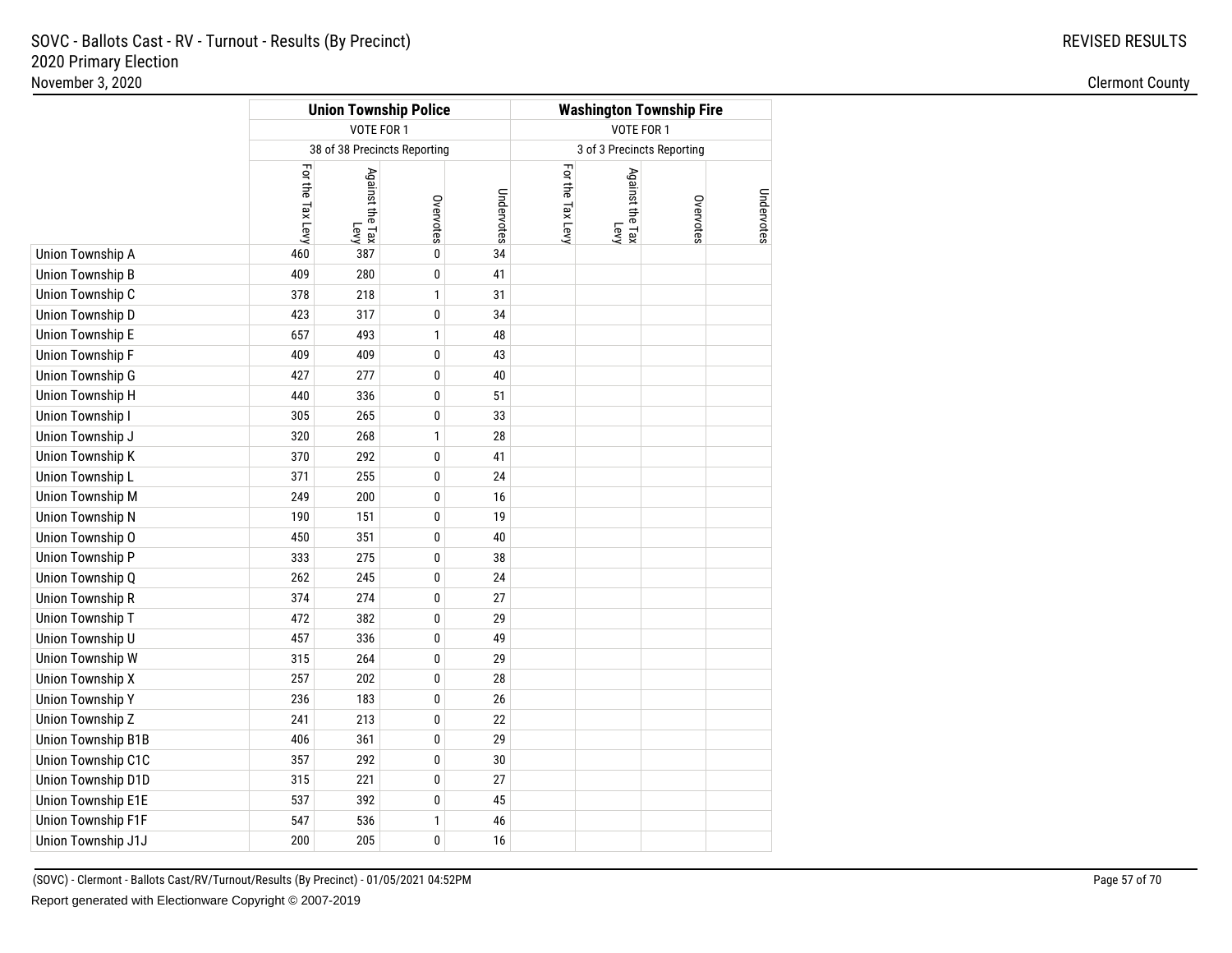|                              |                     |                                | <b>Union Township Police</b> | <b>Washington Township Fire</b> |                     |                              |           |            |
|------------------------------|---------------------|--------------------------------|------------------------------|---------------------------------|---------------------|------------------------------|-----------|------------|
|                              |                     | VOTE FOR 1                     |                              |                                 |                     | VOTE FOR 1                   |           |            |
|                              |                     |                                | 38 of 38 Precincts Reporting |                                 |                     | 3 of 3 Precincts Reporting   |           |            |
|                              | For the<br>Tax Levy | Against the<br>i<br>Lax<br>Tax | Overvotes                    | Undervotes                      | For the<br>Tax Levy | Against the<br>e Tax<br>Levy | Overvotes | Undervotes |
| Union Township K1K           | 322                 | 220                            | 0                            | 24                              |                     |                              |           |            |
| Union Township L1L           | 409                 | 382                            | 0                            | 45                              |                     |                              |           |            |
| Union Township M1M           | 250                 | 191                            | 0                            | 41                              |                     |                              |           |            |
| Union Township P1P           | 389                 | 342                            | 0                            | 25                              |                     |                              |           |            |
| Union Township R1R           | 378                 | 276                            | 0                            | 30                              |                     |                              |           |            |
| Union Township S1S           | 404                 | 381                            | 0                            | 34                              |                     |                              |           |            |
| Union Township U1U           | 367                 | 209                            | 0                            | 37                              |                     |                              |           |            |
| Union Township V1V           | 278                 | 205                            | 0                            | 18                              |                     |                              |           |            |
| Washington Township A        |                     |                                |                              |                                 | 244                 | 152                          | 0         | 15         |
| <b>Washington Township B</b> |                     |                                |                              |                                 | 213                 | 170                          | 0         | 19         |
| Washington Township C        |                     |                                |                              |                                 | 192                 | 90                           | 0         | 13         |
| <b>Totals</b>                | 13,964              | 11,086                         | 4                            | 1,242                           | 649                 | 412                          | 0         | 47         |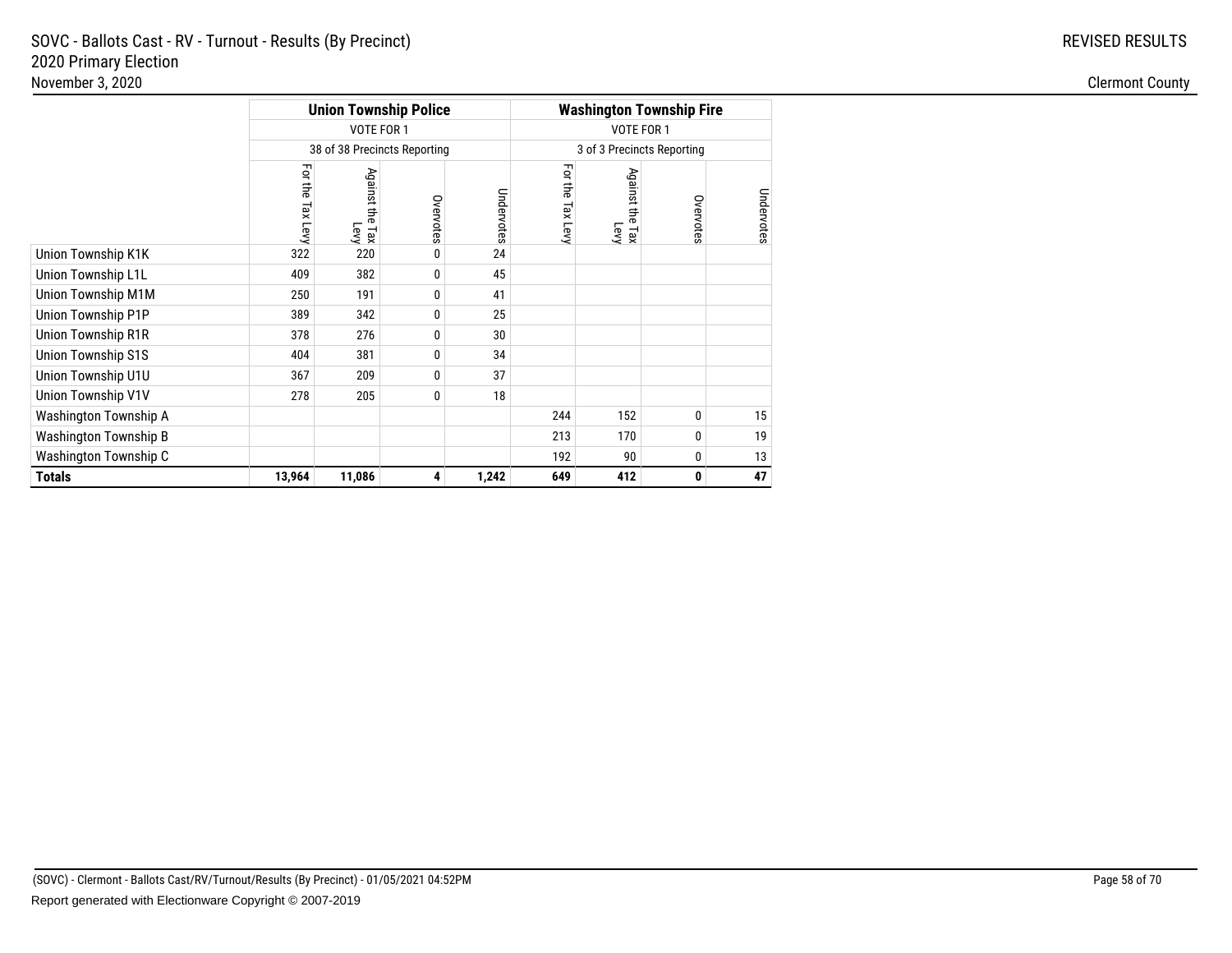|                         | <b>Clermont County Children Services</b> |                                |                |                |                  | <b>Little Miami Local School</b> |           | <b>Clermont County Children Services</b> |                  |                         |                                |                |
|-------------------------|------------------------------------------|--------------------------------|----------------|----------------|------------------|----------------------------------|-----------|------------------------------------------|------------------|-------------------------|--------------------------------|----------------|
|                         |                                          | VOTE FOR 1                     |                |                |                  | VOTE FOR 1                       |           |                                          |                  | VOTE FOR 1              |                                |                |
|                         |                                          | 166 of 166 Precincts Reporting |                |                |                  | 1 of 1 Precincts Reporting       |           |                                          |                  |                         | 166 of 166 Precincts Reporting |                |
|                         | For the Tax Levy                         | Against the Tax<br>Levy        | Overvotes      | Undervotes     | For the Tax Levy | Against the Tax<br>Levy          | Overvotes | Undervotes                               | For the Tax Levy | Against the Tax<br>Levy | Overvotes                      | Undervotes     |
| Loveland City A         | 320                                      | 137                            | 0              | 16             |                  |                                  |           |                                          | 320              | 137                     | 0                              | 16             |
| Loveland City B         | 798                                      | 315                            | $\pmb{0}$      | 53             |                  |                                  |           |                                          | 798              | 315                     | 0                              | 53             |
| Batavia Village A       | 526                                      | 217                            | 3              | 34             |                  |                                  |           |                                          | 526              | 217                     | 3                              | 34             |
| Batavia Township A      | 805                                      | 293                            | 0              | 27             |                  |                                  |           |                                          | 805              | 293                     | 0                              | 27             |
| Batavia Township B      | 570                                      | 248                            | $\mathbf{1}$   | 25             |                  |                                  |           |                                          | 570              | 248                     | $\mathbf{1}$                   | 25             |
| Batavia Township C      | 587                                      | 214                            | 0              | 43             |                  |                                  |           |                                          | 587              | 214                     | 0                              | 43             |
| Batavia Township D      | 693                                      | 253                            | $\mathbf{1}$   | 51             |                  |                                  |           |                                          | 693              | 253                     | $\mathbf{1}$                   | 51             |
| Batavia Township E      | 535                                      | 215                            | 0              | 30             |                  |                                  |           |                                          | 535              | 215                     | 0                              | $30\,$         |
| Batavia Township F      | 547                                      | 309                            | 0              | 38             |                  |                                  |           |                                          | 547              | 309                     | 0                              | $38\,$         |
| Batavia Township G      | 466                                      | 212                            | 0              | 25             |                  |                                  |           |                                          | 466              | 212                     | 0                              | 25             |
| Batavia Township H      | 394                                      | 209                            | $\pmb{0}$      | 10             |                  |                                  |           |                                          | 394              | 209                     | 0                              | $10$           |
| Batavia Township I      | 512                                      | 174                            | $\overline{2}$ | 33             |                  |                                  |           |                                          | 512              | 174                     | $\mathbf{2}$                   | 33             |
| Batavia Township J      | 581                                      | 239                            | 0              | 35             |                  |                                  |           |                                          | 581              | 239                     | 0                              | 35             |
| Batavia Township K      | 377                                      | 130                            | $\pmb{0}$      | 23             |                  |                                  |           |                                          | 377              | 130                     | 0                              | 23             |
| Batavia Township L      | 514                                      | 191                            | 0              | 22             |                  |                                  |           |                                          | 514              | 191                     | 0                              | $22\,$         |
| Batavia Township M      | 643                                      | 258                            | 0              | 38             |                  |                                  |           |                                          | 643              | 258                     | 0                              | $38\,$         |
| Batavia Township N      | 647                                      | 249                            | $\mathbf{1}$   | 33             |                  |                                  |           |                                          | 647              | 249                     | $\mathbf{1}$                   | 33             |
| Batavia Township O      | 554                                      | 256                            | 0              | 34             |                  |                                  |           |                                          | 554              | 256                     | 0                              | 34             |
| <b>Felicity Village</b> | 138                                      | 61                             | $\mathbf{1}$   | $\overline{7}$ |                  |                                  |           |                                          | 138              | 61                      | $\mathbf{1}$                   | $\overline{7}$ |
| Franklin Township A     | 406                                      | 231                            | $\pmb{0}$      | 22             |                  |                                  |           |                                          | 406              | 231                     | 0                              | 22             |
| Franklin Township B     | 206                                      | 115                            | 0              | 19             |                  |                                  |           |                                          | 206              | 115                     | 0                              | 19             |
| Franklin Township D     | 312                                      | 169                            | 0              | 18             |                  |                                  |           |                                          | 312              | 169                     | 0                              | 18             |
| Goshen Township A       | 419                                      | 251                            | $\pmb{0}$      | 37             |                  |                                  |           |                                          | 419              | 251                     | 0                              | 37             |
| Goshen Township B       | 498                                      | 320                            | 0              | 35             |                  |                                  |           |                                          | 498              | 320                     | 0                              | $35\,$         |
| Goshen Township D       | 358                                      | 224                            | 0              | 24             |                  |                                  |           |                                          | 358              | 224                     | 0                              | 24             |
| Goshen Township E       | 513                                      | 320                            | 0              | 41             |                  |                                  |           |                                          | 513              | 320                     | 0                              | 41             |
| Goshen Township F       | 174                                      | 127                            | 0              | 12             |                  |                                  |           |                                          | 174              | 127                     | 0                              | 12             |
| Goshen Township G       | 435                                      | 207                            | 0              | 19             |                  |                                  |           |                                          | 435              | 207                     | 0                              | 19             |
| Goshen Township I       | 330                                      | 112                            | $\mathbf{1}$   | 14             |                  |                                  |           |                                          | 330              | 112                     | $\mathbf{1}$                   | 14             |
| Goshen Township J       | 284                                      | 192                            | 0              | 15             |                  |                                  |           |                                          | 284              | 192                     | $\mathbf{0}$                   | 15             |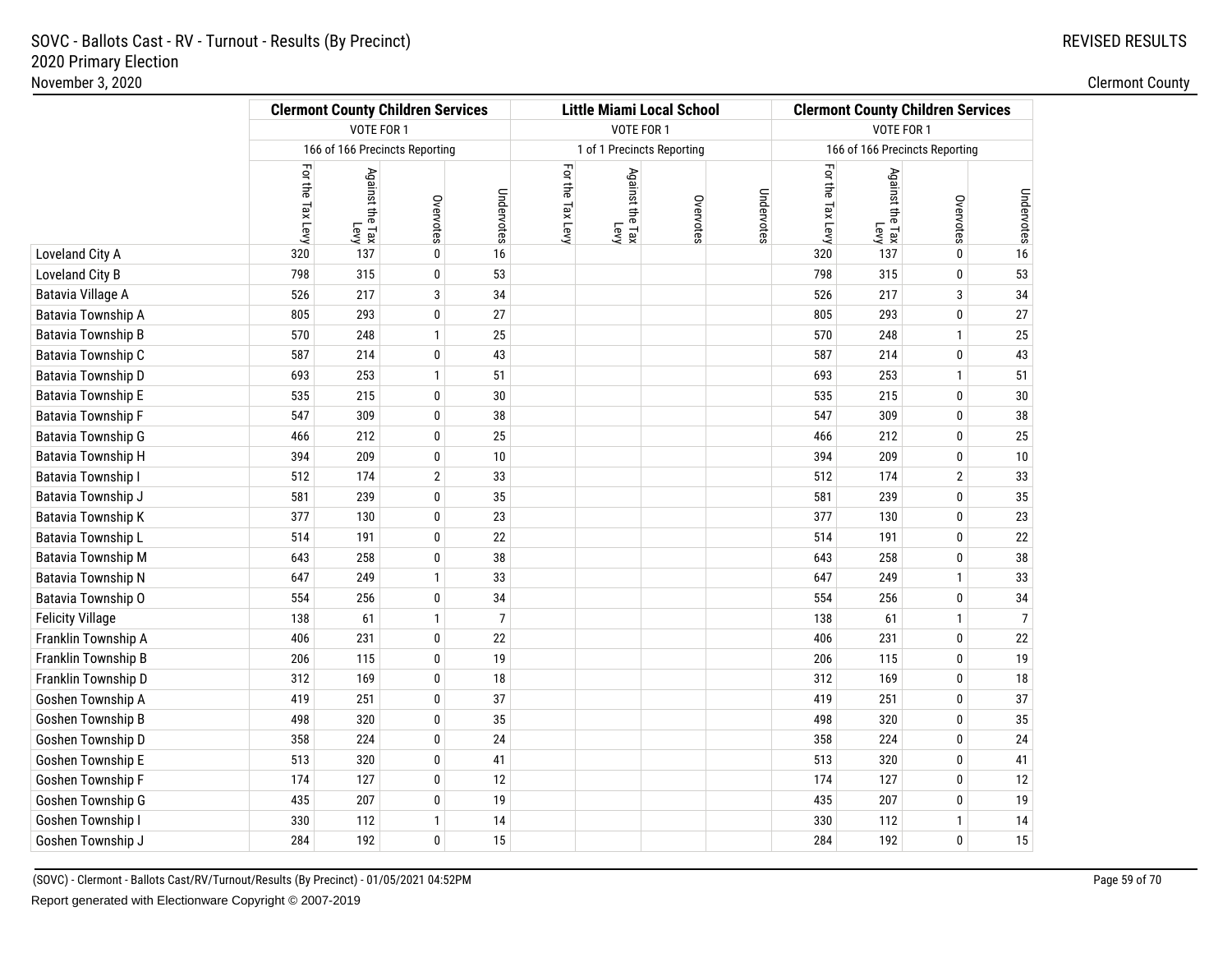|                    | <b>Clermont County Children Services</b> |                         |                                |                |                  |                            | <b>Little Miami Local School</b> |            | <b>Clermont County Children Services</b> |                         |                                |                |
|--------------------|------------------------------------------|-------------------------|--------------------------------|----------------|------------------|----------------------------|----------------------------------|------------|------------------------------------------|-------------------------|--------------------------------|----------------|
|                    |                                          | VOTE FOR 1              |                                |                |                  | VOTE FOR 1                 |                                  |            |                                          | VOTE FOR 1              |                                |                |
|                    |                                          |                         | 166 of 166 Precincts Reporting |                |                  | 1 of 1 Precincts Reporting |                                  |            |                                          |                         | 166 of 166 Precincts Reporting |                |
|                    | For the Tax Levy                         | Against the Tax<br>Levy | Overvotes                      | Undervotes     | For the Tax Levy | Against the Tax<br>Levy    | Overvotes                        | Undervotes | For the Tax Levy                         | Against the Tax<br>Levy | Overvotes                      | Undervotes     |
| Goshen Township K  | 288                                      | 192                     | 0                              | 21             |                  |                            |                                  |            | 288                                      | 192                     | 0                              | 21             |
| Goshen Township L  | 443                                      | 254                     | 0                              | 44             |                  |                            |                                  |            | 443                                      | 254                     | 0                              | 44             |
| Goshen Township M  | 366                                      | 171                     | 0                              | 21             |                  |                            |                                  |            | 366                                      | 171                     | 0                              | 21             |
| Goshen Township N  | 689                                      | 281                     | $\pmb{0}$                      | 48             | 10               | 18                         | $\pmb{0}$                        | 0          | 689                                      | 281                     | 0                              | 48             |
| Jackson Township A | 334                                      | 193                     | 0                              | 32             |                  |                            |                                  |            | 334                                      | 193                     | 0                              | $32\,$         |
| Jackson Township B | 250                                      | 141                     | 0                              | 18             |                  |                            |                                  |            | 250                                      | 141                     | 0                              | 18             |
| Jackson Township C | 437                                      | 264                     | $\mathbf{1}$                   | 25             |                  |                            |                                  |            | 437                                      | 264                     | $\mathbf{1}$                   | 25             |
| Milford City A     | 292                                      | 101                     | 0                              | 17             |                  |                            |                                  |            | 292                                      | 101                     | 0                              | $17$           |
| Milford City B     | 550                                      | 172                     | 0                              | 22             |                  |                            |                                  |            | 550                                      | 172                     | 0                              | 22             |
| Milford City D     | 209                                      | 22                      | $\pmb{0}$                      | 11             |                  |                            |                                  |            | 209                                      | 22                      | 0                              | 11             |
| Milford City E     | 359                                      | 99                      | 0                              | $\overline{7}$ |                  |                            |                                  |            | 359                                      | 99                      | 0                              | $\overline{7}$ |
| Milford City F     | 275                                      | 148                     | 0                              | 29             |                  |                            |                                  |            | 275                                      | 148                     | 0                              | 29             |
| Milford City G     | 473                                      | 114                     | $\pmb{0}$                      | 24             |                  |                            |                                  |            | 473                                      | 114                     | 0                              | 24             |
| Milford City H     | 610                                      | 164                     | 0                              | 29             |                  |                            |                                  |            | 610                                      | 164                     | 0                              | 29             |
| Miami Township A   | 576                                      | 238                     | 0                              | 37             |                  |                            |                                  |            | 576                                      | 238                     | 0                              | 37             |
| Miami Township C   | 508                                      | 193                     | $\pmb{0}$                      | 36             |                  |                            |                                  |            | 508                                      | 193                     | 0                              | $36\,$         |
| Miami Township D   | 414                                      | 182                     | 0                              | 20             |                  |                            |                                  |            | 414                                      | 182                     | 0                              | $20\,$         |
| Miami Township E   | 295                                      | 99                      | $\pmb{0}$                      | 16             |                  |                            |                                  |            | 295                                      | 99                      | $\pmb{0}$                      | 16             |
| Miami Township F   | 781                                      | 219                     | 0                              | 43             |                  |                            |                                  |            | 781                                      | 219                     | 0                              | 43             |
| Miami Township G   | 335                                      | 121                     | 0                              | 25             |                  |                            |                                  |            | 335                                      | 121                     | 0                              | $25\,$         |
| Miami Township H   | 516                                      | 199                     | $\pmb{0}$                      | $26\,$         |                  |                            |                                  |            | 516                                      | 199                     | $\pmb{0}$                      | $26\,$         |
| Miami Township I   | 550                                      | 233                     | $\mathbf{1}$                   | 33             |                  |                            |                                  |            | 550                                      | 233                     | $\mathbf{1}$                   | $33\,$         |
| Miami Township J   | 343                                      | 140                     | 0                              | 22             |                  |                            |                                  |            | 343                                      | 140                     | 0                              | 22             |
| Miami Township K   | 667                                      | 208                     | $\pmb{0}$                      | 30             |                  |                            |                                  |            | 667                                      | 208                     | $\pmb{0}$                      | $30\,$         |
| Miami Township L   | 356                                      | 189                     | 0                              | 15             |                  |                            |                                  |            | 356                                      | 189                     | 0                              | 15             |
| Miami Township M   | 479                                      | 191                     | 0                              | 23             |                  |                            |                                  |            | 479                                      | 191                     | 0                              | 23             |
| Miami Township N   | 418                                      | 173                     | $\pmb{0}$                      | 14             |                  |                            |                                  |            | 418                                      | 173                     | 0                              | 14             |
| Miami Township P   | 265                                      | 108                     | 0                              | 15             |                  |                            |                                  |            | 265                                      | 108                     | 0                              | 15             |
| Miami Township Q   | 401                                      | 175                     | 0                              | 18             |                  |                            |                                  |            | 401                                      | 175                     | 0                              | 18             |
| Miami Township R   | 415                                      | 213                     | $\mathbf{1}$                   | 21             |                  |                            |                                  |            | 415                                      | 213                     | $\mathbf{1}$                   | 21             |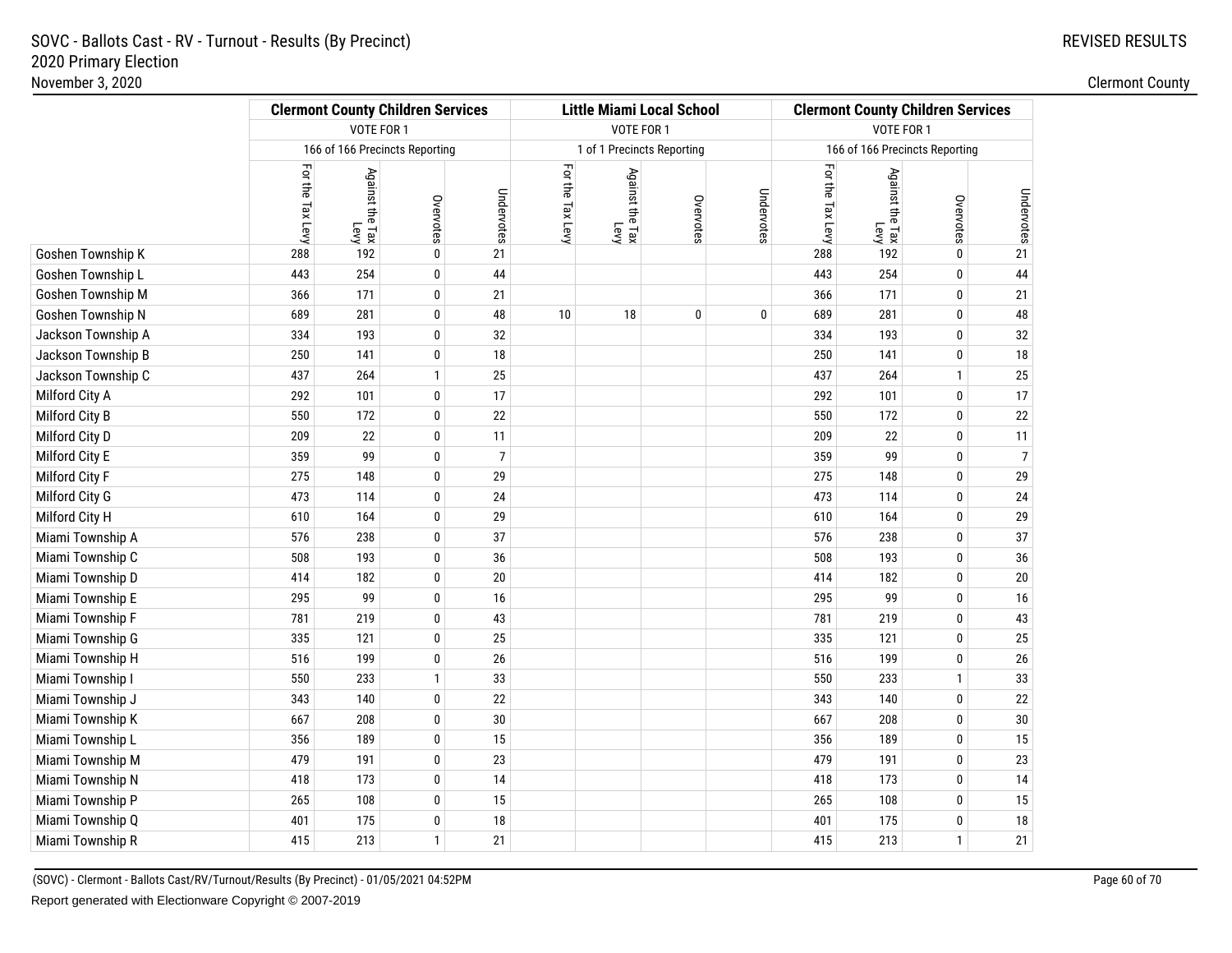|                        |                  | <b>Clermont County Children Services</b> |                |            | <b>Little Miami Local School</b> |                         |                            |            | <b>Clermont County Children Services</b> |                         |                                |            |
|------------------------|------------------|------------------------------------------|----------------|------------|----------------------------------|-------------------------|----------------------------|------------|------------------------------------------|-------------------------|--------------------------------|------------|
|                        |                  | VOTE FOR 1                               |                |            |                                  | VOTE FOR 1              |                            |            | VOTE FOR 1                               |                         |                                |            |
|                        |                  | 166 of 166 Precincts Reporting           |                |            |                                  |                         | 1 of 1 Precincts Reporting |            |                                          |                         | 166 of 166 Precincts Reporting |            |
|                        | For the Tax Levy | Against the Tax<br>Levy                  | Overvotes      | Undervotes | For the Tax Levy                 | Against the Tax<br>Levy | Overvotes                  | Undervotes | For the Tax Levy                         | Against the Tax<br>Levy | Overvotes                      | Undervotes |
| Miami Township S       | 282              | 128                                      | 0              | 15         |                                  |                         |                            |            | 282                                      | 128                     | 0                              | 15         |
| Miami Township T       | 466              | 181                                      | $\pmb{0}$      | 32         |                                  |                         |                            |            | 466                                      | 181                     | $\mathbf 0$                    | 32         |
| Miami Township U       | 402              | 119                                      | 0              | 23         |                                  |                         |                            |            | 402                                      | 119                     | $\pmb{0}$                      | $23\,$     |
| Miami Township V       | 286              | 183                                      | 0              | 23         |                                  |                         |                            |            | 286                                      | 183                     | $\mathbf 0$                    | 23         |
| Miami Township X       | 689              | 235                                      | $\pmb{0}$      | 21         |                                  |                         |                            |            | 689                                      | 235                     | $\pmb{0}$                      | 21         |
| Miami Township Y       | 654              | 267                                      | 0              | 33         |                                  |                         |                            |            | 654                                      | 267                     | $\mathbf 0$                    | 33         |
| Miami Township Z       | 783              | 297                                      | 0              | 60         |                                  |                         |                            |            | 783                                      | 297                     | $\mathbf 0$                    | 60         |
| Miami Township A1A     | 343              | 130                                      | $\pmb{0}$      | 18         |                                  |                         |                            |            | 343                                      | 130                     | $\pmb{0}$                      | $18\,$     |
| Miami Township B1B     | 485              | 171                                      | $\mathbf{1}$   | 20         |                                  |                         |                            |            | 485                                      | 171                     | $\mathbf{1}$                   | $20\,$     |
| Miami Township C1C     | 419              | 145                                      | 0              | 22         |                                  |                         |                            |            | 419                                      | 145                     | $\mathbf 0$                    | 22         |
| Miami Township D1D     | 415              | 181                                      | $\pmb{0}$      | 25         |                                  |                         |                            |            | 415                                      | 181                     | $\mathbf 0$                    | 25         |
| Miami Township F1F     | 610              | 185                                      | 0              | 33         |                                  |                         |                            |            | 610                                      | 185                     | $\pmb{0}$                      | $33\,$     |
| Miami Township G1G     | 526              | 129                                      | 0              | 25         |                                  |                         |                            |            | 526                                      | 129                     | $\mathbf 0$                    | 25         |
| Miami Township H1H     | 596              | 232                                      | $\pmb{0}$      | 26         |                                  |                         |                            |            | 596                                      | 232                     | $\mathbf 0$                    | $26\,$     |
| Miami Township K1K     | 485              | 158                                      | 0              | 32         |                                  |                         |                            |            | 485                                      | 158                     | $\pmb{0}$                      | $32\,$     |
| Miami Township L1L     | 604              | 132                                      | $\mathbf{1}$   | 33         |                                  |                         |                            |            | 604                                      | 132                     | $\mathbf{1}$                   | 33         |
| Miami Township M1M     | 523              | 175                                      | $\pmb{0}$      | 33         |                                  |                         |                            |            | 523                                      | 175                     | $\pmb{0}$                      | 33         |
| Miami Township N1N     | 753              | 333                                      | 0              | 60         |                                  |                         |                            |            | 753                                      | 333                     | $\mathbf 0$                    | $60\,$     |
| Miami Township 010     | 626              | 203                                      | 0              | 36         |                                  |                         |                            |            | 626                                      | 203                     | $\mathbf 0$                    | 36         |
| Miami Township P1P     | 578              | 161                                      | $\pmb{0}$      | 22         |                                  |                         |                            |            | 578                                      | 161                     | $\mathbf 0$                    | $22\,$     |
| Miami Township Q1Q     | 432              | 163                                      | 0              | 23         |                                  |                         |                            |            | 432                                      | 163                     | $\mathbf 0$                    | 23         |
| Monroe Township A      | 253              | 168                                      | 0              | 14         |                                  |                         |                            |            | 253                                      | 168                     | $\mathbf 0$                    | 14         |
| Monroe Township B      | 707              | 317                                      | $\mathbf{1}$   | 36         |                                  |                         |                            |            | 707                                      | 317                     | $\mathbf{1}$                   | 36         |
| Monroe Township C      | 440              | 287                                      | $\mathbf{1}$   | 29         |                                  |                         |                            |            | 440                                      | 287                     | $\mathbf{1}$                   | 29         |
| Monroe Township D      | 329              | 257                                      | 0              | 11         |                                  |                         |                            |            | 329                                      | 257                     | $\mathbf 0$                    | 11         |
| Monroe Township E      | 523              | 239                                      | $\overline{2}$ | 38         |                                  |                         |                            |            | 523                                      | 239                     | $\overline{2}$                 | $38\,$     |
| Monroe Township I      | 178              | 74                                       | 0              | 12         |                                  |                         |                            |            | 178                                      | 74                      | $\pmb{0}$                      | 12         |
| New Richmond Village A | 308              | 172                                      | 0              | 14         |                                  |                         |                            |            | 308                                      | 172                     | $\mathbf 0$                    | 14         |
| New Richmond Village B | 507              | 262                                      | 0              | 31         |                                  |                         |                            |            | 507                                      | 262                     | $\mathbf 0$                    | 31         |
| Ohio Township A        | 301              | 136                                      | 0              | 23         |                                  |                         |                            |            | 301                                      | 136                     | 0                              | 23         |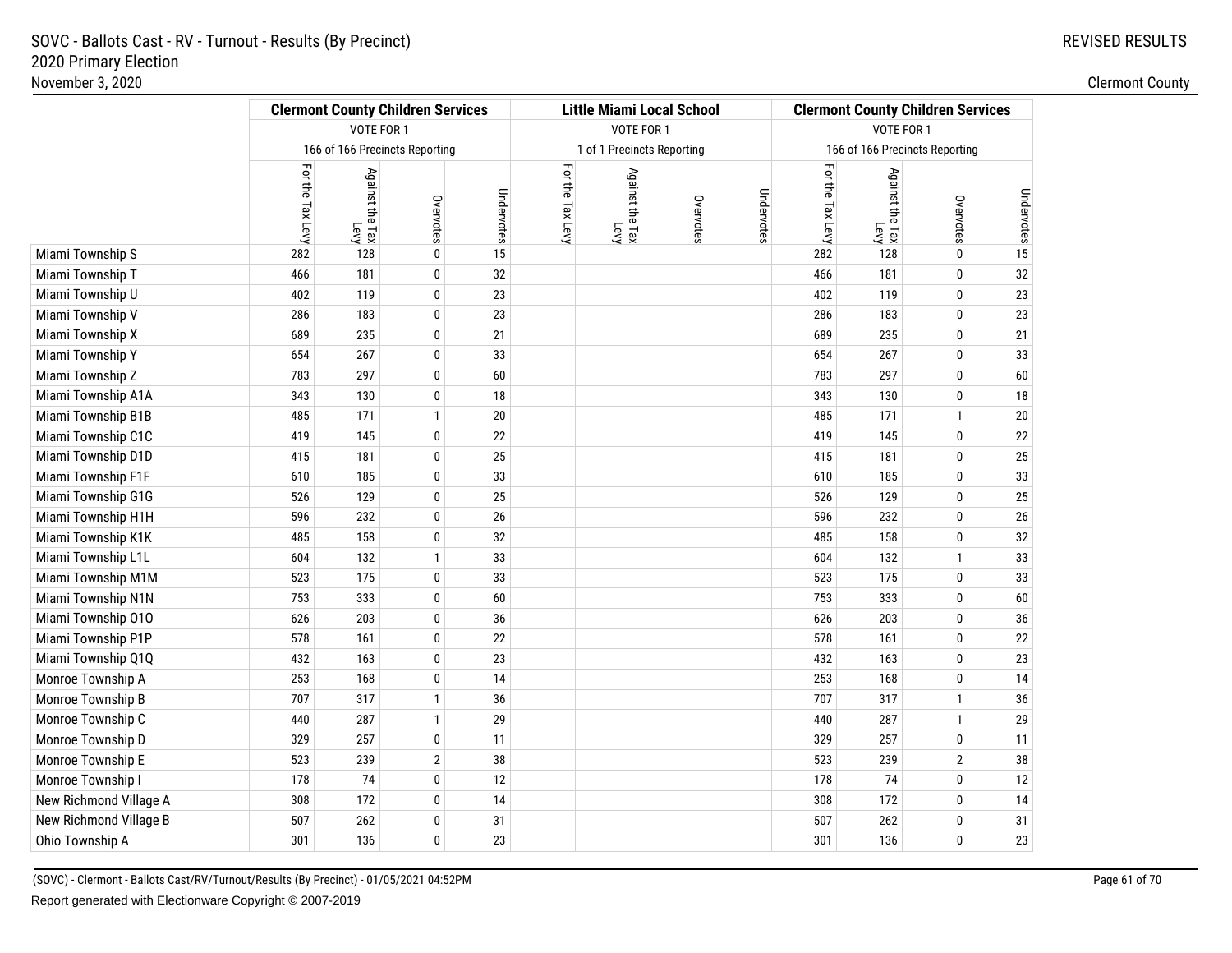|                             |                  | <b>Clermont County Children Services</b> |                                |                | <b>Little Miami Local School</b> |                            |           |            | <b>Clermont County Children Services</b> |                         |                                |                 |
|-----------------------------|------------------|------------------------------------------|--------------------------------|----------------|----------------------------------|----------------------------|-----------|------------|------------------------------------------|-------------------------|--------------------------------|-----------------|
|                             |                  | VOTE FOR 1                               |                                |                |                                  | VOTE FOR 1                 |           |            | VOTE FOR 1                               |                         |                                |                 |
|                             |                  |                                          | 166 of 166 Precincts Reporting |                |                                  | 1 of 1 Precincts Reporting |           |            |                                          |                         | 166 of 166 Precincts Reporting |                 |
|                             | For the Tax Levy | Against the Tax<br>Levy                  | Overvotes                      | Undervotes     | For the Tax Levy                 | Against the Tax<br>Геу     | Overvotes | Undervotes | For the Tax Levy                         | Against the Tax<br>Levy | Overvotes                      | Undervotes      |
| Ohio Township B             | 209              | 124                                      | 0                              | $\overline{4}$ |                                  |                            |           |            | 209                                      | 124                     | 0                              |                 |
| Ohio Township C             | 260              | 178                                      | 0                              | 23             |                                  |                            |           |            | 260                                      | 178                     | 0                              | 23              |
| Pierce Township A           | 479              | 218                                      | $\mathbf{1}$                   | 26             |                                  |                            |           |            | 479                                      | 218                     | $\mathbf{1}$                   | $26\,$          |
| Pierce Township B           | 349              | 119                                      | 0                              | 12             |                                  |                            |           |            | 349                                      | 119                     | 0                              | 12              |
| Pierce Township C           | 302              | 143                                      | 0                              | 23             |                                  |                            |           |            | 302                                      | 143                     | 0                              | 23              |
| Pierce Township D           | 457              | 252                                      | 0                              | 13             |                                  |                            |           |            | 457                                      | 252                     | 0                              | 13              |
| Pierce Township E           | 607              | 217                                      | $\mathbf{1}$                   | 29             |                                  |                            |           |            | 607                                      | 217                     | $\mathbf{1}$                   | 29              |
| Pierce Township G           | 557              | 218                                      | $\mathbf{1}$                   | 26             |                                  |                            |           |            | 557                                      | 218                     | $\mathbf{1}$                   | $26\phantom{.}$ |
| Pierce Township I           | 593              | 208                                      | 0                              | 18             |                                  |                            |           |            | 593                                      | 208                     | 0                              | 18              |
| Pierce Township J           | 425              | 142                                      | $\pmb{0}$                      | 21             |                                  |                            |           |            | 425                                      | 142                     | 0                              | 21              |
| Pierce Township K           | 575              | 242                                      | 0                              | 35             |                                  |                            |           |            | 575                                      | 242                     | 0                              | $35\,$          |
| Pierce Township M           | 541              | 181                                      | 0                              | 12             |                                  |                            |           |            | 541                                      | 181                     | 0                              | 12              |
| Pierce Township N           | 566              | 297                                      | 0                              | 28             |                                  |                            |           |            | 566                                      | 297                     | 0                              | 28              |
| Pierce Township O           | 555              | 290                                      | 0                              | 26             |                                  |                            |           |            | 555                                      | 290                     | 0                              | $26\,$          |
| Owensville Village          | 219              | 104                                      | $\mathbf{1}$                   | 16             |                                  |                            |           |            | 219                                      | 104                     | $\mathbf{1}$                   | 16              |
| Stonelick Township A        | 508              | 251                                      | $\mathbf{1}$                   | 27             |                                  |                            |           |            | 508                                      | 251                     | $\mathbf{1}$                   | 27              |
| <b>Stonelick Township B</b> | 309              | 141                                      | 0                              | 24             |                                  |                            |           |            | 309                                      | 141                     | 0                              | 24              |
| Stonelick Township C        | 380              | 167                                      | 0                              | 14             |                                  |                            |           |            | 380                                      | 167                     | 0                              | 14              |
| Stonelick Township D        | 356              | 216                                      | 0                              | 31             |                                  |                            |           |            | 356                                      | 216                     | 0                              | 31              |
| Stonelick Township E        | 365              | 181                                      | $\mathbf{1}$                   | 21             |                                  |                            |           |            | 365                                      | 181                     | $\mathbf{1}$                   | 21              |
| <b>Bethel Village A</b>     | 322              | 153                                      | 0                              | 24             |                                  |                            |           |            | 322                                      | 153                     | 0                              | 24              |
| <b>Bethel Village B</b>     | 385              | 184                                      | $\mathbf{1}$                   | 29             |                                  |                            |           |            | 385                                      | 184                     | $\mathbf{1}$                   | 29              |
| Tate Township A             | 467              | 243                                      | 0                              | 27             |                                  |                            |           |            | 467                                      | 243                     | 0                              | 27              |
| Tate Township B             | 393              | 230                                      | 0                              | 23             |                                  |                            |           |            | 393                                      | 230                     | 0                              | 23              |
| Tate Township D             | 527              | 310                                      | $\mathbf{1}$                   | 35             |                                  |                            |           |            | 527                                      | 310                     | $\mathbf{1}$                   | $35\,$          |
| Tate Township F             | 404              | 249                                      | 0                              | 20             |                                  |                            |           |            | 404                                      | 249                     | 0                              | $20\,$          |
| Tate Township H             | 382              | 242                                      | 0                              | 19             |                                  |                            |           |            | 382                                      | 242                     | 0                              | 19              |
| Union Township A            | 655              | 190                                      | 0                              | 36             |                                  |                            |           |            | 655                                      | 190                     | 0                              | $36\,$          |
| <b>Union Township B</b>     | 506              | 182                                      | 0                              | 42             |                                  |                            |           |            | 506                                      | 182                     | 0                              | 42              |
| Union Township C            | 437              | 162                                      | 0                              | 29             |                                  |                            |           |            | 437                                      | 162                     | 0                              | 29              |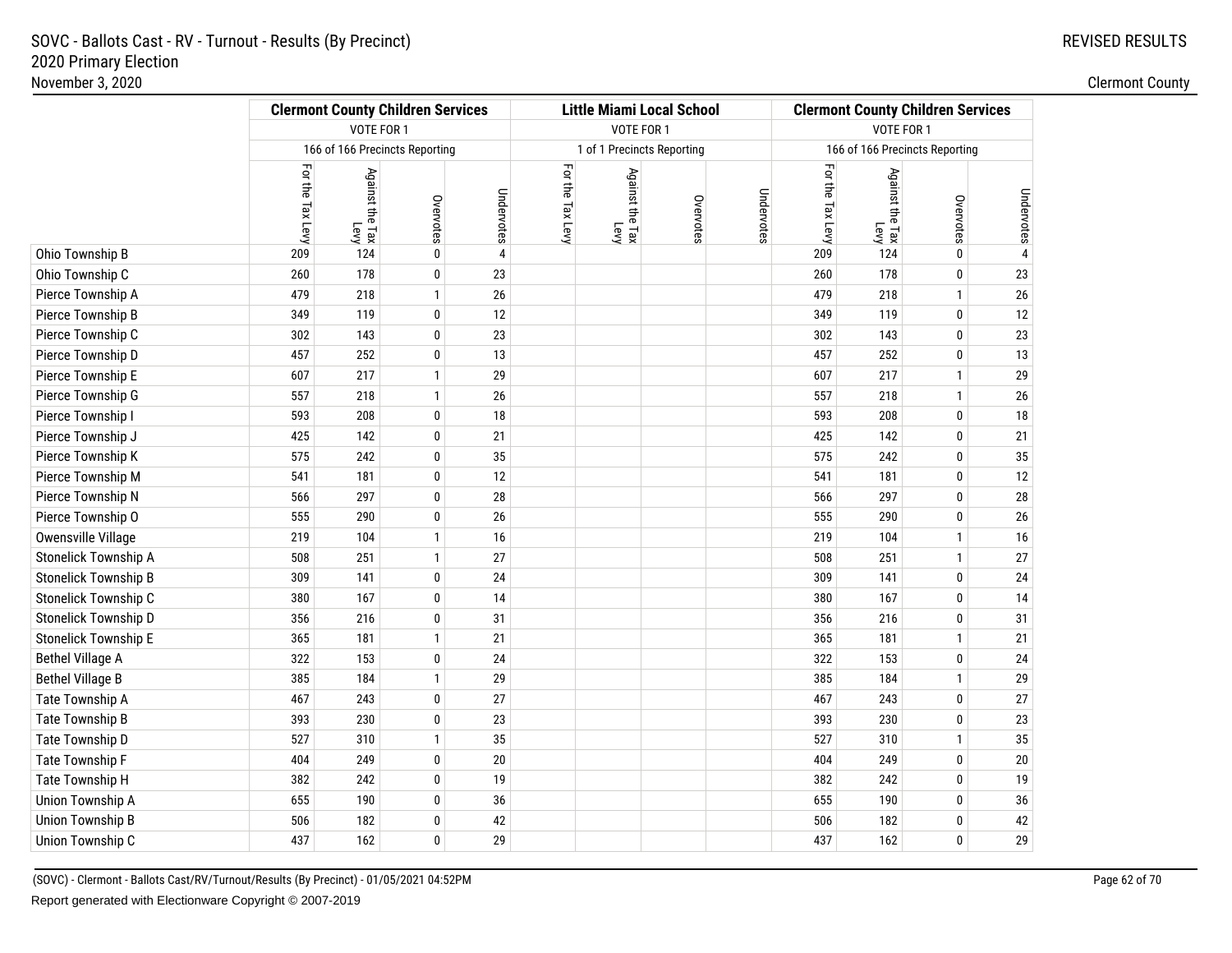|                           | <b>Clermont County Children Services</b> |                                                   |              | <b>Little Miami Local School</b> |                  |                                    |           | <b>Clermont County Children Services</b> |                  |                         |                                |                              |
|---------------------------|------------------------------------------|---------------------------------------------------|--------------|----------------------------------|------------------|------------------------------------|-----------|------------------------------------------|------------------|-------------------------|--------------------------------|------------------------------|
|                           |                                          | VOTE FOR 1                                        |              |                                  |                  | VOTE FOR 1                         |           |                                          | VOTE FOR 1       |                         |                                |                              |
|                           |                                          | 166 of 166 Precincts Reporting                    |              |                                  |                  | 1 of 1 Precincts Reporting         |           |                                          |                  |                         | 166 of 166 Precincts Reporting |                              |
|                           | For the Tax Levy                         | Against the Tax r<br>Against the Tax <sub>'</sub> | Overvotes    | Undervotes                       | For the Tax Levy | Against the Tax<br>Against the Tax | Overvotes | Undervotes                               | For the Tax Levy | Against the Tax<br>Levy | Overvotes                      | Undervotes<br><sub>Sal</sub> |
| Union Township D          | 544                                      | 207                                               | 0            | 23                               |                  |                                    |           |                                          | 544              | 207                     | 0                              |                              |
| Union Township E          | 849                                      | 298                                               | 0            | 52                               |                  |                                    |           |                                          | 849              | 298                     | 0                              | 52                           |
| Union Township F          | 577                                      | 242                                               | 0            | 42                               |                  |                                    |           |                                          | 577              | 242                     | $\pmb{0}$                      | 42                           |
| <b>Union Township G</b>   | 534                                      | 168                                               | $\mathbf{1}$ | 41                               |                  |                                    |           |                                          | 534              | 168                     | $\mathbf{1}$                   | 41                           |
| Union Township H          | 621                                      | 153                                               | 0            | 53                               |                  |                                    |           |                                          | 621              | 153                     | $\mathbf 0$                    | 53                           |
| Union Township I          | 415                                      | 159                                               | 0            | 29                               |                  |                                    |           |                                          | 415              | 159                     | 0                              | 29                           |
| Union Township J          | 412                                      | 186                                               | 0            | 19                               |                  |                                    |           |                                          | 412              | 186                     | 0                              | 19                           |
| Union Township K          | 519                                      | 146                                               | $\mathbf{1}$ | 37                               |                  |                                    |           |                                          | 519              | 146                     | $\mathbf{1}$                   | 37                           |
| Union Township L          | 476                                      | 151                                               | 0            | 23                               |                  |                                    |           |                                          | 476              | 151                     | $\mathbf 0$                    | $23\,$                       |
| <b>Union Township M</b>   | 306                                      | 141                                               | 0            | 18                               |                  |                                    |           |                                          | 306              | 141                     | 0                              | $18\,$                       |
| <b>Union Township N</b>   | 255                                      | 88                                                | 0            | 17                               |                  |                                    |           |                                          | 255              | 88                      | 0                              | 17                           |
| Union Township O          | 565                                      | 235                                               | 0            | 41                               |                  |                                    |           |                                          | 565              | 235                     | 0                              | 41                           |
| Union Township P          | 453                                      | 161                                               | 0            | 32                               |                  |                                    |           |                                          | 453              | 161                     | 0                              | $32\,$                       |
| Union Township Q          | 357                                      | 156                                               | 0            | 18                               |                  |                                    |           |                                          | 357              | 156                     | 0                              | $18\,$                       |
| <b>Union Township R</b>   | 462                                      | 188                                               | $\mathbf{1}$ | 24                               |                  |                                    |           |                                          | 462              | 188                     | $\mathbf{1}$                   | $24\,$                       |
| Union Township T          | 586                                      | 267                                               | 0            | 30                               |                  |                                    |           |                                          | 586              | 267                     | 0                              | $30\,$                       |
| Union Township U          | 613                                      | 192                                               | 0            | 37                               |                  |                                    |           |                                          | 613              | 192                     | 0                              | 37                           |
| Union Township W          | 425                                      | 156                                               | 0            | 27                               |                  |                                    |           |                                          | 425              | 156                     | 0                              | 27                           |
| <b>Union Township X</b>   | 317                                      | 142                                               | 0            | 28                               |                  |                                    |           |                                          | 317              | 142                     | 0                              | $28\,$                       |
| <b>Union Township Y</b>   | 305                                      | 111                                               | $\mathbf{1}$ | 28                               |                  |                                    |           |                                          | 305              | 111                     | $\mathbf{1}$                   | $28\,$                       |
| Union Township Z          | 314                                      | 142                                               | 0            | 20                               |                  |                                    |           |                                          | 314              | 142                     | 0                              | $20\,$                       |
| <b>Union Township B1B</b> | 552                                      | 219                                               | 0            | 25                               |                  |                                    |           |                                          | 552              | 219                     | 0                              | 25                           |
| Union Township C1C        | 490                                      | 163                                               | 0            | 26                               |                  |                                    |           |                                          | 490              | 163                     | 0                              | $26\,$                       |
| Union Township D1D        | 405                                      | 135                                               | $\mathbf{1}$ | 22                               |                  |                                    |           |                                          | 405              | 135                     | $\mathbf{1}$                   | $22\,$                       |
| Union Township E1E        | 694                                      | 231                                               | 0            | 49                               |                  |                                    |           |                                          | 694              | 231                     | $\mathbf 0$                    | 49                           |
| Union Township F1F        | 793                                      | 297                                               | 0            | 40                               |                  |                                    |           |                                          | 793              | 297                     | 0                              | 40                           |
| Union Township J1J        | 264                                      | 140                                               | 0            | 17                               |                  |                                    |           |                                          | 264              | 140                     | 0                              | 17                           |
| Union Township K1K        | 411                                      | 137                                               | $\mathbf{1}$ | 17                               |                  |                                    |           |                                          | 411              | 137                     | $\mathbf{1}$                   | 17                           |
| <b>Union Township L1L</b> | 556                                      | 237                                               | $\mathbf{1}$ | 42                               |                  |                                    |           |                                          | 556              | 237                     | $\mathbf{1}$                   | 42                           |
| Union Township M1M        | 353                                      | 94                                                | 0            | 35                               |                  |                                    |           |                                          | 353              | 94                      | 0                              | 35                           |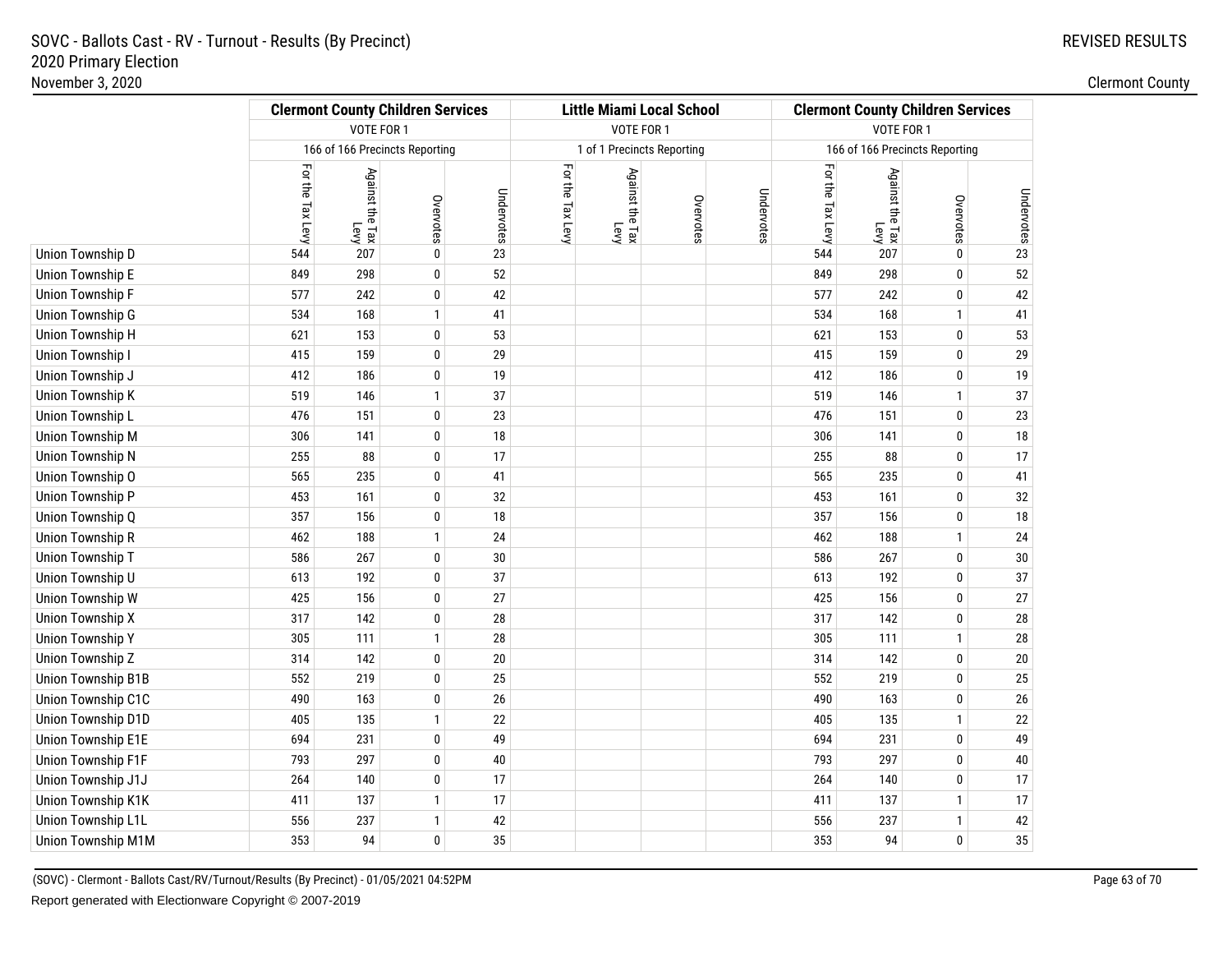|                           |                   | <b>Clermont County Children Services</b>    |              |            |                            |                            | <b>Little Miami Local School</b> |            | <b>Clermont County Children Services</b> |                               |              |            |
|---------------------------|-------------------|---------------------------------------------|--------------|------------|----------------------------|----------------------------|----------------------------------|------------|------------------------------------------|-------------------------------|--------------|------------|
|                           |                   | VOTE FOR 1                                  |              |            |                            | VOTE FOR 1                 |                                  |            | VOTE FOR 1                               |                               |              |            |
|                           |                   | 166 of 166 Precincts Reporting              |              |            | 1 of 1 Precincts Reporting |                            |                                  |            | 166 of 166 Precincts Reporting           |                               |              |            |
|                           | Ę<br>the Tax Levy | Against<br>$\frac{1}{2}$<br>i<br>Lax<br>Nax | Overvotes    | Undervotes | Ę<br>듷<br>Tax Levy         | Against the<br>Eax<br>Levy | Overvotes                        | Undervotes | Ę<br>듷<br>Tax Levy                       | Against the<br>i<br>Lax<br>Su | Overvotes    | Undervotes |
| Union Township P1P        | 515               | 219                                         | $\mathbf 0$  | 22         |                            |                            |                                  |            | 515                                      | 219                           | $\mathbf{0}$ | 22         |
| Union Township R1R        | 480               | 176                                         | $\mathbf 0$  | 28         |                            |                            |                                  |            | 480                                      | 176                           | $\mathbf{0}$ | 28         |
| <b>Union Township S1S</b> | 593               | 192                                         | $\mathbf{1}$ | 33         |                            |                            |                                  |            | 593                                      | 192                           |              | 33         |
| Union Township U1U        | 427               | 156                                         | $\mathbf 0$  | 30         |                            |                            |                                  |            | 427                                      | 156                           | $\mathbf{0}$ | 30         |
| Union Township V1V        | 358               | 127                                         | 0            | 16         |                            |                            |                                  |            | 358                                      | 127                           | $\mathbf 0$  | 16         |
| Washington Township A     | 248               | 143                                         | $\mathbf 0$  | 20         |                            |                            |                                  |            | 248                                      | 143                           | $\mathbf{0}$ | 20         |
| Washington Township B     | 253               | 127                                         | $\mathbf 0$  | 22         |                            |                            |                                  |            | 253                                      | 127                           | $\mathbf{0}$ | 22         |
| Washington Township C     | 185               | 94                                          | $\pmb{0}$    | 16         |                            |                            |                                  |            | 185                                      | 94                            | $\mathbf{0}$ | 16         |
| Wayne Township A          | 428               | 320                                         | 0            | 31         |                            |                            |                                  |            | 428                                      | 320                           | $\mathbf{0}$ | 31         |
| Wayne Township B          | 349               | 289                                         | $\pmb{0}$    | 23         |                            |                            |                                  |            | 349                                      | 289                           | $\mathbf{0}$ | 23         |
| Wayne Township C          | 555               | 348                                         | $\pmb{0}$    | 26         |                            |                            |                                  |            | 555                                      | 348                           | $\mathbf{0}$ | 26         |
| Williamsburg Village A    | 336               | 198                                         | $\pmb{0}$    | 23         |                            |                            |                                  |            | 336                                      | 198                           | $\mathbf{0}$ | 23         |
| Williamsburg Village C    | 333               | 188                                         | $\pmb{0}$    | 23         |                            |                            |                                  |            | 333                                      | 188                           | $\mathbf{0}$ | 23         |
| Williamsburg Township A   | 371               | 196                                         | $\mathbf{1}$ | 19         |                            |                            |                                  |            | 371                                      | 196                           | $\mathbf{1}$ | 19         |
| Williamsburg Township B   | 482               | 271                                         | 1            | 18         |                            |                            |                                  |            | 482                                      | 271                           | $\mathbf{1}$ | 18         |
| Williamsburg Township C   | 291               | 132                                         | $\bf{0}$     | 8          |                            |                            |                                  |            | 291                                      | 132                           | $\mathbf 0$  | 8          |
| <b>Totals</b>             | 689               | 281                                         | 0            | 48         | 10                         | 18                         | 0                                | 0          | 689                                      | 281                           | $\mathbf 0$  | 48         |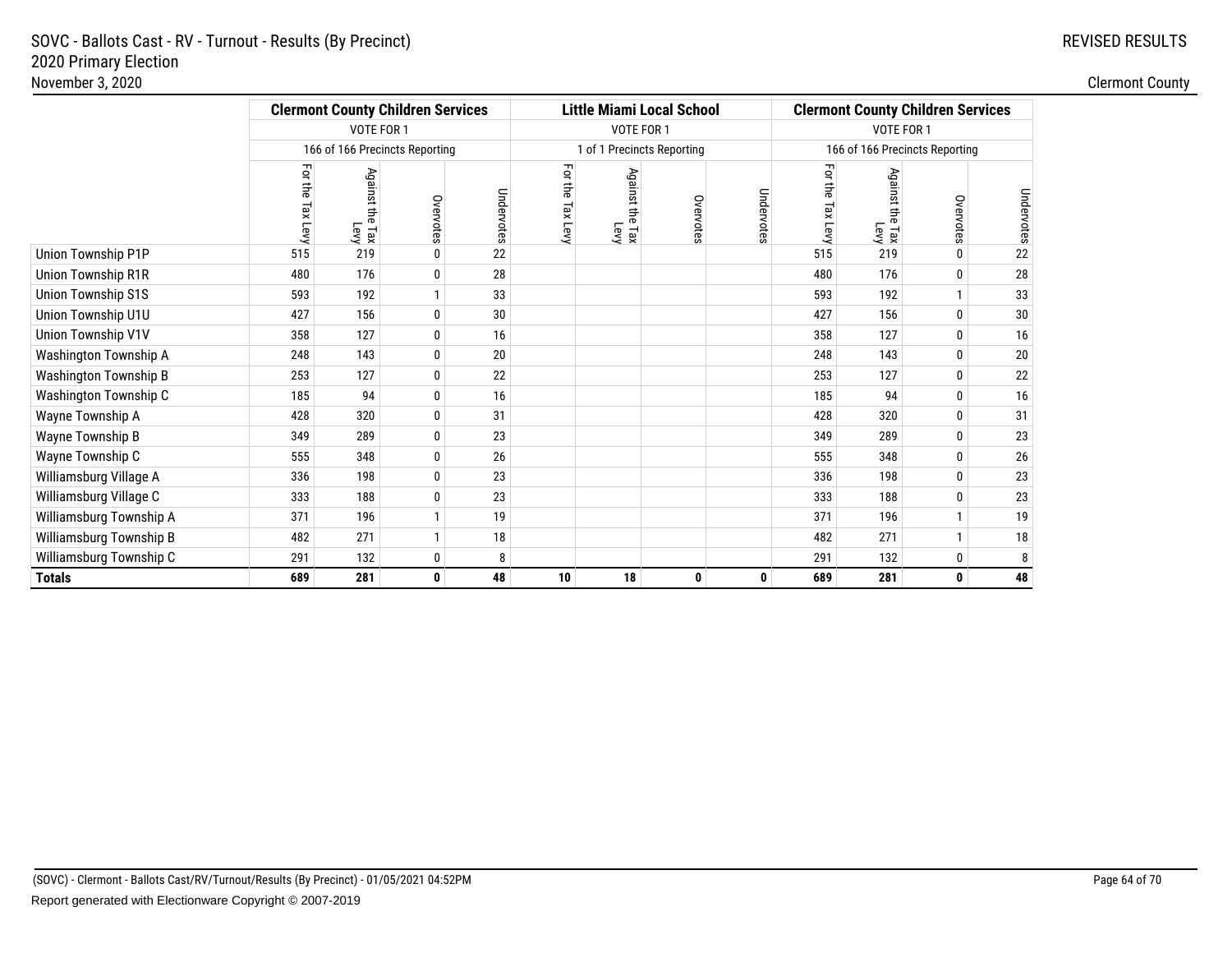|                           |                  |                         | <b>Clermont County Mental Health</b> |            | <b>Clermont County Senior Services</b> |                                |              |            |  |
|---------------------------|------------------|-------------------------|--------------------------------------|------------|----------------------------------------|--------------------------------|--------------|------------|--|
|                           |                  | VOTE FOR 1              |                                      |            | VOTE FOR 1                             |                                |              |            |  |
|                           |                  |                         | 166 of 166 Precincts Reporting       |            |                                        | 166 of 166 Precincts Reporting |              |            |  |
|                           | For the Tax Levy | Against the Tax<br>Levy | Overvotes                            | Undervotes | For the Tax Levy                       | Against the Tax<br>Levy        | Overvotes    | Undervotes |  |
| Loveland City A           | 310              | 144                     | 0                                    | 19         | 313                                    | 140                            | $\pmb{0}$    | 20         |  |
| Loveland City B           | 771              | 337                     | 0                                    | 58         | 803                                    | 307                            | 0            | 56         |  |
| Batavia Village A         | 477              | 266                     | 0                                    | 37         | 560                                    | 185                            | 0            | 35         |  |
| Batavia Township A        | 748              | 343                     | 0                                    | 34         | 827                                    | 270                            | 0            | 28         |  |
| <b>Batavia Township B</b> | 527              | 288                     | 0                                    | 29         | 598                                    | 220                            | 0            | 26         |  |
| Batavia Township C        | 555              | 243                     | 0                                    | 46         | 624                                    | 178                            | 0            | 42         |  |
| Batavia Township D        | 651              | 295                     | 0                                    | 52         | 691                                    | 256                            | 0            | 51         |  |
| Batavia Township E        | 527              | 219                     | 1                                    | 33         | 548                                    | 203                            | 0            | 29         |  |
| <b>Batavia Township F</b> | 490              | 363                     | 0                                    | 41         | 570                                    | 285                            | 0            | 39         |  |
| Batavia Township G        | 442              | 232                     | 0                                    | 29         | 494                                    | 184                            | 0            | 25         |  |
| Batavia Township H        | 359              | 244                     | $\mathbf{1}$                         | 9          | 426                                    | 179                            | 0            | 8          |  |
| Batavia Township I        | 489              | 196                     | 0                                    | 36         | 539                                    | 145                            | 0            | 37         |  |
| Batavia Township J        | 533              | 282                     | 0                                    | 40         | 588                                    | 227                            | 0            | 40         |  |
| <b>Batavia Township K</b> | 360              | 142                     | $\mathbf{1}$                         | 27         | 383                                    | 119                            | 0            | 28         |  |
| Batavia Township L        | 482              | 217                     | 0                                    | 28         | 530                                    | 173                            | 0            | 24         |  |
| <b>Batavia Township M</b> | 587              | 312                     | $\mathbf{1}$                         | 39         | 667                                    | 230                            | 0            | 42         |  |
| Batavia Township N        | 618              | 277                     | 0                                    | 35         | 652                                    | 241                            | 0            | 37         |  |
| Batavia Township O        | 524              | 283                     | 0                                    | 37         | 568                                    | 234                            | 0            | 42         |  |
| <b>Felicity Village</b>   | 114              | 83                      | 0                                    | 10         | 152                                    | 46                             | 0            | 9          |  |
| Franklin Township A       | 345              | 289                     | $\mathbf{1}$                         | 24         | 460                                    | 178                            | $\mathbf{1}$ | 20         |  |
| Franklin Township B       | 174              | 145                     | $\pmb{0}$                            | 21         | 222                                    | 97                             | 0            | 21         |  |
| Franklin Township D       | 273              | 204                     | 0                                    | 22         | 334                                    | 145                            | $\pmb{0}$    | $20\,$     |  |
| Goshen Township A         | 384              | 295                     | $\pmb{0}$                            | 28         | 453                                    | 222                            | 0            | 32         |  |
| Goshen Township B         | 449              | 363                     | 0                                    | 41         | 509                                    | 302                            | $\mathbf{1}$ | 41         |  |
| Goshen Township D         | 316              | 264                     | 0                                    | 26         | 368                                    | 212                            | 0            | 26         |  |
| Goshen Township E         | 464              | 374                     | 0                                    | 36         | 559                                    | 275                            | 0            | 40         |  |
| Goshen Township F         | 170              | 135                     | 0                                    | 8          | 188                                    | 115                            | 0            | 10         |  |
| Goshen Township G         | 399              | 240                     | 0                                    | 22         | 460                                    | 179                            | $\mathbf{1}$ | 21         |  |
| Goshen Township I         | 306              | 134                     | 0                                    | 17         | 337                                    | 100                            | 1            | 19         |  |
| Goshen Township J         | 254              | 221                     | 0                                    | 16         | 307                                    | 170                            | $\pmb{0}$    | 14         |  |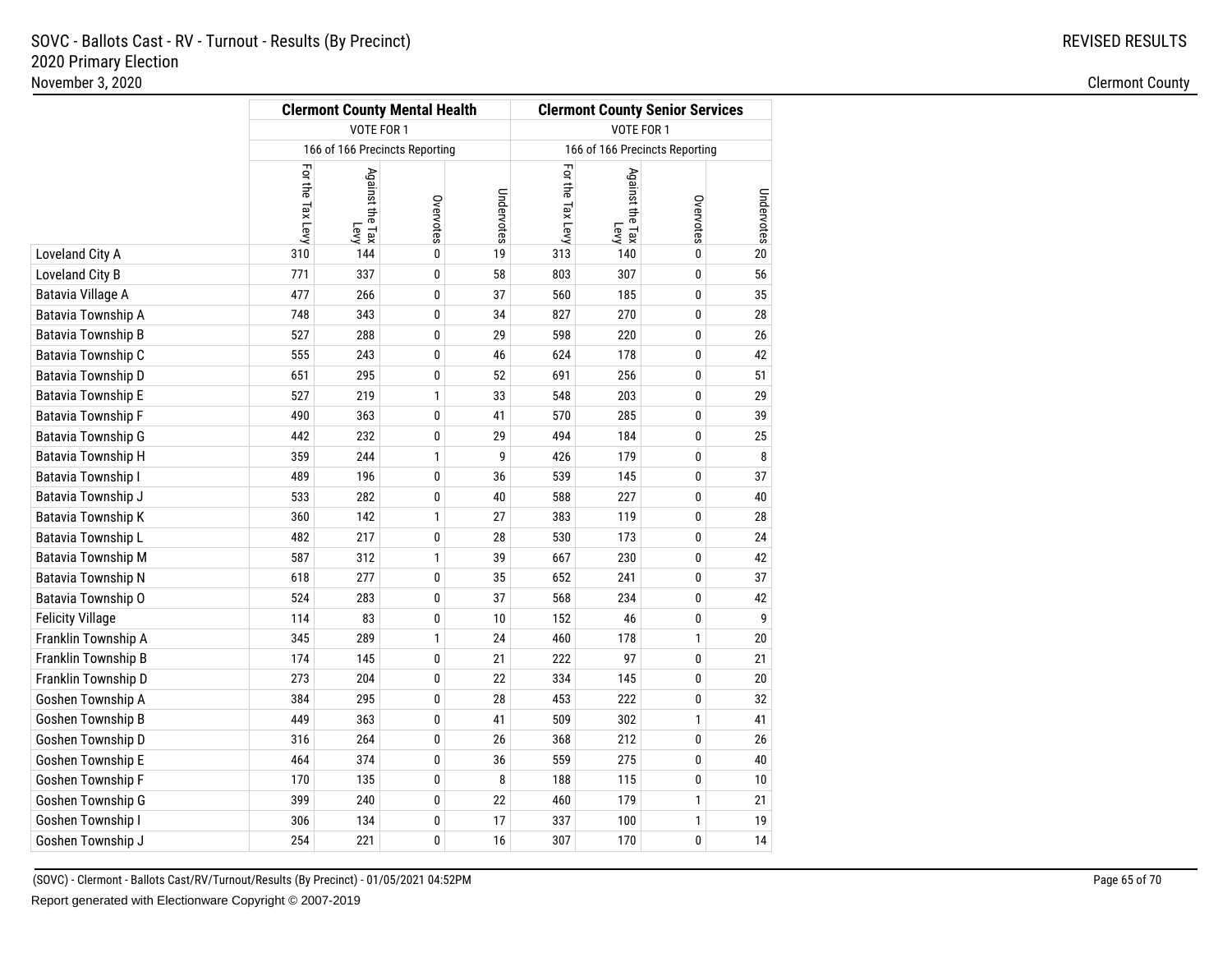|                    |                  | <b>Clermont County Mental Health</b> |           |                | <b>Clermont County Senior Services</b><br>VOTE FOR 1 |                         |                                |            |  |
|--------------------|------------------|--------------------------------------|-----------|----------------|------------------------------------------------------|-------------------------|--------------------------------|------------|--|
|                    |                  | VOTE FOR 1                           |           |                |                                                      |                         |                                |            |  |
|                    |                  | 166 of 166 Precincts Reporting       |           |                |                                                      |                         | 166 of 166 Precincts Reporting |            |  |
|                    | For the Tax Levy | Against the Tax<br>Levy              | Overvotes | Undervotes     | For the Tax Levy                                     | Against the Tax<br>Levy | Overvotes                      | Undervotes |  |
| Goshen Township K  | 267              | 210                                  | 0         | 24             | 323                                                  | 157                     | 0                              | 21         |  |
| Goshen Township L  | 400              | 291                                  | 0         | 50             | 452                                                  | 246                     | 0                              | 43         |  |
| Goshen Township M  | 340              | 198                                  | 0         | 20             | 367                                                  | 170                     | 0                              | 21         |  |
| Goshen Township N  | 651              | 313                                  | 1         | 53             | 684                                                  | 277                     | 0                              | 57         |  |
| Jackson Township A | 306              | 219                                  | 1         | 33             | 364                                                  | 161                     | 0                              | 34         |  |
| Jackson Township B | 220              | 169                                  | 0         | $20\,$         | 269                                                  | 123                     | 0                              | 17         |  |
| Jackson Township C | 398              | 302                                  | 0         | 27             | 495                                                  | 207                     | 0                              | 25         |  |
| Milford City A     | 283              | 109                                  | 1         | 17             | 300                                                  | 92                      | 0                              | 18         |  |
| Milford City B     | 554              | 166                                  | 0         | 24             | 588                                                  | 132                     | 0                              | 24         |  |
| Milford City D     | 195              | 31                                   | 0         | 16             | 216                                                  | 16                      | 0                              | 10         |  |
| Milford City E     | 353              | 105                                  | 0         | $\overline{7}$ | 377                                                  | 79                      | 0                              | 9          |  |
| Milford City F     | 272              | 148                                  | 0         | 32             | 302                                                  | 120                     | 0                              | 30         |  |
| Milford City G     | 455              | 132                                  | 0         | 24             | 479                                                  | 108                     | 0                              | 24         |  |
| Milford City H     | 587              | 184                                  | 0         | 32             | 615                                                  | 156                     | 0                              | 32         |  |
| Miami Township A   | 546              | 263                                  | 0         | 42             | 585                                                  | 226                     | 0                              | 40         |  |
| Miami Township C   | 483              | 218                                  | 0         | 36             | 486                                                  | 216                     | 0                              | 35         |  |
| Miami Township D   | 387              | 209                                  | 0         | 20             | 434                                                  | 164                     | 0                              | 18         |  |
| Miami Township E   | 286              | 103                                  | 0         | 21             | 307                                                  | 87                      | 0                              | 16         |  |
| Miami Township F   | 753              | 248                                  | 0         | 42             | 816                                                  | 184                     | 0                              | 43         |  |
| Miami Township G   | 315              | 140                                  | 0         | 26             | 349                                                  | 110                     | 0                              | 22         |  |
| Miami Township H   | 497              | 218                                  | 0         | 26             | 545                                                  | 169                     | 0                              | 27         |  |
| Miami Township I   | 515              | 265                                  | 0         | 37             | 574                                                  | 210                     | 0                              | 33         |  |
| Miami Township J   | 322              | 161                                  | 0         | 22             | 353                                                  | 132                     | 0                              | 20         |  |
| Miami Township K   | 621              | 251                                  | 1         | 32             | 666                                                  | 211                     | 0                              | 28         |  |
| Miami Township L   | 342              | 206                                  | 0         | 12             | 381                                                  | 165                     | 0                              | 14         |  |
| Miami Township M   | 441              | 227                                  | 0         | 25             | 502                                                  | 169                     | 0                              | 22         |  |
| Miami Township N   | 397              | 194                                  | 0         | 14             | 441                                                  | 154                     | 0                              | 10         |  |
| Miami Township P   | 252              | 123                                  | 0         | 13             | 278                                                  | 99                      | 0                              | 11         |  |
| Miami Township Q   | 381              | 193                                  | 0         | 20             | 405                                                  | 170                     | 0                              | 19         |  |
| Miami Township R   | 384              | 242                                  | 0         | 24             | 453                                                  | 176                     | 0                              | 21         |  |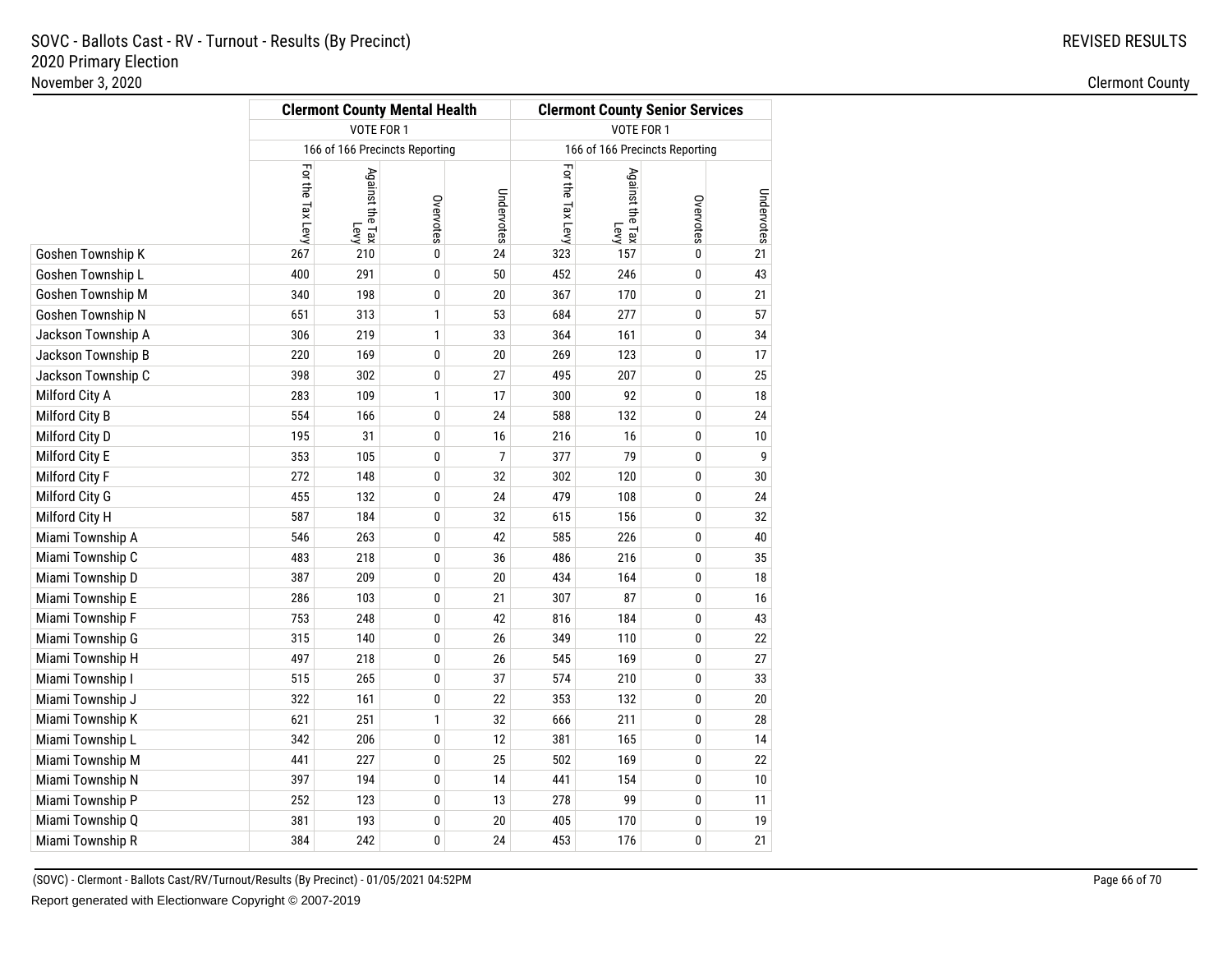|                        |                  |                         | <b>Clermont County Mental Health</b> |            | <b>Clermont County Senior Services</b> |                                |              |            |  |
|------------------------|------------------|-------------------------|--------------------------------------|------------|----------------------------------------|--------------------------------|--------------|------------|--|
|                        |                  | VOTE FOR 1              |                                      |            | VOTE FOR 1                             |                                |              |            |  |
|                        |                  |                         | 166 of 166 Precincts Reporting       |            |                                        | 166 of 166 Precincts Reporting |              |            |  |
|                        | For the Tax Levy | Against the Tax<br>Levy | Overvotes                            | Undervotes | For the Tax Levy                       | Against the Tax<br>Levy        | Overvotes    | Undervotes |  |
| Miami Township S       | 269              | 142                     | 0                                    | 14         | 304                                    | 107                            | 0            | 14         |  |
| Miami Township T       | 465              | 182                     | $\mathbf{1}$                         | 31         | 499                                    | 148                            | 0            | 32         |  |
| Miami Township U       | 367              | 151                     | 0                                    | 26         | 410                                    | 109                            | 0            | 25         |  |
| Miami Township V       | 280              | 184                     | $\mathbf{1}$                         | 27         | 322                                    | 144                            | 0            | 26         |  |
| Miami Township X       | 654              | 269                     | 0                                    | 22         | 674                                    | 247                            | 0            | 24         |  |
| Miami Township Y       | 640              | 278                     | 0                                    | 36         | 644                                    | 273                            | 0            | 37         |  |
| Miami Township Z       | 763              | 319                     | 0                                    | 58         | 778                                    | 300                            | 0            | 62         |  |
| Miami Township A1A     | 325              | 148                     | 0                                    | 18         | 344                                    | 130                            | 0            | 17         |  |
| Miami Township B1B     | 469              | 180                     | 0                                    | 28         | 518                                    | 138                            | 0            | 21         |  |
| Miami Township C1C     | 396              | 168                     | 0                                    | 22         | 420                                    | 143                            | 0            | 23         |  |
| Miami Township D1D     | 390              | 204                     | 0                                    | 27         | 443                                    | 152                            | 0            | 26         |  |
| Miami Township F1F     | 591              | 206                     | 0                                    | 31         | 604                                    | 192                            | 0            | 32         |  |
| Miami Township G1G     | 496              | 156                     | 0                                    | 28         | 512                                    | 143                            | 0            | 25         |  |
| Miami Township H1H     | 540              | 284                     | 0                                    | 30         | 605                                    | 227                            | 0            | 22         |  |
| Miami Township K1K     | 474              | 167                     | $\mathbf{1}$                         | 33         | 486                                    | 155                            | 0            | 34         |  |
| Miami Township L1L     | 589              | 146                     | 0                                    | 35         | 578                                    | 155                            | 1            | 36         |  |
| Miami Township M1M     | 504              | 196                     | 0                                    | 31         | 507                                    | 189                            | 1            | 34         |  |
| Miami Township N1N     | 735              | 349                     | 0                                    | 62         | 739                                    | 346                            | $\mathbf{1}$ | 60         |  |
| Miami Township 010     | 576              | 250                     | $\mathbf{2}$                         | 37         | 605                                    | 223                            | 0            | 37         |  |
| Miami Township P1P     | 558              | 182                     | 0                                    | 21         | 568                                    | 172                            | 0            | 21         |  |
| Miami Township Q1Q     | 402              | 193                     | 0                                    | 23         | 441                                    | 152                            | 0            | 25         |  |
| Monroe Township A      | 220              | 200                     | 0                                    | 15         | 272                                    | 148                            | 0            | 15         |  |
| Monroe Township B      | 629              | 390                     | 0                                    | 42         | 734                                    | 288                            | 0            | 39         |  |
| Monroe Township C      | 402              | 323                     | 0                                    | 32         | 479                                    | 247                            | 0            | 31         |  |
| Monroe Township D      | 287              | 296                     | 0                                    | 14         | 361                                    | 224                            | 0            | 12         |  |
| Monroe Township E      | 479              | 286                     | 0                                    | 37         | 567                                    | 202                            | 0            | 33         |  |
| Monroe Township I      | 171              | 81                      | 0                                    | 12         | 197                                    | 54                             | 0            | 13         |  |
| New Richmond Village A | 291              | 189                     | 0                                    | 14         | 331                                    | 151                            | 0            | 12         |  |
| New Richmond Village B | 470              | 295                     | 0                                    | 35         | 548                                    | 218                            | 0            | 34         |  |
| Ohio Township A        | 267              | 166                     | 0                                    | 27         | 312                                    | 120                            | 0            | 28         |  |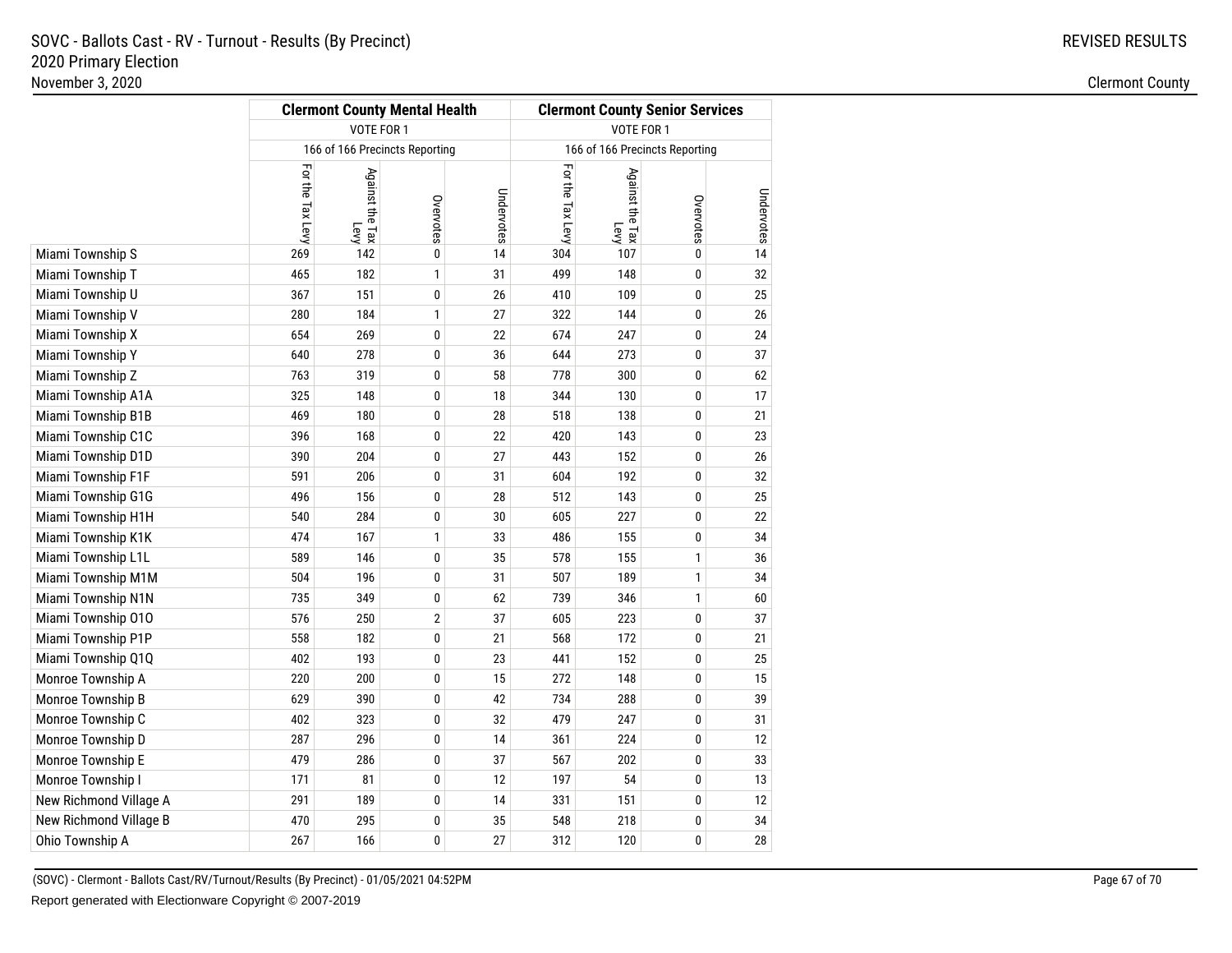|                         |                  | <b>Clermont County Mental Health</b> |              |            | <b>Clermont County Senior Services</b><br>VOTE FOR 1 |                                |              |            |  |
|-------------------------|------------------|--------------------------------------|--------------|------------|------------------------------------------------------|--------------------------------|--------------|------------|--|
|                         |                  | VOTE FOR 1                           |              |            |                                                      |                                |              |            |  |
|                         |                  | 166 of 166 Precincts Reporting       |              |            |                                                      | 166 of 166 Precincts Reporting |              |            |  |
|                         | For the Tax Levy | Against the Tax<br>Levy              | Overvotes    | Undervotes | For the Tax Levy                                     | Against the Tax<br>Levy        | Overvotes    | Undervotes |  |
| Ohio Township B         | 192              | 140                                  | 0            | 5          | 222                                                  | 109                            | $\pmb{0}$    | 6          |  |
| Ohio Township C         | 242              | 194                                  | $\mathbf{1}$ | 24         | 297                                                  | 140                            | 0            | 24         |  |
| Pierce Township A       | 464              | 235                                  | 0            | 25         | 506                                                  | 198                            | 0            | $20\,$     |  |
| Pierce Township B       | 326              | 140                                  | 0            | 14         | 346                                                  | 117                            | 0            | 17         |  |
| Pierce Township C       | 284              | 162                                  | 0            | 22         | 325                                                  | 118                            | 1            | 24         |  |
| Pierce Township D       | 430              | 274                                  | 0            | 18         | 488                                                  | 217                            | 0            | 17         |  |
| Pierce Township E       | 557              | 268                                  | 0            | 29         | 613                                                  | 216                            | 0            | 25         |  |
| Pierce Township G       | 535              | 241                                  | 0            | 26         | 588                                                  | 190                            | 0            | 24         |  |
| Pierce Township I       | 550              | 251                                  | 0            | 18         | 627                                                  | 177                            | 0            | 15         |  |
| Pierce Township J       | 421              | 144                                  | 0            | 23         | 428                                                  | 134                            | 0            | 26         |  |
| Pierce Township K       | 536              | 278                                  | 0            | 38         | 603                                                  | 215                            | 0            | 34         |  |
| Pierce Township M       | 515              | 205                                  | 0            | 14         | 553                                                  | 167                            | 0            | 14         |  |
| Pierce Township N       | 540              | 318                                  | 0            | 33         | 592                                                  | 270                            | 0            | 29         |  |
| Pierce Township O       | 533              | 313                                  | 1            | 24         | 594                                                  | 250                            | 0            | 27         |  |
| Owensville Village      | 196              | 127                                  | 0            | 17         | 245                                                  | 80                             | 0            | 15         |  |
| Stonelick Township A    | 487              | 272                                  | 0            | 28         | 540                                                  | 222                            | 0            | 25         |  |
| Stonelick Township B    | 268              | 184                                  | 0            | 22         | 336                                                  | 120                            | 0            | 18         |  |
| Stonelick Township C    | 354              | 191                                  | 0            | 16         | 401                                                  | 145                            | 0            | 15         |  |
| Stonelick Township D    | 319              | 252                                  | 1            | 31         | 400                                                  | 177                            | 0            | 26         |  |
| Stonelick Township E    | 333              | 209                                  | 0            | 26         | 396                                                  | 151                            | 0            | 21         |  |
| <b>Bethel Village A</b> | 289              | 183                                  | $\mathbf{1}$ | 26         | 352                                                  | 126                            | 0            | 21         |  |
| <b>Bethel Village B</b> | 357              | 211                                  | 0            | 31         | 411                                                  | 158                            | 0            | 30         |  |
| Tate Township A         | 432              | 278                                  | 0            | 27         | 519                                                  | 193                            | 0            | 25         |  |
| Tate Township B         | 342              | 277                                  | $\mathbf{1}$ | 26         | 422                                                  | 202                            | 0            | 22         |  |
| Tate Township D         | 466              | 368                                  | 0            | 39         | 566                                                  | 271                            | 0            | 36         |  |
| Tate Township F         | 345              | 307                                  | 0            | 21         | 449                                                  | 201                            | 0            | 23         |  |
| Tate Township H         | 339              | 280                                  | 0            | 24         | 427                                                  | 196                            | 0            | 20         |  |
| Union Township A        | 604              | 227                                  | 0            | 50         | 644                                                  | 202                            | 0            | 35         |  |
| Union Township B        | 484              | 194                                  | 0            | 52         | 529                                                  | 156                            | 0            | 45         |  |
| Union Township C        | 410              | 175                                  | 0            | 43         | 455                                                  | 142                            | $\mathbf{1}$ | 30         |  |
|                         |                  |                                      |              |            |                                                      |                                |              |            |  |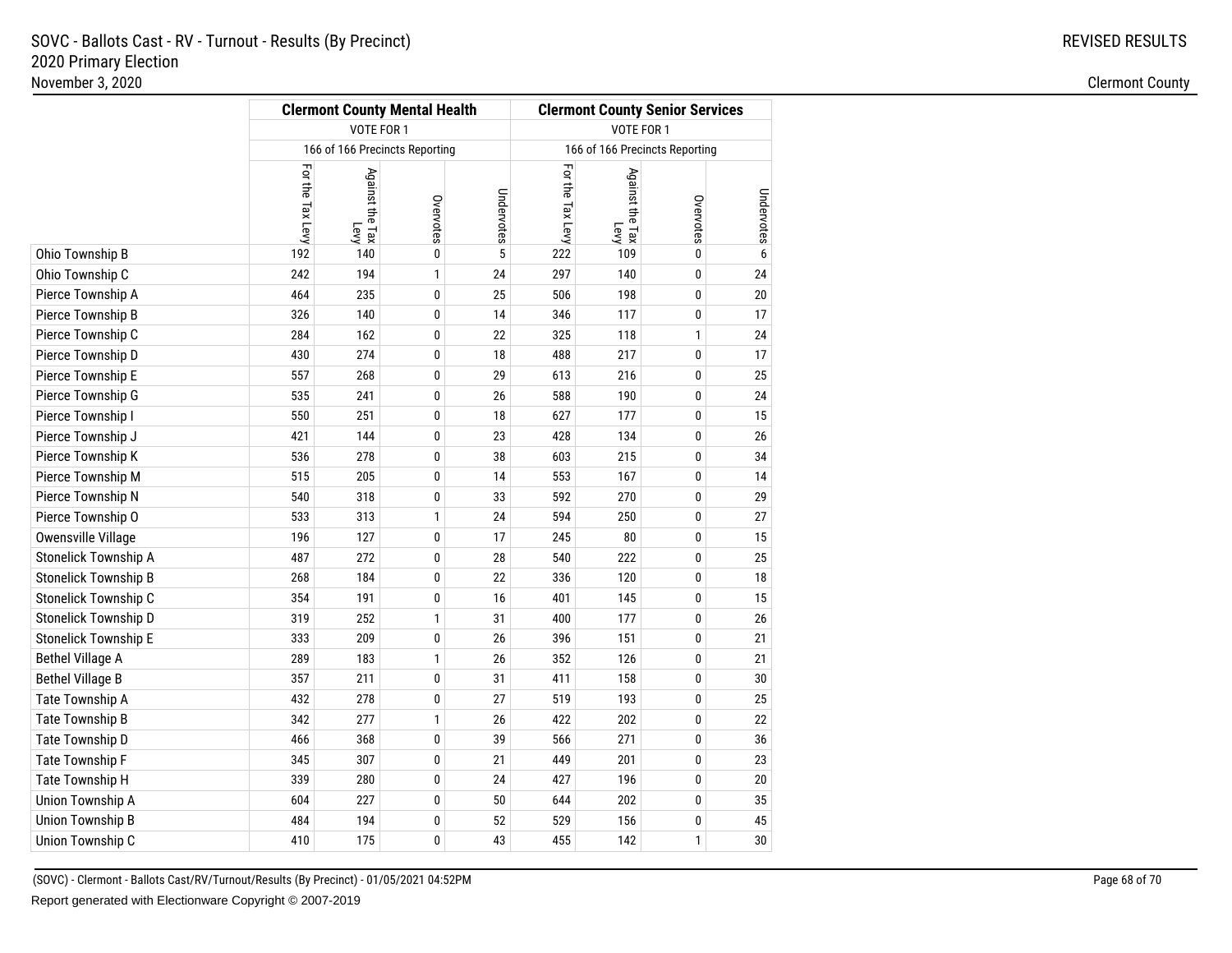|                    |                  | <b>Clermont County Mental Health</b> |              |            | <b>Clermont County Senior Services</b><br>VOTE FOR 1 |                                |           |            |  |
|--------------------|------------------|--------------------------------------|--------------|------------|------------------------------------------------------|--------------------------------|-----------|------------|--|
|                    |                  | VOTE FOR 1                           |              |            |                                                      |                                |           |            |  |
|                    |                  | 166 of 166 Precincts Reporting       |              |            |                                                      | 166 of 166 Precincts Reporting |           |            |  |
|                    | For the Tax Levy | Against the Tax<br>Levy              | Overvotes    | Undervotes | For the Tax Levy                                     | Against the Tax<br>Levy        | Overvotes | Undervotes |  |
| Union Township D   | 503              | 239                                  | 0            | 32         | 515                                                  | 229                            | 0         | 30         |  |
| Union Township E   | 782              | 345                                  | 0            | $72\,$     | 872                                                  | 275                            | 0         | 52         |  |
| Union Township F   | 515              | 290                                  | 1            | 55         | 589                                                  | 230                            | 0         | 42         |  |
| Union Township G   | 501              | 195                                  | 0            | 48         | 541                                                  | 166                            | 0         | 37         |  |
| Union Township H   | 587              | 181                                  | 0            | 59         | 610                                                  | 163                            | 0         | 54         |  |
| Union Township I   | 385              | 177                                  | 0            | 41         | 412                                                  | 161                            | 0         | 30         |  |
| Union Township J   | 394              | 198                                  | $\mathbf{1}$ | 24         | 415                                                  | 179                            | 0         | 23         |  |
| Union Township K   | 509              | 148                                  | 0            | 46         | 515                                                  | 149                            | 0         | 39         |  |
| Union Township L   | 453              | 170                                  | 0            | 27         | 473                                                  | 154                            | 0         | 23         |  |
| Union Township M   | 283              | 157                                  | 0            | 25         | 309                                                  | 138                            | 0         | 18         |  |
| Union Township N   | 226              | 114                                  | 0            | 20         | 249                                                  | 92                             | 0         | 19         |  |
| Union Township O   | 509              | 276                                  | 0            | 56         | 571                                                  | 229                            | 0         | 41         |  |
| Union Township P   | 417              | 183                                  | $\mathbf{1}$ | 45         | 454                                                  | 157                            | 0         | 35         |  |
| Union Township Q   | 337              | 175                                  | 0            | 19         | 360                                                  | 154                            | 0         | 17         |  |
| Union Township R   | 433              | 213                                  | 0            | 29         | 457                                                  | 190                            | 0         | 28         |  |
| Union Township T   | 542              | 298                                  | $\mathbf{2}$ | 41         | 604                                                  | 248                            | 0         | 31         |  |
| Union Township U   | 560              | 234                                  | 0            | 48         | 603                                                  | 200                            | 0         | 39         |  |
| Union Township W   | 391              | 187                                  | 0            | 30         | 443                                                  | 141                            | 1         | 23         |  |
| Union Township X   | 297              | 159                                  | 0            | 31         | 320                                                  | 141                            | 0         | 26         |  |
| Union Township Y   | 286              | 124                                  | 0            | 35         | 317                                                  | 104                            | 0         | 24         |  |
| Union Township Z   | 280              | 168                                  | 0            | 28         | 309                                                  | 147                            | 0         | 20         |  |
| Union Township B1B | 512              | 255                                  | 0            | 29         | 556                                                  | 217                            | 0         | 23         |  |
| Union Township C1C | 462              | 183                                  | 0            | 34         | 495                                                  | 158                            | 0         | 26         |  |
| Union Township D1D | 375              | 161                                  | 0            | 27         | 410                                                  | 130                            | 0         | 23         |  |
| Union Township E1E | 638              | 282                                  | 0            | 54         | 703                                                  | 231                            | 0         | 40         |  |
| Union Township F1F | 736              | 342                                  | 0            | 52         | 775                                                  | 319                            | 0         | 36         |  |
| Union Township J1J | 263              | 137                                  | 0            | 21         | 281                                                  | 122                            | 0         | 18         |  |
| Union Township K1K | 386              | 159                                  | 0            | 21         | 416                                                  | 132                            | 0         | 18         |  |
| Union Township L1L | 513              | 263                                  | 0            | 60         | 574                                                  | 216                            | 0         | 46         |  |
| Union Township M1M | 331              | 108                                  | $\mathbf{1}$ | 42         | 355                                                  | 94                             | 0         | 33         |  |